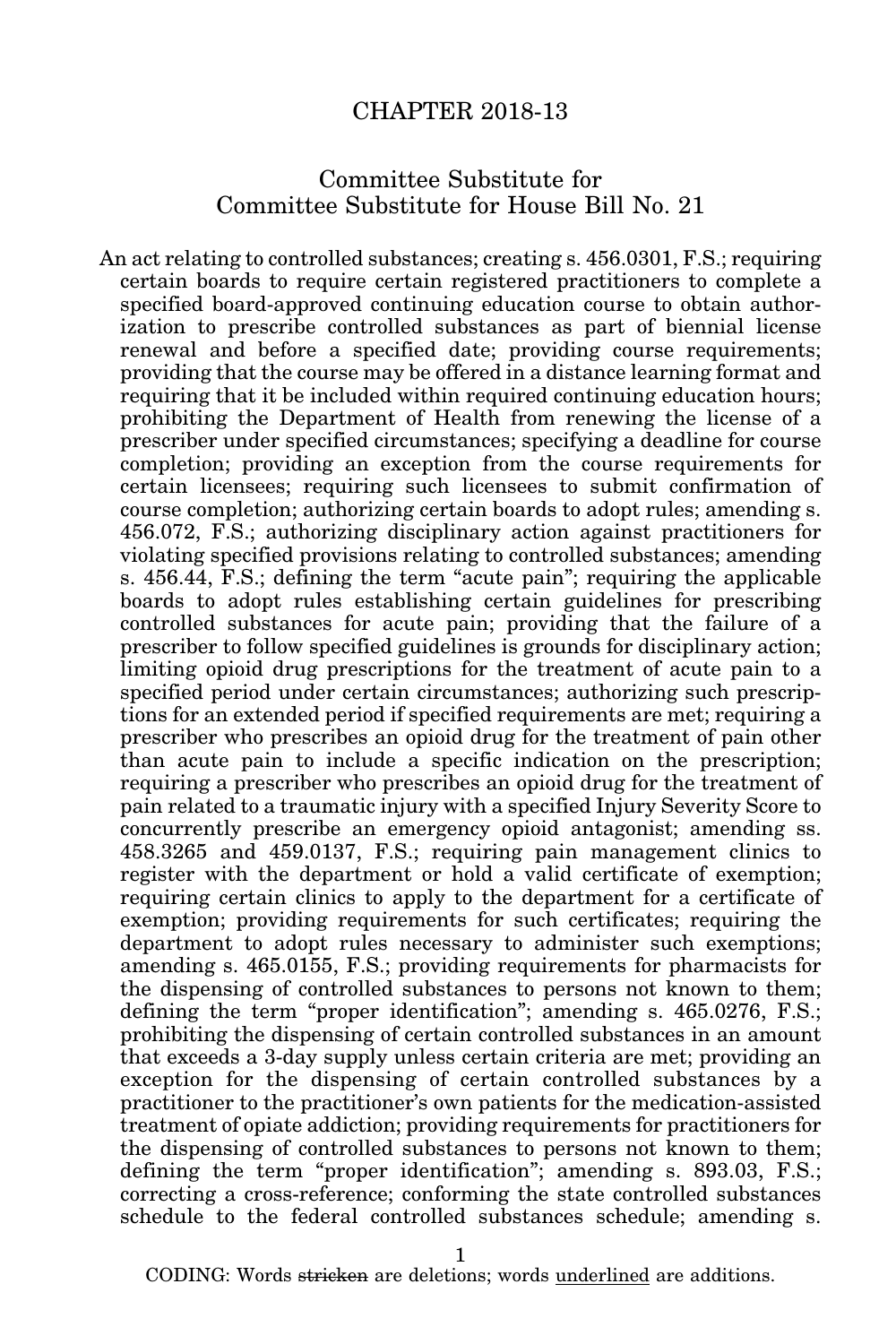893.04, F.S.; authorizing a pharmacist to dispense controlled substances upon receipt of an electronic prescription if certain conditions are met; amending s. 893.055, F.S.; revising and providing definitions; revising requirements for the prescription drug monitoring program; authorizing rulemaking; requiring dispensers to report information to the department for each controlled substance dispensed; providing applicability; requiring the department to maintain an electronic system for certain purposes which meets specified requirements; requiring certain information to be reported to the system by a specified time; specifying direct access to system information; authorizing the department to enter into reciprocal agreements or contracts to share prescription drug monitoring information with certain entities; providing requirements for such agreements; authorizing the department to enter into agreements or contracts for secure connections with practitioner electronic systems; requiring specified persons to consult the system for certain purposes within a specified time; providing exceptions to the duty of specified persons to consult the system under certain circumstances; requiring the department to issue citations to prescribers or dispensers who fail to meet specified requirements relating to consulting the system; providing a system for discipline of specified persons for failing to meet such requirements; prohibiting a person from failing to report the dispensing of a controlled substance when required to do so; specifying penalties; authorizing the department to enter into agreements or contracts for specified purposes; providing for the release of information obtained by the system; allowing specified persons to have direct access to information for the purpose of reviewing the controlled drug prescription history of a patient; providing prescriber or dispenser immunity from liability for review of patient history when acting in good faith; providing construction; prohibiting the department from specified uses of funds; requiring the department to conduct or participate in studies for specified purposes; requiring an annual report to be submitted to the Governor and Legislature by a specified date; providing report requirements; authorizing the department to establish a certain direct-support organization for specified purposes; defining the term "direct-support organization"; requiring a direct-support organization to operate under written contract with the department; providing contract requirements; requiring the direct-support organization to obtain written approval from the department for specified purposes; providing for an independent annual financial audit by the direct-support organization; providing that copies of such audit be provided to specified entities; authorizing the department to adopt certain rules relating to resources used by the direct-support organization; providing for future repeal of provisions relating to the direct-support organization; requiring the department to adopt rules to implement the system; amending s. 893.0551, F.S.; revising provisions concerning the release of information held by the prescription drug monitoring program; amending s. 893.13, F.S.; correcting cross-references; increasing the severity of a felony for a health care practitioner who provides or a person who obtains certain controlled substances that are not medically necessary under certain circumstances; amending s. 893.147, F.S.; prohibiting any person from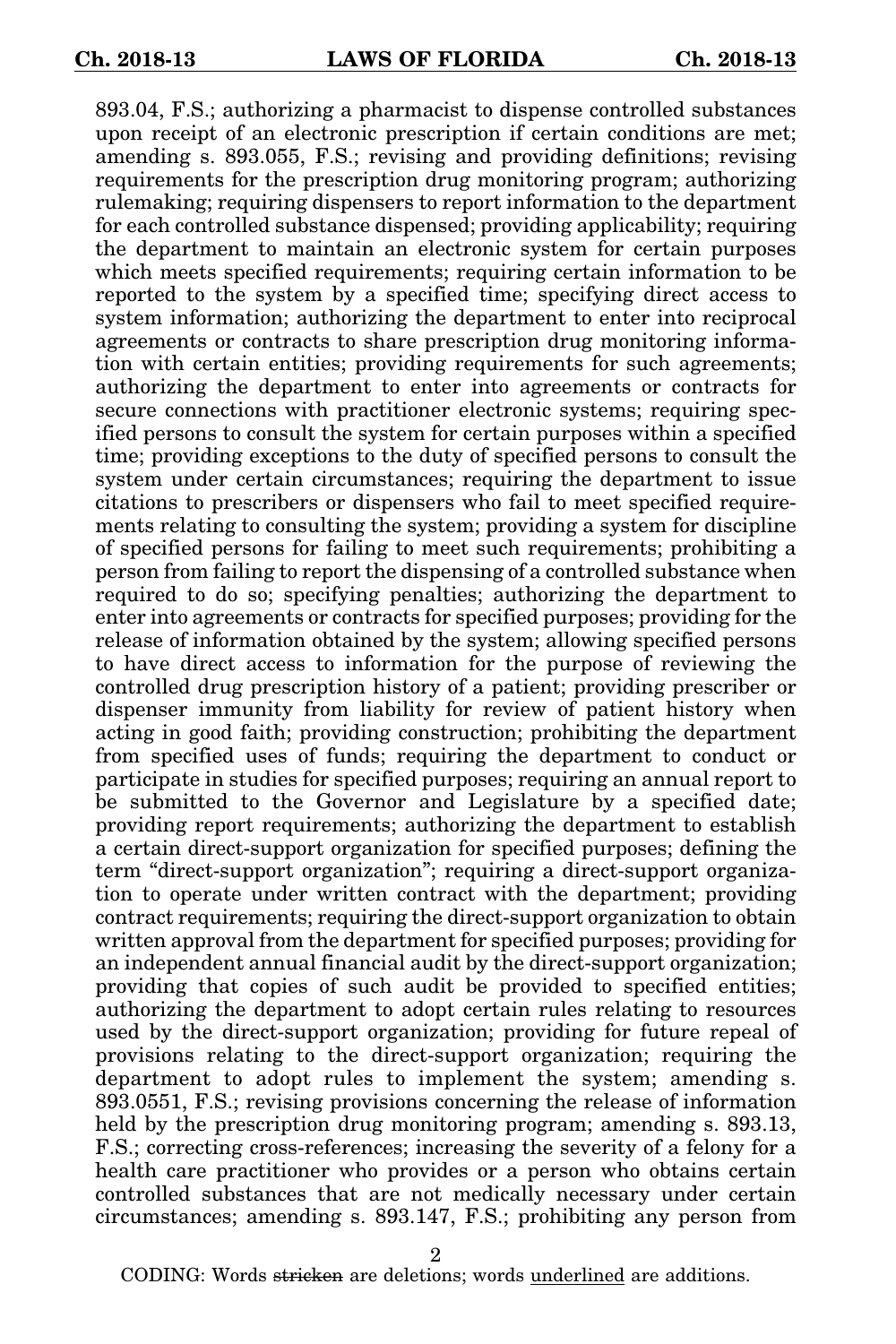possessing, purchasing, delivering, selling, or possessing with intent to sell or deliver a tableting machine, an encapsulating machine, or controlled substance counterfeiting materials with knowledge, intent, or reasonable cause to believe that it will be used to manufacture a controlled substance or counterfeit controlled substance; providing an exception for persons who meet certain criteria; defining terms; providing criminal penalties for persons who violate specified provisions relating to tableting machines, encapsulating machines, and controlled substance counterfeiting materials; amending ss. 458.331, 459.015, 463.0055, 782.04, 893.135, and 921.0022, F.S.; correcting cross-references; conforming provisions to changes made by the act; providing appropriations; providing effective dates.

Be It Enacted by the Legislature of the State of Florida:

Section 1. Section 456.0301, Florida Statutes, is created to read:

456.0301 Requirement for instruction on controlled substance prescribing.—

 $(1)(a)$  The appropriate board shall require each person registered with the United States Drug Enforcement Administration and authorized to prescribe controlled substances pursuant to 21 U.S.C. s. 822 to complete a board-approved 2-hour continuing education course on prescribing controlled substances offered by a statewide professional association of physicians in this state that is accredited to provide educational activities designated for the American Medical Association Physician's Recognition Award Category 1 Credit or the American Osteopathic Category 1-A continuing medical education credit as part of biennial license renewal. The course must include information on the current standards for prescribing controlled substances, particularly opiates; alternatives to these standards; nonpharmacological therapies; prescribing emergency opioid antagonists; and the risks of opioid addiction following all stages of treatment in the management of acute pain. The course may be offered in a distance learning format and must be included within the number of continuing education hours required by law. The department may not renew the license of any prescriber registered with the United States Drug Enforcement Administration to prescribe controlled substances who has failed to complete the course. The course must be completed by January 31, 2019, and at each subsequent renewal. This paragraph does not apply to a licensee who is required by his or her applicable practice act to complete a minimum of 2 hours of continuing education on the safe and effective prescribing of controlled substances.

(b) Each practitioner required to complete the course required in paragraph (a) shall submit confirmation of having completed such course when applying for biennial license renewal.

(c) Each licensing board that requires a licensee to complete an educational course pursuant to this subsection must include the hours

3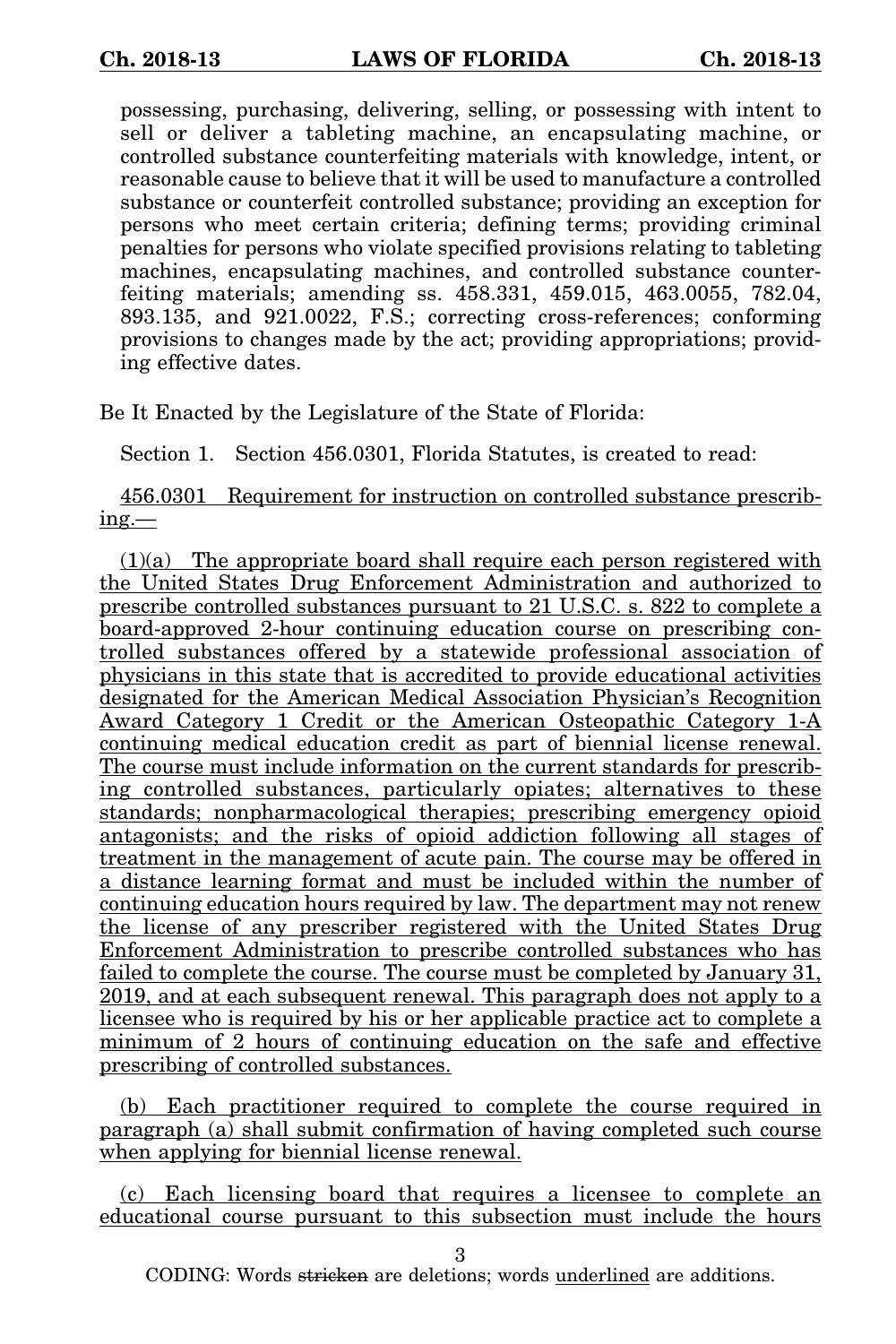required for completion of the course in the total hours of continuing education required by law for such profession unless the continuing education requirements for such profession consist of fewer than 30 hours biennially.

(2) Each board may adopt rules to administer this section.

Section 2. Paragraph (gg) of subsection (1) of section 456.072, Florida Statutes, is amended to read:

456.072 Grounds for discipline; penalties; enforcement.—

(1) The following acts shall constitute grounds for which the disciplinary actions specified in subsection (2) may be taken:

(gg) Engaging in a pattern of practice when prescribing medicinal drugs or controlled substances which demonstrates a lack of reasonable skill or safety to patients, a violation of any provision of this chapter or ss. 893.055 and 893.0551, a violation of the applicable practice act, or a violation of any rules adopted under this chapter or the applicable practice act of the prescribing practitioner. Notwithstanding s. 456.073(13), the department may initiate an investigation and establish such a pattern from billing records, data, or any other information obtained by the department.

Section 3. Paragraphs (a) through (g) of subsection  $(1)$  of section 456.44, Florida Statutes, are redesignated as paragraphs (b) through (h), respectively, a new paragraph (a) is added to that subsection, subsection (3) of that section is amended, and subsections (4), (5), and (6) are added to that section, to read:

456.44 Controlled substance prescribing.—

(1) DEFINITIONS.—As used in this section, the term:

(a) "Acute pain" means the normal, predicted, physiological, and timelimited response to an adverse chemical, thermal, or mechanical stimulus associated with surgery, trauma, or acute illness. The term does not include pain related to:

1. Cancer.

2. A terminal condition. For purposes of this subparagraph, the term "terminal condition" means a progressive disease or medical or surgical condition that causes significant functional impairment, is not considered by a treating physician to be reversible without the administration of lifesustaining procedures, and will result in death within 1 year after diagnosis if the condition runs its normal course.

3. Palliative care to provide relief of symptoms related to an incurable, progressive illness or injury.

4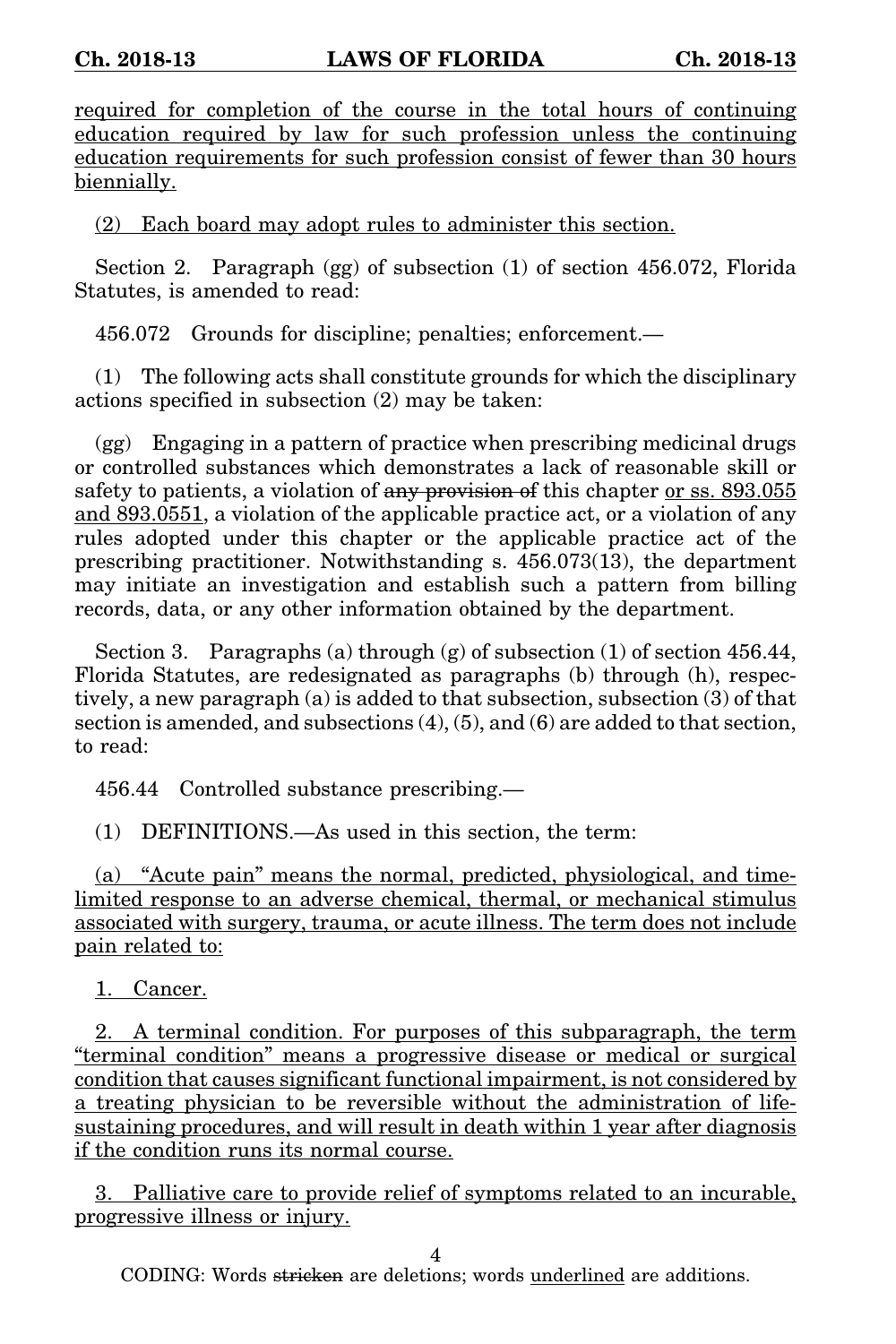### 4. A traumatic injury with an Injury Severity Score of 9 or greater.

(3) STANDARDS OF PRACTICE FOR TREATMENT OF CHRONIC NONMALIGNANT PAIN.—The standards of practice in this section do not supersede the level of care, skill, and treatment recognized in general law related to health care licensure.

(a) A complete medical history and a physical examination must be conducted before beginning any treatment and must be documented in the medical record. The exact components of the physical examination shall be left to the judgment of the registrant who is expected to perform a physical examination proportionate to the diagnosis that justifies a treatment. The medical record must, at a minimum, document the nature and intensity of the pain, current and past treatments for pain, underlying or coexisting diseases or conditions, the effect of the pain on physical and psychological function, a review of previous medical records, previous diagnostic studies, and history of alcohol and substance abuse. The medical record shall also document the presence of one or more recognized medical indications for the use of a controlled substance. Each registrant must develop a written plan for assessing each patient's risk of aberrant drug-related behavior, which may include patient drug testing. Registrants must assess each patient's risk for aberrant drug-related behavior and monitor that risk on an ongoing basis in accordance with the plan.

(b) Each registrant must develop a written individualized treatment plan for each patient. The treatment plan shall state objectives that will be used to determine treatment success, such as pain relief and improved physical and psychosocial function, and shall indicate if any further diagnostic evaluations or other treatments are planned. After treatment begins, the registrant shall adjust drug therapy to the individual medical needs of each patient. Other treatment modalities, including a rehabilitation program, shall be considered depending on the etiology of the pain and the extent to which the pain is associated with physical and psychosocial impairment. The interdisciplinary nature of the treatment plan shall be documented.

(c) The registrant shall discuss the risks and benefits of the use of controlled substances, including the risks of abuse and addiction, as well as physical dependence and its consequences, with the patient, persons designated by the patient, or the patient's surrogate or guardian if the patient is incompetent. The registrant shall use a written controlled substance agreement between the registrant and the patient outlining the patient's responsibilities, including, but not limited to:

1. Number and frequency of controlled substance prescriptions and refills.

2. Patient compliance and reasons for which drug therapy may be discontinued, such as a violation of the agreement.

5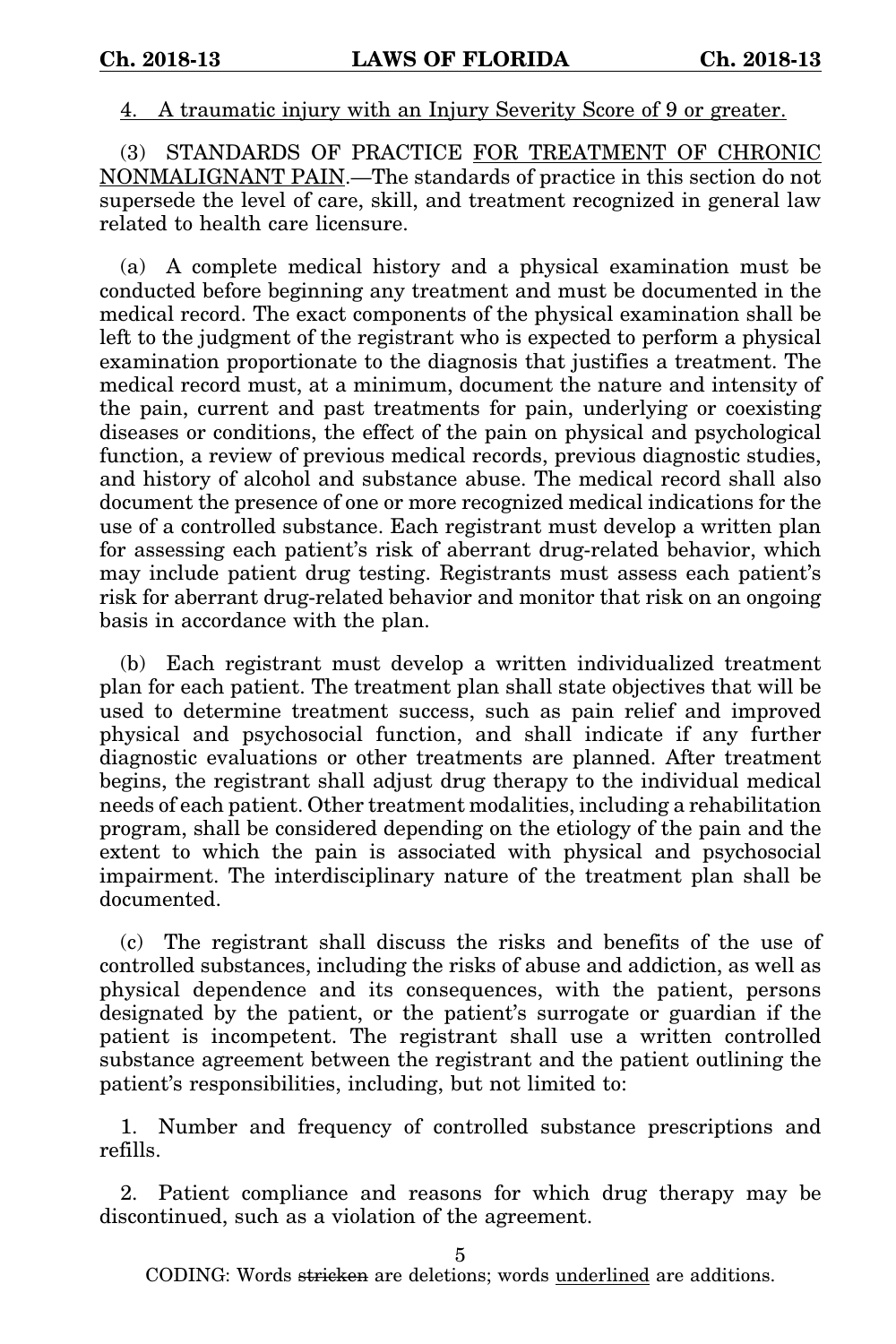3. An agreement that controlled substances for the treatment of chronic nonmalignant pain shall be prescribed by a single treating registrant unless otherwise authorized by the treating registrant and documented in the medical record.

(d) The patient shall be seen by the registrant at regular intervals, not to exceed 3 months, to assess the efficacy of treatment, ensure that controlled substance therapy remains indicated, evaluate the patient's progress toward treatment objectives, consider adverse drug effects, and review the etiology of the pain. Continuation or modification of therapy shall depend on the registrant's evaluation of the patient's progress. If treatment goals are not being achieved, despite medication adjustments, the registrant shall reevaluate the appropriateness of continued treatment. The registrant shall monitor patient compliance in medication usage, related treatment plans, controlled substance agreements, and indications of substance abuse or diversion at a minimum of 3-month intervals.

(e) The registrant shall refer the patient as necessary for additional evaluation and treatment in order to achieve treatment objectives. Special attention shall be given to those patients who are at risk for misusing their medications and those whose living arrangements pose a risk for medication misuse or diversion. The management of pain in patients with a history of substance abuse or with a comorbid psychiatric disorder requires extra care, monitoring, and documentation and requires consultation with or referral to an addiction medicine specialist or a psychiatrist.

(f) A registrant must maintain accurate, current, and complete records that are accessible and readily available for review and comply with the requirements of this section, the applicable practice act, and applicable board rules. The medical records must include, but are not limited to:

1. The complete medical history and a physical examination, including history of drug abuse or dependence.

- 2. Diagnostic, therapeutic, and laboratory results.
- 3. Evaluations and consultations.
- 4. Treatment objectives.
- 5. Discussion of risks and benefits.
- 6. Treatments.
- 7. Medications, including date, type, dosage, and quantity prescribed.
- 8. Instructions and agreements.
- 9. Periodic reviews.
- 10. Results of any drug testing.

### 6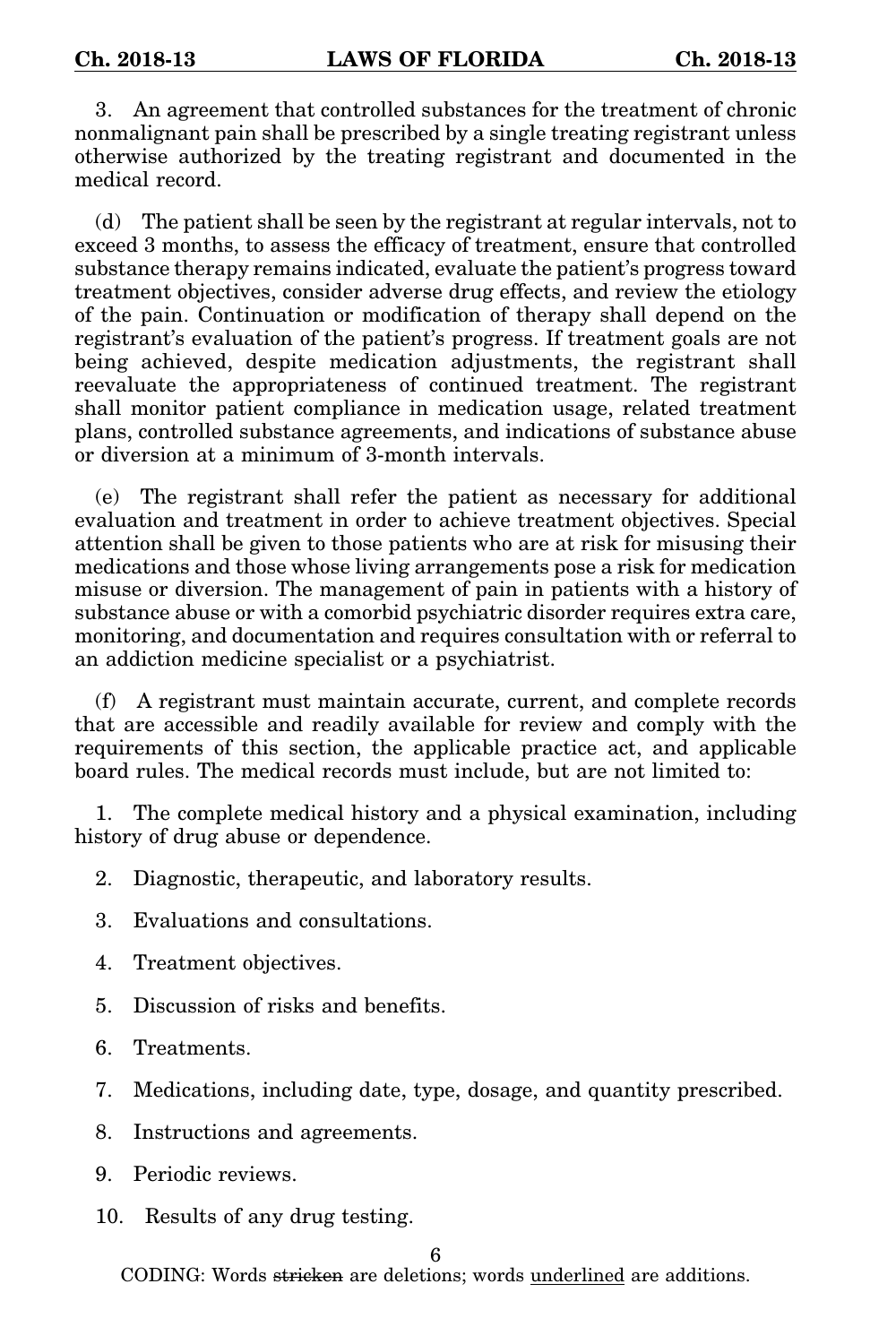11. A photocopy of the patient's government-issued photo identification.

12. If a written prescription for a controlled substance is given to the patient, a duplicate of the prescription.

13. The registrant's full name presented in a legible manner.

(g) A registrant shall immediately refer patients with signs or symptoms of substance abuse to a board-certified pain management physician, an addiction medicine specialist, or a mental health addiction facility as it pertains to drug abuse or addiction unless the registrant is a physician who is board-certified or board-eligible in pain management. Throughout the period of time before receiving the consultant's report, a prescribing registrant shall clearly and completely document medical justification for continued treatment with controlled substances and those steps taken to ensure medically appropriate use of controlled substances by the patient. Upon receipt of the consultant's written report, the prescribing registrant shall incorporate the consultant's recommendations for continuing, modifying, or discontinuing controlled substance therapy. The resulting changes in treatment shall be specifically documented in the patient's medical record. Evidence or behavioral indications of diversion shall be followed by discontinuation of controlled substance therapy, and the patient shall be discharged, and all results of testing and actions taken by the registrant shall be documented in the patient's medical record.

This subsection does not apply to a board-eligible or board-certified anesthesiologist, physiatrist, rheumatologist, or neurologist, or to a boardcertified physician who has surgical privileges at a hospital or ambulatory surgery center and primarily provides surgical services. This subsection does not apply to a board-eligible or board-certified medical specialist who has also completed a fellowship in pain medicine approved by the Accreditation Council for Graduate Medical Education or the American Osteopathic Association, or who is board eligible or board certified in pain medicine by the American Board of Pain Medicine, the American Board of Interventional Pain Physicians, the American Association of Physician Specialists, or a board approved by the American Board of Medical Specialties or the American Osteopathic Association and performs interventional pain procedures of the type routinely billed using surgical codes. This subsection does not apply to a registrant who prescribes medically necessary controlled substances for a patient during an inpatient stay in a hospital licensed under chapter 395.

(4) STANDARDS OF PRACTICE FOR TREATMENT OF ACUTE PAIN. The applicable boards shall adopt rules establishing guidelines for prescribing controlled substances for acute pain, including evaluation of the patient, creation and maintenance of a treatment plan, obtaining informed consent and agreement for treatment, periodic review of the treatment plan, consultation, medical record review, and compliance with controlled substance laws and regulations. Failure of a prescriber to follow such guidelines

7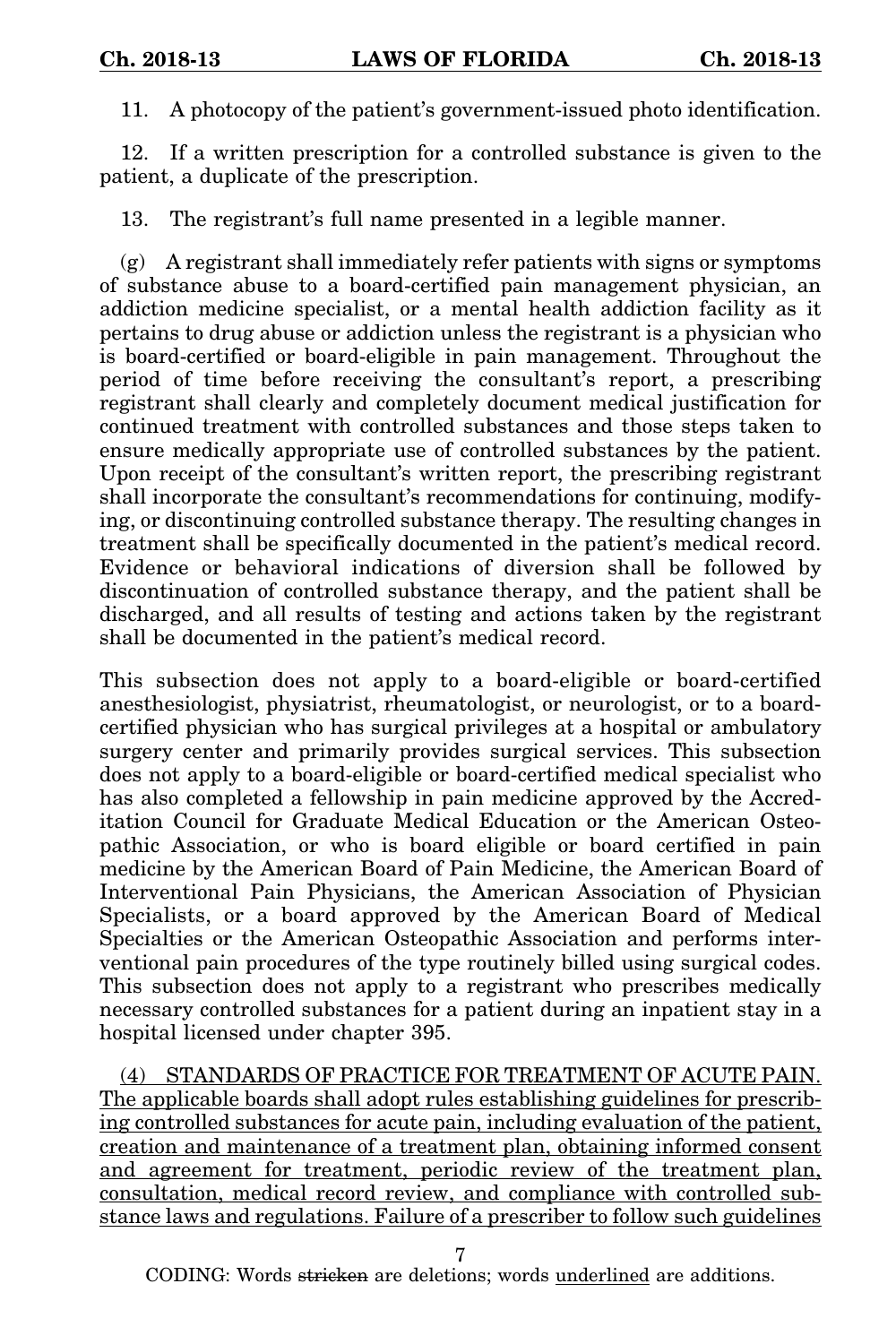constitutes grounds for disciplinary action pursuant to s.  $456.072(1)(gg)$ , punishable as provided in s. 456.072(2).

(5) PRESCRIPTION SUPPLY.—

(a) For the treatment of acute pain, a prescription for an opioid drug listed as a Schedule II controlled substance in s. 893.03 or 21 U.S.C. s. 812 may not exceed a 3-day supply, except that up to a 7-day supply may be prescribed if:

1. The prescriber, in his or her professional judgment, believes that more than a 3-day supply of such an opioid is medically necessary to treat the patient's pain as an acute medical condition;

The prescriber indicates "ACUTE PAIN EXCEPTION" on the prescription; and

3. The prescriber adequately documents in the patient's medical records the acute medical condition and lack of alternative treatment options that justify deviation from the 3-day supply limit established in this subsection.

(b) For the treatment of pain other than acute pain, a prescriber must indicate "NONACUTE PAIN" on a prescription for an opioid drug listed as a Schedule II controlled substance in s. 893.03 or 21 U.S.C. s. 812.

(6) EMERGENCY OPIOID ANTAGONIST.—For the treatment of pain related to a traumatic injury with an Injury Severity Score of 9 or greater, a prescriber who prescribes a Schedule II controlled substance listed in s. 893.03 or 21 U.S.C. s. 812 must concurrently prescribe an emergency opioid antagonist, as defined in s. 381.887(1).

Section 4. Effective January 1, 2019, present subsections (2) through (5) of section 458.3265, Florida Statutes, are renumbered as subsections (3) through (6), respectively, paragraphs (a) and (g) of subsection (1), paragraph (a) of present subsection (2), paragraph (a) of present subsection (3), and paragraph (a) of present subsection (4) of that section are amended, and a new subsection (2) is added to that section, to read:

458.3265 Pain-management clinics.—

(1) REGISTRATION.—

(a)1. As used in this section, the term:

a. "Board eligible" means successful completion of an anesthesia, physical medicine and rehabilitation, rheumatology, or neurology residency program approved by the Accreditation Council for Graduate Medical Education or the American Osteopathic Association for a period of 6 years from successful completion of such residency program.

8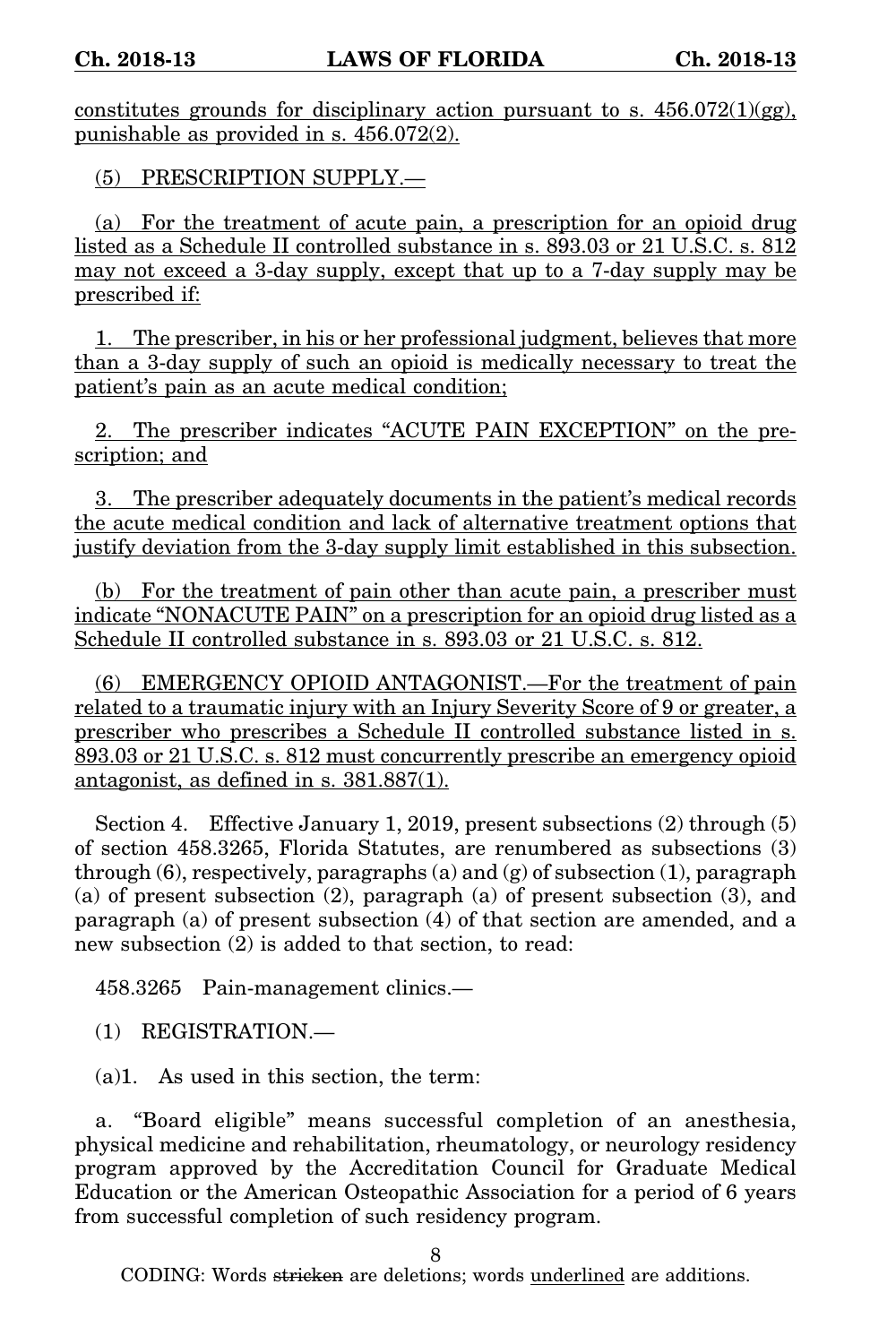b. "Chronic nonmalignant pain" means pain unrelated to cancer which persists beyond the usual course of disease or the injury that is the cause of the pain or more than 90 days after surgery.

c. "Pain-management clinic" or "clinic" means any publicly or privately owned facility:

(I) That advertises in any medium for any type of pain-management services; or

(II) Where in any month a majority of patients are prescribed opioids, benzodiazepines, barbiturates, or carisoprodol for the treatment of chronic nonmalignant pain.

2. Each pain-management clinic must register with the department or hold a valid certificate of exemption pursuant to subsection  $(2)$ .

3. The following clinics are exempt from the registration requirement of paragraphs  $(c)$ - $(m)$  and must apply to the department for a certificate of exemption unless:

a.  $\Delta$  That clinic is licensed as a facility pursuant to chapter 395;

b. A clinic in which the majority of the physicians who provide services in the clinic primarily provide surgical services;

c. A The clinic is owned by a publicly held corporation whose shares are traded on a national exchange or on the over-the-counter market and whose total assets at the end of the corporation's most recent fiscal quarter exceeded \$50 million;

d. A The clinic is affiliated with an accredited medical school at which training is provided for medical students, residents, or fellows;

e. A The clinic that does not prescribe controlled substances for the treatment of pain;

f. A The clinic is owned by a corporate entity exempt from federal taxation under 26 U.S.C. s.  $501(c)(3)$ ;

g. A The clinic is wholly owned and operated by one or more boardeligible or board-certified anesthesiologists, physiatrists, rheumatologists, or neurologists; or

h. A The clinic is wholly owned and operated by a physician multispecialty practice where one or more board-eligible or board-certified medical specialists, who have also completed fellowships in pain medicine approved by the Accreditation Council for Graduate Medical Education or who are also board-certified in pain medicine by the American Board of Pain Medicine or a board approved by the American Board of Medical Specialties, the American Association of Physician Specialists, or the American

9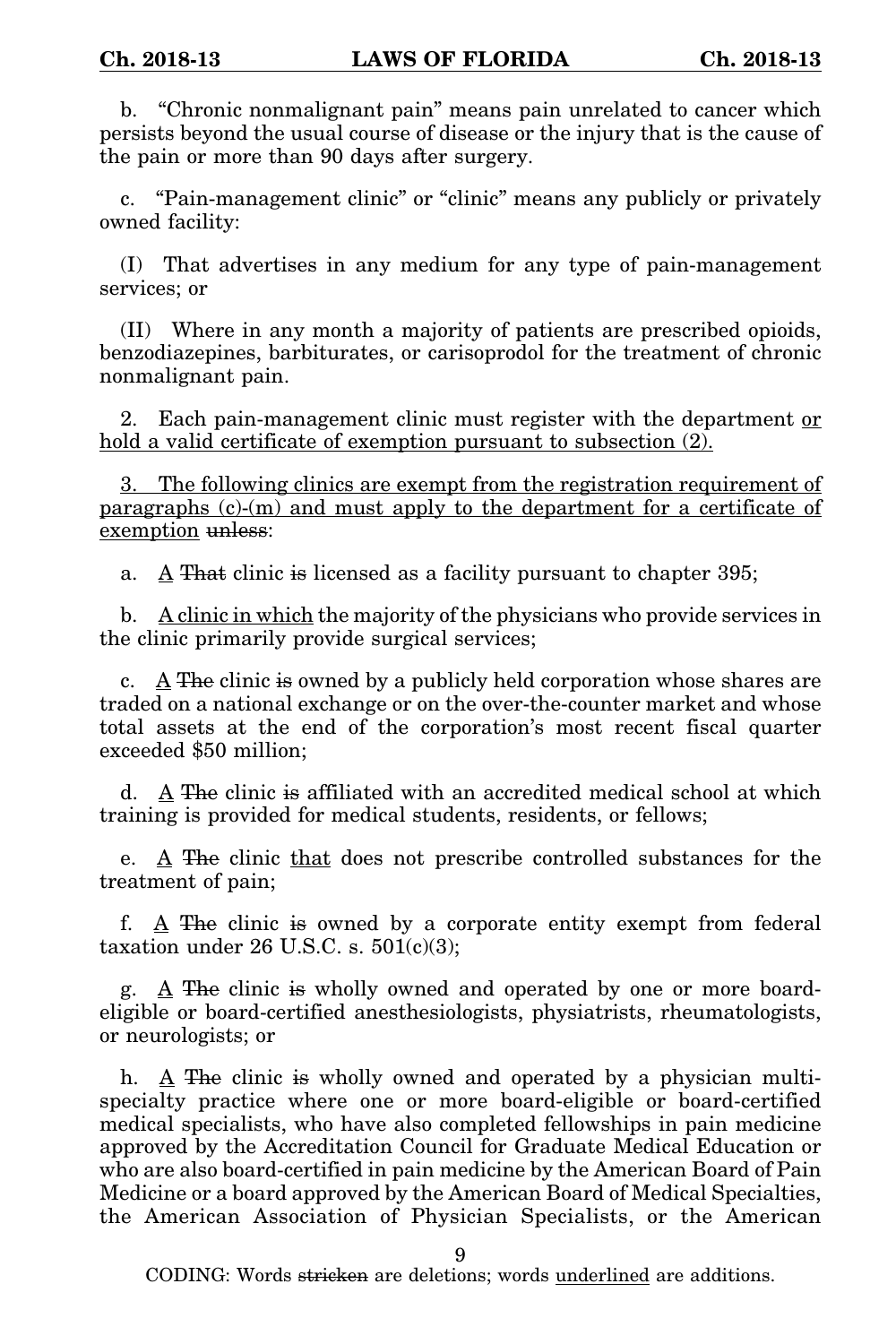Osteopathic Association, perform interventional pain procedures of the type routinely billed using surgical codes.

(g) The department may revoke the clinic's certificate of registration and prohibit all physicians associated with that pain-management clinic from practicing at that clinic location based upon an annual inspection and evaluation of the factors described in subsection (4) (3).

(2) CERTIFICATE OF EXEMPTION.—

(a) A pain management clinic claiming an exemption from the registration requirements of subsection (1) must apply for a certificate of exemption on a form adopted in rule by the department. The form must require the applicant to provide:

1. The name or names under which the applicant does business.

2. The address at which the pain management clinic is located.

3. The specific exemption the applicant is claiming with supporting documentation.

4. Any other information deemed necessary by the department.

(b) The department must approve or deny the certificate within 30 days after the receipt of a complete application.

(c) The certificate of exemption must be renewed biennially, except that the department may issue the initial certificates of exemption for up to 3 years in order to stagger renewal dates.

(d) A certificateholder must prominently display the certificate of exemption and make it available to the department or the board upon request.

(e) A new certificate of exemption is required for a change of address and is not transferable. A certificate of exemption is valid only for the applicant, qualifying owners, licenses, registrations, certifications, and services provided under a specific statutory exemption and is valid only to the specific exemption claimed and granted.

(f) A certificateholder must notify the department at least 60 days before any anticipated relocation or name change of the pain management clinic or a change of ownership.

(g) If a pain management clinic no longer qualifies for a certificate of exemption, the certificateholder must notify the department within 3 days after becoming aware that the clinic no longer qualifies for a certificate of exemption and register as a pain management clinic under subsection (1) or cease operations.

10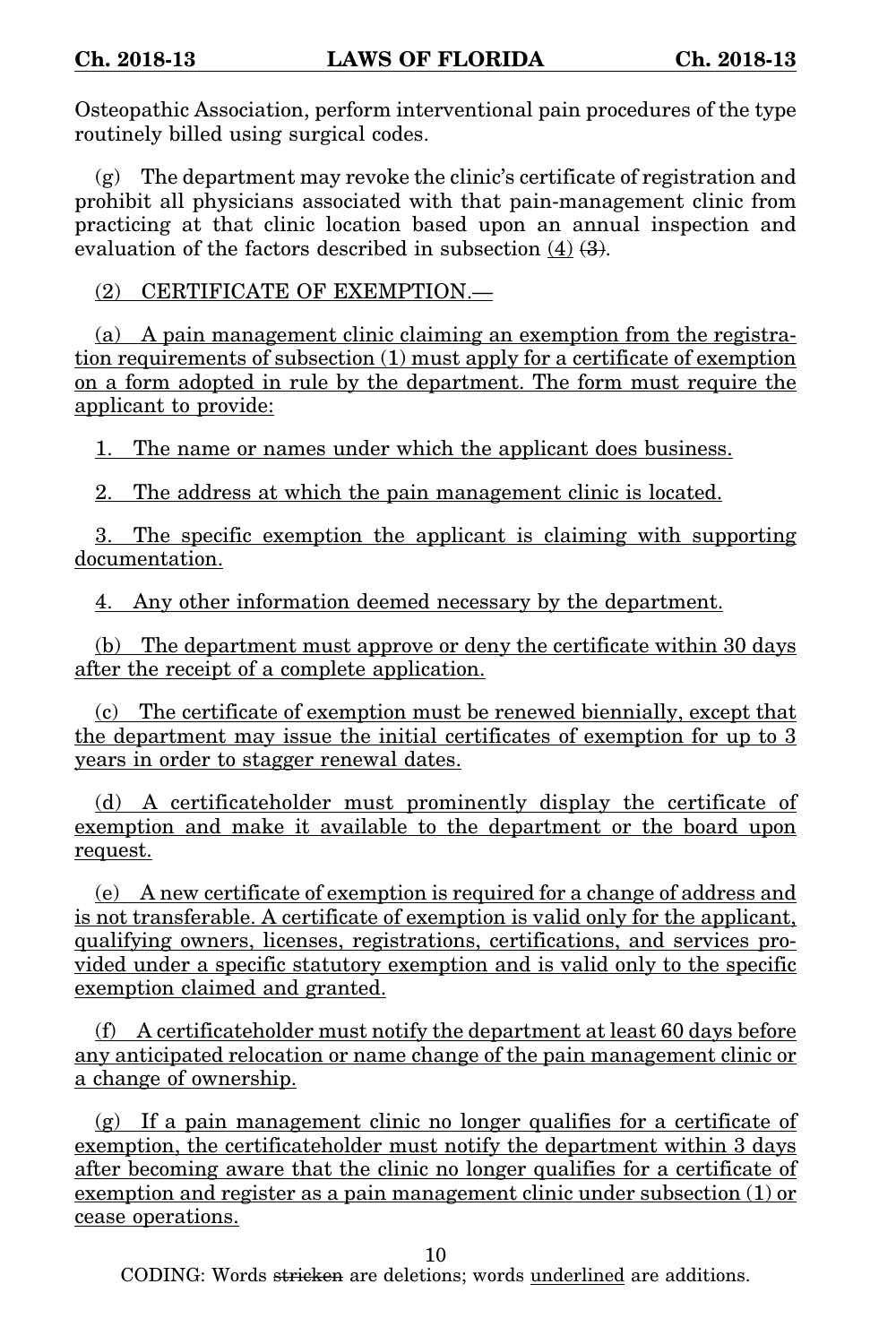$(3)(2)$  PHYSICIAN RESPONSIBILITIES.—These responsibilities apply to any physician who provides professional services in a pain-management clinic that is required to be registered in subsection (1).

(a) A physician may not practice medicine in a pain-management clinic, as described in subsection (5) (4), if the pain-management clinic is not registered with the department as required by this section. Any physician who qualifies to practice medicine in a pain-management clinic pursuant to rules adopted by the Board of Medicine as of July 1, 2012, may continue to practice medicine in a pain-management clinic as long as the physician continues to meet the qualifications set forth in the board rules. A physician who violates this paragraph is subject to disciplinary action by his or her appropriate medical regulatory board.

 $(4)(3)$  INSPECTION.—

(a) The department shall inspect the pain-management clinic annually, including a review of the patient records, to ensure that it complies with this section and the rules of the Board of Medicine adopted pursuant to subsection  $(5)$   $(4)$  unless the clinic is accredited by a nationally recognized accrediting agency approved by the Board of Medicine.

 $(5)(4)$  RULEMAKING.

(a) The department shall adopt rules necessary to administer the registration, exemption, and inspection of pain-management clinics which establish the specific requirements, procedures, forms, and fees.

Section 5. Effective January 1, 2019, present subsections (2) through (5) of section 459.0137, Florida Statutes, are renumbered as subsections (3) through  $(6)$ , respectively, paragraphs  $(a)$  and  $(g)$  of subsection  $(1)$ , paragraph (a) of present subsection (2), paragraph (a) of present subsection (3), and paragraph (a) of present subsection (4) of that section are amended, and a new subsection (2) is added to that section, to read:

459.0137 Pain-management clinics.—

(1) REGISTRATION.—

(a)1. As used in this section, the term:

a. "Board eligible" means successful completion of an anesthesia, physical medicine and rehabilitation, rheumatology, or neurology residency program approved by the Accreditation Council for Graduate Medical Education or the American Osteopathic Association for a period of 6 years from successful completion of such residency program.

b. "Chronic nonmalignant pain" means pain unrelated to cancer which persists beyond the usual course of disease or the injury that is the cause of the pain or more than 90 days after surgery.

11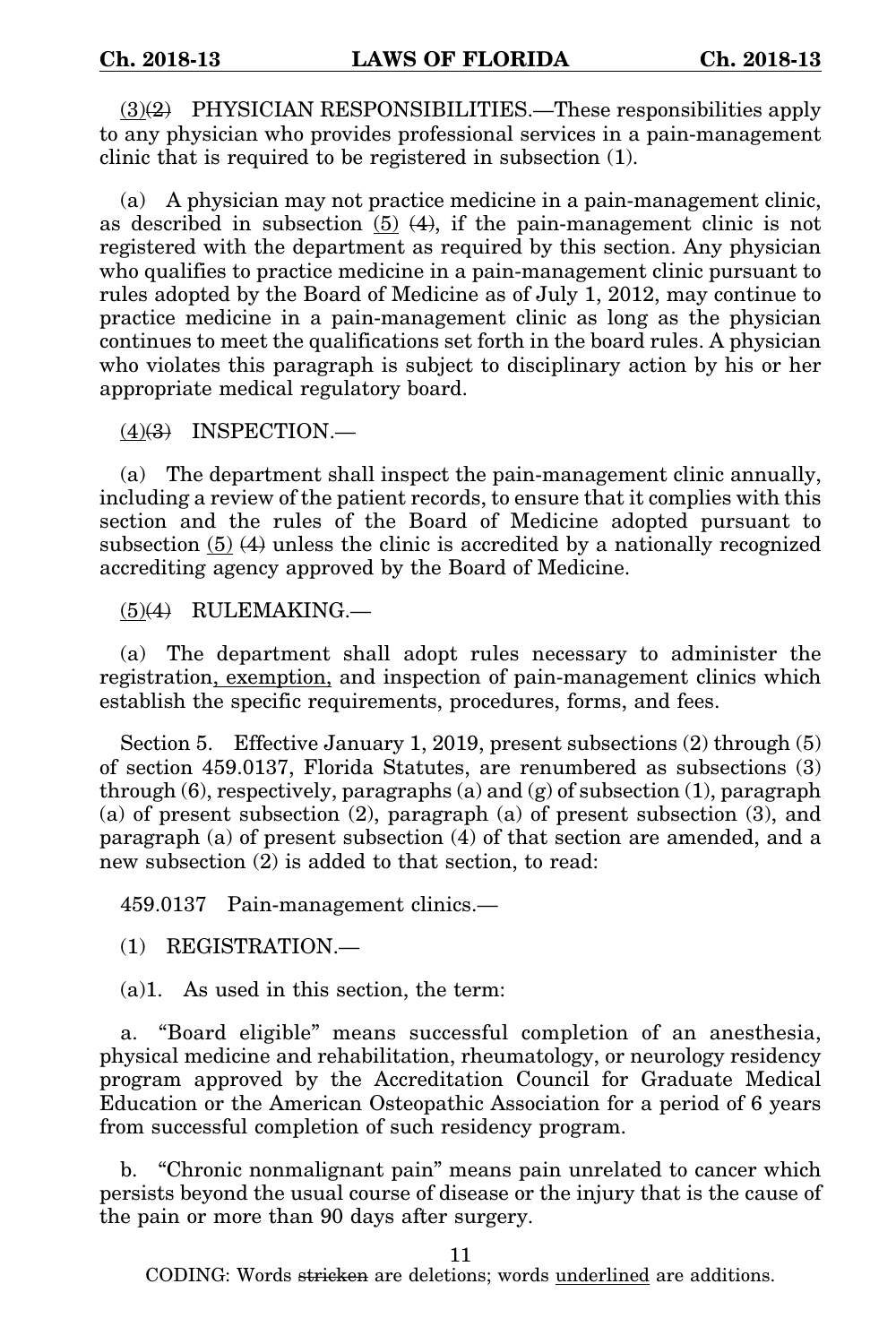c. "Pain-management clinic" or "clinic" means any publicly or privately owned facility:

(I) That advertises in any medium for any type of pain-management services; or

(II) Where in any month a majority of patients are prescribed opioids, benzodiazepines, barbiturates, or carisoprodol for the treatment of chronic nonmalignant pain.

2. Each pain-management clinic must register with the department or hold a valid certificate of exemption pursuant to subsection (2).

3. The following clinics are exempt from the registration requirement of paragraphs  $(c)$ - $(m)$  and must apply to the department for a certificate of exemption unless:

a. A That clinic is licensed as a facility pursuant to chapter 395;

b. A clinic in which the majority of the physicians who provide services in the clinic primarily provide surgical services;

c. A The clinic is owned by a publicly held corporation whose shares are traded on a national exchange or on the over-the-counter market and whose total assets at the end of the corporation's most recent fiscal quarter exceeded \$50 million;

d.  $\Delta$  The clinic is affiliated with an accredited medical school at which training is provided for medical students, residents, or fellows;

e. A The clinic that does not prescribe controlled substances for the treatment of pain;

f. A The clinic is owned by a corporate entity exempt from federal taxation under  $26$  U.S.C. s.  $501(c)(3)$ ;

g.  $\Delta$  The clinic is wholly owned and operated by one or more boardeligible or board-certified anesthesiologists, physiatrists, rheumatologists, or neurologists; or

h. A The clinic is wholly owned and operated by a physician multispecialty practice where one or more board-eligible or board-certified medical specialists, who have also completed fellowships in pain medicine approved by the Accreditation Council for Graduate Medical Education or the American Osteopathic Association or who are also board-certified in pain medicine by the American Board of Pain Medicine or a board approved by the American Board of Medical Specialties, the American Association of Physician Specialists, or the American Osteopathic Association, perform interventional pain procedures of the type routinely billed using surgical codes.

12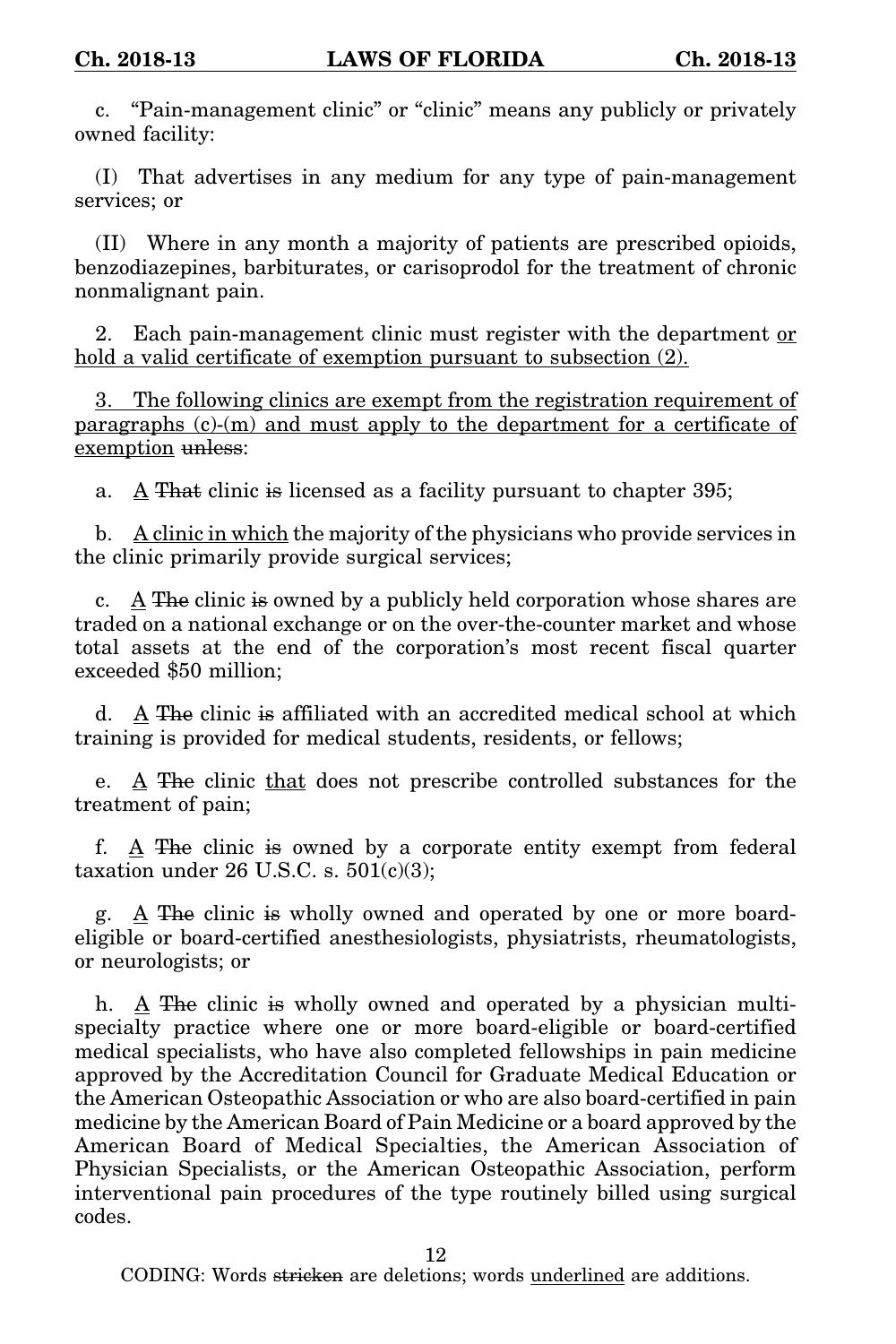(g) The department may revoke the clinic's certificate of registration and prohibit all physicians associated with that pain-management clinic from practicing at that clinic location based upon an annual inspection and evaluation of the factors described in subsection  $(4)$   $(3)$ .

(2) CERTIFICATE OF EXEMPTION.—

(a) A pain management clinic claiming an exemption from the registration requirements of subsection (1) must apply for a certificate of exemption on a form adopted in rule by the department. The form must require the applicant to provide:

1. The name or names under which the applicant does business.

2. The address at which the pain management clinic is located.

3. The specific exemption the applicant is claiming with supporting documentation.

4. Any other information deemed necessary by the department.

(b) The department must approve or deny the certificate within 30 days after the receipt of a complete application.

(c) The certificate of exemption must be renewed biennially, except that the department may issue the initial certificates of exemption for up to 3 years in order to stagger renewal dates.

(d) A certificateholder must prominently display the certificate of exemption and make it available to the department or the board upon request.

(e) A new certificate of exemption is required for a change of address and is not transferable. A certificate of exemption is valid only for the applicant, qualifying owners, licenses, registrations, certifications, and services provided under a specific statutory exemption and is valid only to the specific exemption claimed and granted.

(f) A certificateholder must notify the department at least 60 days before any anticipated relocation or name change of the pain management clinic or a change of ownership.

 $(g)$  If a pain management clinic no longer qualifies for a certificate of exemption, the certificateholder must notify the department within 3 days after becoming aware that the clinic no longer qualifies for a certificate of exemption and register as a pain management clinic under subsection (1) or cease operations.

 $(3)(2)$  PHYSICIAN RESPONSIBILITIES.—These responsibilities apply to any osteopathic physician who provides professional services in a painmanagement clinic that is required to be registered in subsection (1).

13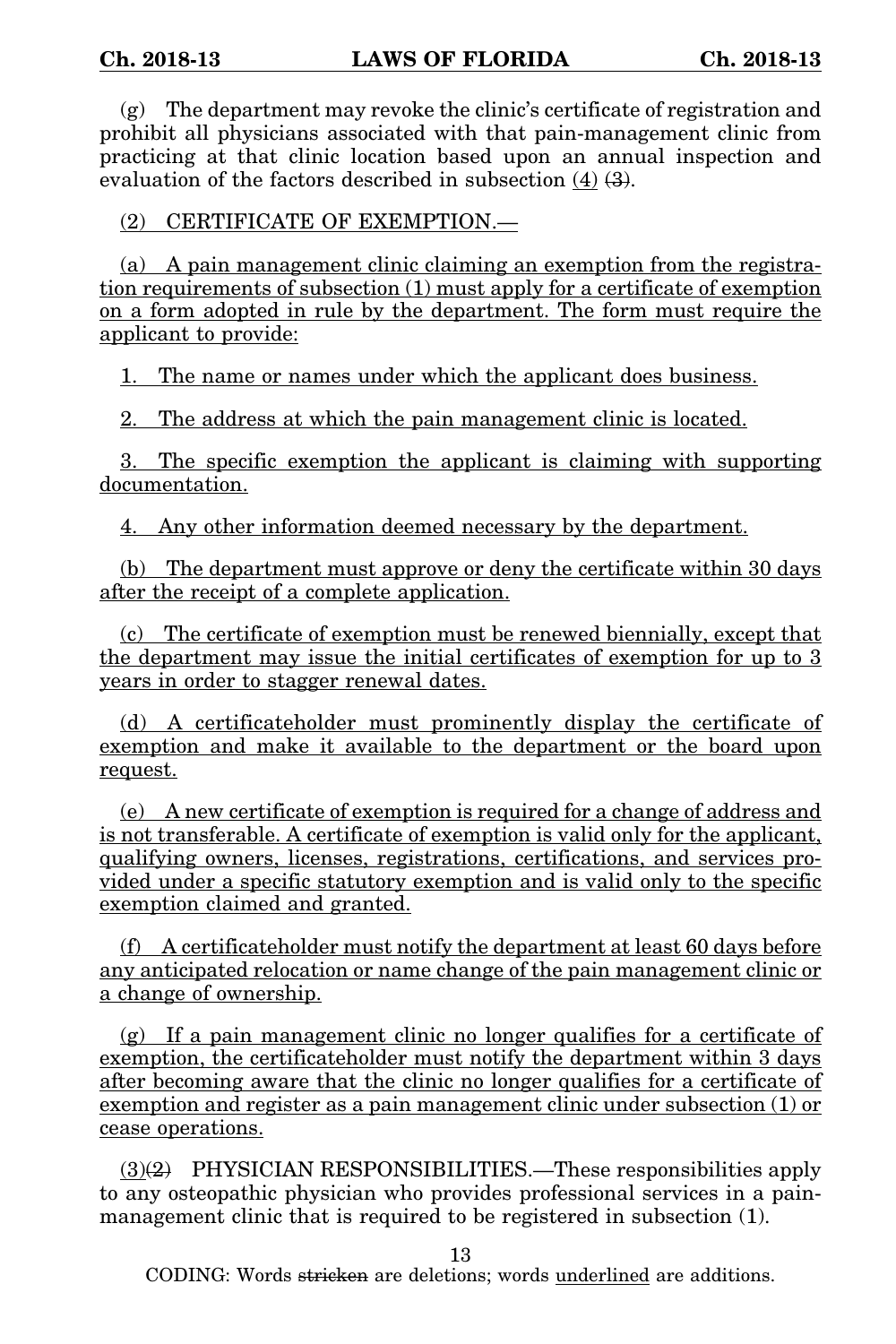(a) An osteopathic physician may not practice medicine in a painmanagement clinic, as described in subsection  $(5)$   $(4)$ , if the pain-management clinic is not registered with the department as required by this section. Any physician who qualifies to practice medicine in a pain-management clinic pursuant to rules adopted by the Board of Osteopathic Medicine as of July 1, 2012, may continue to practice medicine in a pain-management clinic as long as the physician continues to meet the qualifications set forth in the board rules. An osteopathic physician who violates this paragraph is subject to disciplinary action by his or her appropriate medical regulatory board.

 $(4)(3)$  INSPECTION.—

(a) The department shall inspect the pain-management clinic annually, including a review of the patient records, to ensure that it complies with this section and the rules of the Board of Osteopathic Medicine adopted pursuant to subsection  $(5)$  (4) unless the clinic is accredited by a nationally recognized accrediting agency approved by the Board of Osteopathic Medicine.

 $(5)(4)$  RULEMAKING.

(a) The department shall adopt rules necessary to administer the registration, exemption, and inspection of pain-management clinics which establish the specific requirements, procedures, forms, and fees.

Section 6. Section 465.0155, Florida Statutes, is amended to read:

465.0155 Standards of practice.—

(1) Consistent with the provisions of this act, the board shall adopt by rule standards of practice relating to the practice of pharmacy which shall be binding on every state agency and shall be applied by such agencies when enforcing or implementing any authority granted by any applicable statute, rule, or regulation, whether federal or state.

 $(2)(a)$  Before dispensing a controlled substance to a person not known to the pharmacist, the pharmacist must require the person purchasing, receiving, or otherwise acquiring the controlled substance to present valid photographic identification or other verification of his or her identity. If the person does not have proper identification, the pharmacist may verify the validity of the prescription and the identity of the patient with the prescriber or his or her authorized agent. Verification of health plan eligibility through a real-time inquiry or adjudication system is considered to be proper identification.

(b) This subsection does not apply in an institutional setting or to a longterm care facility, including, but not limited to, an assisted living facility or a hospital to which patients are admitted.

(c) As used in this subsection, the term "proper identification" means an identification that is issued by a state or the Federal Government containing

14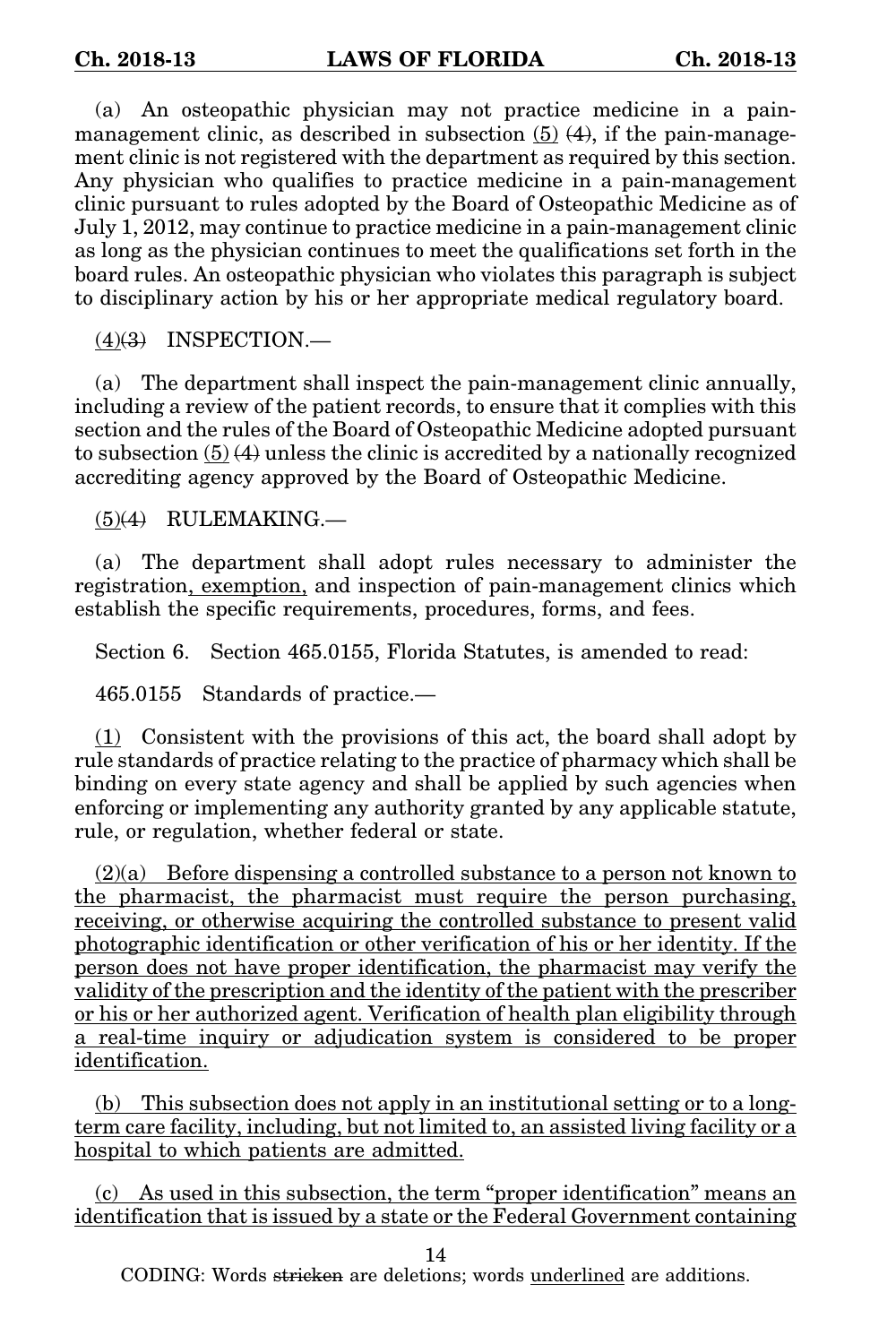the person's photograph, printed name, and signature or a document considered acceptable under  $8$  C.F.R. s.  $274a.2(b)(1)(v)(A)$  and (B).

Section 7. Paragraph (b) of subsection (1) of section 465.0276, Florida Statutes, is amended, and paragraph (d) is added to subsection (2) of that section, to read:

465.0276 Dispensing practitioner.—

(1)

(b) A practitioner registered under this section may not dispense a controlled substance listed in Schedule II or Schedule III as provided in s. 893.03. This paragraph does not apply to:

1. The dispensing of complimentary packages of medicinal drugs which are labeled as a drug sample or complimentary drug as defined in s. 499.028 to the practitioner's own patients in the regular course of her or his practice without the payment of a fee or remuneration of any kind, whether direct or indirect, as provided in subsection (4).

2. The dispensing of controlled substances in the health care system of the Department of Corrections.

3. The dispensing of a controlled substance listed in Schedule II or Schedule III in connection with the performance of a surgical procedure.

a. For an opioid drug listed as a Schedule II controlled substance in s. 893.03 or 21 U.S.C. s. 812:

(I) For the treatment of acute pain, the amount dispensed pursuant to this subparagraph may not exceed a 3-day supply, or a 7-day supply if the criteria in s.  $456.44(5)(a)$  are met.

(II) For the treatment of pain other than acute pain, a practitioner must indicate "NONACUTE PAIN" on a prescription.

(III) For the treatment of pain related to a traumatic injury with an Injury Severity Score of 9 or greater, a practitioner must concurrently prescribe an emergency opioid antagonist, as defined in s. 381.887(1).

b. For a controlled substance listed in Schedule III, the amount dispensed pursuant to this the subparagraph may not exceed a 14-day supply.

c. The exception in this subparagraph exception does not allow for the dispensing of a controlled substance listed in Schedule II or Schedule III more than 14 days after the performance of the surgical procedure.

d. For purposes of this subparagraph, the term "surgical procedure" means any procedure in any setting which involves, or reasonably should involve:

15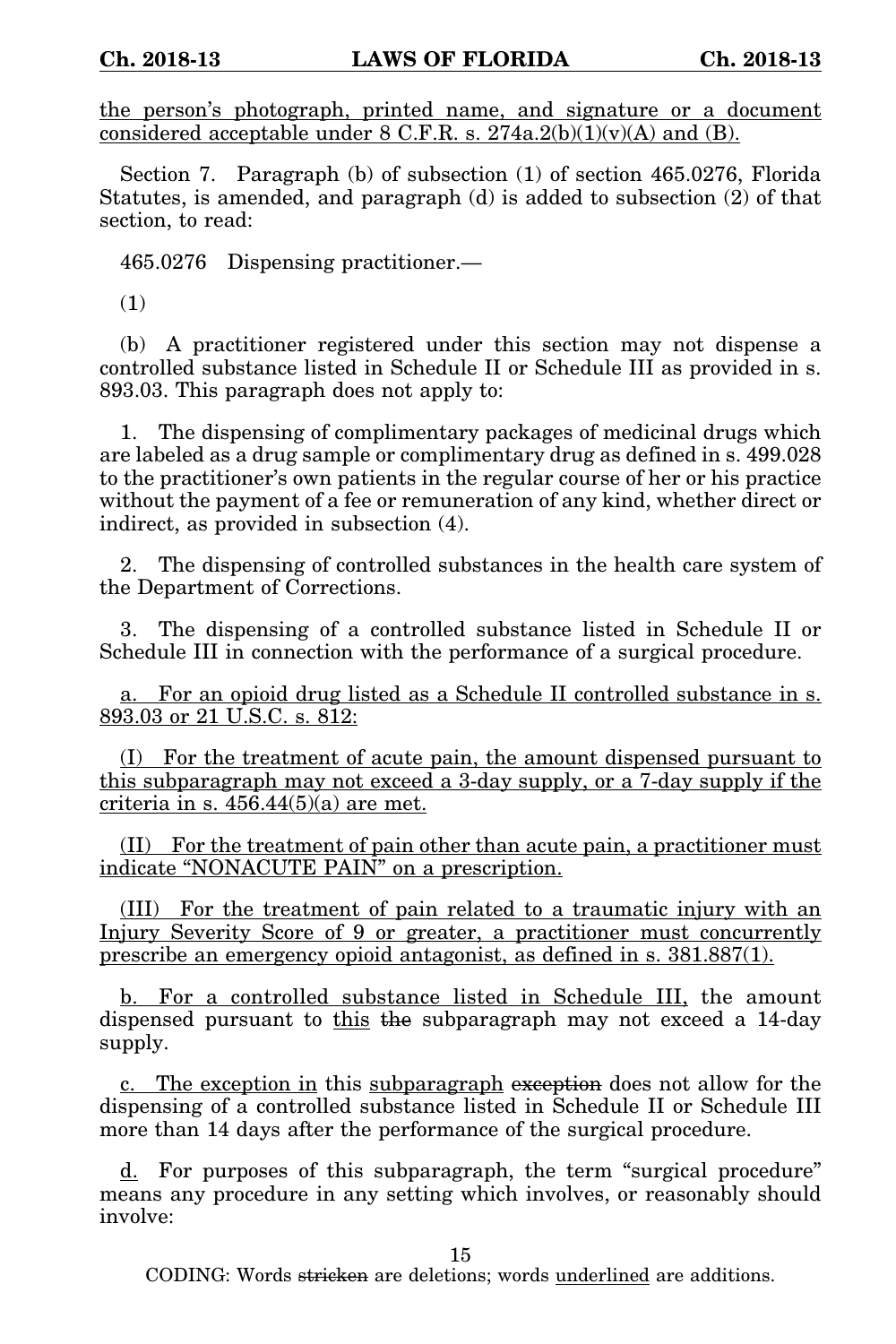$(I)$ a. Perioperative medication and sedation that allows the patient to tolerate unpleasant procedures while maintaining adequate cardiorespiratory function and the ability to respond purposefully to verbal or tactile stimulation and makes intra- and postoperative monitoring necessary; or

(II)b. The use of general anesthesia or major conduction anesthesia and preoperative sedation.

4. The dispensing of a controlled substance listed in Schedule II or Schedule III pursuant to an approved clinical trial. For purposes of this subparagraph, the term "approved clinical trial" means a clinical research study or clinical investigation that, in whole or in part, is state or federally funded or is conducted under an investigational new drug application that is reviewed by the United States Food and Drug Administration.

5. The dispensing of methadone in a facility licensed under s. 397.427 where medication-assisted treatment for opiate addiction is provided.

6. The dispensing of a controlled substance listed in Schedule II or Schedule III to a patient of a facility licensed under part IV of chapter 400.

7. The dispensing of controlled substances listed in Schedule II or Schedule III which have been approved by the United States Food and Drug Administration for the purpose of treating opiate addictions, including, but not limited to, buprenorphine and buprenorphine combination products, by a practitioner authorized under 21 U.S.C. s. 823, as amended, to the practitioner's own patients for the medication-assisted treatment of opiate addiction.

(2) A practitioner who dispenses medicinal drugs for human consumption for fee or remuneration of any kind, whether direct or indirect, must:

(d)1. Before dispensing a controlled substance to a person not known to the dispenser, require the person purchasing, receiving, or otherwise acquiring the controlled substance to present valid photographic identification or other verification of his or her identity. If the person does not have proper identification, the dispenser may verify the validity of the prescription and the identity of the patient with the prescriber or his or her authorized agent. Verification of health plan eligibility through a real-time inquiry or adjudication system is considered to be proper identification.

2. This paragraph does not apply in an institutional setting or to a longterm care facility, including, but not limited to, an assisted living facility or a hospital to which patients are admitted.

3. As used in this paragraph, the term "proper identification" means an identification that is issued by a state or the Federal Government containing the person's photograph, printed name, and signature or a document considered acceptable under  $8$  C.F.R. s.  $274a.2(b)(1)(v)(A)$  and (B).

16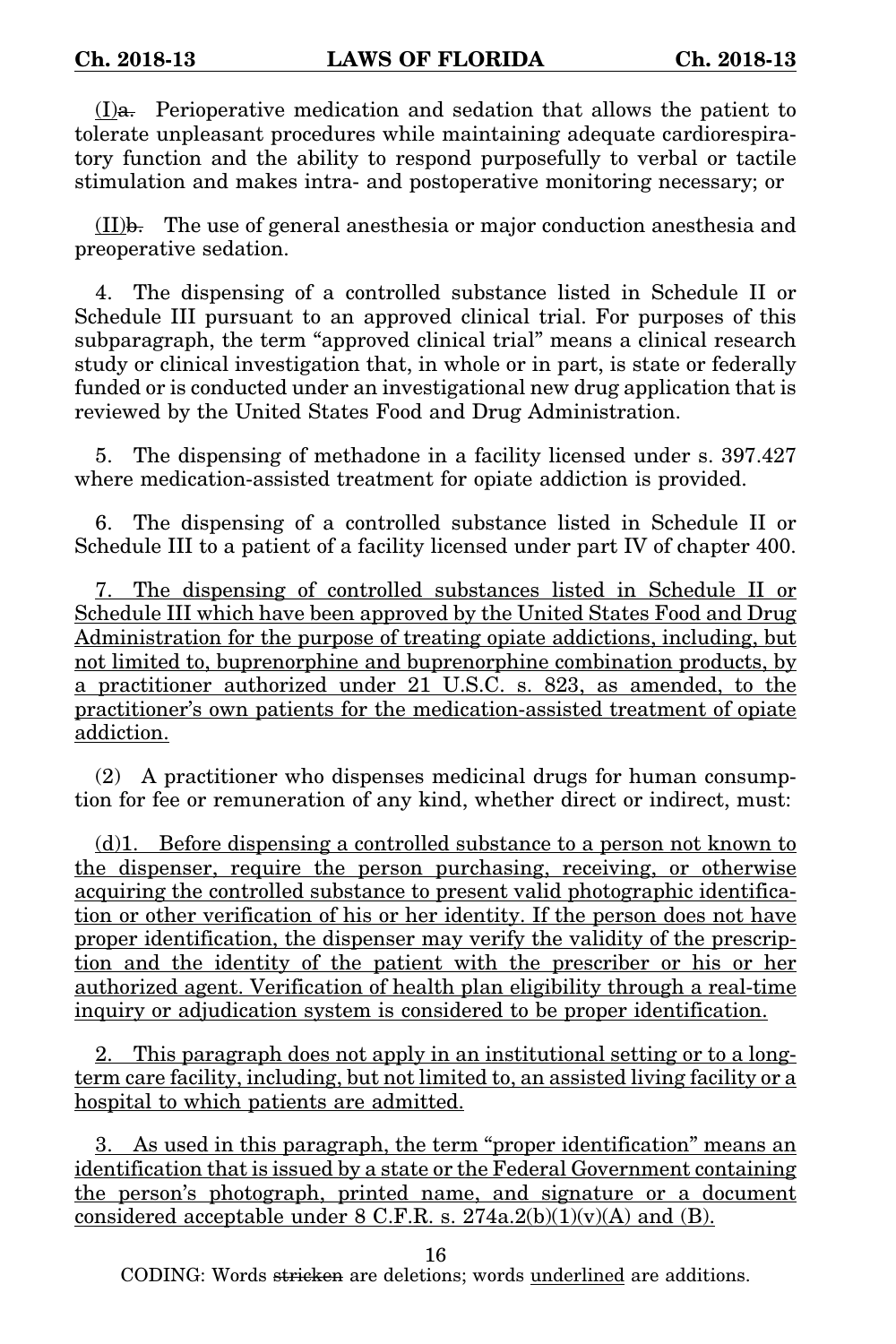Section 8. Paragraph  $(c)$  of subsection  $(1)$  and subsections  $(2)$  through  $(5)$ of section 893.03, Florida Statutes, are amended to read:

893.03 Standards and schedules.—The substances enumerated in this section are controlled by this chapter. The controlled substances listed or to be listed in Schedules I, II, III, IV, and V are included by whatever official, common, usual, chemical, trade name, or class designated. The provisions of this section shall not be construed to include within any of the schedules contained in this section any excluded drugs listed within the purview of 21 C.F.R. s. 1308.22, styled "Excluded Substances"; 21 C.F.R. s. 1308.24, styled "Exempt Chemical Preparations"; 21 C.F.R. s. 1308.32, styled "Exempted Prescription Products"; or 21 C.F.R. s. 1308.34, styled "Exempt Anabolic Steroid Products."

(1) SCHEDULE I.—A substance in Schedule I has a high potential for abuse and has no currently accepted medical use in treatment in the United States and in its use under medical supervision does not meet accepted safety standards. The following substances are controlled in Schedule I:

(c) Unless specifically excepted or unless listed in another schedule, any material, compound, mixture, or preparation that contains any quantity of the following hallucinogenic substances or that contains any of their salts, isomers, including optical, positional, or geometric isomers, homologues, nitrogen-heterocyclic analogs, esters, ethers, and salts of isomers, homologues, nitrogen-heterocyclic analogs, esters, or ethers, if the existence of such salts, isomers, and salts of isomers is possible within the specific chemical designation or class description:

- 1. Alpha-Ethyltryptamine.
- 2. 4-Methylaminorex (2-Amino-4-methyl-5-phenyl-2-oxazoline).
- 3. Aminorex (2-Amino-5-phenyl-2-oxazoline).
- 4. DOB (4-Bromo-2,5-dimethoxyamphetamine).
- 5. 2C-B (4-Bromo-2,5-dimethoxyphenethylamine).
- 6. Bufotenine.
- 7. Cannabis.
- 8. Cathinone.
- 9. DET (Diethyltryptamine).
- 10. 2,5-Dimethoxyamphetamine.
- 11. DOET (4-Ethyl-2,5-Dimethoxyamphetamine).
- 12. DMT (Dimethyltryptamine).

17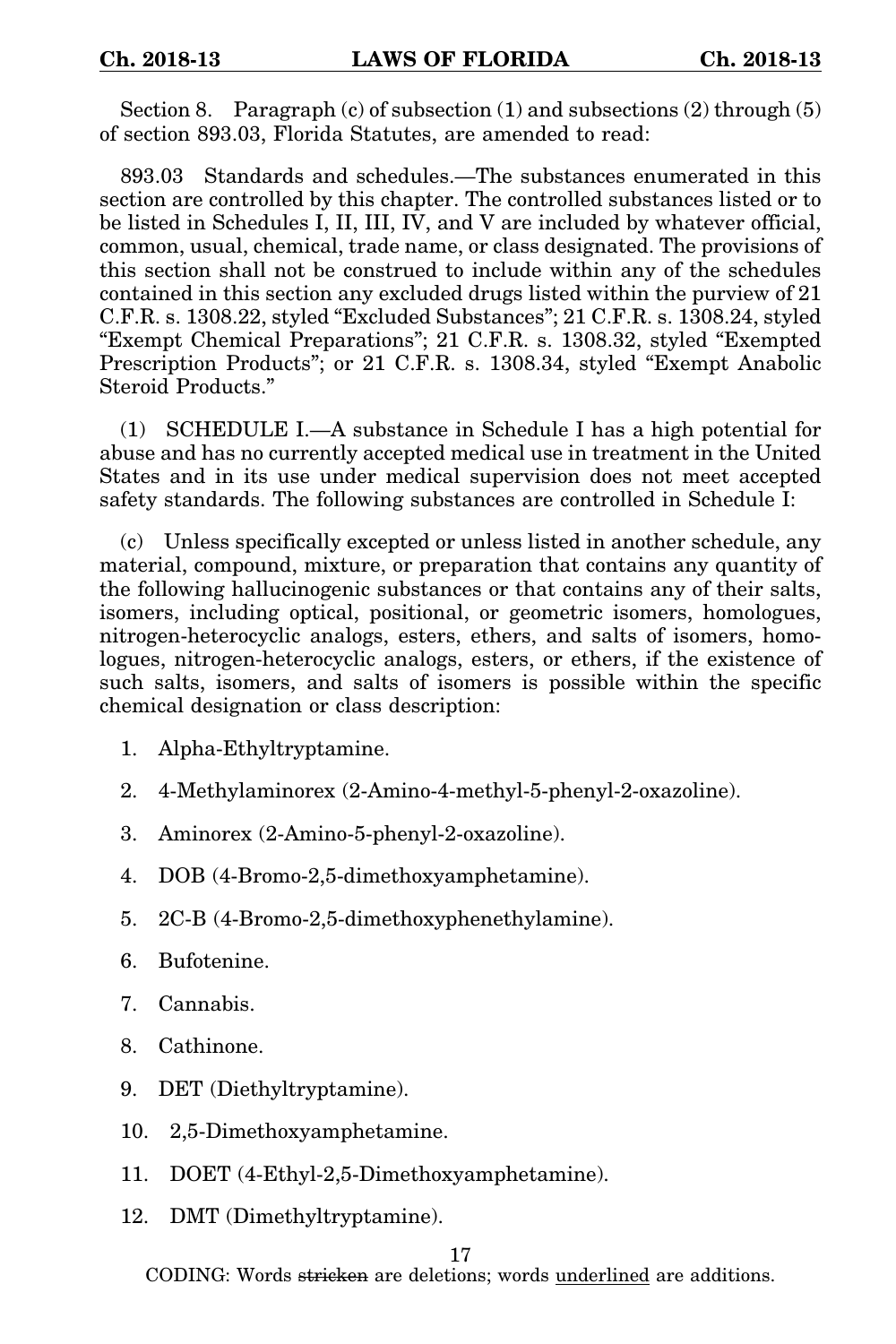13. PCE (N-Ethyl-1-phenylcyclohexylamine)(Ethylamine analog of phencyclidine).

- 14. JB-318 (N-Ethyl-3-piperidyl benzilate).
- 15. N-Ethylamphetamine.
- 16. Fenethylline.
- 17. 3,4-Methylenedioxy-N-hydroxyamphetamine.
- 18. Ibogaine.
- 19. LSD (Lysergic acid diethylamide).
- 20. Mescaline.
- 21. Methcathinone.
- 22. 5-Methoxy-3,4-methylenedioxyamphetamine.
- 23. PMA (4-Methoxyamphetamine).
- 24. PMMA (4-Methoxymethamphetamine).
- 25. DOM (4-Methyl-2,5-dimethoxyamphetamine).
- 26. MDEA (3,4-Methylenedioxy-N-ethylamphetamine).
- 27. MDA (3,4-Methylenedioxyamphetamine).
- 28. JB-336 (N-Methyl-3-piperidyl benzilate).
- 29. N,N-Dimethylamphetamine.
- 30. Parahexyl.
- 31. Peyote.

32. PCPY (N-(1-Phenylcyclohexyl)-pyrrolidine) (Pyrrolidine analog of phencyclidine).

- 33. Psilocybin.
- 34. Psilocyn.

35. *Salvia divinorum*, except for any drug product approved by the United States Food and Drug Administration which contains *Salvia divinorum* or its isomers, esters, ethers, salts, and salts of isomers, esters, and ethers, if the existence of such isomers, esters, ethers, and salts is possible within the specific chemical designation.

18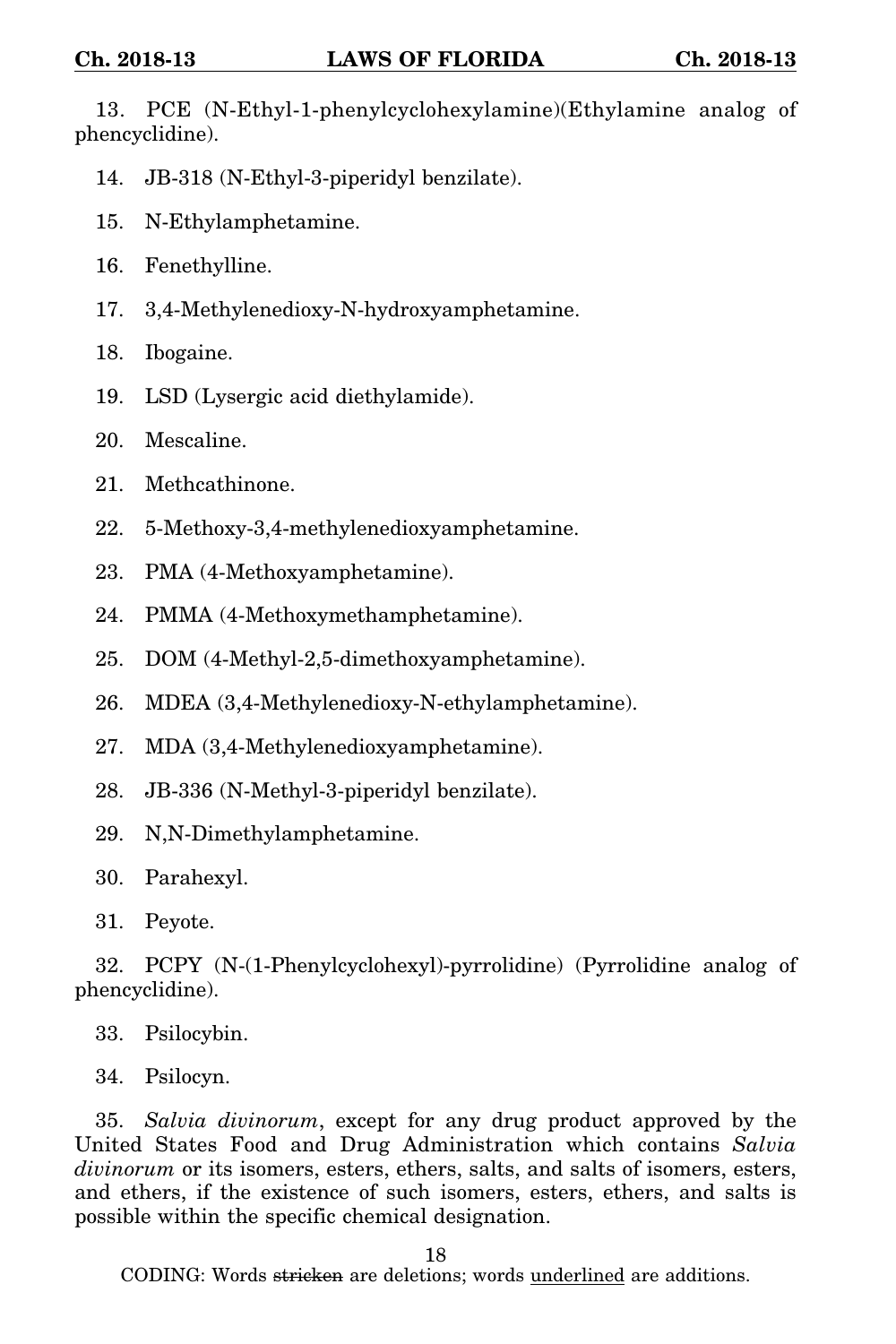36. Salvinorin A, except for any drug product approved by the United States Food and Drug Administration which contains Salvinorin A or its isomers, esters, ethers, salts, and salts of isomers, esters, and ethers, if the existence of such isomers, esters, ethers, and salts is possible within the specific chemical designation.

37. Xylazine.

38. TCP (1-[1-(2-Thienyl)-cyclohexyl]-piperidine) (Thiophene analog of phencyclidine).

39. 3,4,5-Trimethoxyamphetamine.

40. Methylone (3,4-Methylenedioxymethcathinone).

41. MDPV (3,4-Methylenedioxypyrovalerone).

42. Methylmethcathinone.

43. Methoxymethcathinone.

44. Fluoromethcathinone.

45. Methylethcathinone.

46. CP 47,497 (2-(3-Hydroxycyclohexyl)-5-(2-methyloctan-2-yl)phenol) and its dimethyloctyl (C8) homologue.

47. HU-210 [(6aR,10aR)-9-(Hydroxymethyl)-6,6-dimethyl-3-(2-methyloctan-2-yl)-6a,7,10,10a-tetrahydrobenzo[c]chromen-1-ol].

48. JWH-018 (1-Pentyl-3-(1-naphthoyl)indole).

49. JWH-073 (1-Butyl-3-(1-naphthoyl)indole).

50. JWH-200 (1-[2-(4-Morpholinyl)ethyl]-3-(1-naphthoyl)indole).

51. BZP (Benzylpiperazine).

52. Fluorophenylpiperazine.

53. Methylphenylpiperazine.

54. Chlorophenylpiperazine.

55. Methoxyphenylpiperazine.

56. DBZP (1,4-Dibenzylpiperazine).

57. TFMPP (Trifluoromethylphenylpiperazine).

58. MBDB (Methylbenzodioxolylbutanamine) or (3,4-Methylenedioxy-N-methylbutanamine).

19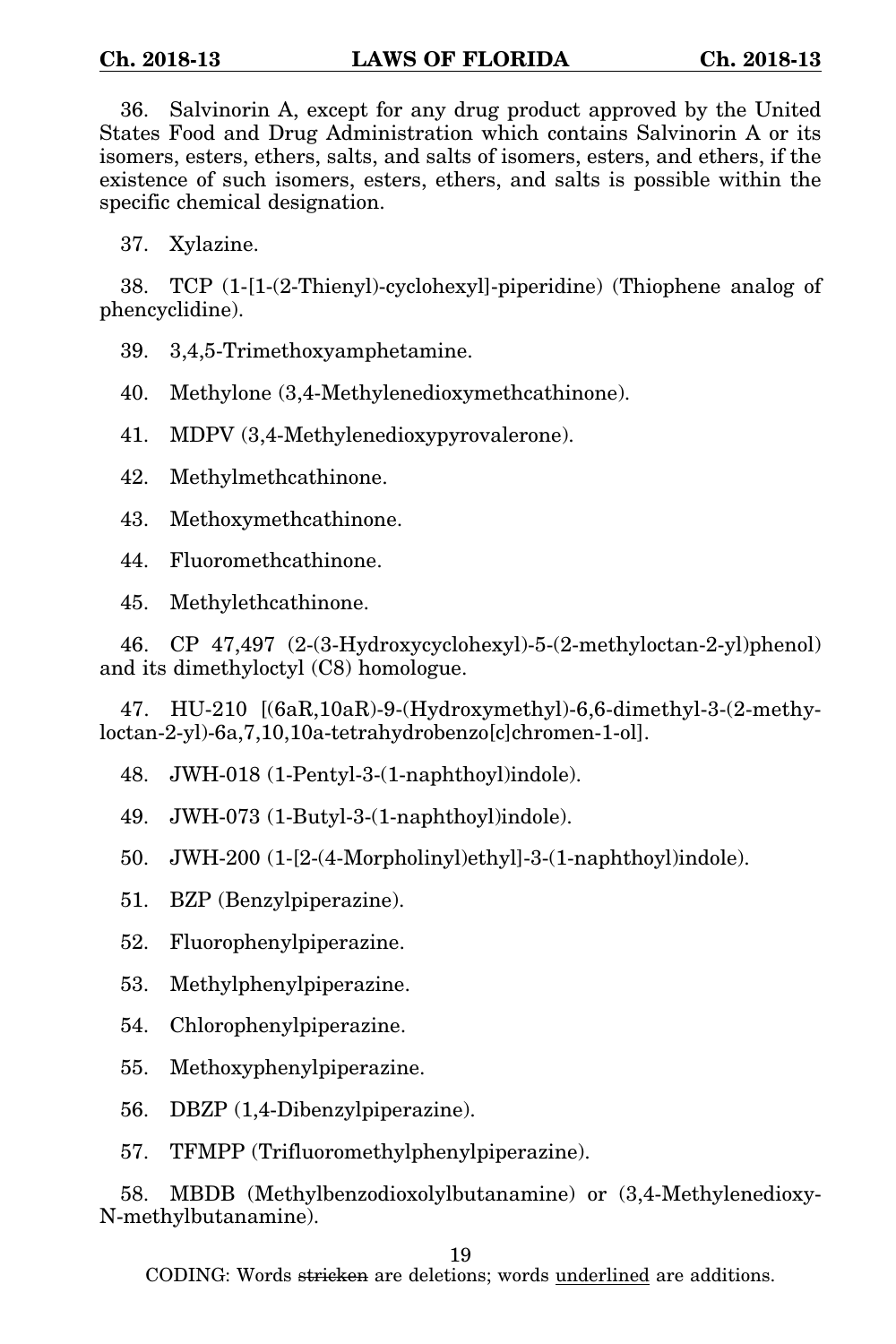- 59. 5-Hydroxy-AMT (5-Hydroxy-alpha-methyltryptamine).
- 60. 5-Hydroxy-N-methyltryptamine.
- 61. 5-MeO-MiPT (5-Methoxy-N-methyl-N-isopropyltryptamine).
- 62. 5-MeO-AMT (5-Methoxy-alpha-methyltryptamine).
- 63. Methyltryptamine.
- 64. 5-MeO-DMT (5-Methoxy-N,N-dimethyltryptamine).
- 65. 5-Me-DMT (5-Methyl-N,N-dimethyltryptamine).
- 66. Tyramine (4-Hydroxyphenethylamine).
- 67. 5-MeO-DiPT (5-Methoxy-N,N-Diisopropyltryptamine).
- 68. DiPT (N,N-Diisopropyltryptamine).
- 69. DPT (N,N-Dipropyltryptamine).
- 70. 4-Hydroxy-DiPT (4-Hydroxy-N,N-diisopropyltryptamine).
- 71. 5-MeO-DALT (5-Methoxy-N,N-Diallyltryptamine).
- 72. DOI (4-Iodo-2,5-dimethoxyamphetamine).
- 73. DOC (4-Chloro-2,5-dimethoxyamphetamine).
- 74. 2C-E (4-Ethyl-2,5-dimethoxyphenethylamine).
- 75. 2C-T-4 (4-Isopropylthio-2,5-dimethoxyphenethylamine).
- 76. 2C-C (4-Chloro-2,5-dimethoxyphenethylamine).
- 77. 2C-T (4-Methylthio-2,5-dimethoxyphenethylamine).
- 78. 2C-T-2 (4-Ethylthio-2,5-dimethoxyphenethylamine).
- 79. 2C-T-7 (4-(n)-Propylthio-2,5-dimethoxyphenethylamine).
- 80. 2C-I (4-Iodo-2,5-dimethoxyphenethylamine).
- 81. Butylone (3,4-Methylenedioxy-alpha-methylaminobutyrophenone).
- 82. Ethcathinone.
- 83. Ethylone (3,4-Methylenedioxy-N-ethylcathinone).
- 84. Naphyrone (Naphthylpyrovalerone).
- 85. Dimethylone (3,4-Methylenedioxy-N,N-dimethylcathinone).

### 20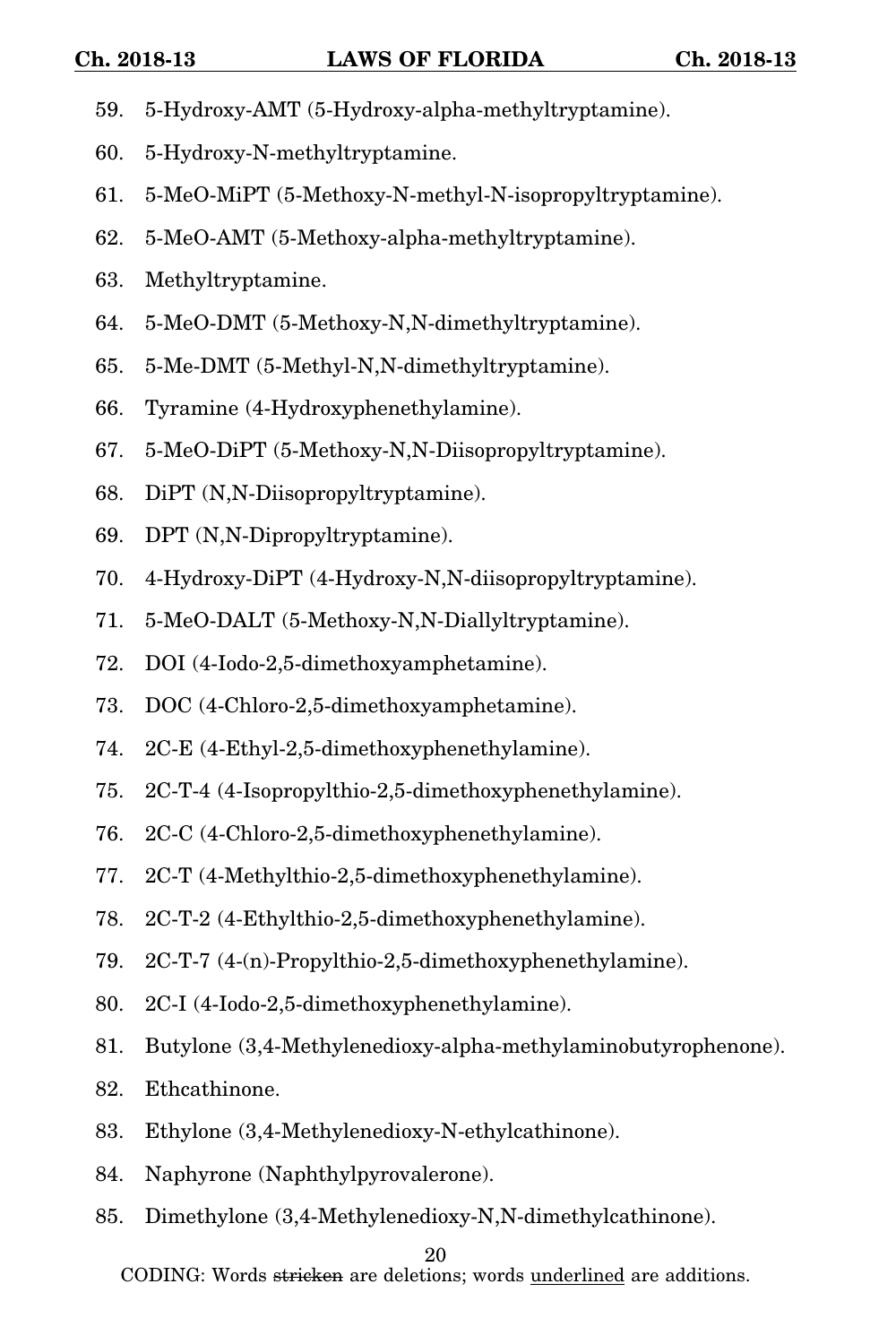- 86. 3,4-Methylenedioxy-N,N-diethylcathinone.
- 87. 3,4-Methylenedioxy-propiophenone.
- 88. 3,4-Methylenedioxy-alpha-bromopropiophenone.
- 89. 3,4-Methylenedioxy-propiophenone-2-oxime.
- 90. 3,4-Methylenedioxy-N-acetylcathinone.
- 91. 3,4-Methylenedioxy-N-acetylmethcathinone.
- 92. 3,4-Methylenedioxy-N-acetylethcathinone.
- 93. Bromomethcathinone.
- 94. Buphedrone (alpha-Methylamino-butyrophenone).
- 95. Eutylone (3,4-Methylenedioxy-alpha-ethylaminobutyrophenone).
- 96. Dimethylcathinone.
- 97. Dimethylmethcathinone.
- 98. Pentylone (3,4-Methylenedioxy-alpha-methylaminovalerophenone).
- 99. MDPPP (3,4-Methylenedioxy-alpha-pyrrolidinopropiophenone).
- 100. MDPBP (3,4-Methylenedioxy-alpha-pyrrolidinobutyrophenone).
- 101. MOPPP (Methoxy-alpha-pyrrolidinopropiophenone).
- 102. MPHP (Methyl-alpha-pyrrolidinohexanophenone).

103. BTCP (Benzothiophenylcyclohexylpiperidine) or BCP (Benocyclidine).

- 104. F-MABP (Fluoromethylaminobutyrophenone).
- 105. MeO-PBP (Methoxypyrrolidinobutyrophenone).
- 106. Et-PBP (Ethylpyrrolidinobutyrophenone).
- 107. 3-Me-4-MeO-MCAT (3-Methyl-4-Methoxymethcathinone).
- 108. Me-EABP (Methylethylaminobutyrophenone).
- 109. Etizolam.
- 110. PPP (Pyrrolidinopropiophenone).
- 111. PBP (Pyrrolidinobutyrophenone).
- 112. PVP (Pyrrolidinovalerophenone) or (Pyrrolidinopentiophenone).

21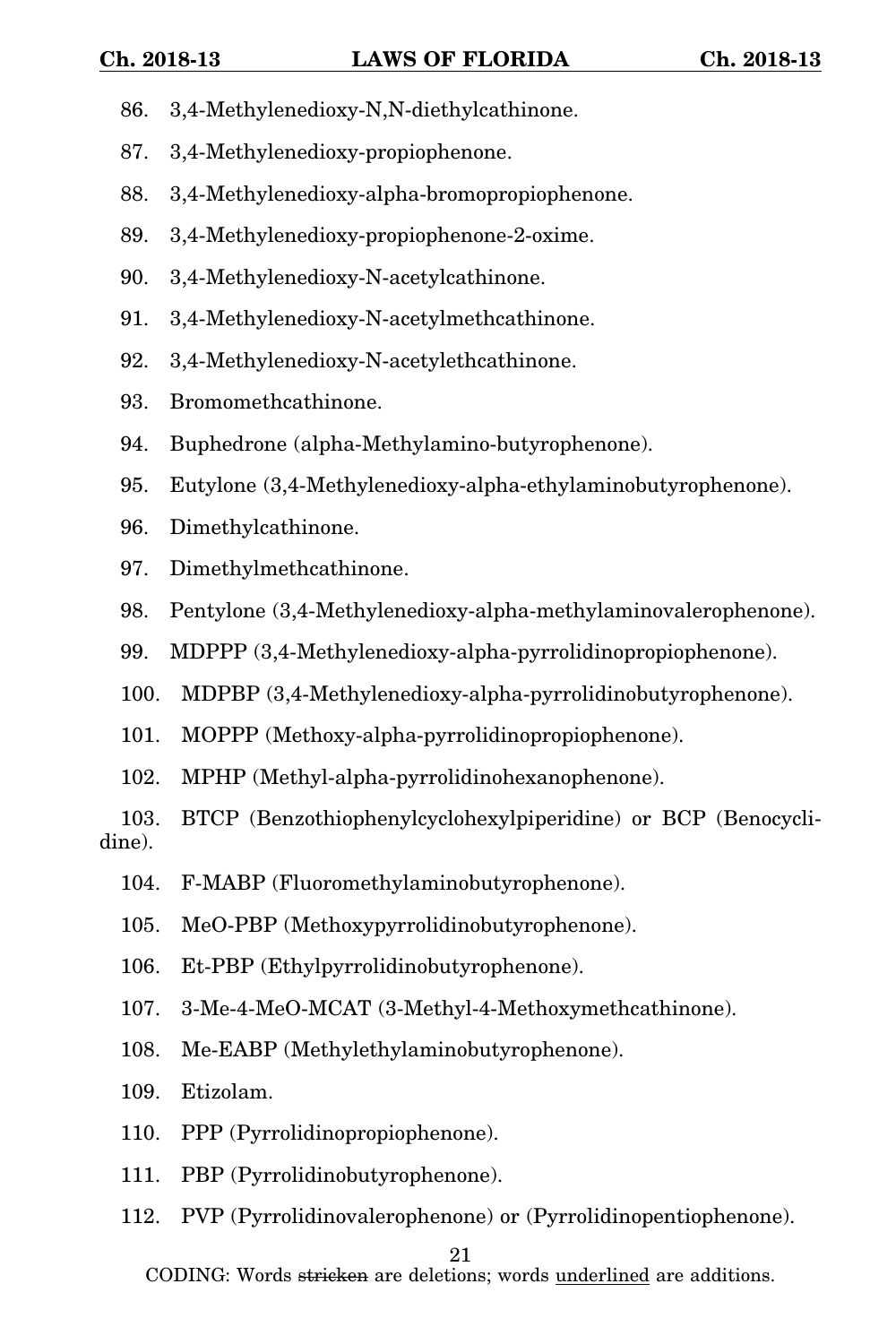113. MPPP (Methyl-alpha-pyrrolidinopropiophenone).

114. JWH-007 (1-Pentyl-2-methyl-3-(1-naphthoyl)indole).

115. JWH-015 (1-Propyl-2-methyl-3-(1-naphthoyl)indole).

116. JWH-019 (1-Hexyl-3-(1-naphthoyl)indole).

117. JWH-020 (1-Heptyl-3-(1-naphthoyl)indole).

118. JWH-072 (1-Propyl-3-(1-naphthoyl)indole).

119. JWH-081 (1-Pentyl-3-(4-methoxy-1-naphthoyl)indole).

120. JWH-122 (1-Pentyl-3-(4-methyl-1-naphthoyl)indole).

121. JWH-133 ((6aR,10aR)-6,6,9-Trimethyl-3-(2-methylpentan-2-yl)- 6a,7,10,10a-tetrahydrobenzo[c]chromene).

122. JWH-175 (1-Pentyl-3-(1-naphthylmethyl)indole).

123. JWH-201 (1-Pentyl-3-(4-methoxyphenylacetyl)indole).

124. JWH-203 (1-Pentyl-3-(2-chlorophenylacetyl)indole).

125. JWH-210 (1-Pentyl-3-(4-ethyl-1-naphthoyl)indole).

126. JWH-250 (1-Pentyl-3-(2-methoxyphenylacetyl)indole).

127. JWH-251 (1-Pentyl-3-(2-methylphenylacetyl)indole).

128. JWH-302 (1-Pentyl-3-(3-methoxyphenylacetyl)indole).

129. JWH-398 (1-Pentyl-3-(4-chloro-1-naphthoyl)indole).

130. HU-211 ((6aS,10aS)-9-(Hydroxymethyl)-6,6-dimethyl-3-(2-methyloctan-2-yl)-6a,7,10,10a-tetrahydrobenzo[c]chromen-1-ol).

131. HU-308 ([(1R,2R,5R)-2-[2,6-Dimethoxy-4-(2-methyloctan-2-yl)phenyl]-7,7-dimethyl-4-bicyclo[3.1.1]hept-3-enyl] methanol).

132. HU-331 (3-Hydroxy-2-[(1R,6R)-3-methyl-6-(1-methylethenyl)-2-cyclohexen-1-yl]-5-pentyl-2,5-cyclohexadiene-1,4-dione).

133. CB-13 (4-Pentyloxy-1-(1-naphthoyl)naphthalene).

134. CB-25 (N-Cyclopropyl-11-(3-hydroxy-5-pentylphenoxy)-undecanamide).

135. CB-52 (N-Cyclopropyl-11-(2-hexyl-5-hydroxyphenoxy)-undecanamide).

22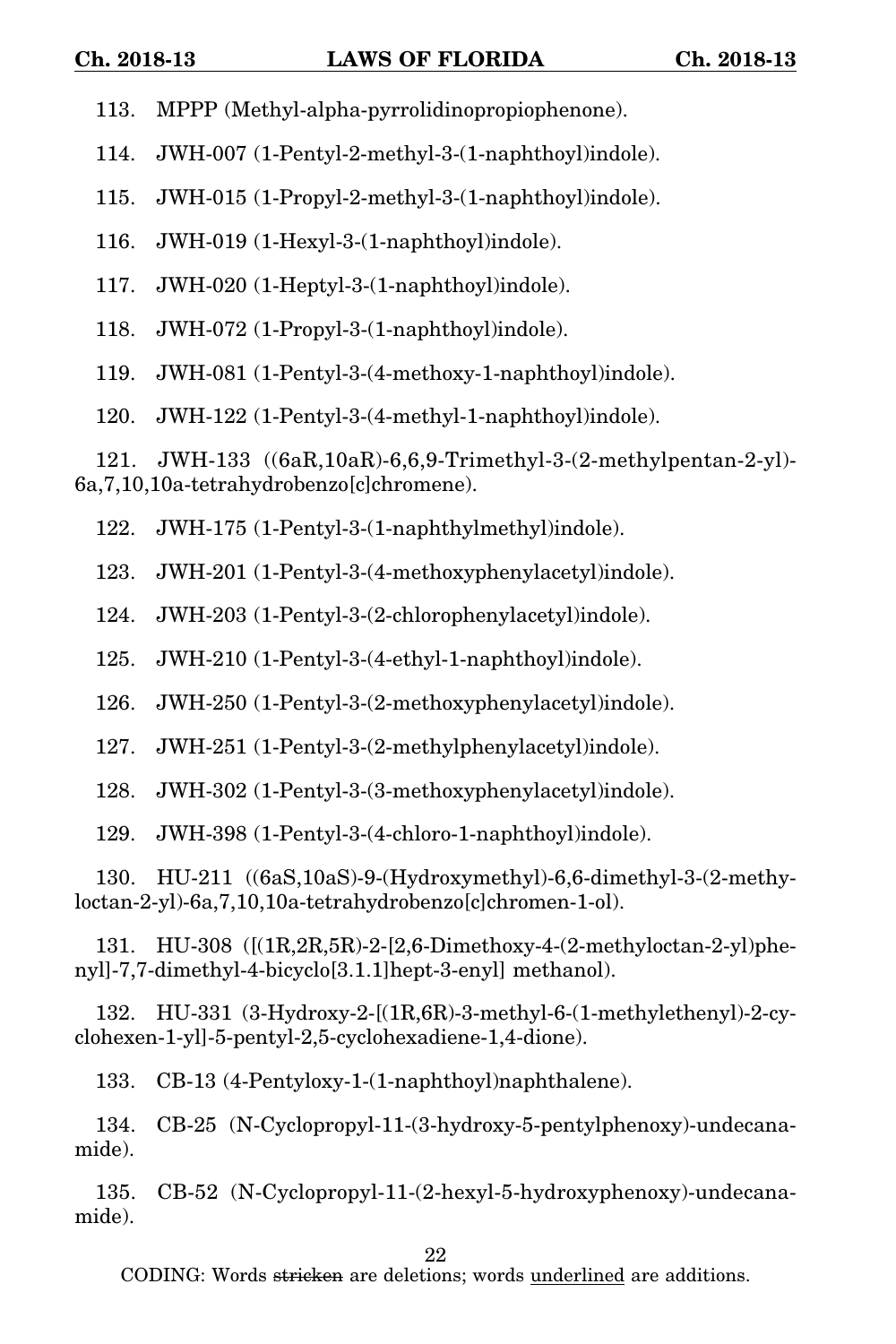136. CP 55,940 (2-[3-Hydroxy-6-propanol-cyclohexyl]-5-(2-methyloctan-2-yl)phenol).

137. AM-694 (1-(5-Fluoropentyl)-3-(2-iodobenzoyl)indole).

138. AM-2201 (1-(5-Fluoropentyl)-3-(1-naphthoyl)indole).

139. RCS-4 (1-Pentyl-3-(4-methoxybenzoyl)indole).

140. RCS-8 (1-(2-Cyclohexylethyl)-3-(2-methoxyphenylacetyl)indole).

141. WIN55,212-2 ((R)-(+)-[2,3-Dihydro-5-methyl-3-(4-morpholinylmethyl)pyrrolo[1,2,3-de]-1,4-benzoxazin-6-yl]-1-naphthalenylmethanone).

142. WIN55,212-3 ([(3S)-2,3-Dihydro-5-methyl-3-(4-morpholinylmethyl) pyrrolo[1,2,3-de]-1,4-benzoxazin-6-yl]-1-naphthalenylmethanone).

143. Pentedrone (alpha-Methylaminovalerophenone).

144. Fluoroamphetamine.

145. Fluoromethamphetamine.

146. Methoxetamine.

147. Methiopropamine.

148. Methylbuphedrone (Methyl-alpha-methylaminobutyrophenone).

149. APB ((2-Aminopropyl)benzofuran).

150. APDB ((2-Aminopropyl)-2,3-dihydrobenzofuran).

151. UR-144 (1-Pentyl-3-(2,2,3,3-tetramethylcyclopropanoyl)indole).

152. XLR11 (1-(5-Fluoropentyl)-3-(2,2,3,3-tetramethylcyclopropanoyl) indole).

153. Chloro UR-144 (1-(Chloropentyl)-3-(2,2,3,3-tetramethylcyclopropanoyl)indole).

154. AKB48 (N-Adamant-1-yl 1-pentylindazole-3-carboxamide).

155. AM-2233(1-[(N-Methyl-2-piperidinyl)methyl]-3-(2-iodobenzoyl)indole).

156. STS-135 (N-Adamant-1-yl 1-(5-fluoropentyl)indole-3-carboxamide).

157. URB-597 ((3′-(Aminocarbonyl)[1,1′-biphenyl]-3-yl)-cyclohexylcarbamate).

158. URB-602 ([1,1′-Biphenyl]-3-yl-carbamic acid, cyclohexyl ester).

23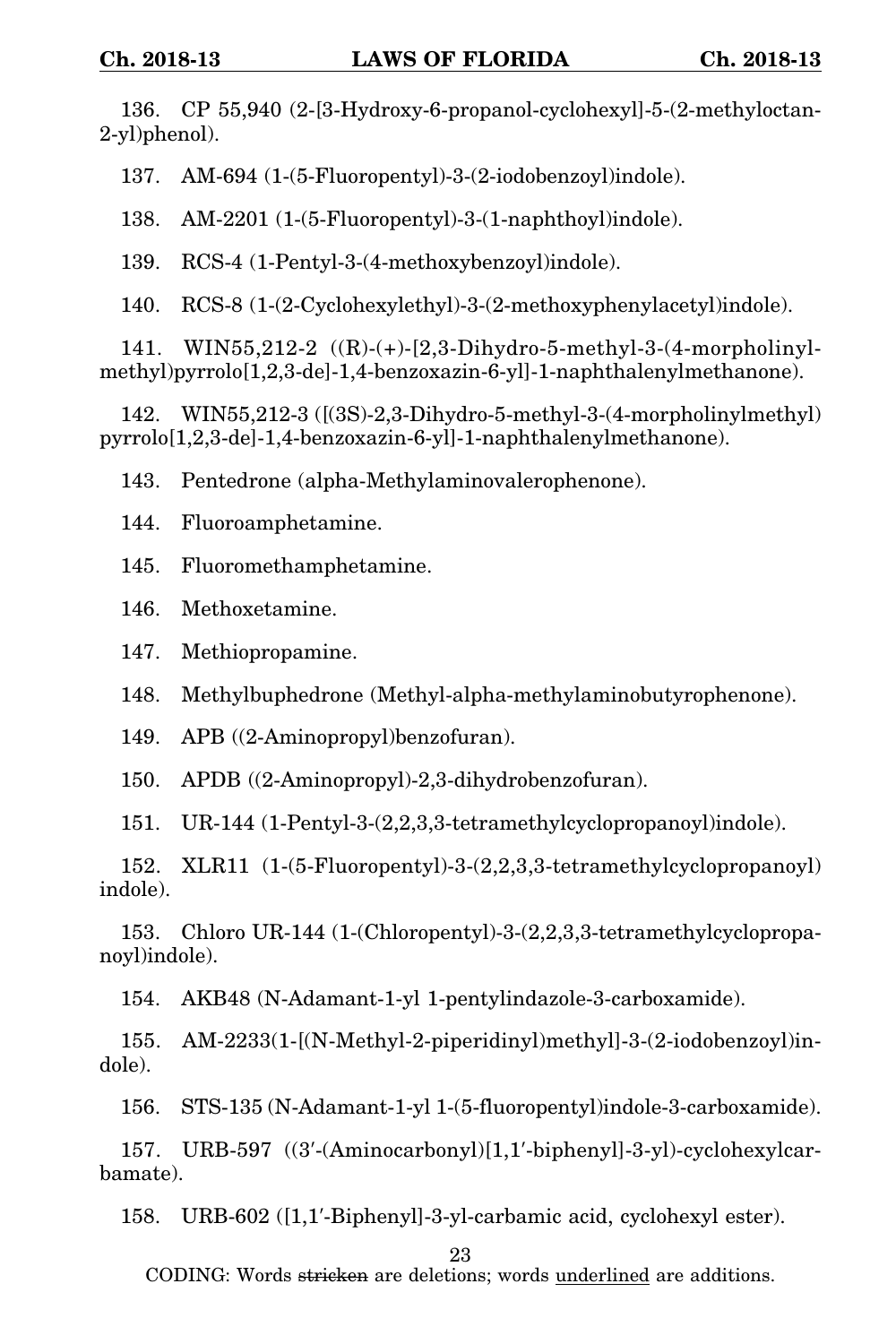159. URB-754 (6-Methyl-2-[(4-methylphenyl)amino]-1-benzoxazin-4 one).

160. 2C-D (4-Methyl-2,5-dimethoxyphenethylamine).

161. 2C-H (2,5-Dimethoxyphenethylamine).

162. 2C-N (4-Nitro-2,5-dimethoxyphenethylamine).

163. 2C-P (4-(n)-Propyl-2,5-dimethoxyphenethylamine).

164. 25I-NBOMe (4-Iodo-2,5-dimethoxy-[N-(2-methoxybenzyl)]phenethylamine).

165. MDMA (3,4-Methylenedioxymethamphetamine).

166. PB-22 (8-Quinolinyl 1-pentylindole-3-carboxylate).

167. Fluoro PB-22 (8-Quinolinyl 1-(fluoropentyl)indole-3-carboxylate).

168. BB-22 (8-Quinolinyl 1-(cyclohexylmethyl)indole-3-carboxylate).

169. Fluoro AKB48 (N-Adamant-1-yl 1-(fluoropentyl)indazole-3-carboxamide).

170. AB-PINACA (N-(1-Amino-3-methyl-1-oxobutan-2-yl)-1-pentylindazole-3-carboxamide).

171. AB-FUBINACA (N-(1-Amino-3-methyl-1-oxobutan-2-yl)-1-(4-fluorobenzyl)indazole-3-carboxamide).

172. ADB-PINACA (N-(1-Amino-3,3-dimethyl-1-oxobutan-2-yl)-1-pentylindazole-3-carboxamide).

173. Fluoro ADBICA (N-(1-Amino-3,3-dimethyl-1-oxobutan-2-yl)-1- (fluoropentyl)indole-3-carboxamide).

174. 25B-NBOMe (4-Bromo-2,5-dimethoxy-[N-(2-methoxybenzyl)]phenethylamine).

175. 25C-NBOMe (4-Chloro-2,5-dimethoxy-[N-(2-methoxybenzyl)]phenethylamine).

176. AB-CHMINACA (N-(1-Amino-3-methyl-1-oxobutan-2-yl)-1-(cyclohexylmethyl)indazole-3-carboxamide).

177. FUB-PB-22 (8-Quinolinyl 1-(4-fluorobenzyl)indole-3-carboxylate).

178. Fluoro-NNEI (N-Naphthalen-1-yl 1-(fluoropentyl)indole-3-carboxamide).

179. Fluoro-AMB (N-(1-Methoxy-3-methyl-1-oxobutan-2-yl)-1-(fluoropentyl)indazole-3-carboxamide).

24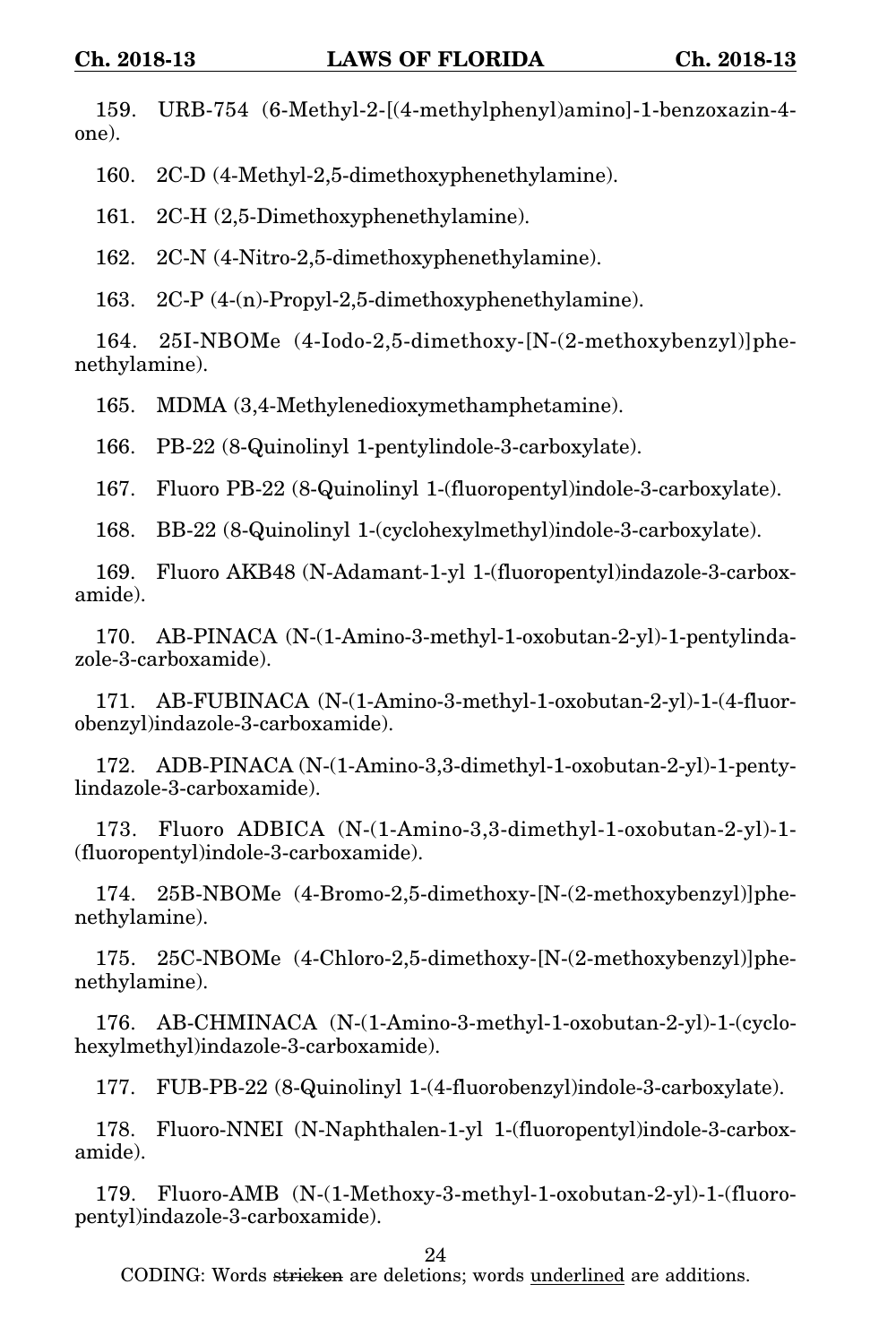180. THJ-2201 (1-(5-Fluoropentyl)-3-(1-naphthoyl)indazole).

181. AM-855 ((4aR,12bR)-8-Hexyl-2,5,5-trimethyl-1,4,4a,8,9,10,11,12boctahydronaphtho[3,2-c]isochromen-12-ol).

182. AM-905 ((6aR,9R,10aR)-3-[(E)-Hept-1-enyl]-9-(hydroxymethyl)- 6,6-dimethyl-6a,7,8,9,10,10a-hexahydrobenzo[c]chromen-1-ol).

183. AM-906 ((6aR,9R,10aR)-3-[(Z)-Hept-1-enyl]-9-(hydroxymethyl)-6,6 dimethyl-6a,7,8,9,10,10a-hexahydrobenzo[c]chromen-1-ol).

184. AM-2389 ((6aR,9R,10aR)-3-(1-Hexyl-cyclobut-1-yl)-6a,7,8,9,10,10ahexahydro-6,6-dimethyl-6H-dibenzo[b,d]pyran-1,9 diol).

185. HU-243 ((6aR,8S,9S,10aR)-9-(Hydroxymethyl)-6,6-dimethyl-3-(2 methyloctan-2-yl)-8,9-ditritio-7,8,10,10a-tetrahydro-6aH-benzo[c]chromen-1-ol).

186. HU-336 ((6aR,10aR)-6,6,9-Trimethyl-3-pentyl-6a,7,10,10a-tetrahydro-1H-benzo[c]chromene-1,4(6H)-dione).

187. MAPB ((2-Methylaminopropyl)benzofuran).

188. 5-IT (2-(1H-Indol-5-yl)-1-methyl-ethylamine).

189. 6-IT (2-(1H-Indol-6-yl)-1-methyl-ethylamine).

190. Synthetic Cannabinoids.—Unless specifically excepted or unless listed in another schedule or contained within a pharmaceutical product approved by the United States Food and Drug Administration, any material, compound, mixture, or preparation that contains any quantity of a synthetic cannabinoid found to be in any of the following chemical class descriptions, or homologues, nitrogen-heterocyclic analogs, isomers (including optical, positional, or geometric), esters, ethers, salts, and salts of homologues, nitrogen-heterocyclic analogs, isomers, esters, or ethers, whenever the existence of such homologues, nitrogen-heterocyclic analogs, isomers, esters, ethers, salts, and salts of isomers, esters, or ethers is possible within the specific chemical class or designation. Since nomenclature of these synthetically produced cannabinoids is not internationally standardized and may continually evolve, these structures or the compounds of these structures shall be included under this subparagraph, regardless of their specific numerical designation of atomic positions covered, if it can be determined through a recognized method of scientific testing or analysis that the substance contains properties that fit within one or more of the following categories:

a. Tetrahydrocannabinols.—Any tetrahydrocannabinols naturally contained in a plant of the genus *Cannabis*, the synthetic equivalents of the substances contained in the plant or in the resinous extracts of the genus *Cannabis*, or synthetic substances, derivatives, and their isomers with similar chemical structure and pharmacological activity, including, but not

25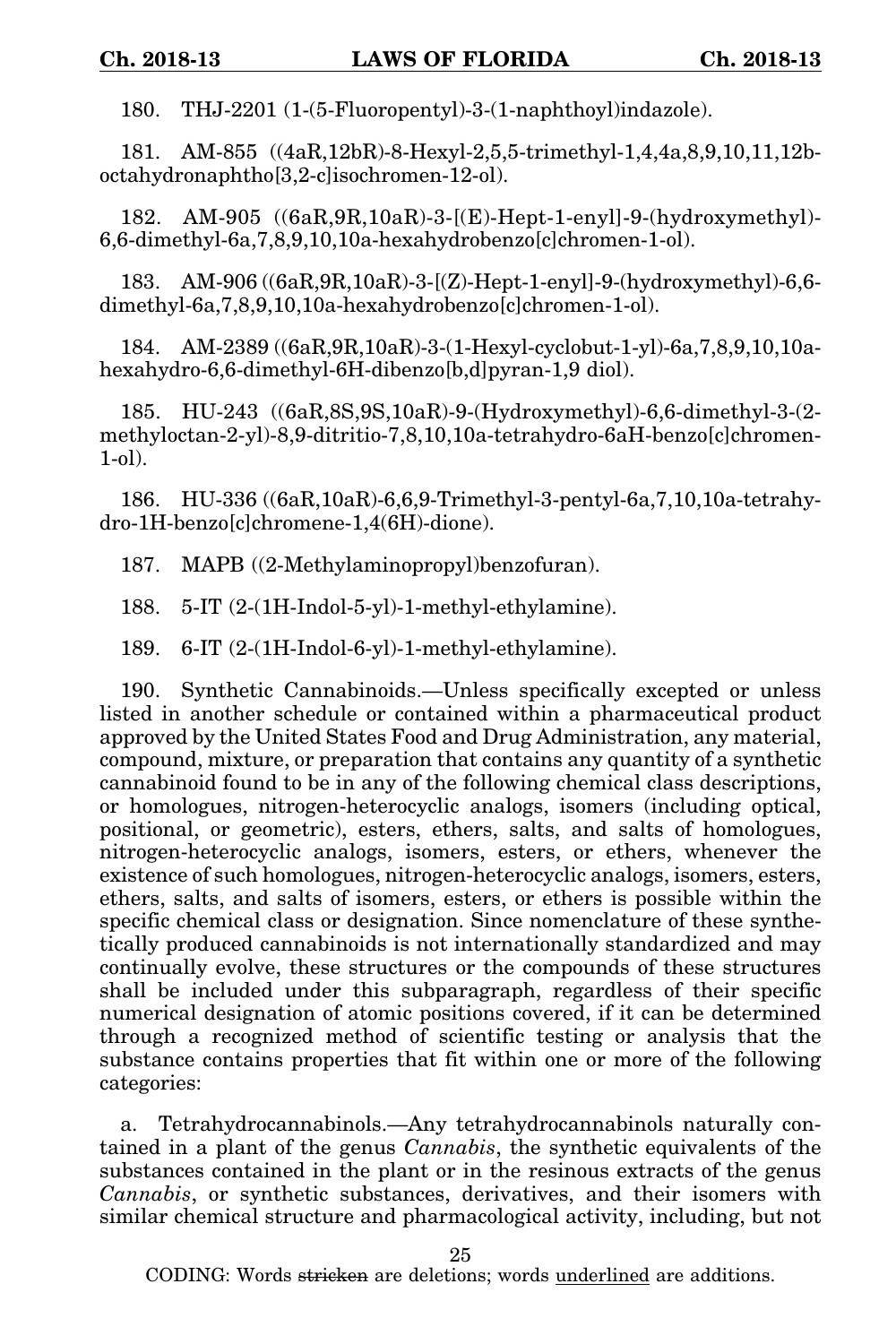limited to, Delta 9 tetrahydrocannabinols and their optical isomers, Delta 8 tetrahydrocannabinols and their optical isomers, Delta 6a,10a tetrahydrocannabinols and their optical isomers, or any compound containing a tetrahydrobenzo[c]chromene structure with substitution at either or both the 3-position or 9-position, with or without substitution at the 1-position with hydroxyl or alkoxy groups, including, but not limited to:

(I) Tetrahydrocannabinol.

(II) HU-210 ((6aR,10aR)-9-(Hydroxymethyl)-6,6-dimethyl-3-(2-methyloctan-2-yl)-6a,7,10,10a-tetrahydrobenzo[c]chromen-1-ol).

(III) HU-211 ((6aS,10aS)-9-(Hydroxymethyl)-6,6-dimethyl-3-(2-methyloctan-2-yl)-6a,7,10,10a-tetrahydrobenzo[c]chromen-1-ol).

(IV) JWH-051 ((6aR,10aR)-9-(Hydroxymethyl)-6,6-dimethyl-3-(2 methyloctan-2-yl)-6a,7,10,10a-tetrahydrobenzo[c]chromene).

(V) JWH-133 ((6aR,10aR)-6,6,9-Trimethyl-3-(2-methylpentan-2-yl)- 6a,7,10,10a-tetrahydrobenzo[c]chromene).

(VI) JWH-057 ((6aR,10aR)-6,6,9-Trimethyl-3-(2-methyloctan-2-yl)- 6a,7,10,10a-tetrahydrobenzo[c]chromene).

(VII) JWH-359 ((6aR,10aR)-1-Methoxy-6,6,9-trimethyl-3-(2,3-dimethylpentan-2-yl)-6a,7,10,10a-tetrahydrobenzo[c]chromene).

(VIII) AM-087 ((6aR,10aR)-3-(2-Methyl-6-bromohex-2-yl)-6,6,9-trimethyl-6a,7,10,10a-tetrahydrobenzo[c]chromen-1-ol).

(IX) AM-411 ((6aR,10aR)-3-(1-Adamantyl)-6,6,9-trimethyl-6a,7,10,10atetrahydrobenzo[c]chromen-1-ol).

(X) Parahexyl.

b. Naphthoylindoles, Naphthoylindazoles, Naphthoylcarbazoles, Naphthylmethylindoles, Naphthylmethylindazoles, and Naphthylmethylcarbazoles.—Any compound containing a naphthoylindole, naphthoylindazole, naphthoylcarbazole, naphthylmethylindole, naphthylmethylindazole, or naphthylmethylcarbazole structure, with or without substitution on the indole, indazole, or carbazole ring to any extent, whether or not substituted on the naphthyl ring to any extent, including, but not limited to:

(I) JWH-007 (1-Pentyl-2-methyl-3-(1-naphthoyl)indole).

(II) JWH-011 (1-(1-Methylhexyl)-2-methyl-3-(1-naphthoyl)indole).

- (III) JWH-015 (1-Propyl-2-methyl-3-(1-naphthoyl)indole).
- (IV) JWH-016 (1-Butyl-2-methyl-3-(1-naphthoyl)indole).
- (V) JWH-018 (1-Pentyl-3-(1-naphthoyl)indole).

#### 26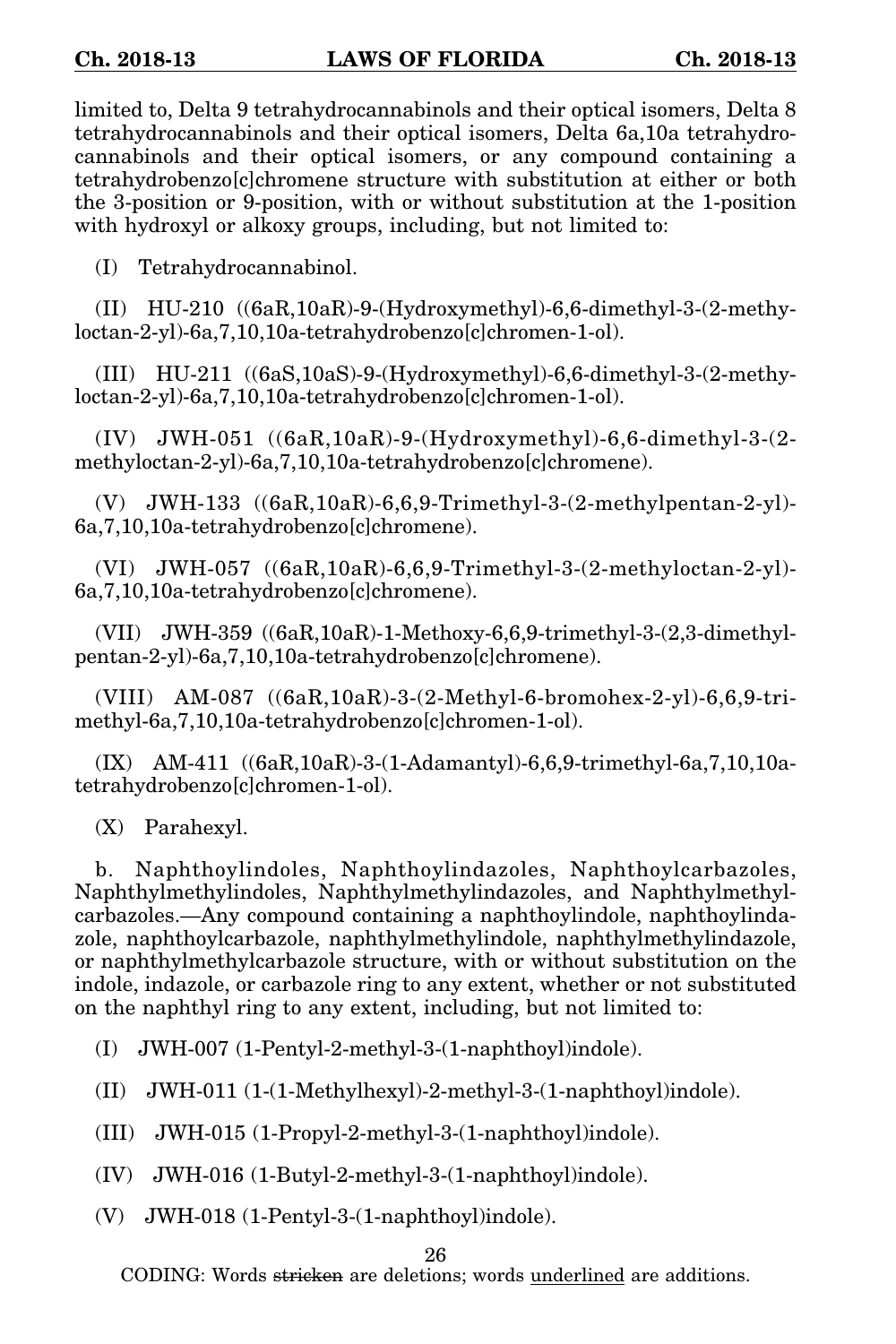- (VI) JWH-019 (1-Hexyl-3-(1-naphthoyl)indole).
- (VII) JWH-020 (1-Heptyl-3-(1-naphthoyl)indole).
- (VIII) JWH-022 (1-(4-Pentenyl)-3-(1-naphthoyl)indole).
- (IX) JWH-071 (1-Ethyl-3-(1-naphthoyl)indole).
- (X) JWH-072 (1-Propyl-3-(1-naphthoyl)indole).
- (XI) JWH-073 (1-Butyl-3-(1-naphthoyl)indole).
- (XII) JWH-080 (1-Butyl-3-(4-methoxy-1-naphthoyl)indole).
- (XIII) JWH-081 (1-Pentyl-3-(4-methoxy-1-naphthoyl)indole).
- (XIV) JWH-098 (1-Pentyl-2-methyl-3-(4-methoxy-1-naphthoyl)indole).
- (XV) JWH-116 (1-Pentyl-2-ethyl-3-(1-naphthoyl)indole).
- (XVI) JWH-122 (1-Pentyl-3-(4-methyl-1-naphthoyl)indole).
- (XVII) JWH-149 (1-Pentyl-2-methyl-3-(4-methyl-1-naphthoyl)indole).
- (XVIII) JWH-164 (1-Pentyl-3-(7-methoxy-1-naphthoyl)indole).
- (XIX) JWH-175 (1-Pentyl-3-(1-naphthylmethyl)indole).
- (XX) JWH-180 (1-Propyl-3-(4-propyl-1-naphthoyl)indole).
- (XXI) JWH-182 (1-Pentyl-3-(4-propyl-1-naphthoyl)indole).
- (XXII) JWH-184 (1-Pentyl-3-[(4-methyl)-1-naphthylmethyl]indole).
- (XXIII) JWH-193 (1-[2-(4-Morpholinyl)ethyl]-3-(4-methyl-1-naphthoyl) indole).
- (XXIV) JWH-198 (1-[2-(4-Morpholinyl)ethyl]-3-(4-methoxy-1-naphthoyl) indole).
	- (XXV) JWH-200 (1-[2-(4-Morpholinyl)ethyl]-3-(1-naphthoyl)indole).
	- (XXVI) JWH-210 (1-Pentyl-3-(4-ethyl-1-naphthoyl)indole).
	- (XXVII) JWH-387 (1-Pentyl-3-(4-bromo-1-naphthoyl)indole).
	- (XXVIII) JWH-398 (1-Pentyl-3-(4-chloro-1-naphthoyl)indole).
	- (XXIX) JWH-412 (1-Pentyl-3-(4-fluoro-1-naphthoyl)indole).
	- (XXX) JWH-424 (1-Pentyl-3-(8-bromo-1-naphthoyl)indole).
- (XXXI) AM-1220 (1-[(1-Methyl-2-piperidinyl)methyl]-3-(1-naphthoyl)indole).

27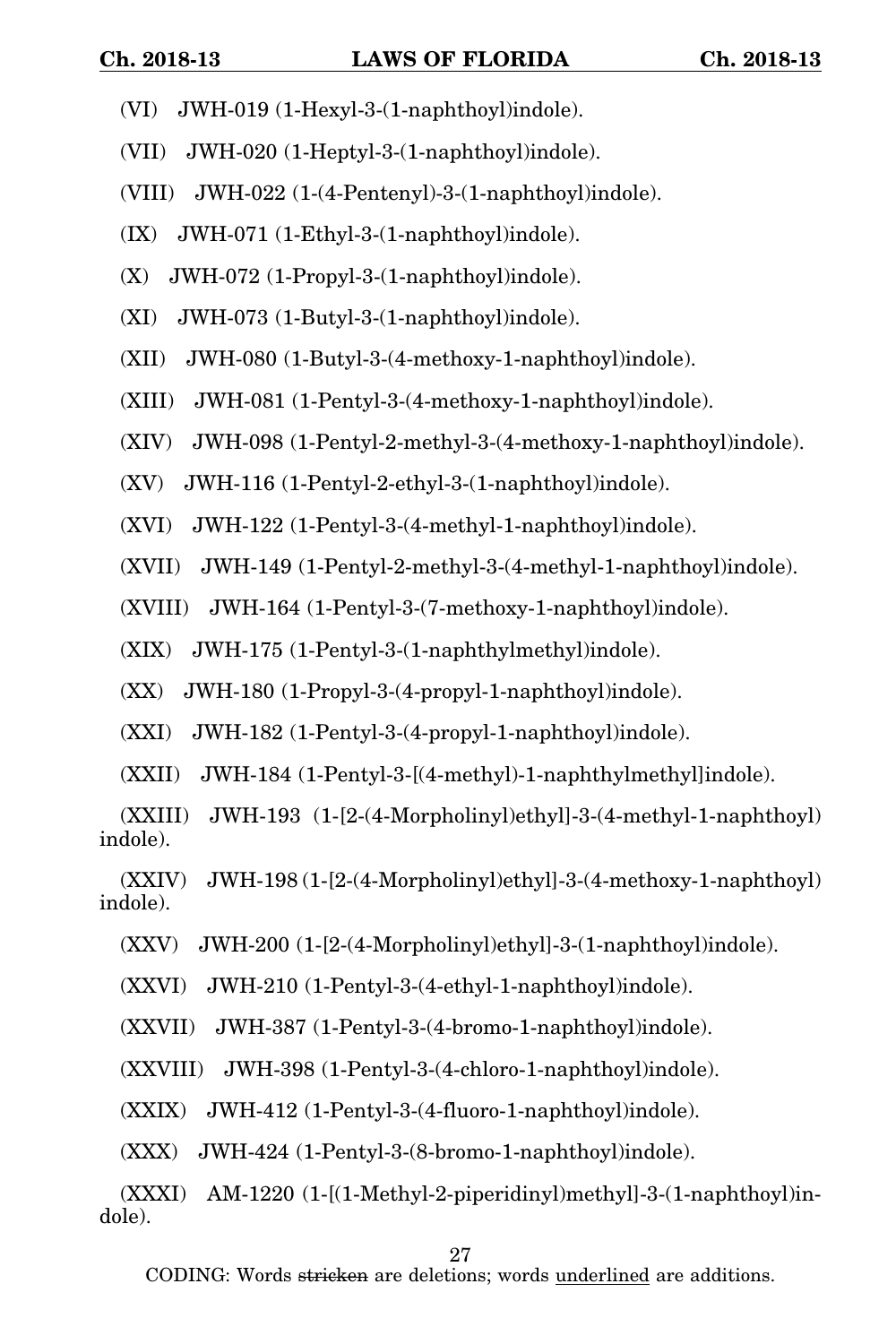(XXXII) AM-1235 (1-(5-Fluoropentyl)-6-nitro-3-(1-naphthoyl)indole).

(XXXIII) AM-2201 (1-(5-Fluoropentyl)-3-(1-naphthoyl)indole).

(XXXIV) Chloro JWH-018 (1-(Chloropentyl)-3-(1-naphthoyl)indole).

(XXXV) Bromo JWH-018 (1-(Bromopentyl)-3-(1-naphthoyl)indole).

(XXXVI) AM-2232 (1-(4-Cyanobutyl)-3-(1-naphthoyl)indole).

(XXXVII) THJ-2201 (1-(5-Fluoropentyl)-3-(1-naphthoyl)indazole).

(XXXVIII) MAM-2201 (1-(5-Fluoropentyl)-3-(4-methyl-1-naphthoyl)indole).

(XXXIX) EAM-2201 (1-(5-Fluoropentyl)-3-(4-ethyl-1-naphthoyl)indole).

(XL) EG-018 (9-Pentyl-3-(1-naphthoyl)carbazole).

(XLI) EG-2201 (9-(5-Fluoropentyl)-3-(1-naphthoyl)carbazole).

c. Naphthoylpyrroles.—Any compound containing a naphthoylpyrrole structure, with or without substitution on the pyrrole ring to any extent, whether or not substituted on the naphthyl ring to any extent, including, but not limited to:

- (I) JWH-030 (1-Pentyl-3-(1-naphthoyl)pyrrole).
- (II) JWH-031 (1-Hexyl-3-(1-naphthoyl)pyrrole).
- (III) JWH-145 (1-Pentyl-5-phenyl-3-(1-naphthoyl)pyrrole).
- (IV) JWH-146 (1-Heptyl-5-phenyl-3-(1-naphthoyl)pyrrole).
- (V) JWH-147 (1-Hexyl-5-phenyl-3-(1-naphthoyl)pyrrole).
- (VI) JWH-307 (1-Pentyl-5-(2-fluorophenyl)-3-(1-naphthoyl)pyrrole).
- (VII) JWH-309 (1-Pentyl-5-(1-naphthalenyl)-3-(1-naphthoyl)pyrrole).
- (VIII) JWH-368 (1-Pentyl-5-(3-fluorophenyl)-3-(1-naphthoyl)pyrrole).
- (IX) JWH-369 (1-Pentyl-5-(2-chlorophenyl)-3-(1-naphthoyl)pyrrole).
- (X) JWH-370 (1-Pentyl-5-(2-methylphenyl)-3-(1-naphthoyl)pyrrole).

d. Naphthylmethylenindenes.—Any compound containing a naphthylmethylenindene structure, with or without substitution at the 3-position of the indene ring to any extent, whether or not substituted on the naphthyl ring to any extent, including, but not limited to, JWH-176 (3-Pentyl-1- (naphthylmethylene)indene).

28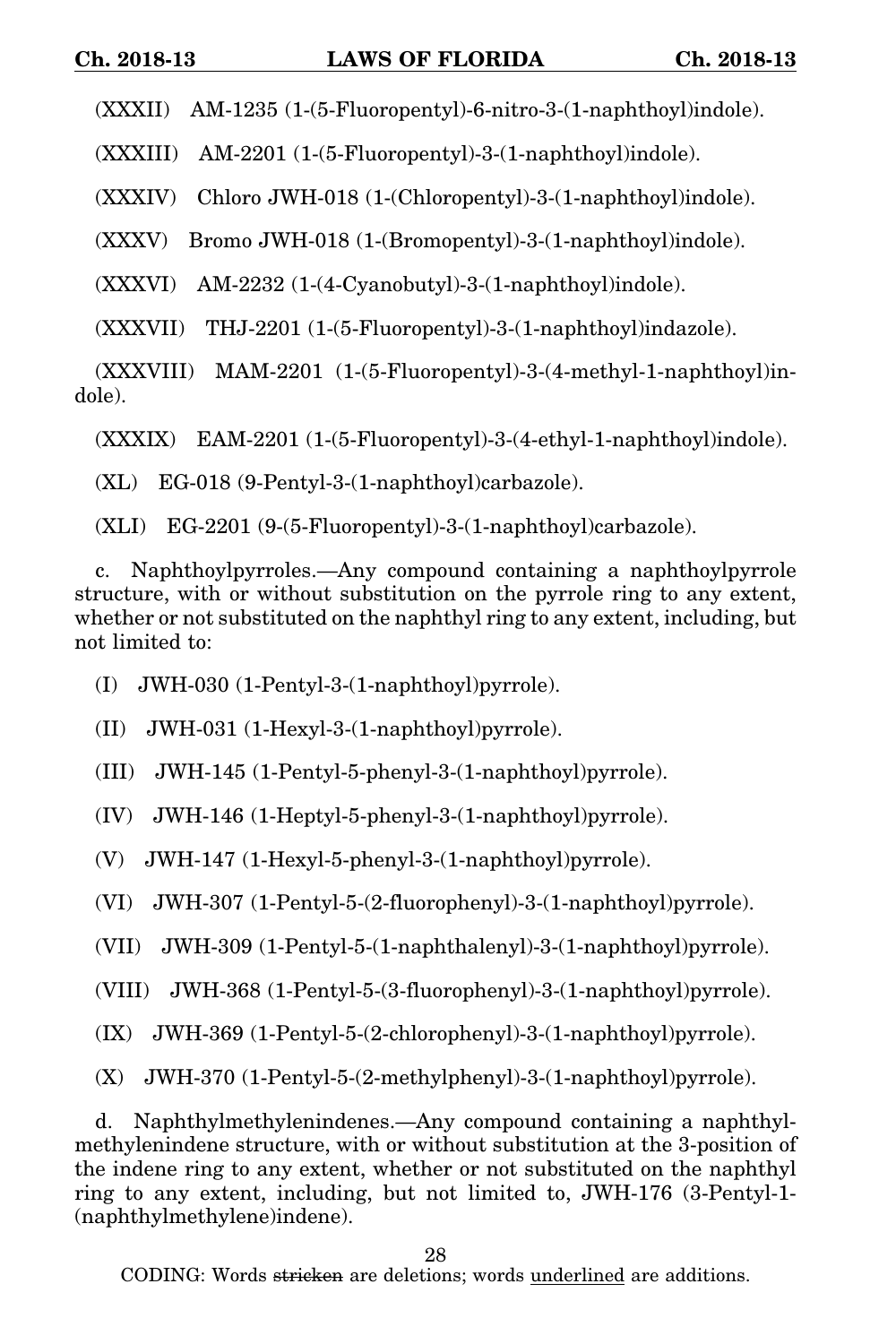e. Phenylacetylindoles and Phenylacetylindazoles.—Any compound containing a phenylacetylindole or phenylacetylindazole structure, with or without substitution on the indole or indazole ring to any extent, whether or not substituted on the phenyl ring to any extent, including, but not limited to:

- (I) JWH-167 (1-Pentyl-3-(phenylacetyl)indole).
- (II) JWH-201 (1-Pentyl-3-(4-methoxyphenylacetyl)indole).
- (III) JWH-203 (1-Pentyl-3-(2-chlorophenylacetyl)indole).
- (IV) JWH-250 (1-Pentyl-3-(2-methoxyphenylacetyl)indole).
- (V) JWH-251 (1-Pentyl-3-(2-methylphenylacetyl)indole).
- (VI) JWH-302 (1-Pentyl-3-(3-methoxyphenylacetyl)indole).

(VII) Cannabipiperidiethanone.

(VIII) RCS-8 (1-(2-Cyclohexylethyl)-3-(2-methoxyphenylacetyl)indole).

f. Cyclohexylphenols.—Any compound containing a cyclohexylphenol structure, with or without substitution at the 5-position of the phenolic ring to any extent, whether or not substituted on the cyclohexyl ring to any extent, including, but not limited to:

(I) CP 47,497 (2-(3-Hydroxycyclohexyl)-5-(2-methyloctan-2-yl)phenol).

(II) Cannabicyclohexanol (CP 47,497 dimethyloctyl (C8) homologue).

(III) CP-55,940 (2-(3-Hydroxy-6-propanol-cyclohexyl)-5-(2-methyloctan-2-yl)phenol).

g. Benzoylindoles and Benzoylindazoles.—Any compound containing a benzoylindole or benzoylindazole structure, with or without substitution on the indole or indazole ring to any extent, whether or not substituted on the phenyl ring to any extent, including, but not limited to:

(I) AM-679 (1-Pentyl-3-(2-iodobenzoyl)indole).

(II) AM-694 (1-(5-Fluoropentyl)-3-(2-iodobenzoyl)indole).

(III) AM-1241 (1-[(N-Methyl-2-piperidinyl)methyl]-3-(2-iodo-5-nitrobenzoyl)indole).

(IV) Pravadoline (1-[2-(4-Morpholinyl)ethyl]-2-methyl-3-(4-methoxybenzoyl)indole).

(V) AM-2233 (1-[(N-Methyl-2-piperidinyl)methyl]-3-(2-iodobenzoyl)indole).

(VI) RCS-4 (1-Pentyl-3-(4-methoxybenzoyl)indole).

29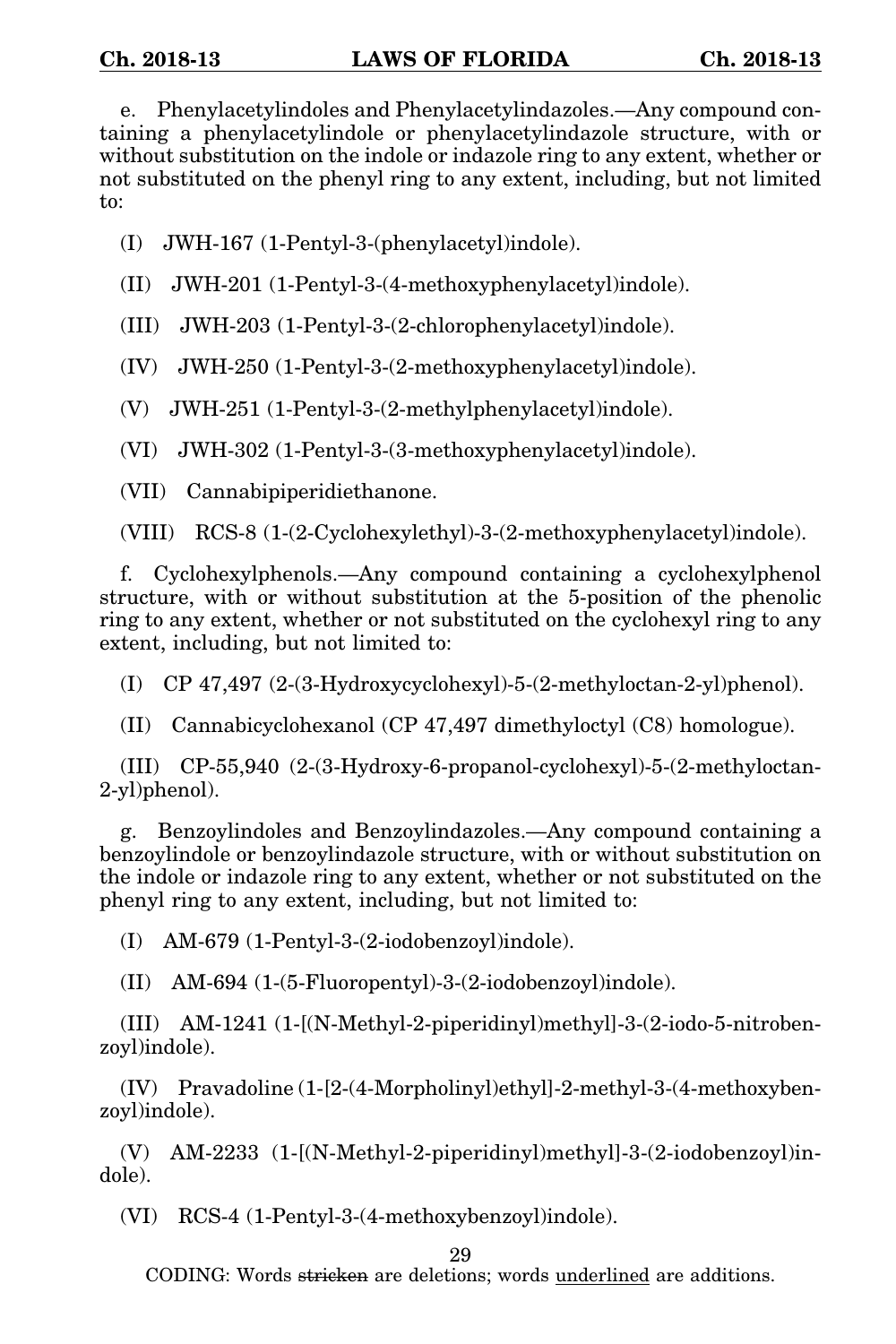(VII) RCS-4 C4 homologue (1-Butyl-3-(4-methoxybenzoyl)indole).

(VIII) AM-630 (1-[2-(4-Morpholinyl)ethyl]-2-methyl-6-iodo-3-(4-methoxybenzoyl)indole).

h. Tetramethylcyclopropanoylindoles and Tetramethylcyclopropanoylindazoles.—Any compound containing a tetramethylcyclopropanoylindole or tetramethylcyclopropanoylindazole structure, with or without substitution on the indole or indazole ring to any extent, whether or not substituted on the tetramethylcyclopropyl group to any extent, including, but not limited to:

(I) UR-144 (1-Pentyl-3-(2,2,3,3-tetramethylcyclopropanoyl)indole).

(II) XLR11 (1-(5-Fluoropentyl)-3-(2,2,3,3-tetramethylcyclopropanoyl)indole).

(III) Chloro UR-144 (1-(Chloropentyl)-3-(2,2,3,3-tetramethylcyclopropanoyl)indole).

 $(IV)$  A-796,260  $(1-[2-(4-Morpholiny])ethyl]-3-(2,2,3,3-tetramethylcyclo$ propanoyl)indole).

(V) A-834,735 (1-[4-(Tetrahydropyranyl)methyl]-3-(2,2,3,3-tetramethylcyclopropanoyl)indole).

(VI) M-144 (1-(5-Fluoropentyl)-2-methyl-3-(2,2,3,3-tetramethylcyclopropanoyl)indole).

(VII) FUB-144 (1-(4-Fluorobenzyl)-3-(2,2,3,3-tetramethylcyclopropanoyl)indole).

(VIII) FAB-144 (1-(5-Fluoropentyl)-3-(2,2,3,3-tetramethylcyclopropanoyl)indazole).

(IX) XLR12 (1-(4,4,4-Trifluorobutyl)-3-(2,2,3,3-tetramethylcyclopropanoyl)indole).

(X) AB-005 (1-[(1-Methyl-2-piperidinyl)methyl]-3-(2,2,3,3-tetramethylcyclopropanoyl)indole).

i. Adamantoylindoles, Adamantoylindazoles, Adamantylindole carboxamides, and Adamantylindazole carboxamides.—Any compound containing an adamantoyl indole, adamantoyl indazole, adamantyl indole carboxamide, or adamantyl indazole carboxamide structure, with or without substitution on the indole or indazole ring to any extent, whether or not substituted on the adamantyl ring to any extent, including, but not limited to:

(I) AKB48 (N-Adamant-1-yl 1-pentylindazole-3-carboxamide).

(II) Fluoro AKB48 (N-Adamant-1-yl 1-(fluoropentyl)indazole-3-carboxamide).

30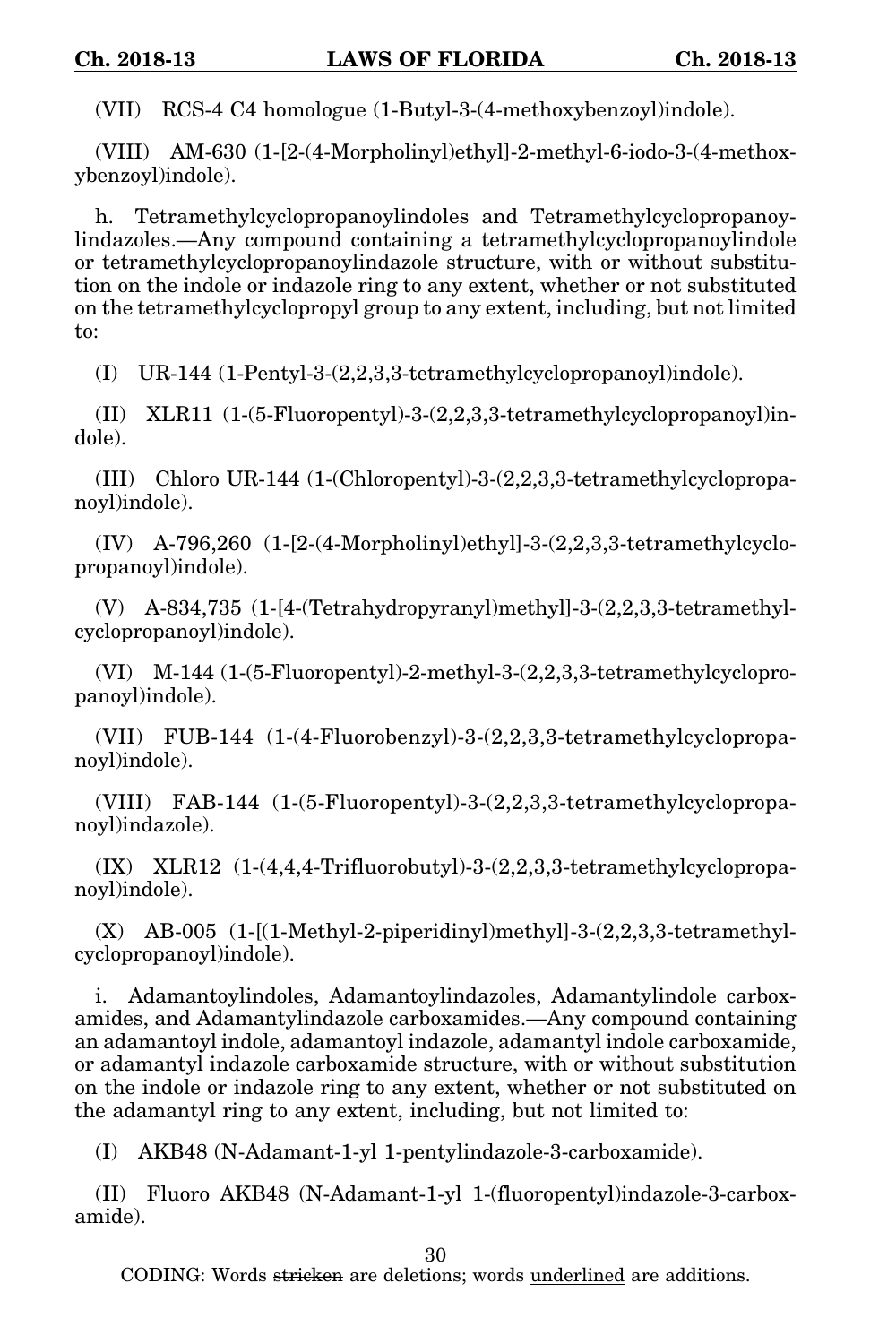- (III) STS-135 (N-Adamant-1-yl 1-(5-fluoropentyl)indole-3-carboxamide).
- (IV) AM-1248 (1-(1-Methylpiperidine)methyl-3-(1-adamantoyl)indole).
- (V) AB-001 (1-Pentyl-3-(1-adamantoyl)indole).

(VI) APICA (N-Adamant-1-yl 1-pentylindole-3-carboxamide).

(VII) Fluoro AB-001 (1-(Fluoropentyl)-3-(1-adamantoyl)indole).

j. Quinolinylindolecarboxylates, Quinolinylindazolecarboxylates, Quinolinylindolecarboxamides, and Quinolinylindazolecarboxamides.—Any compound containing a quinolinylindole carboxylate, quinolinylindazole carboxylate, isoquinolinylindole carboxylate, isoquinolinylindazole carboxylate, quinolinylindole carboxamide, quinolinylindazole carboxamide, isoquinolinylindole carboxamide, or isoquinolinylindazole carboxamide structure, with or without substitution on the indole or indazole ring to any extent. whether or not substituted on the quinoline or isoquinoline ring to any extent, including, but not limited to:

(I) PB-22 (8-Quinolinyl 1-pentylindole-3-carboxylate).

(II) Fluoro PB-22 (8-Quinolinyl 1-(fluoropentyl)indole-3-carboxylate).

(III) BB-22 (8-Quinolinyl 1-(cyclohexylmethyl)indole-3-carboxylate).

(IV) FUB-PB-22 (8-Quinolinyl 1-(4-fluorobenzyl)indole-3-carboxylate).

(V) NPB-22 (8-Quinolinyl 1-pentylindazole-3-carboxylate).

(VI) Fluoro NPB-22 (8-Quinolinyl 1-(fluoropentyl)indazole-3-carboxylate).

(VII) FUB-NPB-22 (8-Quinolinyl 1-(4-fluorobenzyl)indazole-3-carboxylate).

(VIII) THJ (8-Quinolinyl 1-pentylindazole-3-carboxamide).

(IX) Fluoro THJ (8-Quinolinyl 1-(fluoropentyl)indazole-3-carboxamide).

k. Naphthylindolecarboxylates and Naphthylindazolecarboxylates.— Any compound containing a naphthylindole carboxylate or naphthylindazole carboxylate structure, with or without substitution on the indole or indazole ring to any extent, whether or not substituted on the naphthyl ring to any extent, including, but not limited to:

(I) NM-2201 (1-Naphthalenyl 1-(5-fluoropentyl)indole-3-carboxylate).

(II) SDB-005 (1-Naphthalenyl 1-pentylindazole-3-carboxylate).

(III) Fluoro SDB-005 (1-Naphthalenyl 1-(fluoropentyl)indazole-3-carboxylate).

31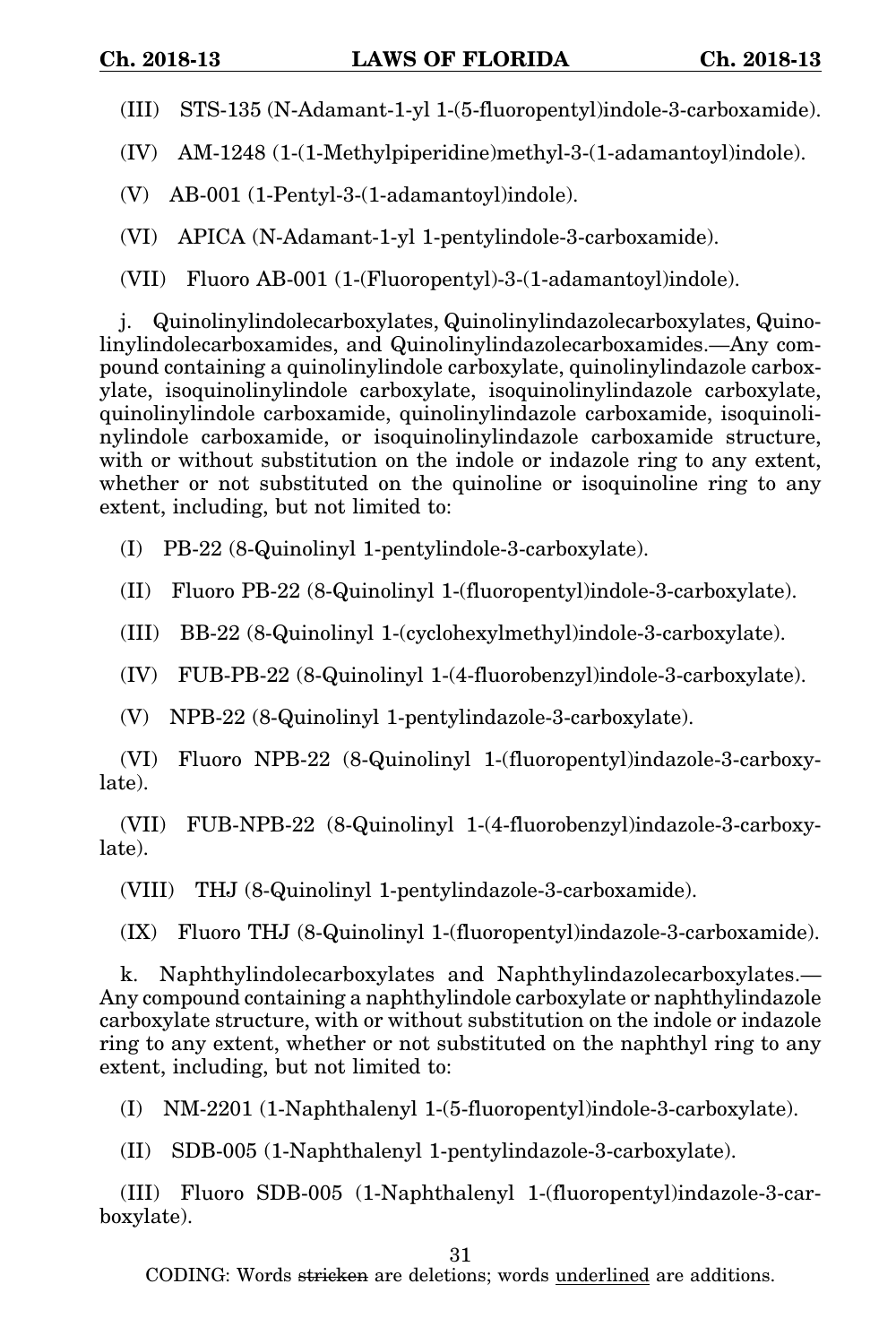(IV) FDU-PB-22 (1-Naphthalenyl 1-(4-fluorobenzyl)indole-3-carboxylate).

(V) 3-CAF (2-Naphthalenyl 1-(2-fluorophenyl)indazole-3-carboxylate).

l. Naphthylindole carboxamides and Naphthylindazole carboxamides. Any compound containing a naphthylindole carboxamide or naphthylindazole carboxamide structure, with or without substitution on the indole or indazole ring to any extent, whether or not substituted on the naphthyl ring to any extent, including, but not limited to:

(I) NNEI (N-Naphthalen-1-yl 1-pentylindole-3-carboxamide).

(II) Fluoro-NNEI (N-Naphthalen-1-yl 1-(fluoropentyl)indole-3-carboxamide).

(III) Chloro-NNEI (N-Naphthalen-1-yl 1-(chloropentyl)indole-3-carboxamide).

(IV) MN-18 (N-Naphthalen-1-yl 1-pentylindazole-3-carboxamide).

(V) Fluoro MN-18 (N-Naphthalen-1-yl 1-(fluoropentyl)indazole-3-carboxamide).

m. Alkylcarbonyl indole carboxamides, Alkylcarbonyl indazole carboxamides, Alkylcarbonyl indole carboxylates, and Alkylcarbonyl indazole carboxylates.—Any compound containing an alkylcarbonyl group, including 1-amino-3-methyl-1-oxobutan-2-yl, 1-methoxy-3-methyl-1-oxobutan-2-yl, 1 amino-1-oxo-3-phenylpropan-2-yl, 1-methoxy-1-oxo-3-phenylpropan-2-yl, with an indole carboxamide, indazole carboxamide, indole carboxylate, or indazole carboxylate, with or without substitution on the indole or indazole ring to any extent, whether or not substituted on the alkylcarbonyl group to any extent, including, but not limited to:

(I) ADBICA, (N-(1-Amino-3,3-dimethyl-1-oxobutan-2-yl)-1-pentylindole-3-carboxamide).

(II) Fluoro ADBICA (N-(1-Amino-3,3-dimethyl-1-oxobutan-2-yl)-1- (fluoropentyl)indole-3-carboxamide).

(III) Fluoro ABICA (N-(1-Amino-3-methyl-1-oxobutan-2-yl)-1-(fluoropentyl)indole-3-carboxamide).

(IV) AB-PINACA (N-(1-Amino-3-methyl-1-oxobutan-2-yl)-1-pentylindazole-3-carboxamide).

(V) Fluoro AB-PINACA (N-(1-Amino-3-methyl-1-oxobutan-2-yl)-1- (fluoropentyl)indazole-3-carboxamide).

(VI) ADB-PINACA (N-(1-Amino-3,3-dimethyl-1-oxobutan-2-yl)-1-pentylindazole-3-carboxamide).

32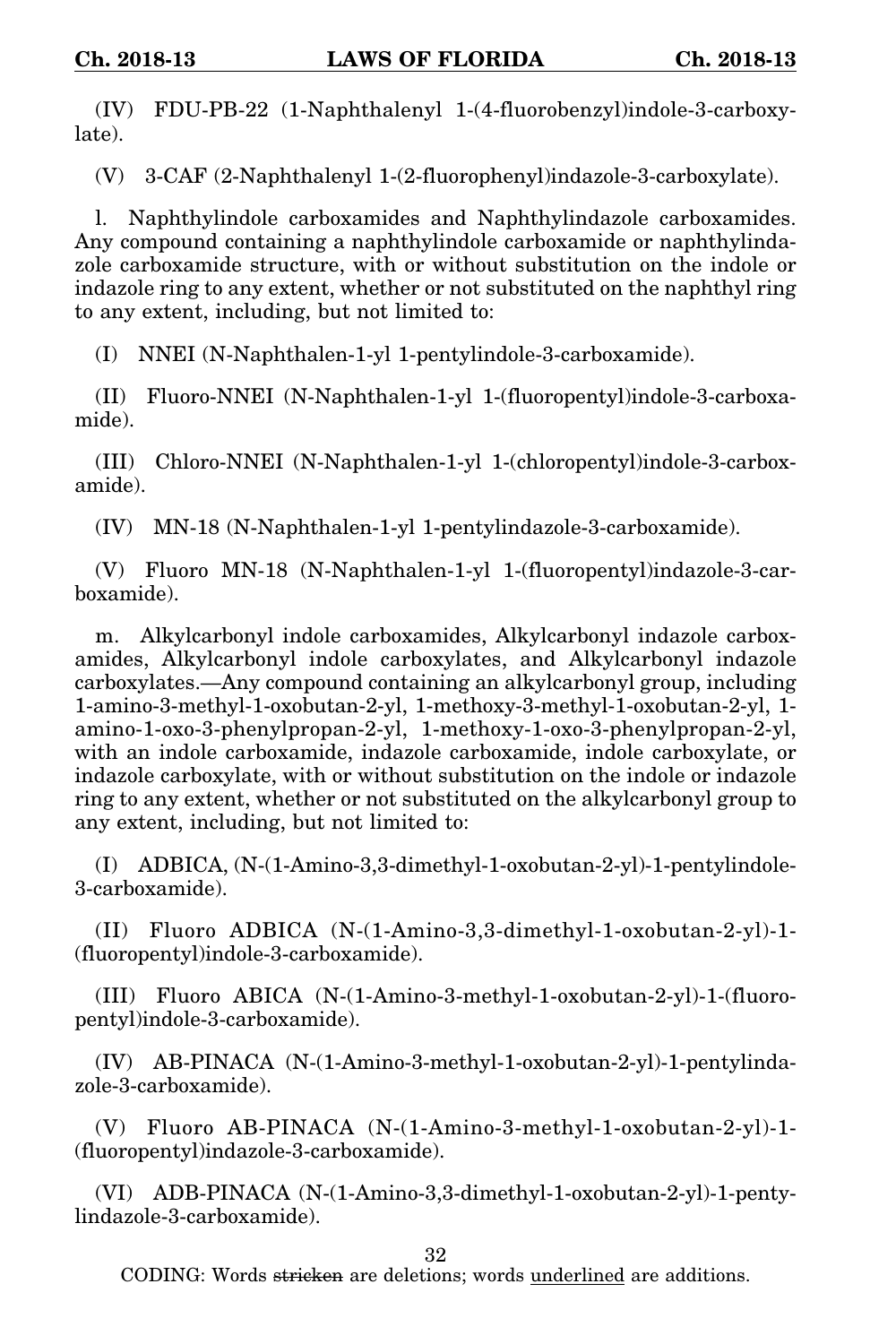(VII) Fluoro ADB-PINACA (N-(1-Amino-3,3-dimethyl-1-oxobutan-2-yl)- 1-(fluoropentyl)indazole-3-carboxamide).

(VIII) AB-FUBINACA (N-(1-Amino-3-methyl-1-oxobutan-2-yl)-1-(4 fluorobenzyl)indazole-3-carboxamide).

(IX) ADB-FUBINACA (N-(1-Amino-3,3-dimethyl-1-oxobutan-2-yl)-1-(4 fluorobenzyl)indazole-3-carboxamide).

(X) AB-CHMINACA (N-(1-Amino-3-methyl-1-oxobutan-2-yl)-1-(cyclohexylmethyl)indazole-3-carboxamide).

(XI) MA-CHMINACA (N-(1-Methoxy-3-methyl-1-oxobutan-2-yl)-1-(cyclohexylmethyl)indazole-3-carboxamide).

(XII) MAB-CHMINACA (N-(1-Amino-3,3-dimethyl-1-oxobutan-2-yl)-1- (cyclohexylmethyl)indazole-3-carboxamide).

(XIII) AMB (N-(1-Methoxy-3-methyl-1-oxobutan-2-yl)-1-pentylindazole-3-carboxamide).

(XIV) Fluoro-AMB (N-(1-Methoxy-3-methyl-1-oxobutan-2-yl)-1-(fluoropentyl)indazole-3-carboxamide).

(XV) FUB-AMB (N-(1-Methoxy-3-methyl-1-oxobutan-2-yl)-1-(4-fluorobenzyl)indazole-3-carboxamide).

(XVI) MDMB-CHMINACA (N-(1-Methoxy-3,3-dimethyl-1-oxobutan-2 yl)-1-(cyclohexylmethyl)indazole-3-carboxamide).

(XVII) MDMB-FUBINACA (N-(1-Methoxy-3,3-dimethyl-1-oxobutan-2 yl)-1-(4-fluorobenzyl)indazole-3-carboxamide).

(XVIII) MDMB-CHMICA (N-(1-Methoxy-3,3-dimethyl-1-oxobutan-2-yl)- 1-(cyclohexylmethyl)indole-3-carboxamide).

(XIX) PX-1 (N-(1-Amino-1-oxo-3-phenylpropan-2-yl)-1-(5-fluoropentyl) indole-3-carboxamide).

(XX) PX-2 (N-(1-Amino-1-oxo-3-phenylpropan-2-yl)-1-(5-fluoropentyl)indazole-3-carboxamide).

(XXI) PX-3 (N-(1-Amino-1-oxo-3-phenylpropan-2-yl)-1-(cyclohexylmethyl)indazole-3-carboxamide).

(XXII) PX-4 (N-(1-Amino-1-oxo-3-phenylpropan-2-yl)-1-(4-fluorobenzyl) indazole-3-carboxamide).

(XXIII) MO-CHMINACA (N-(1-Methoxy-3,3-dimethyl-1-oxobutan-2-yl)- 1-(cyclohexylmethyl)indazole-3-carboxylate).

33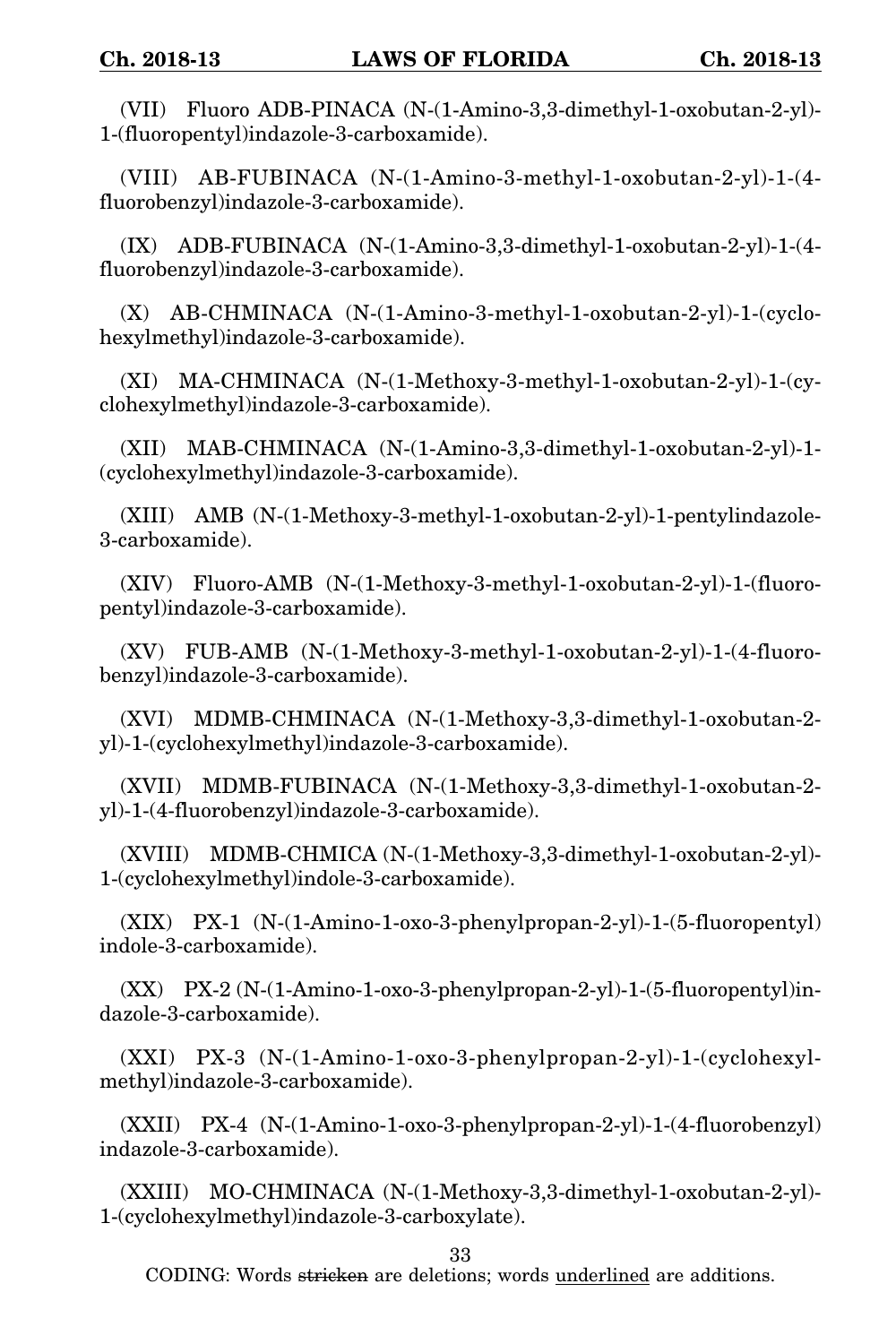n. Cumylindolecarboxamides and Cumylindazolecarboxamides.—Any compound containing a N-(2-phenylpropan-2-yl) indole carboxamide or N-  $(2$ -phenylpropan-2-yl) indazole carboxamide structure, with or without substitution on the indole or indazole ring to any extent, whether or not substituted on the phenyl ring of the cumyl group to any extent, including, but not limited to:

(I) CUMYL-PICA (N-(2-Phenylpropan-2-yl)-1-pentylindole-3-carboxamide).

(II) Fluoro CUMYL-PICA (N-(2-Phenylpropan-2-yl)-1-(fluoropentyl)indole-3-carboxamide).

o. Other Synthetic Cannabinoids.—Any material, compound, mixture, or preparation that contains any quantity of a Synthetic Cannabinoid, as described in sub-subparagraphs a.-n.:

(I) With or without modification or replacement of a carbonyl, carboxamide, alkylene, alkyl, or carboxylate linkage between either two core rings, or linkage between a core ring and group structure, with or without the addition of a carbon or replacement of a carbon;

(II) With or without replacement of a core ring or group structure, whether or not substituted on the ring or group structures to any extent; and

(III) Is a cannabinoid receptor agonist, unless specifically excepted or unless listed in another schedule or contained within a pharmaceutical product approved by the United States Food and Drug Administration.

191. Substituted Cathinones.—Unless specifically excepted, listed in another schedule, or contained within a pharmaceutical product approved by the United States Food and Drug Administration, any material, compound, mixture, or preparation, including its salts, isomers, esters, or ethers, and salts of isomers, esters, or ethers, whenever the existence of such salts is possible within any of the following specific chemical designations:

a. Any compound containing a 2-amino-1-phenyl-1-propanone structure;

b. Any compound containing a 2-amino-1-naphthyl-1-propanone structure; or

c. Any compound containing a 2-amino-1-thiophenyl-1-propanone structure,

whether or not the compound is further modified:

(I) With or without substitution on the ring system to any extent with alkyl, alkylthio, thio, fused alkylenedioxy, alkoxy, haloalkyl, hydroxyl, nitro, fused furan, fused benzofuran, fused dihydrofuran, fused tetrahydropyran, fused alkyl ring, or halide substituents;

34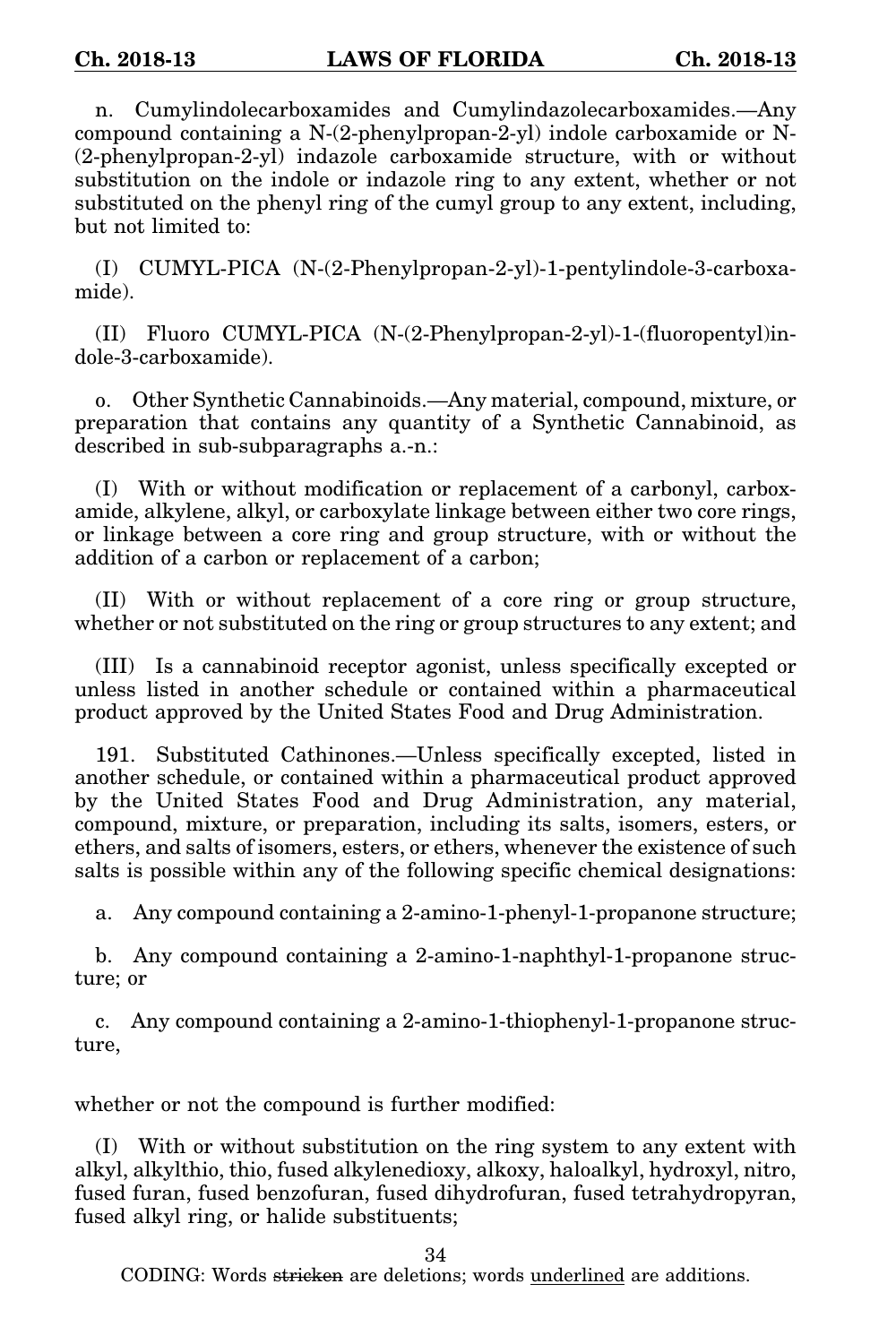(II) With or without substitution at the 3-propanone position with an alkyl substituent or removal of the methyl group at the 3-propanone position;

(III) With or without substitution at the 2-amino nitrogen atom with alkyl, dialkyl, acetyl, or benzyl groups, whether or not further substituted in the ring system; or

(IV) With or without inclusion of the 2-amino nitrogen atom in a cyclic structure, including, but not limited to:

- (A) Methcathinone.
- (B) Ethcathinone.
- (C) Methylone (3,4-Methylenedioxymethcathinone).
- (D) 2,3-Methylenedioxymethcathinone.
- (E) MDPV (3,4-Methylenedioxypyrovalerone).
- (F) Methylmethcathinone.
- (G) Methoxymethcathinone.
- (H) Fluoromethcathinone.
- (I) Methylethcathinone.
- (J) Butylone (3,4-Methylenedioxy-alpha-methylaminobutyrophenone).
- (K) Ethylone (3,4-Methylenedioxy-N-ethylcathinone).
- (L) BMDP (3,4-Methylenedioxy-N-benzylcathinone).
- (M) Naphyrone (Naphthylpyrovalerone).
- (N) Bromomethcathinone.
- (O) Buphedrone (alpha-Methylaminobutyrophenone).
- (P) Eutylone (3,4-Methylenedioxy-alpha-ethylaminobutyrophenone).
- (Q) Dimethylcathinone.
- (R) Dimethylmethcathinone.
- (S) Pentylone (3,4-Methylenedioxy-alpha-methylaminovalerophenone).
- (T) Pentedrone (alpha-Methylaminovalerophenone).
- (U) MDPPP (3,4-Methylenedioxy-alpha-pyrrolidinopropiophenone).

35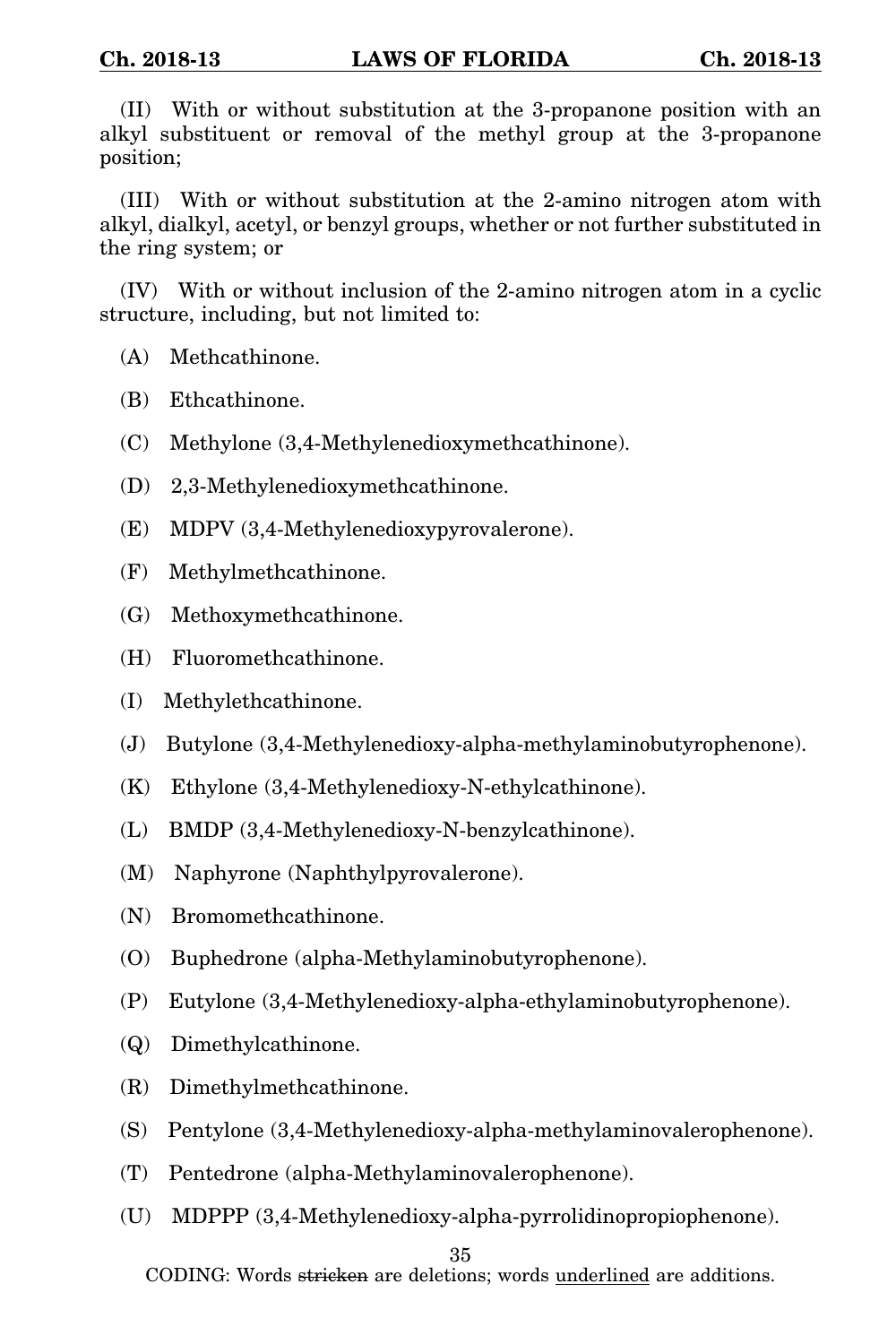- (V) MDPBP (3,4-Methylenedioxy-alpha-pyrrolidinobutyrophenone).
- (W) MPPP (Methyl-alpha-pyrrolidinopropiophenone).
- (X) PPP (Pyrrolidinopropiophenone).
- (Y) PVP (Pyrrolidinovalerophenone) or (Pyrrolidinopentiophenone).
- (Z) MOPPP (Methoxy-alpha-pyrrolidinopropiophenone).
- (AA) MPHP (Methyl-alpha-pyrrolidinohexanophenone).
- (BB) F-MABP (Fluoromethylaminobutyrophenone).
- (CC) Me-EABP (Methylethylaminobutyrophenone).
- (DD) PBP (Pyrrolidinobutyrophenone).
- (EE) MeO-PBP (Methoxypyrrolidinobutyrophenone).
- (FF) Et-PBP (Ethylpyrrolidinobutyrophenone).
- (GG) 3-Me-4-MeO-MCAT (3-Methyl-4-Methoxymethcathinone).
- (HH) Dimethylone (3,4-Methylenedioxy-N,N-dimethylcathinone).
- (II) 3,4-Methylenedioxy-N,N-diethylcathinone.
- (JJ) 3,4-Methylenedioxy-N-acetylcathinone.
- (KK) 3,4-Methylenedioxy-N-acetylmethcathinone.
- (LL) 3,4-Methylenedioxy-N-acetylethcathinone.
- (MM) Methylbuphedrone (Methyl-alpha-methylaminobutyrophenone).
- (NN) Methyl-alpha-methylaminohexanophenone.
- (OO) N-Ethyl-N-methylcathinone.
- (PP) PHP (Pyrrolidinohexanophenone).
- (QQ) PV8 (Pyrrolidinoheptanophenone).
- (RR) Chloromethcathinone.
- (SS) 4-Bromo-2,5-dimethoxy-alpha-aminoacetophenone.

192. Substituted Phenethylamines.—Unless specifically excepted or unless listed in another schedule, or contained within a pharmaceutical product approved by the United States Food and Drug Administration, any material, compound, mixture, or preparation, including its salts, isomers, esters, or ethers, and salts of isomers, esters, or ethers, whenever the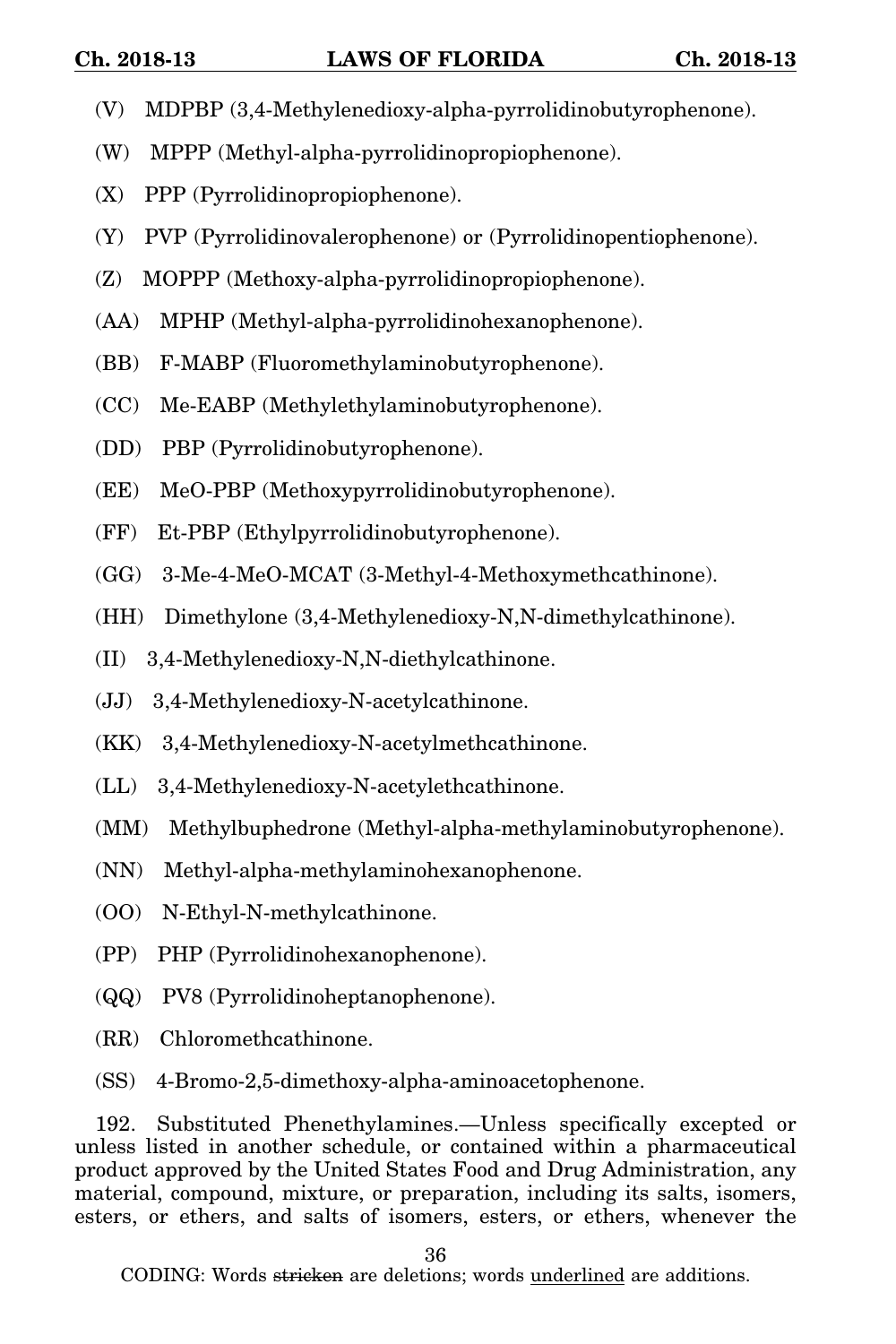existence of such salts is possible within any of the following specific chemical designations, any compound containing a phenethylamine structure, without a beta-keto group, and without a benzyl group attached to the amine group, whether or not the compound is further modified with or without substitution on the phenyl ring to any extent with alkyl, alkylthio, nitro, alkoxy, thio, halide, fused alkylenedioxy, fused furan, fused benzofuran, fused dihydrofuran, or fused tetrahydropyran substituents, whether or not further substituted on a ring to any extent, with or without substitution at the alpha or beta position by any alkyl substituent, with or without substitution at the nitrogen atom, and with or without inclusion of the 2 amino nitrogen atom in a cyclic structure, including, but not limited to:

- a. 2C-B (4-Bromo-2,5-dimethoxyphenethylamine).
- b. 2C-E (4-Ethyl-2,5-dimethoxyphenethylamine).
- c. 2C-T-4 (4-Isopropylthio-2,5-dimethoxyphenethylamine).
- d. 2C-C (4-Chloro-2,5-dimethoxyphenethylamine).
- e. 2C-T (4-Methylthio-2,5-dimethoxyphenethylamine).
- f. 2C-T-2 (4-Ethylthio-2,5-dimethoxyphenethylamine).
- g. 2C-T-7 (4-(n)-Propylthio-2,5-dimethoxyphenethylamine).
- h. 2C-I (4-Iodo-2,5-dimethoxyphenethylamine).
- i. 2C-D (4-Methyl-2,5-dimethoxyphenethylamine).
- j. 2C-H (2,5-Dimethoxyphenethylamine).
- k. 2C-N (4-Nitro-2,5-dimethoxyphenethylamine).
- l. 2C-P (4-(n)-Propyl-2,5-dimethoxyphenethylamine).

m. MDMA (3,4-Methylenedioxymethamphetamine).

n. MBDB (Methylbenzodioxolylbutanamine) or (3,4-Methylenedioxy-Nmethylbutanamine).

- o. MDA (3,4-Methylenedioxyamphetamine).
- p. 2,5-Dimethoxyamphetamine.
- q. Fluoroamphetamine.
- r. Fluoromethamphetamine.
- s. MDEA (3,4-Methylenedioxy-N-ethylamphetamine).
- t. DOB (4-Bromo-2,5-dimethoxyamphetamine).

## 37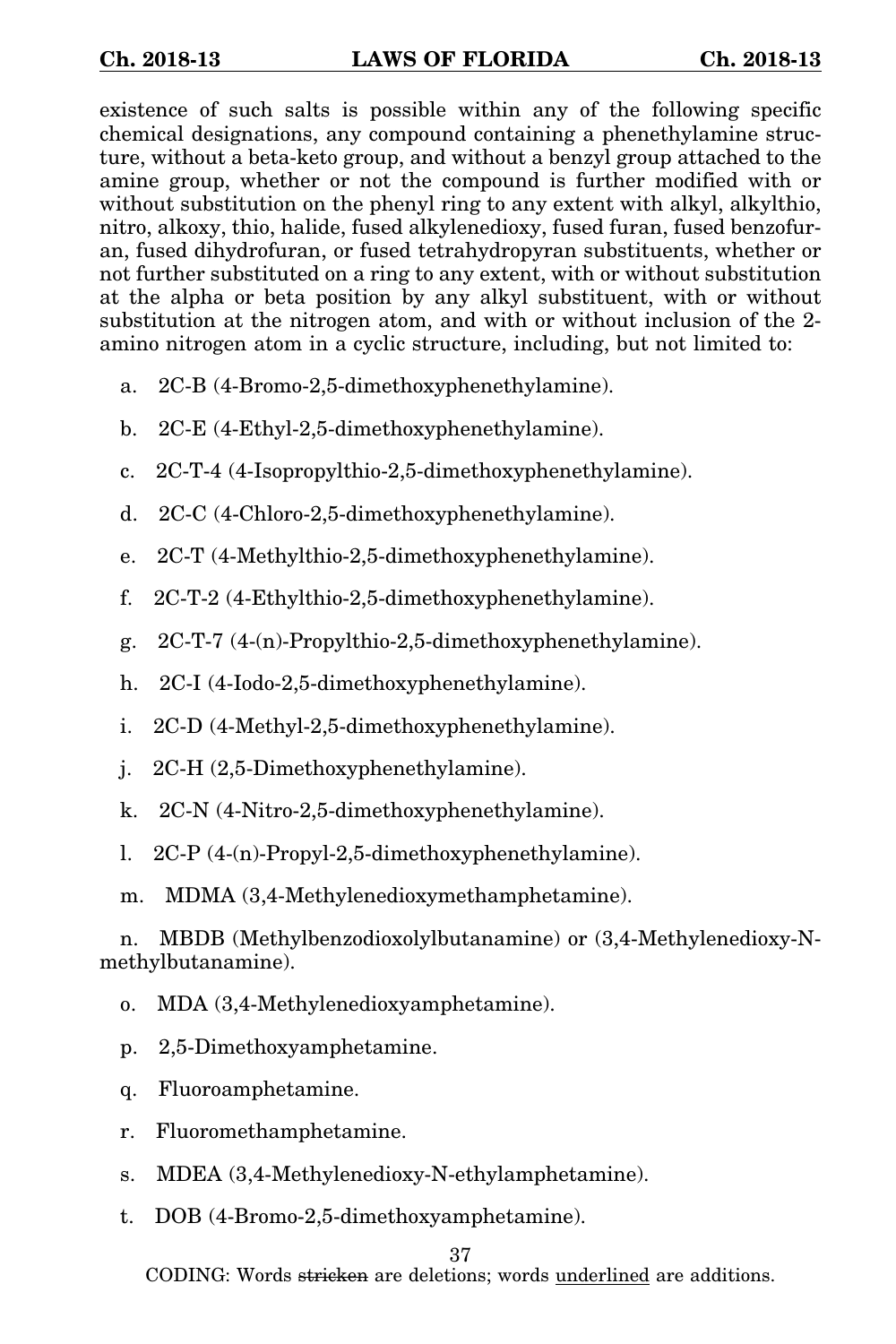- u. DOC (4-Chloro-2,5-dimethoxyamphetamine).
- v. DOET (4-Ethyl-2,5-dimethoxyamphetamine).
- w. DOI (4-Iodo-2,5-dimethoxyamphetamine).
- x. DOM (4-Methyl-2,5-dimethoxyamphetamine).
- y. PMA (4-Methoxyamphetamine).
- z. N-Ethylamphetamine.
- aa. 3,4-Methylenedioxy-N-hydroxyamphetamine.
- bb. 5-Methoxy-3,4-methylenedioxyamphetamine.
- cc. PMMA (4-Methoxymethamphetamine).
- dd. N,N-Dimethylamphetamine.
- ee. 3,4,5-Trimethoxyamphetamine.
- ff. 4-APB (4-(2-Aminopropyl)benzofuran).
- gg. 5-APB (5-(2-Aminopropyl)benzofuran).
- hh. 6-APB (6-(2-Aminopropyl)benzofuran).
- ii. 7-APB (7-(2-Aminopropyl)benzofuran).
- jj. 4-APDB (4-(2-Aminopropyl)-2,3-dihydrobenzofuran).
- kk. 5-APDB (5-(2-Aminopropyl)-2,3-dihydrobenzofuran).
- ll. 6-APDB (6-(2-Aminopropyl)-2,3-dihydrobenzofuran).
- mm. 7-APDB (7-(2-Aminopropyl)-2,3-dihydrobenzofuran).
- nn. 4-MAPB (4-(2-Methylaminopropyl)benzofuran).
- oo. 5-MAPB (5-(2-Methylaminopropyl)benzofuran).
- pp. 6-MAPB (6-(2-Methylaminopropyl)benzofuran).
- qq. 7-MAPB (7-(2-Methylaminopropyl)benzofuran).
- rr. 5-EAPB (5-(2-Ethylaminopropyl)benzofuran).
- ss. 5-MAPDB (5-(2-Methylaminopropyl)-2,3-dihydrobenzofuran),

which does not include phenethylamine, mescaline as described in subparagraph 20., substituted cathinones as described in subparagraph 191., N-Benzyl phenethylamine compounds as described in subparagraph 193., or methamphetamine as described in subparagraph  $(2)(c)5$ .  $(2)(e)4$ .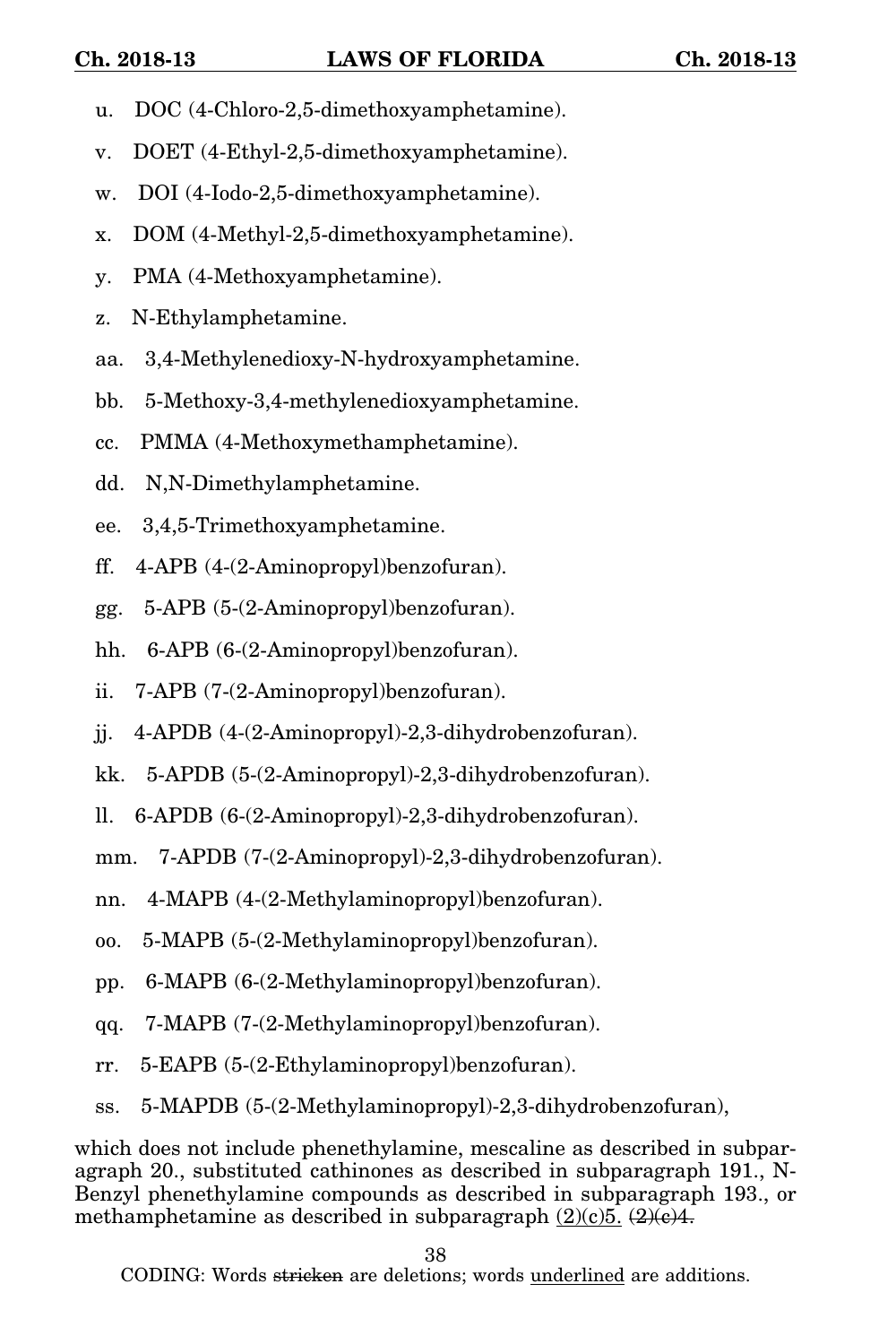193. N-Benzyl Phenethylamine Compounds.—Unless specifically excepted or unless listed in another schedule, or contained within a pharmaceutical product approved by the United States Food and Drug Administration, any material, compound, mixture, or preparation, including its salts, isomers, esters, or ethers, and salts of isomers, esters, or ethers, whenever the existence of such salts is possible within any of the following specific chemical designations, any compound containing a phenethylamine structure without a beta-keto group, with substitution on the nitrogen atom of the amino group with a benzyl substituent, with or without substitution on the phenyl or benzyl ring to any extent with alkyl, alkoxy, thio, alkylthio, halide, fused alkylenedioxy, fused furan, fused benzofuran, or fused tetrahydropyran substituents, whether or not further substituted on a ring to any extent, with or without substitution at the alpha position by any alkyl substituent, including, but not limited to:

a. 25B-NBOMe (4-Bromo-2,5-dimethoxy-[N-(2-methoxybenzyl)]phenethylamine).

b. 25B-NBOH (4-Bromo-2,5-dimethoxy-[N-(2-hydroxybenzyl)]phenethylamine).

c. 25B-NBF (4-Bromo-2,5-dimethoxy-[N-(2-fluorobenzyl)]phenethylamine).

d. 25B-NBMD (4-Bromo-2,5-dimethoxy-[N-(2,3-methylenedioxybenzyl)] phenethylamine).

e. 25I-NBOMe (4-Iodo-2,5-dimethoxy-[N-(2-methoxybenzyl)]phenethylamine).

f. 25I-NBOH (4-Iodo-2,5-dimethoxy-[N-(2-hydroxybenzyl)]phenethylamine).

g. 25I-NBF (4-Iodo-2,5-dimethoxy-[N-(2-fluorobenzyl)]phenethylamine).

h. 25I-NBMD (4-Iodo-2,5-dimethoxy-[N-(2,3-methylenedioxybenzyl)] phenethylamine).

i. 25T2-NBOMe (4-Methylthio-2,5-dimethoxy-[N-(2-methoxybenzyl)] phenethylamine).

j. 25T4-NBOMe (4-Isopropylthio-2,5-dimethoxy-[N-(2-methoxybenzyl)] phenethylamine).

k. 25T7-NBOMe (4-(n)-Propylthio-2,5-dimethoxy-[N-(2-methoxybenzyl)] phenethylamine).

l. 25C-NBOMe (4-Chloro-2,5-dimethoxy-[N-(2-methoxybenzyl)]phenethylamine).

39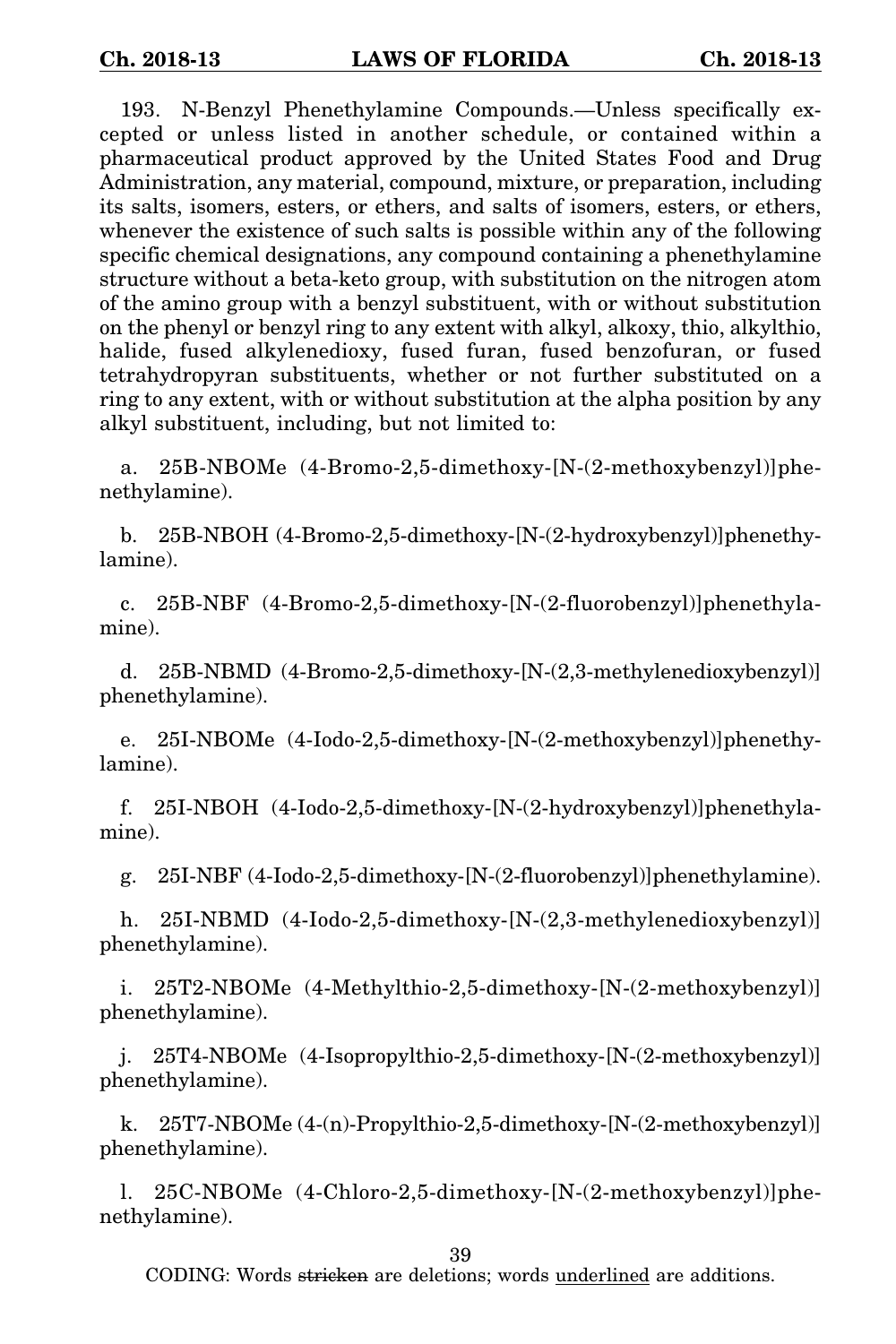m. 25C-NBOH (4-Chloro-2,5-dimethoxy-[N-(2-hydroxybenzyl)]phenethylamine).

n. 25C-NBF (4-Chloro-2,5-dimethoxy-[N-(2-fluorobenzyl)]phenethylamine).

o. 25C-NBMD (4-Chloro-2,5-dimethoxy-[N-(2,3-methylenedioxybenzyl)] phenethylamine).

p. 25H-NBOMe (2,5-Dimethoxy-[N-(2-methoxybenzyl)]phenethylamine).

q. 25H-NBOH (2,5-Dimethoxy-[N-(2-hydroxybenzyl)]phenethylamine).

r. 25H-NBF (2,5-Dimethoxy-[N-(2-fluorobenzyl)]phenethylamine).

s. 25D-NBOMe (4-Methyl-2,5-dimethoxy-[N-(2-methoxybenzyl)]phenethylamine),

which does not include substituted cathinones as described in subparagraph 191.

194. Substituted Tryptamines.—Unless specifically excepted or unless listed in another schedule, or contained within a pharmaceutical product approved by the United States Food and Drug Administration, any material, compound, mixture, or preparation containing a 2-(1H-indol-3-yl)ethanamine, for example tryptamine, structure with or without mono- or disubstitution of the amine nitrogen with alkyl or alkenyl groups, or by inclusion of the amino nitrogen atom in a cyclic structure, whether or not substituted at the alpha position with an alkyl group, whether or not substituted on the indole ring to any extent with any alkyl, alkoxy, halo, hydroxyl, or acetoxy groups, including, but not limited to:

a. Alpha-Ethyltryptamine.

b. Bufotenine.

c. DET (Diethyltryptamine).

d. DMT (Dimethyltryptamine).

e. MET (N-Methyl-N-ethyltryptamine).

f. DALT (N,N-Diallyltryptamine).

g. EiPT (N-Ethyl-N-isopropyltryptamine).

h. MiPT (N-Methyl-N-isopropyltryptamine).

i. 5-Hydroxy-AMT (5-Hydroxy-alpha-methyltryptamine).

j. 5-Hydroxy-N-methyltryptamine.

40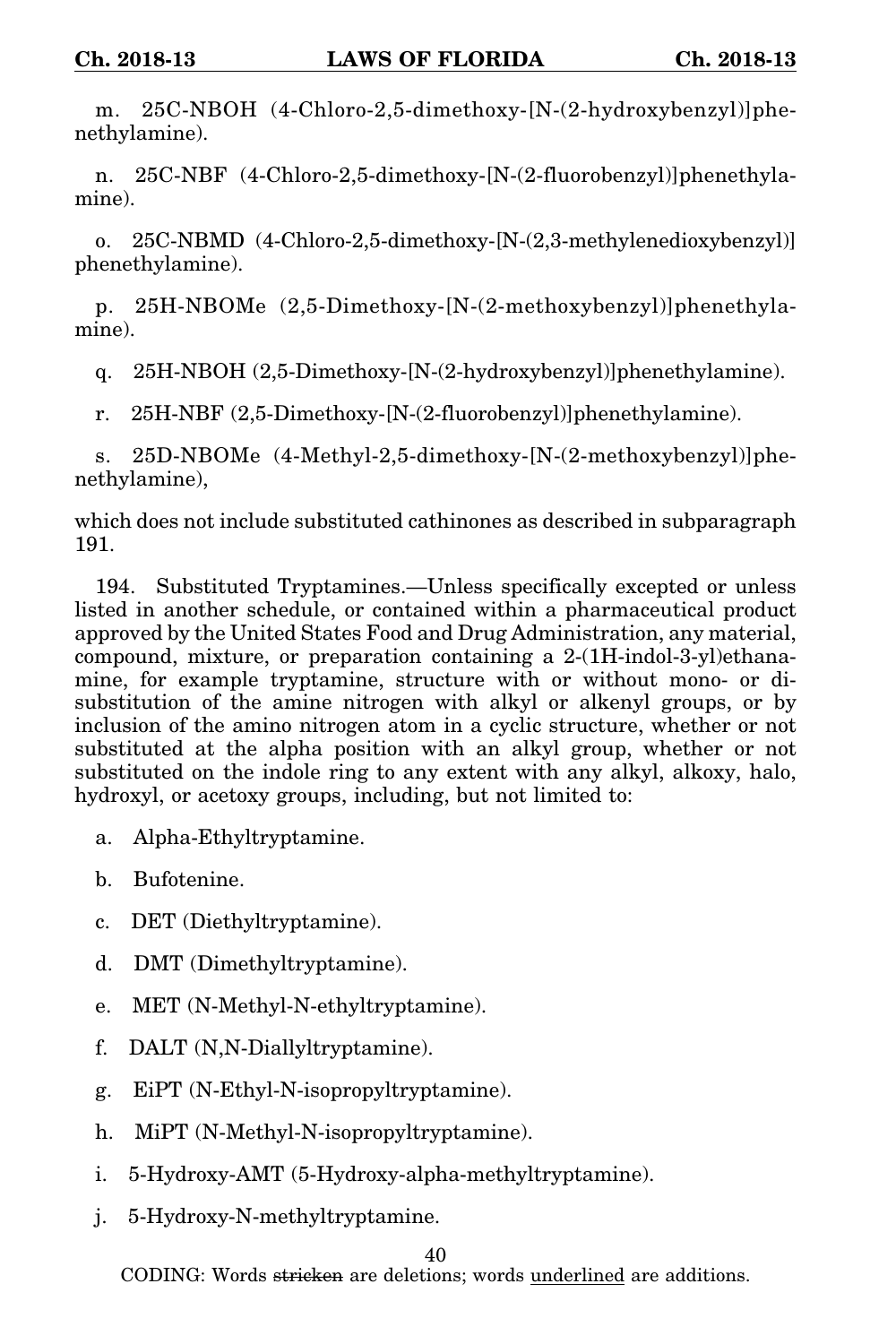- k. 5-MeO-MiPT (5-Methoxy-N-methyl-N-isopropyltryptamine).
- l. 5-MeO-AMT (5-Methoxy-alpha-methyltryptamine).
- m. Methyltryptamine.
- n. 5-MeO-DMT (5-Methoxy-N,N-dimethyltryptamine).
- o. 5-Me-DMT (5-Methyl-N,N-dimethyltryptamine).
- p. 5-MeO-DiPT (5-Methoxy-N,N-Diisopropyltryptamine).
- q. DiPT (N,N-Diisopropyltryptamine).
- r. DPT (N,N-Dipropyltryptamine).
- s. 4-Hydroxy-DiPT (4-Hydroxy-N,N-diisopropyltryptamine).
- t. 5-MeO-DALT (5-Methoxy-N,N-Diallyltryptamine).
- u. 4-AcO-DMT (4-Acetoxy-N,N-dimethyltryptamine).
- v. 4-AcO-DiPT (4-Acetoxy-N,N-diisopropyltryptamine).
- w. 4-Hydroxy-DET (4-Hydroxy-N,N-diethyltryptamine).
- x. 4-Hydroxy-MET (4-Hydroxy-N-methyl-N-ethyltryptamine).
- y. 4-Hydroxy-MiPT (4-Hydroxy-N-methyl-N-isopropyltryptamine).
- z. Methyl-alpha-ethyltryptamine.
- aa. Bromo-DALT (Bromo-N,N-diallyltryptamine),

which does not include tryptamine, psilocyn as described in subparagraph 34., or psilocybin as described in subparagraph 33.

195. Substituted Phenylcyclohexylamines.—Unless specifically excepted or unless listed in another schedule, or contained within a pharmaceutical product approved by the United States Food and Drug Administration, any material, compound, mixture, or preparation containing a phenylcyclohexylamine structure, with or without any substitution on the phenyl ring, any substitution on the cyclohexyl ring, any replacement of the phenyl ring with a thiophenyl or benzothiophenyl ring, with or without substitution on the amine with alkyl, dialkyl, or alkoxy substituents, inclusion of the nitrogen in a cyclic structure, or any combination of the above, including, but not limited to:

a. BTCP (Benzothiophenylcyclohexylpiperidine) or BCP (Benocyclidine).

b. PCE (N-Ethyl-1-phenylcyclohexylamine)(Ethylamine analog of phencyclidine).

41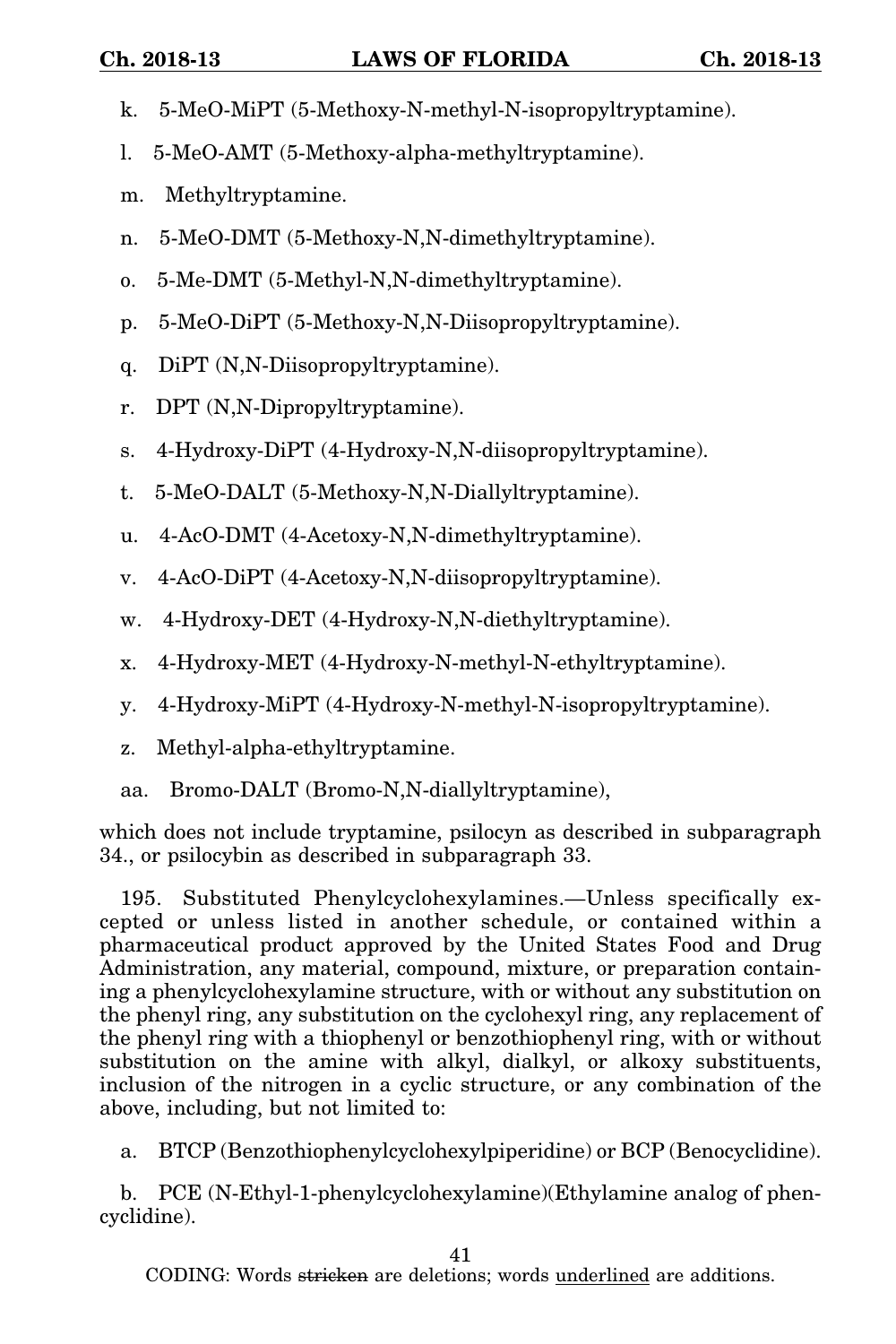c. PCPY (N-(1-Phenylcyclohexyl)-pyrrolidine)(Pyrrolidine analog of phencyclidine).

d. PCPr (Phenylcyclohexylpropylamine).

e. TCP (1-[1-(2-Thienyl)-cyclohexyl]-piperidine)(Thiophene analog of phencyclidine).

- f. PCEEA (Phenylcyclohexyl(ethoxyethylamine)).
- g. PCMPA (Phenylcyclohexyl(methoxypropylamine)).
- h. Methoxetamine.
- i. 3-Methoxy-PCE ((3-Methoxyphenyl)cyclohexylethylamine).
- j. Bromo-PCP ((Bromophenyl)cyclohexylpiperidine).
- k. Chloro-PCP ((Chlorophenyl)cyclohexylpiperidine).
- l. Fluoro-PCP ((Fluorophenyl)cyclohexylpiperidine).
- m. Hydroxy-PCP ((Hydroxyphenyl)cyclohexylpiperidine).
- n. Methoxy-PCP ((Methoxyphenyl)cyclohexylpiperidine).
- o. Methyl-PCP ((Methylphenyl)cyclohexylpiperidine).
- p. Nitro-PCP ((Nitrophenyl)cyclohexylpiperidine).
- q. Oxo-PCP ((Oxophenyl)cyclohexylpiperidine).
- r. Amino-PCP ((Aminophenyl)cyclohexylpiperidine).

196. W-15, 4-chloro-N-[1-(2-phenylethyl)-2-piperidinylidene]-benzenesulfonamide.

197. W-18, 4-chloro-N-[1-[2-(4-nitrophenyl)ethyl]-2-piperidinylidene] benzenesulfonamide.

198. AH-7921, 3,4-dichloro-N-[[1-(dimethylamino)cyclohexyl]methyl] benzamide.

199. U47700, trans-3,4-dichloro-N-[2-(dimethylamino)cyclohexyl]-Nmethyl-benzamide.

200. MT-45, 1-cyclohexyl-4-(1,2-diphenylethyl)-piperazine, dihydrochloride.

(2) SCHEDULE II.—A substance in Schedule II has a high potential for abuse and has a currently accepted but severely restricted medical use in treatment in the United States, and abuse of the substance may lead to

42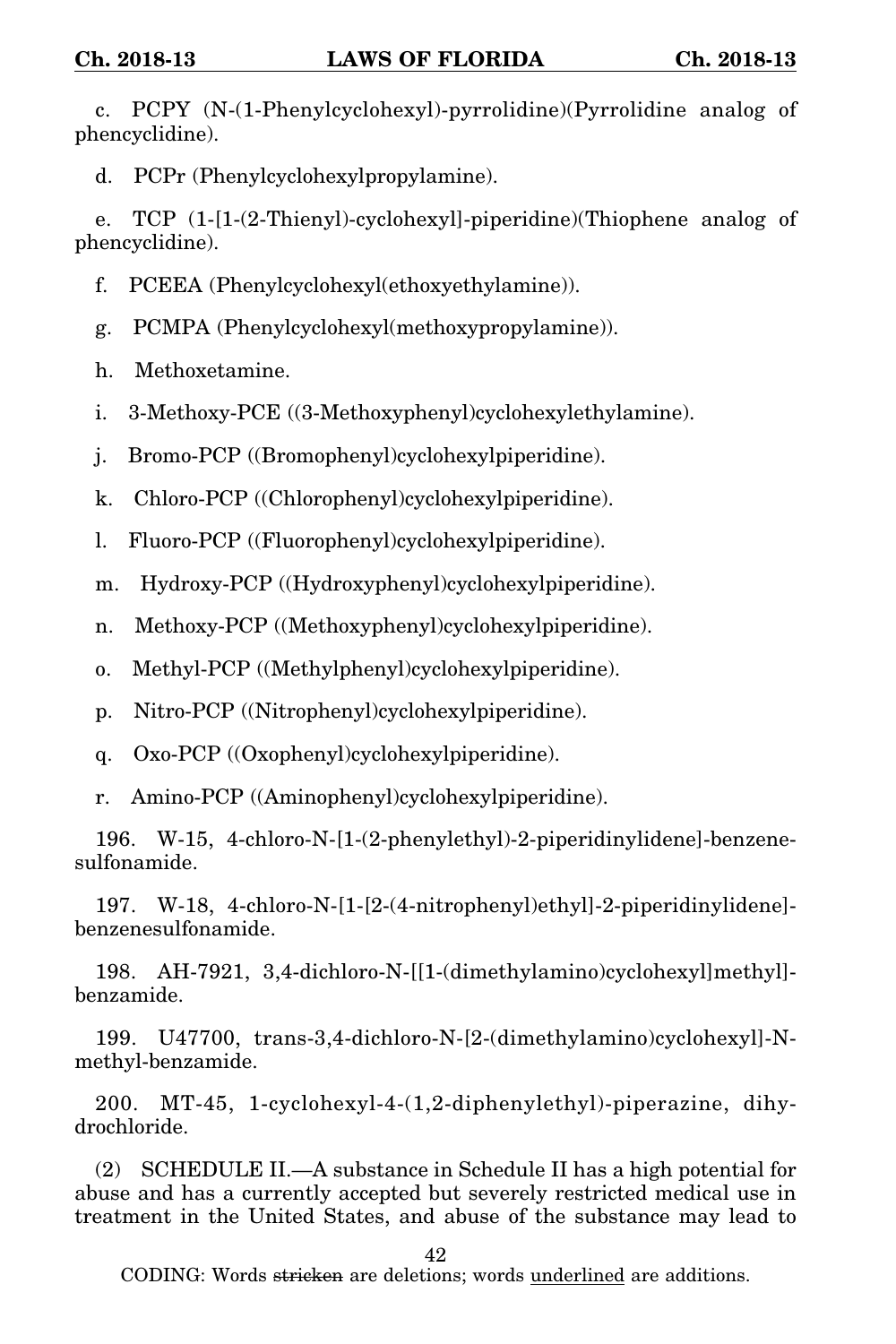severe psychological or physical dependence. The following substances are controlled in Schedule II:

(a) Unless specifically excepted or unless listed in another schedule, any of the following substances, whether produced directly or indirectly by extraction from substances of vegetable origin or independently by means of chemical synthesis:

1. Opium and any salt, compound, derivative, or preparation of opium, except nalmefene or isoquinoline alkaloids of opium, including, but not limited to the following:

a. Raw opium.

b. Opium extracts.

c. Opium fluid extracts.

d. Powdered opium.

e. Granulated opium.

f. Tincture of opium.

g. Codeine.

h. Dihydroetorphine.

i.h. Ethylmorphine.

j.i. Etorphine hydrochloride.

 $k$ . Hydrocodone and hydrocodone combination products.

l.k. Hydromorphone.

m.l. Levo-alphacetylmethadol (also known as levo-alpha-acetylmethadol, levomethadyl acetate, or LAAM).

n.m. Metopon (methyldihydromorphinone).

o.n. Morphine.

p. Oripavine.

q.o. Oxycodone.

r.<del>p.</del> Oxymorphone.

s.q. Thebaine.

2. Any salt, compound, derivative, or preparation of a substance which is chemically equivalent to or identical with any of the substances referred to

43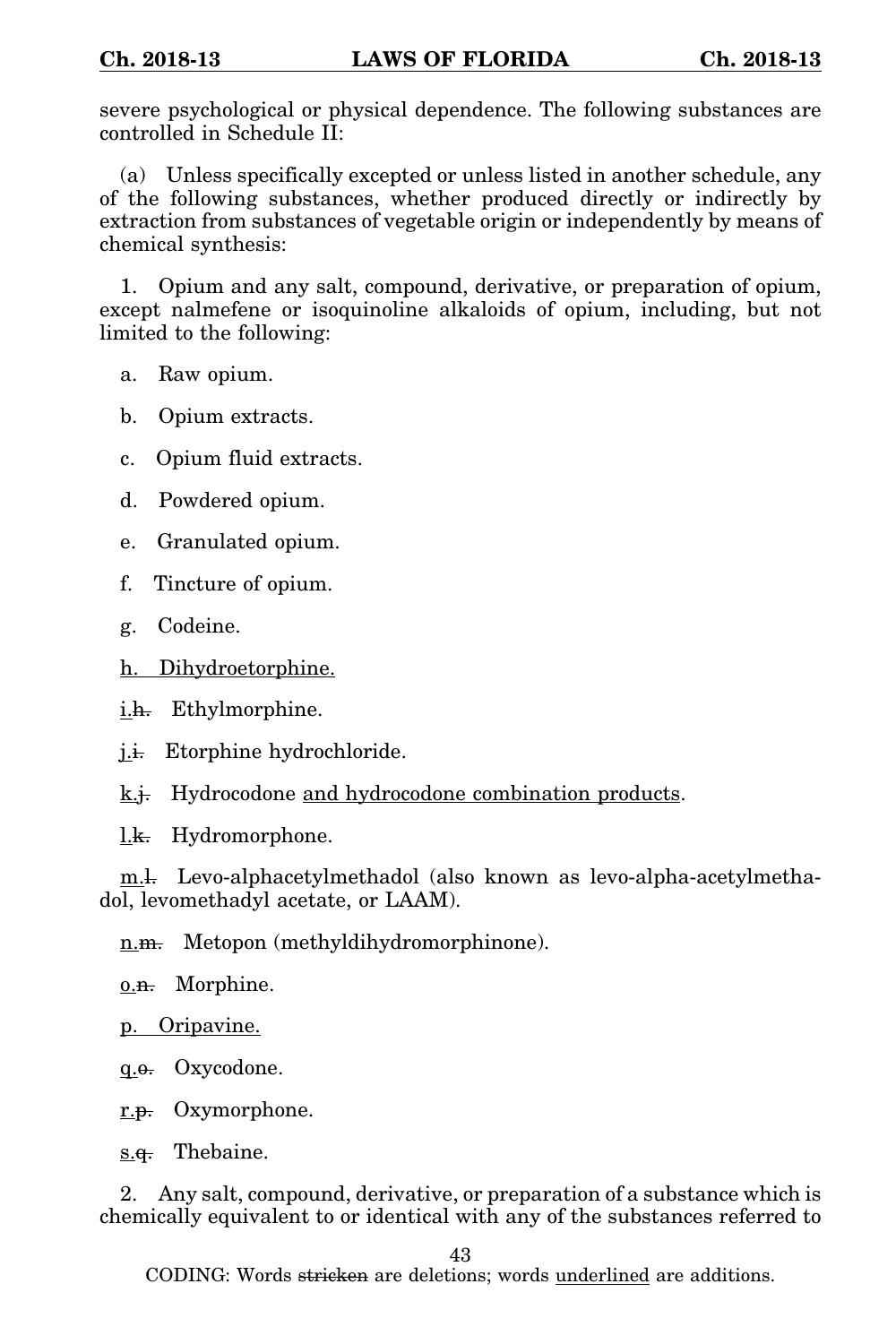in subparagraph 1., except that these substances shall not include the isoquinoline alkaloids of opium.

3. Any part of the plant of the species *Papaver somniferum, L.*

4. Cocaine or ecgonine, including any of their stereoisomers, and any salt, compound, derivative, or preparation of cocaine or ecgonine, except that these substances shall not include ioflupane I 123.

(b) Unless specifically excepted or unless listed in another schedule, any of the following substances, including their isomers, esters, ethers, salts, and salts of isomers, esters, and ethers, whenever the existence of such isomers, esters, ethers, and salts is possible within the specific chemical designation:

- 1. Alfentanil.
- 2. Alphaprodine.
- 3. Anileridine.
- 4. Bezitramide.
- 5. Bulk propoxyphene (nondosage forms).
- 6. Carfentanil.
- 7. Dihydrocodeine.
- 8. Diphenoxylate.
- 9. Fentanyl.
- 10. Isomethadone.
- 11. Levomethorphan.
- 12. Levorphanol.
- 13. Metazocine.
- 14. Methadone.

15. Methadone-Intermediate,4-cyano-2 dimethylamino-4,4-diphenylbutane.

16. Moramide-Intermediate,2-methyl-3-morpholoino-1,1-diphenylpropane-carboxylic acid.

- 17. Nabilone.
- 18. Pethidine (meperidine).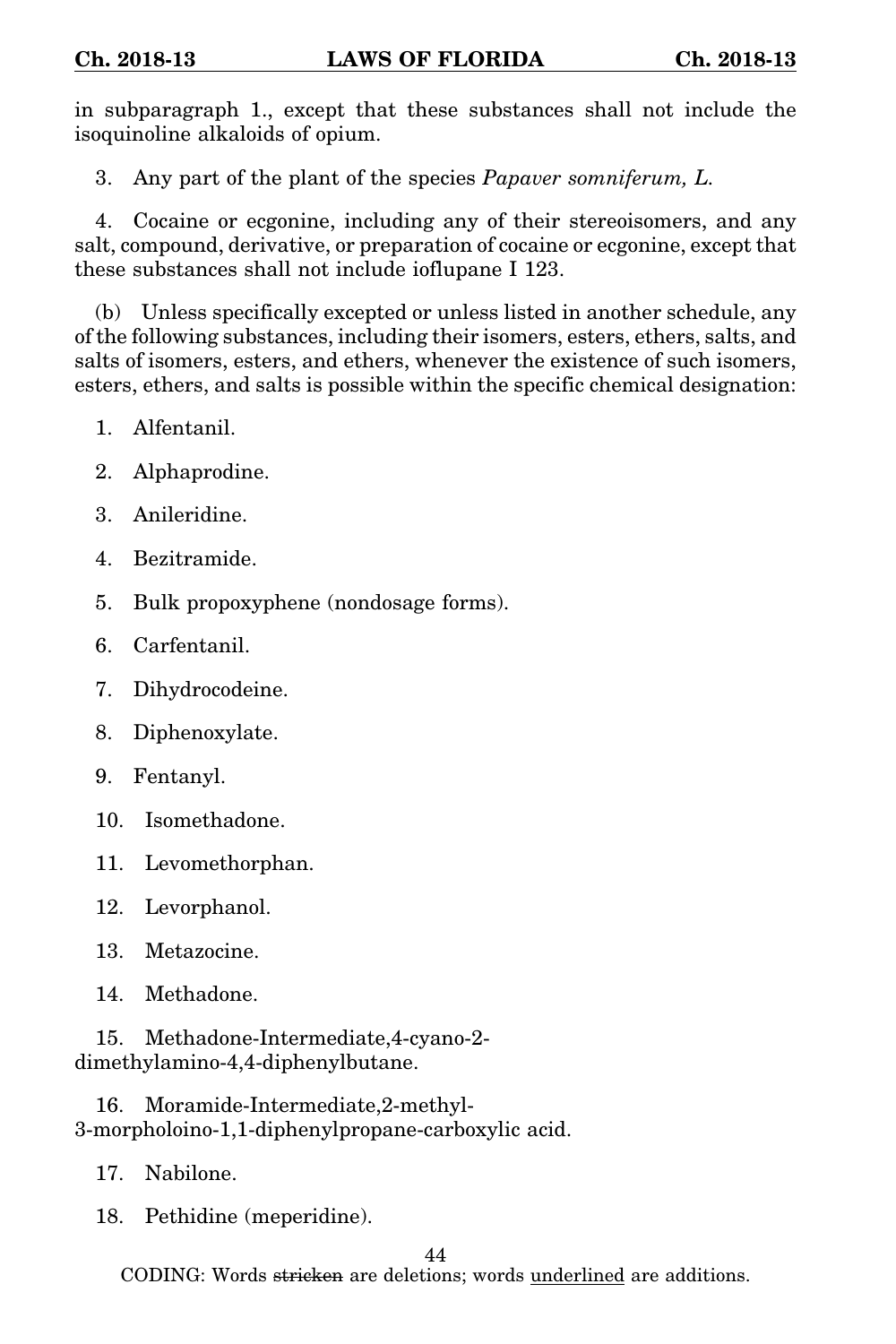19. Pethidine-Intermediate-A,4-cyano-1 methyl-4-phenylpiperidine.

20. Pethidine-Intermediate-B,ethyl-4 phenylpiperidine-4-carboxylate.

21. Pethidine-Intermediate-C,1-methyl-4- phenylpiperidine-4-carboxylic acid.

- 22. Phenazocine.
- 23. Phencyclidine.
- 24. 1-Phenylcyclohexylamine.
- 25. Piminodine.
- 26. 1-Piperidinocyclohexanecarbonitrile.
- 27. Racemethorphan.
- 28. Racemorphan.
- 29. Remifentanil.
- 30.29. Sufentanil.
- 31. Tapentadol.

32. Thiafentanil.

(c) Unless specifically excepted or unless listed in another schedule, any material, compound, mixture, or preparation which contains any quantity of the following substances, including their salts, isomers, optical isomers, salts of their isomers, and salts of their optical isomers:

- 1. Amobarbital.
- 2. Amphetamine.
- 3. Glutethimide.
- 4. Lisdexamfetamine.
- 5.4. Methamphetamine.
- 6.5. Methylphenidate.
- 7.6. Pentobarbital.
- 8.7. Phenmetrazine.
- 9.8. Phenylacetone.

45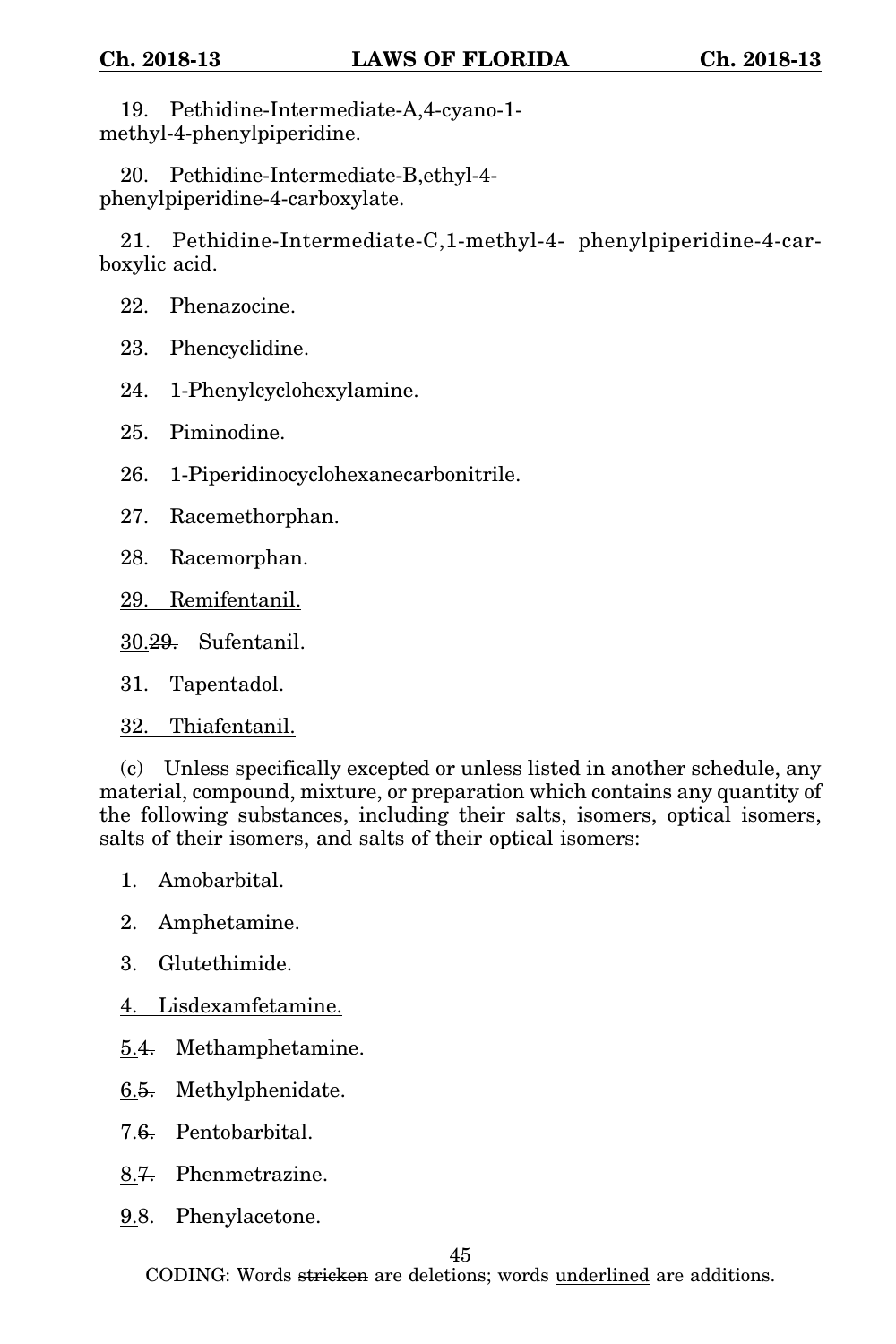10.9. Secobarbital.

(d) Dronabinol (synthetic THC) in oral solution in a drug product approved by the United States Food and Drug Administration.

(3) SCHEDULE III.—A substance in Schedule III has a potential for abuse less than the substances contained in Schedules I and II and has a currently accepted medical use in treatment in the United States, and abuse of the substance may lead to moderate or low physical dependence or high psychological dependence or, in the case of anabolic steroids, may lead to physical damage. The following substances are controlled in Schedule III:

(a) Unless specifically excepted or unless listed in another schedule, any material, compound, mixture, or preparation which contains any quantity of the following substances having a depressant or stimulant effect on the nervous system:

1. Any substance which contains any quantity of a derivative of barbituric acid, including thiobarbituric acid, or any salt of a derivative of barbituric acid or thiobarbituric acid, including, but not limited to, butabarbital and butalbital.

2. Benzphetamine.

3. Buprenorphine.

4.3. Chlorhexadol.

5.4. Chlorphentermine.

6.5. Clortermine.

7. Embutramide.

8.6. Lysergic acid.

9.7. Lysergic acid amide.

10.8. Methyprylon.

11. Perampanel.

12.9. Phendimetrazine.

13.10. Sulfondiethylmethane.

14.11. Sulfonethylmethane.

15.12. Sulfonmethane.

16.13. Tiletamine and zolazepam or any salt thereof.

(b) Nalorphine.

46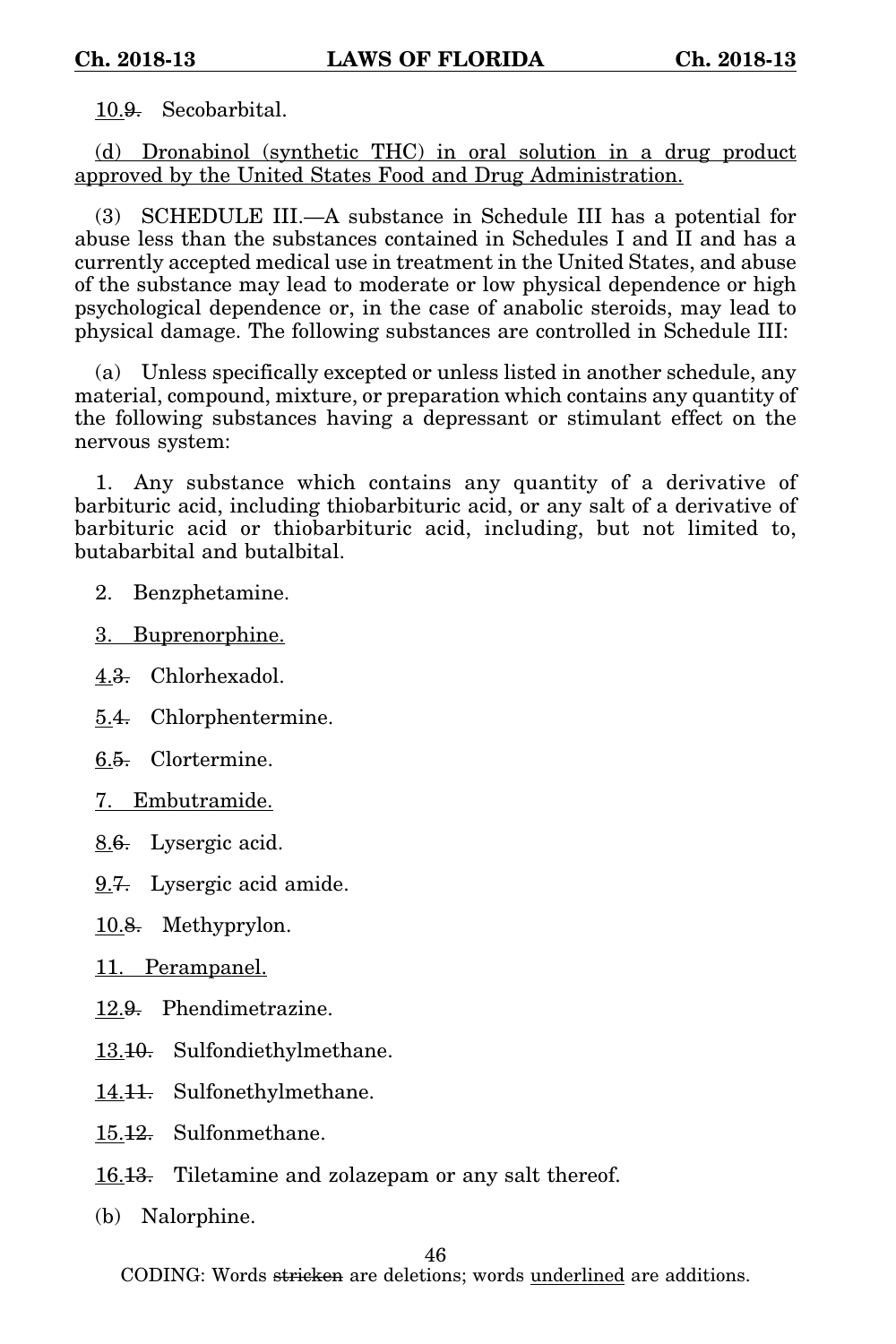(c) Unless specifically excepted or unless listed in another schedule, any material, compound, mixture, or preparation containing limited quantities of any of the following controlled substances or any salts thereof:

1. Not more than 1.8 grams of codeine per 100 milliliters or not more than 90 milligrams per dosage unit, with an equal or greater quantity of an isoquinoline alkaloid of opium.

2. Not more than 1.8 grams of codeine per 100 milliliters or not more than 90 milligrams per dosage unit, with recognized therapeutic amounts of one or more active ingredients which are not controlled substances.

3. Not more than 300 milligrams of hydrocodone per 100 milliliters or not more than 15 milligrams per dosage unit, with a fourfold or greater quantity of an isoquinoline alkaloid of opium.

4. Not more than 300 milligrams of hydrocodone per 100 milliliters or not more than 15 milligrams per dosage unit, with recognized therapeutic amounts of one or more active ingredients that are not controlled substances.

5. Not more than 1.8 grams of dihydrocodeine per 100 milliliters or not more than 90 milligrams per dosage unit, with recognized therapeutic amounts of one or more active ingredients which are not controlled substances.

6. Not more than 300 milligrams of ethylmorphine per 100 milliliters or not more than 15 milligrams per dosage unit, with one or more active, nonnarcotic ingredients in recognized therapeutic amounts.

7. Not more than 50 milligrams of morphine per 100 milliliters or per 100 grams, with recognized therapeutic amounts of one or more active ingredients which are not controlled substances.

For purposes of charging a person with a violation of s. 893.135 involving any controlled substance described in subparagraph 3. or subparagraph 4., the controlled substance is a Schedule III controlled substance pursuant to this paragraph but the weight of the controlled substance per milliliters or per dosage unit is not relevant to the charging of a violation of s. 893.135. The weight of the controlled substance shall be determined pursuant to s. 893.135(6).

(d) Anabolic steroids.

1. The term "anabolic steroid" means any drug or hormonal substance, chemically and pharmacologically related to testosterone, other than estrogens, progestins, and corticosteroids, that promotes muscle growth and includes:

a. Androsterone.

47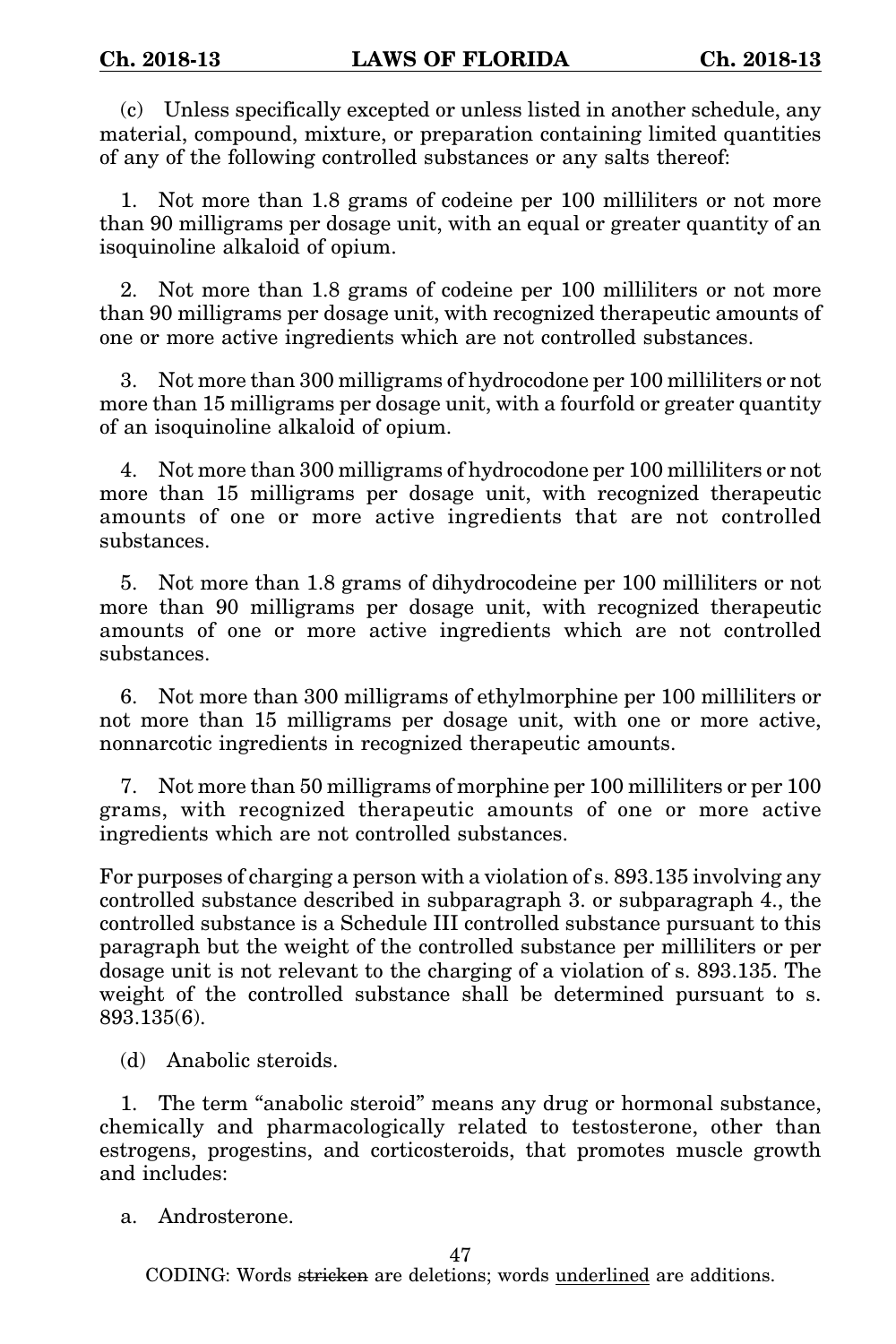- b. Androsterone acetate.
- c. Boldenone.
- d. Boldenone acetate.
- e. Boldenone benzoate.
- f. Boldenone undecylenate.
- g. Chlorotestosterone (Clostebol).
- h. Dehydrochlormethyltestosterone.
- i. Dihydrotestosterone (Stanolone).
- j. Drostanolone.
- k. Ethylestrenol.
- l. Fluoxymesterone.
- m. Formebulone (Formebolone).
- n. Mesterolone.
- o. Methandrostenolone (Methandienone).
- p. Methandranone.
- q. Methandriol.
- r. Methenolone.
- s. Methyltestosterone.
- t. Mibolerone.
- u. Nortestosterone (Nandrolone).
- v. Norethandrolone.
- w. Nortestosterone decanoate.
- x. Nortestosterone phenylpropionate.
- y. Nortestosterone propionate.
- z. Oxandrolone.
- aa. Oxymesterone.
- bb. Oxymetholone.

48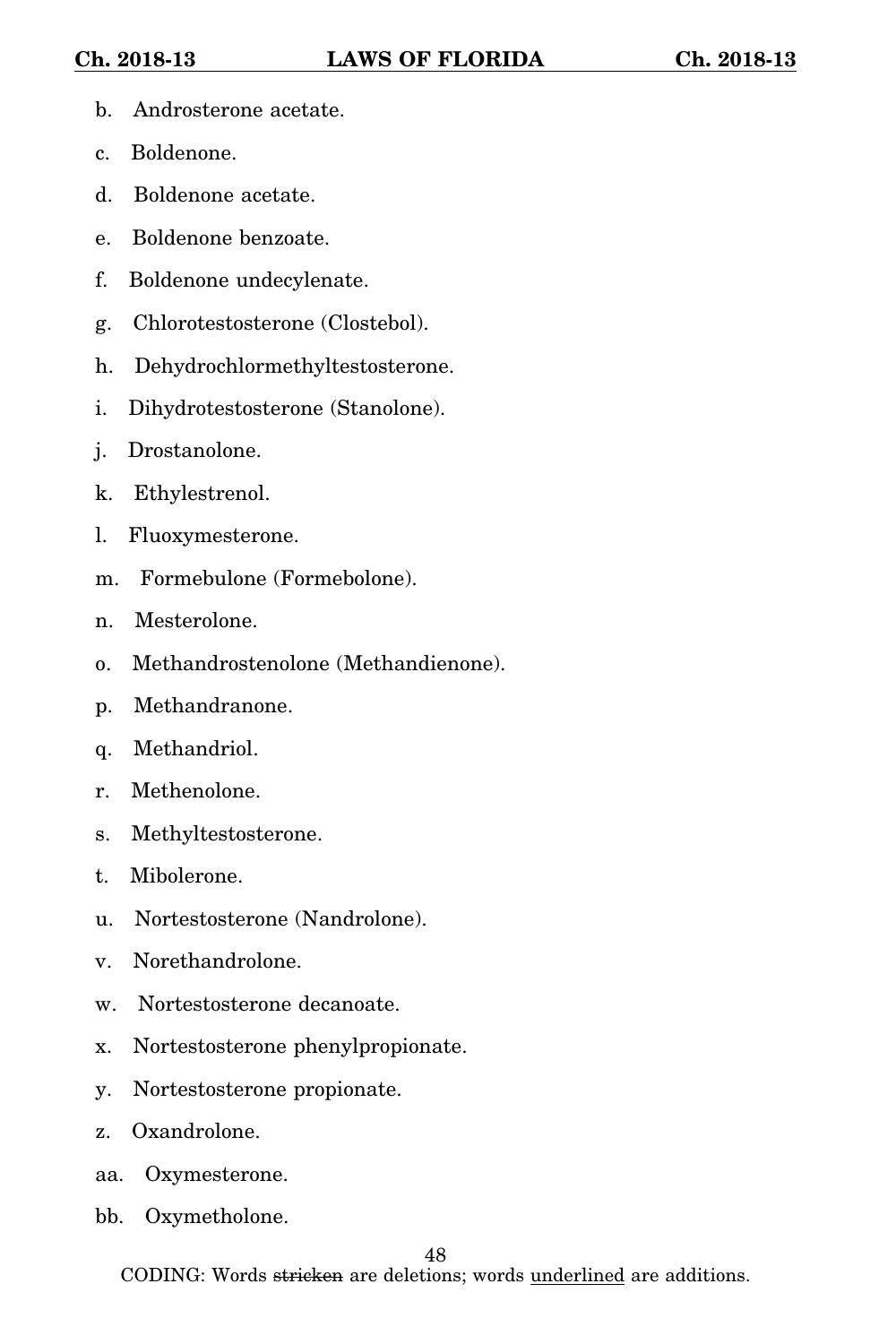- cc. Stanozolol.
- dd. Testolactone.
- ee. Testosterone.
- ff. Testosterone acetate.
- gg. Testosterone benzoate.

hh. Testosterone cypionate.

ii. Testosterone decanoate.

jj. Testosterone enanthate.

kk. Testosterone isocaproate.

ll. Testosterone oleate.

mm. Testosterone phenylpropionate.

nn. Testosterone propionate.

oo. Testosterone undecanoate.

pp. Trenbolone.

qq. Trenbolone acetate.

rr. Any salt, ester, or isomer of a drug or substance described or listed in this subparagraph if that salt, ester, or isomer promotes muscle growth.

2. The term does not include an anabolic steroid that is expressly intended for administration through implants to cattle or other nonhuman species and that has been approved by the United States Secretary of Health and Human Services for such administration. However, any person who prescribes, dispenses, or distributes such a steroid for human use is considered to have prescribed, dispensed, or distributed an anabolic steroid within the meaning of this paragraph.

(e) Ketamine, including any isomers, esters, ethers, salts, and salts of isomers, esters, and ethers, whenever the existence of such isomers, esters, ethers, and salts is possible within the specific chemical designation.

(f) Dronabinol (synthetic THC) in sesame oil and encapsulated in a soft gelatin capsule in a drug product approved by the United States Food and Drug Administration.

(g) Any drug product containing gamma-hydroxybutyric acid, including its salts, isomers, and salts of isomers, for which an application is approved under s. 505 of the Federal Food, Drug, and Cosmetic Act.

49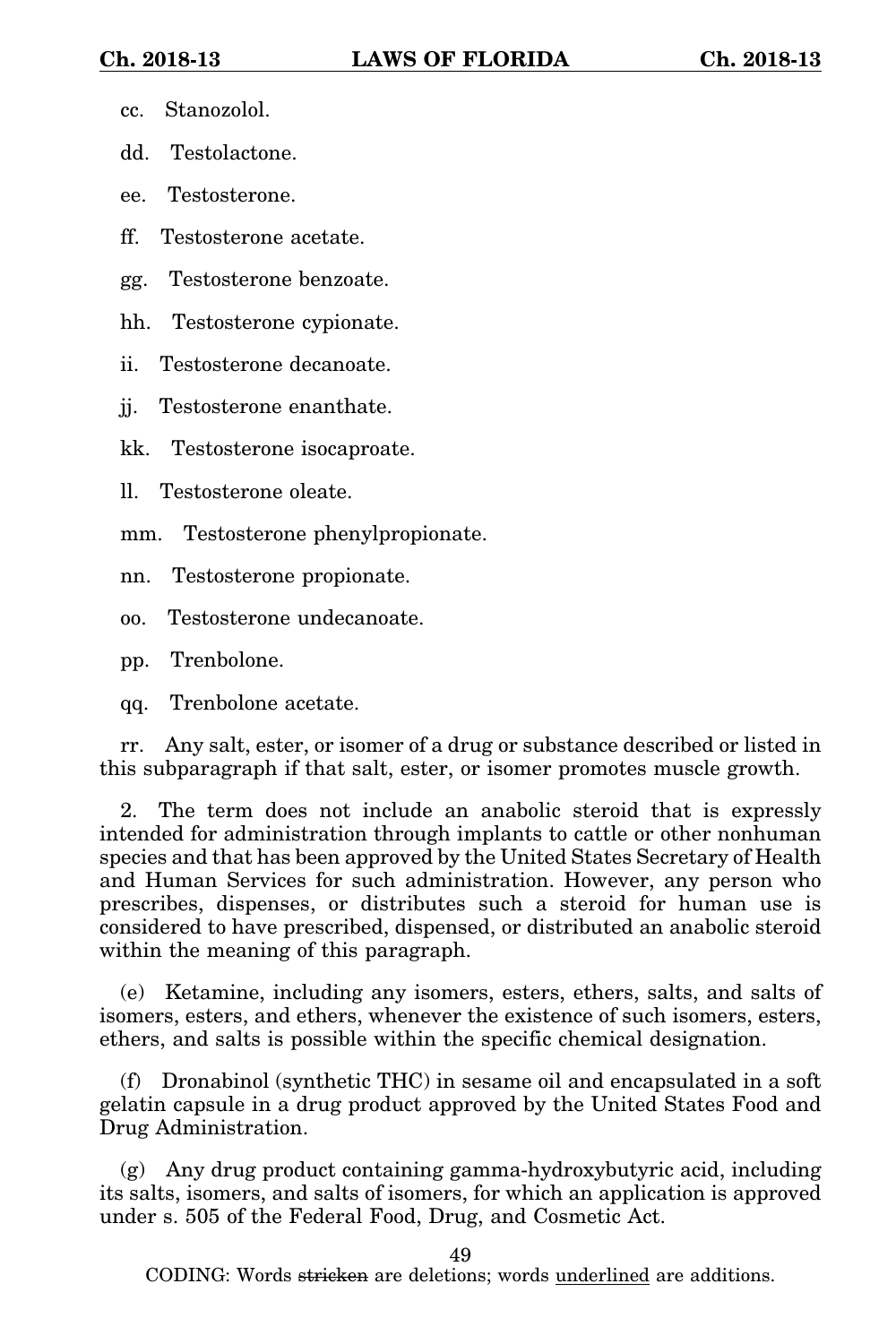(4)(a) SCHEDULE IV.—A substance in Schedule IV has a low potential for abuse relative to the substances in Schedule III and has a currently accepted medical use in treatment in the United States, and abuse of the substance may lead to limited physical or psychological dependence relative to the substances in Schedule III.

(b) Unless specifically excepted or unless listed in another schedule, any material, compound, mixture, or preparation which contains any quantity of the following substances, including its salts, isomers, and salts of isomers whenever the existence of such salts, isomers, and salts of isomers is possible within the specific chemical designation, are controlled in Schedule IV:

1. Alfaxalone.

 $2(\alpha)$  Alprazolam.

 $3.(\mathbf{b})$  Barbital.

 $4(e)$  Bromazepam.

5.(iii) Butorphanol tartrate.

- 6.(d) Camazepam.
- $7.(\ddot{ii})$  Carisoprodol.
- 8.(e) Cathine.
- 9.(f) Chloral betaine.
- $10.9$  Chloral hydrate.
- $11.(\text{h})$  Chlordiazepoxide.
- $12.(\text{i})$  Clobazam.
- $13.(\frac{1}{12})$  Clonazepam.
- $14.(\mathbf{k})$  Clorazepate.
- $15.$ (i) Clotiazepam.
- $16.4m$  Cloxazolam.
- 17. Dexfenfluramine.
- $18.(\mathrm{n})$  Delorazepam.
- 19. Dichloralphenazone.
- $20.9)$  Diazepam.
- $21.(q)$  Diethylpropion.

50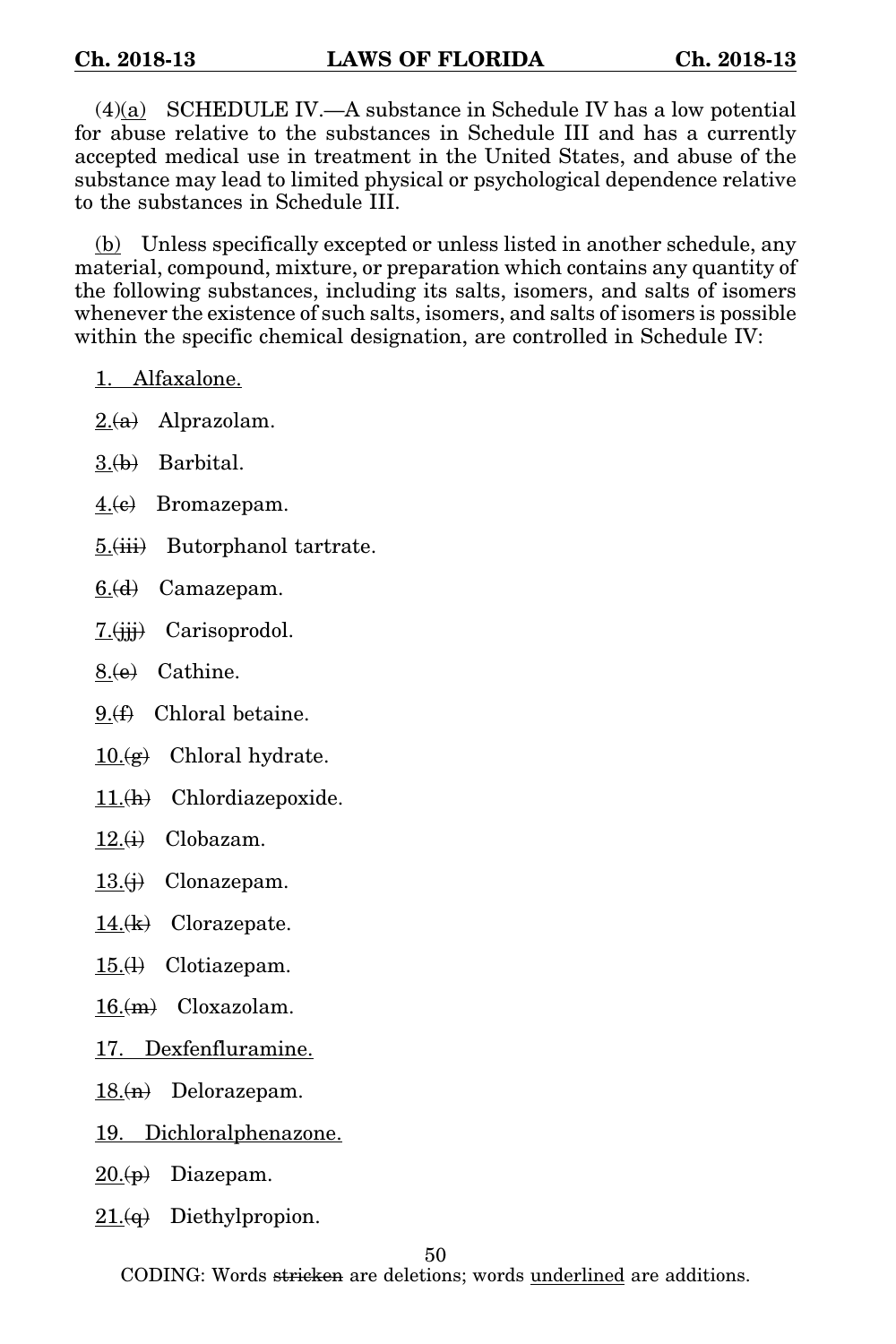- 22. Eluxadoline.
- $23(r)$  Estazolam.
- 24. Eszopiclone.
- $25(s)$  Ethchlorvynol.
- $26.4$  Ethinamate.
- $27(w)$  Ethyl loflazepate.
- $28.(\text{v})$  Fencamfamin.
- $29(w)$  Fenfluramine.
- $30(x)$  Fenproporex.
- $31.(y)$  Fludiazepam.
- $32.(z)$  Flurazepam.
- 33. Fospropofol.
- 34.(aa) Halazepam.
- 35.(bb) Haloxazolam.
- 36.(ee) Ketazolam.
- 37.(dd) Loprazolam.
- 38.(ee) Lorazepam.
- 39. Lorcaserin.
- 40.(ff) Lormetazepam.
- $41.(gg)$  Mazindol.
- 42.(hh) Mebutamate.
- 43.(ii) Medazepam.
- 44.(ii) Mefenorex.
- 45.(kk) Meprobamate.
- 46.(ll) Methohexital.
- 47.(mm) Methylphenobarbital.
- 48.(nn) Midazolam.

51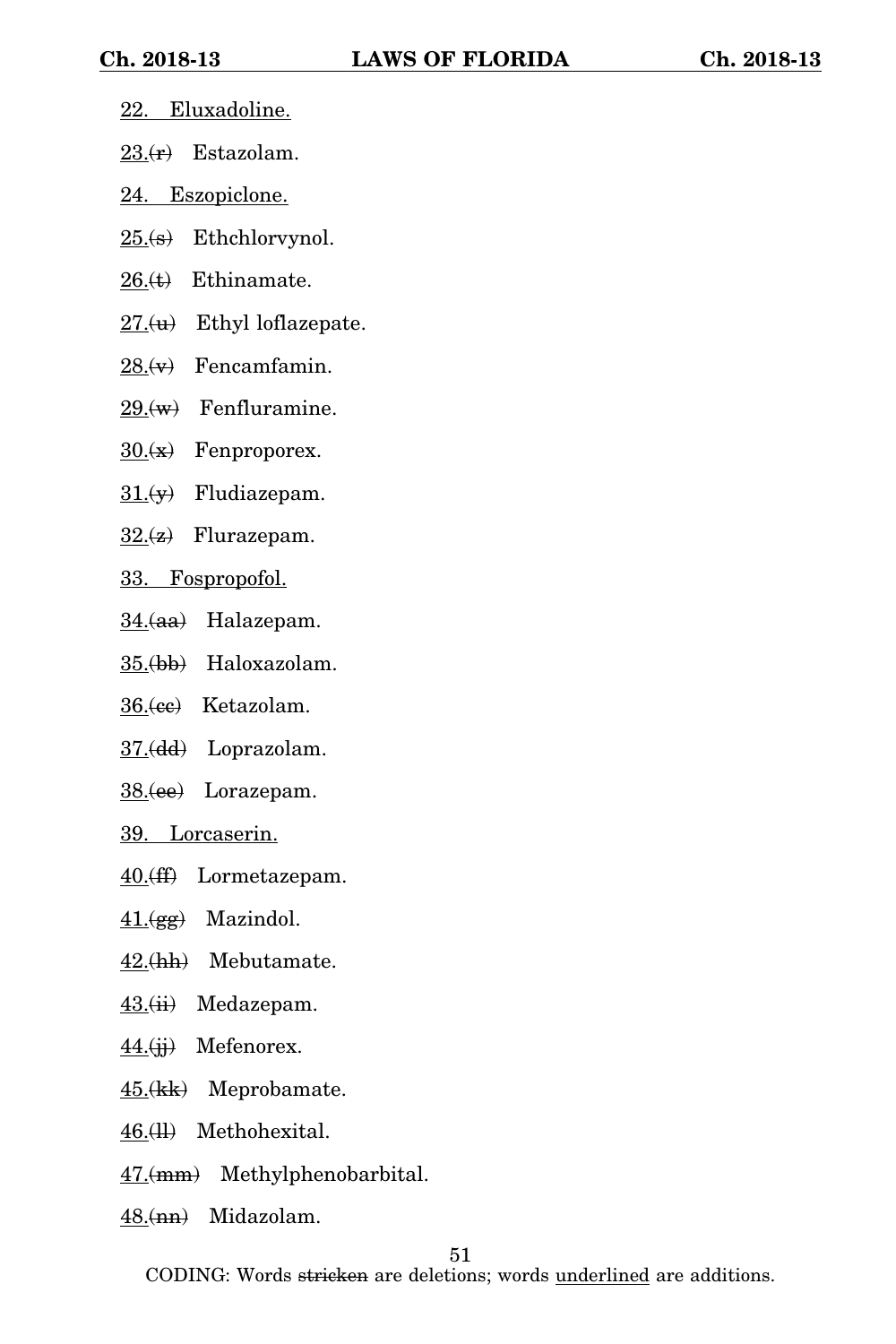- 49. Modafinil.
- 50.(00) Nimetazepam.
- $51.$ (pp) Nitrazepam.
- $52(qq)$  Nordiazepam.
- $53(rr)$  Oxazepam.
- $54.<sub>(ss)</sub>$  Oxazolam.
- 55.(tt) Paraldehyde.
- $56.$ (uu) Pemoline.
- 57.(vv) Pentazocine.
- 58. Petrichloral.
- 59.(ww) Phenobarbital.
- 60.(xx) Phentermine.
- $61.$ (yy) Pinazepam.
- $62.(zz)$  Pipradrol.
- 63. (aaa) Prazepam.
- $64.(\theta)$  Propoxyphene (dosage forms).

65.(bbb) Propylhexedrine, excluding any patent or proprietary preparation containing propylhexedrine, unless otherwise provided by federal law.

66.(eee) Quazepam.

67. Sibutramine.

68.(eee) SPA[(-)-1 dimethylamino-1, 2 diphenylethane].

69. Suvorexant.

70. (fff) Temazepam.

71.(ddd) Tetrazepam.

72. Tramadol.

 $73.$ (ggg) Triazolam.

74. Zaleplon.

52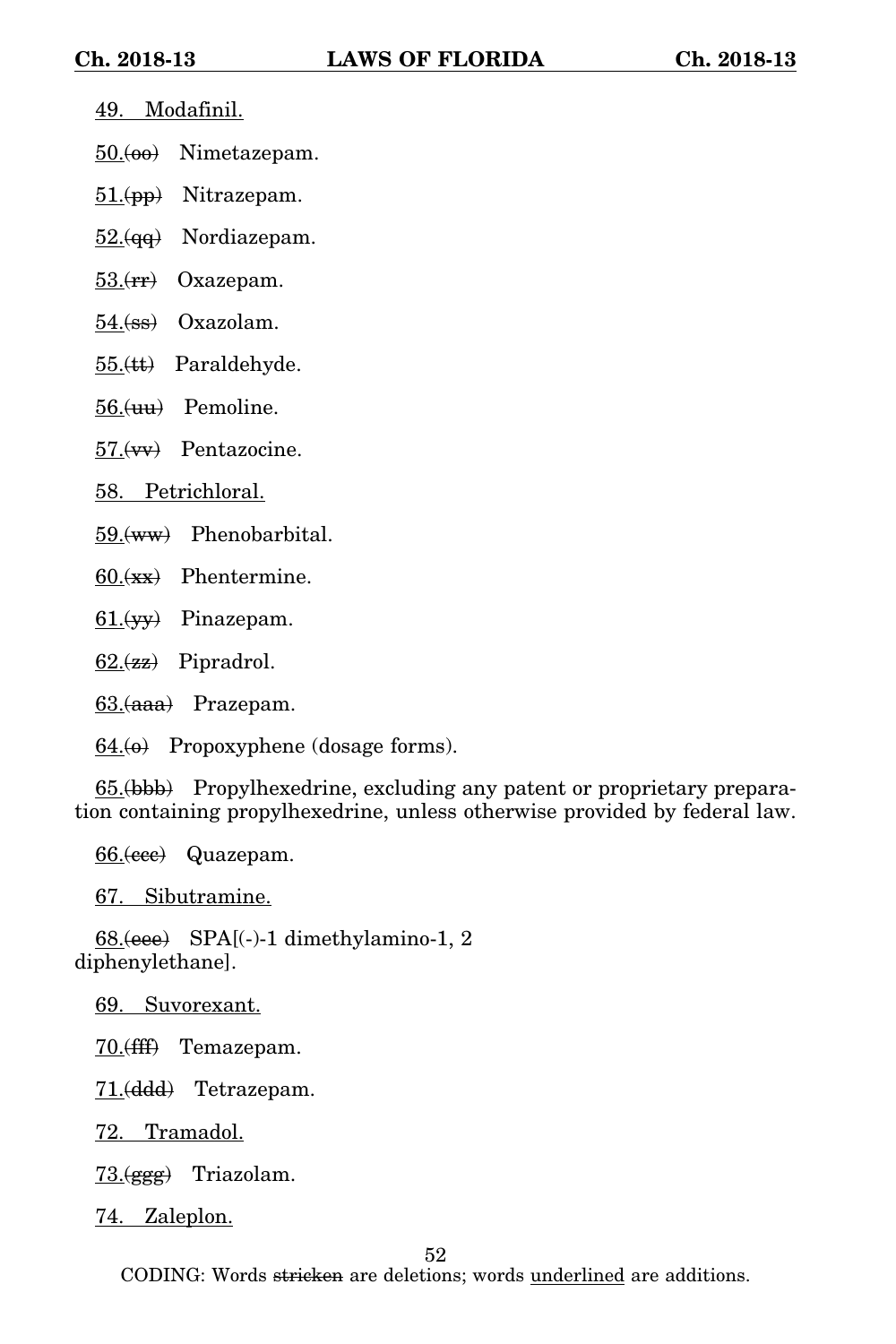75. Zolpidem.

76. Zopiclone.

77.(hhh) Not more than 1 milligram of difenoxin and not less than 25 micrograms of atropine sulfate per dosage unit.

(5) SCHEDULE V.—A substance, compound, mixture, or preparation of a substance in Schedule V has a low potential for abuse relative to the substances in Schedule IV and has a currently accepted medical use in treatment in the United States, and abuse of such compound, mixture, or preparation may lead to limited physical or psychological dependence relative to the substances in Schedule IV.

(a) Substances controlled in Schedule V include any compound, mixture, or preparation containing any of the following limited quantities of controlled substances, which must shall include one or more active medicinal ingredients that which are not controlled substances in sufficient proportion to confer upon the compound, mixture, or preparation valuable medicinal qualities other than those possessed by the controlled substance alone:

1. Not more than 200 milligrams of codeine per 100 milliliters or per 100 grams.

2. Not more than 100 milligrams of dihydrocodeine per 100 milliliters or per 100 grams.

3. Not more than 100 milligrams of ethylmorphine per 100 milliliters or per 100 grams.

4. Not more than 2.5 milligrams of diphenoxylate and not less than 25 micrograms of atropine sulfate per dosage unit.

5. Not more than 100 milligrams of opium per 100 milliliters or per 100 grams.

6. Not more than 0.5 milligrams of difenoxin and not less than 25 micrograms of atropine sulfate per dosage unit.

(b) Unless a specific exception exists or unless listed in another schedule, any material, compound, mixture, or preparation that contains any quantity of the following substances is controlled in Schedule V:

1. Brivaracetam.

2. Ezogabine.

3. Lacosamide.

4. Pregabalin Narcotic drugs. Unless specifically excepted or unless listed in another schedule, any material, compound, mixture, or preparation

53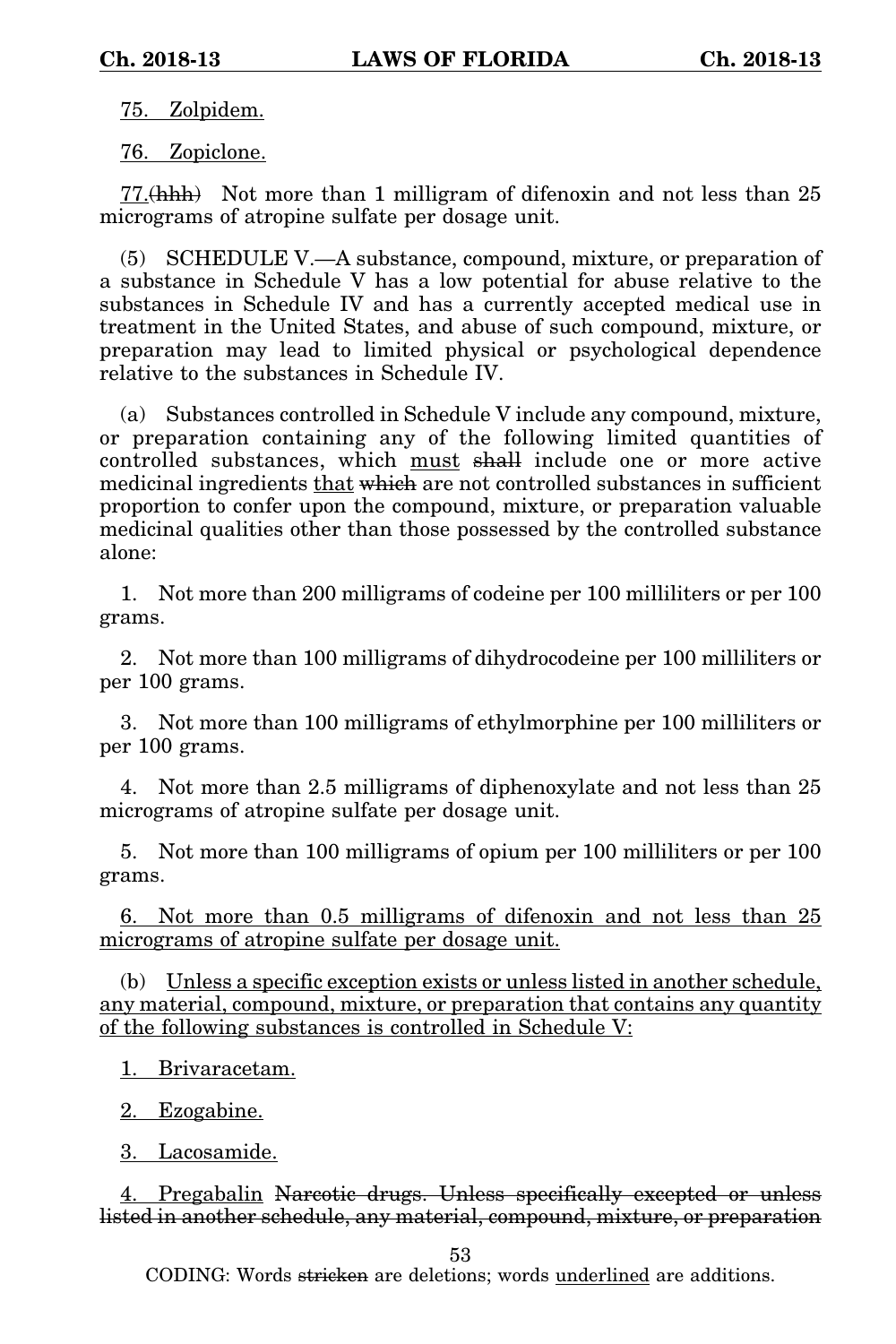containing any of the following narcotic drugs and their salts: Buprenorphine.

(c) Stimulants. Unless specifically excepted or unless listed in another schedule, any material, compound, mixture, or preparation which contains any quantity of the following substances having a stimulant effect on the central nervous system, including its salts, isomers, and salts of isomers: Pyrovalerone.

Section 9. Subsection (1) of section 893.04, Florida Statutes, is amended to read:

893.04 Pharmacist and practitioner.—

(1) A pharmacist, in good faith and in the course of professional practice only, may dispense controlled substances upon a written, or oral, or electronic prescription of a practitioner, under the following conditions:

(a) Oral prescriptions must be promptly reduced to writing by the pharmacist or recorded electronically if permitted by federal law.

(b) The written prescription must be dated and signed by the prescribing practitioner on the day when issued.

(c) There shall appear on the face of the prescription or written record thereof for the controlled substance the following information:

1. The full name and address of the person for whom, or the owner of the animal for which, the controlled substance is dispensed.

2. The full name and address of the prescribing practitioner and the practitioner's federal controlled substance registry number shall be printed thereon.

3. If the prescription is for an animal, the species of animal for which the controlled substance is prescribed.

4. The name of the controlled substance prescribed and the strength, quantity, and directions for use thereof.

5. The number of the prescription, as recorded in the prescription files of the pharmacy in which it is filled.

6. The initials of the pharmacist filling the prescription and the date filled.

(d) The prescription shall be retained on file by the proprietor of the pharmacy in which it is filled for a period of 2 years.

(e) Affixed to the original container in which a controlled substance is delivered upon a prescription or authorized refill thereof, as hereinafter provided, there shall be a label bearing the following information:

54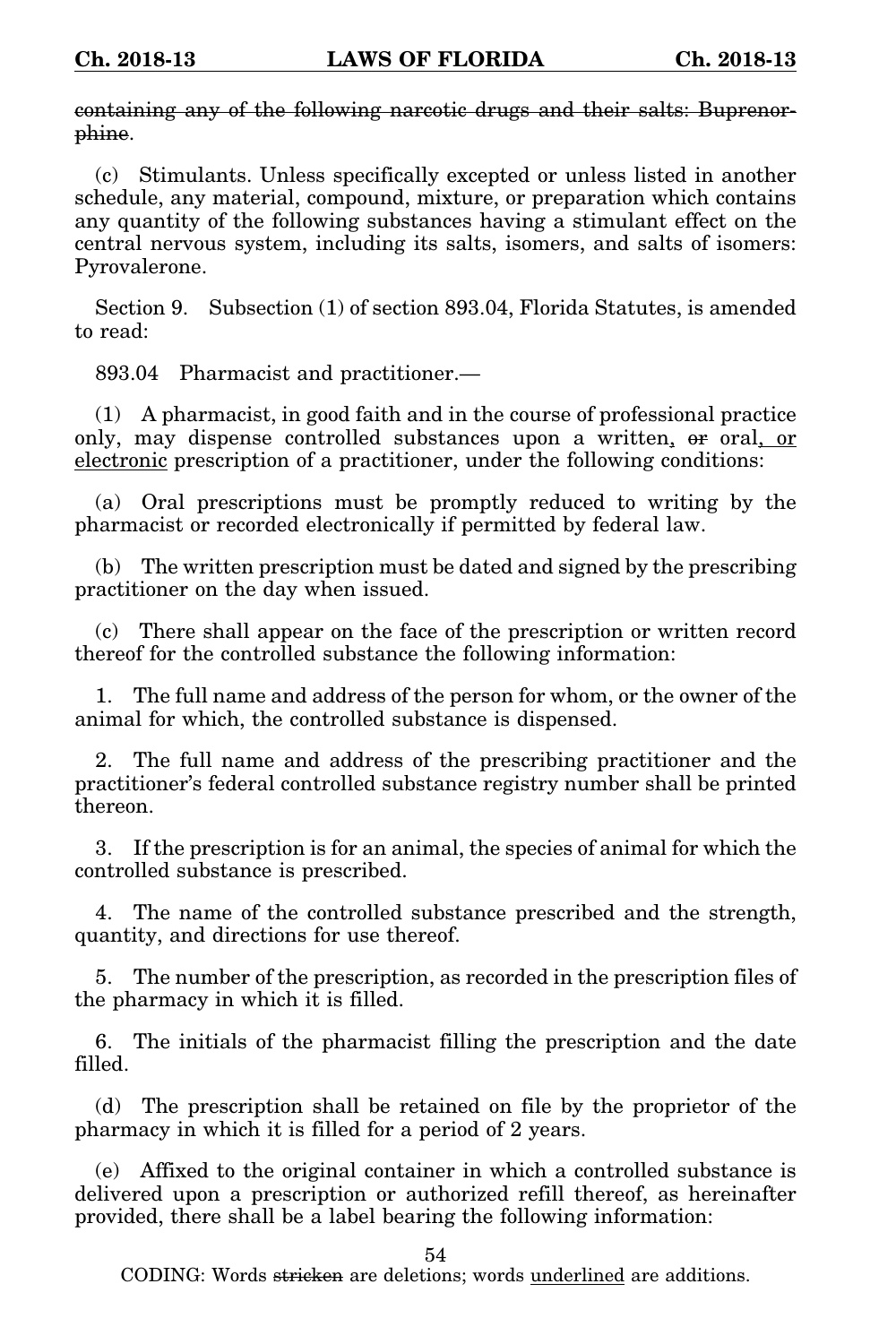1. The name and address of the pharmacy from which such controlled substance was dispensed.

2. The date on which the prescription for such controlled substance was filled.

3. The number of such prescription, as recorded in the prescription files of the pharmacy in which it is filled.

4. The name of the prescribing practitioner.

5. The name of the patient for whom, or of the owner and species of the animal for which, the controlled substance is prescribed.

6. The directions for the use of the controlled substance prescribed in the prescription.

7. A clear, concise warning that it is a crime to transfer the controlled substance to any person other than the patient for whom prescribed.

(f) A prescription for a controlled substance listed in Schedule II may be dispensed only upon a written <u>or electronic</u> prescription of a practitioner, except that in an emergency situation, as defined by regulation of the Department of Health, such controlled substance may be dispensed upon oral prescription but is limited to a 72-hour supply. A prescription for a controlled substance listed in Schedule II may not be refilled.

(g) A prescription for a controlled substance listed in Schedule III, Schedule IV, or Schedule V may not be filled or refilled more than five times within a period of 6 months after the date on which the prescription was written unless the prescription is renewed by a practitioner.

Section 10. Section 893.055, Florida Statutes, is amended to read:

(Substantial rewording of section. See s. 893.055, F.S., for present text.)

893.055 Prescription drug monitoring program.—

(1) As used in this section, the term:

(a) "Active investigation" means an investigation that is being conducted with a reasonable, good faith belief that it could lead to the filing of administrative, civil, or criminal proceedings, or that is ongoing and continuing and for which there is a reasonable, good faith anticipation of securing an arrest or prosecution in the foreseeable future.

(b) "Administration" means the obtaining and giving of a single dose of a controlled substance by a legally authorized person to a patient for her or his consumption.

55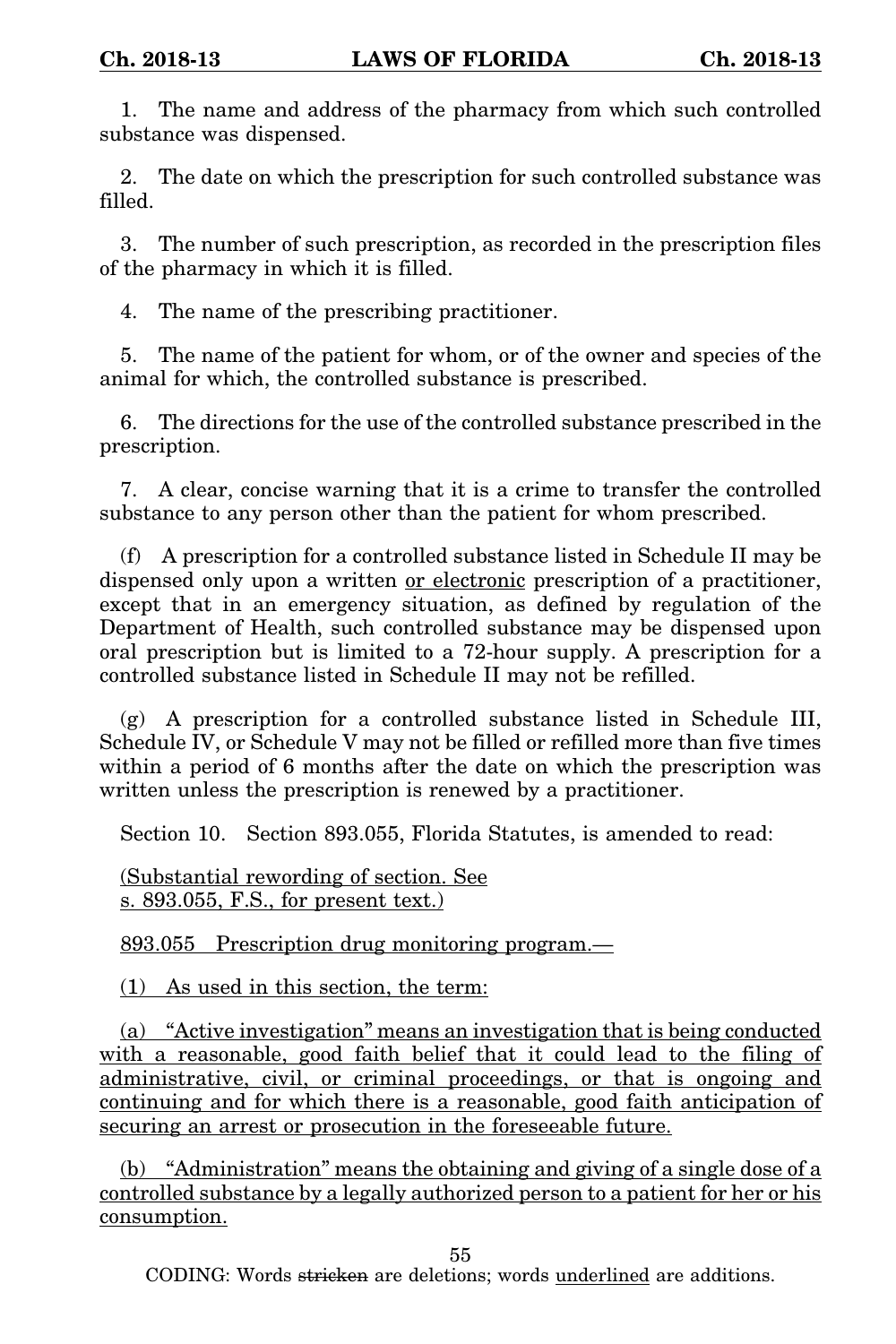(c) "Controlled substance" means a controlled substance listed in Schedule II, Schedule III, Schedule IV, or Schedule V of s. 893.03 or 21 U.S.C. s. 812.

(d) "Dispense" means the transfer of possession of one or more doses of a controlled substance by a dispenser to the ultimate consumer or to his or her agent.

(e) "Dispenser" means a dispensing health care practitioner, pharmacy, or pharmacist licensed to dispense controlled substances in or into this state.

(f) "Health care practitioner" or "practitioner" means any practitioner licensed under chapter 458, chapter 459, chapter 461, chapter 463, chapter 464, chapter 465, or chapter 466.

(g) "Health care regulatory board" has the same meaning as in s. 456.001(1).

(h) "Law enforcement agency" means the Department of Law Enforcement, a sheriff's office in this state, a police department in this state, or a law enforcement agency of the Federal Government which enforces the laws of this state or the United States relating to controlled substances and whose agents and officers are empowered by law to conduct criminal investigations and make arrests.

(i) "Pharmacy" includes a community pharmacy, an institutional pharmacy, a nuclear pharmacy, a special pharmacy, or an Internet pharmacy that is licensed by the department under chapter 465 and that dispenses or delivers controlled substances to an individual or address in this state.

(j) "Prescriber" means a prescribing physician, prescribing practitioner, or other prescribing health care practitioner authorized by the laws of this state to order controlled substances.

(k) "Program manager" means an employee of or a person contracted by the department who is designated to ensure the integrity of the prescription drug monitoring program in accordance with the requirements established in this section.

 $(2)(a)$  The department shall maintain an electronic system to collect and store controlled substance dispensing information and shall release the information as authorized in this section and s. 893.0551. The electronic system must:

1. Not infringe upon the legitimate prescribing or dispensing of a controlled substance by a prescriber or dispenser acting in good faith and in the course of professional practice.

2. Be consistent with standards of the American Society for Automation in Pharmacy.

56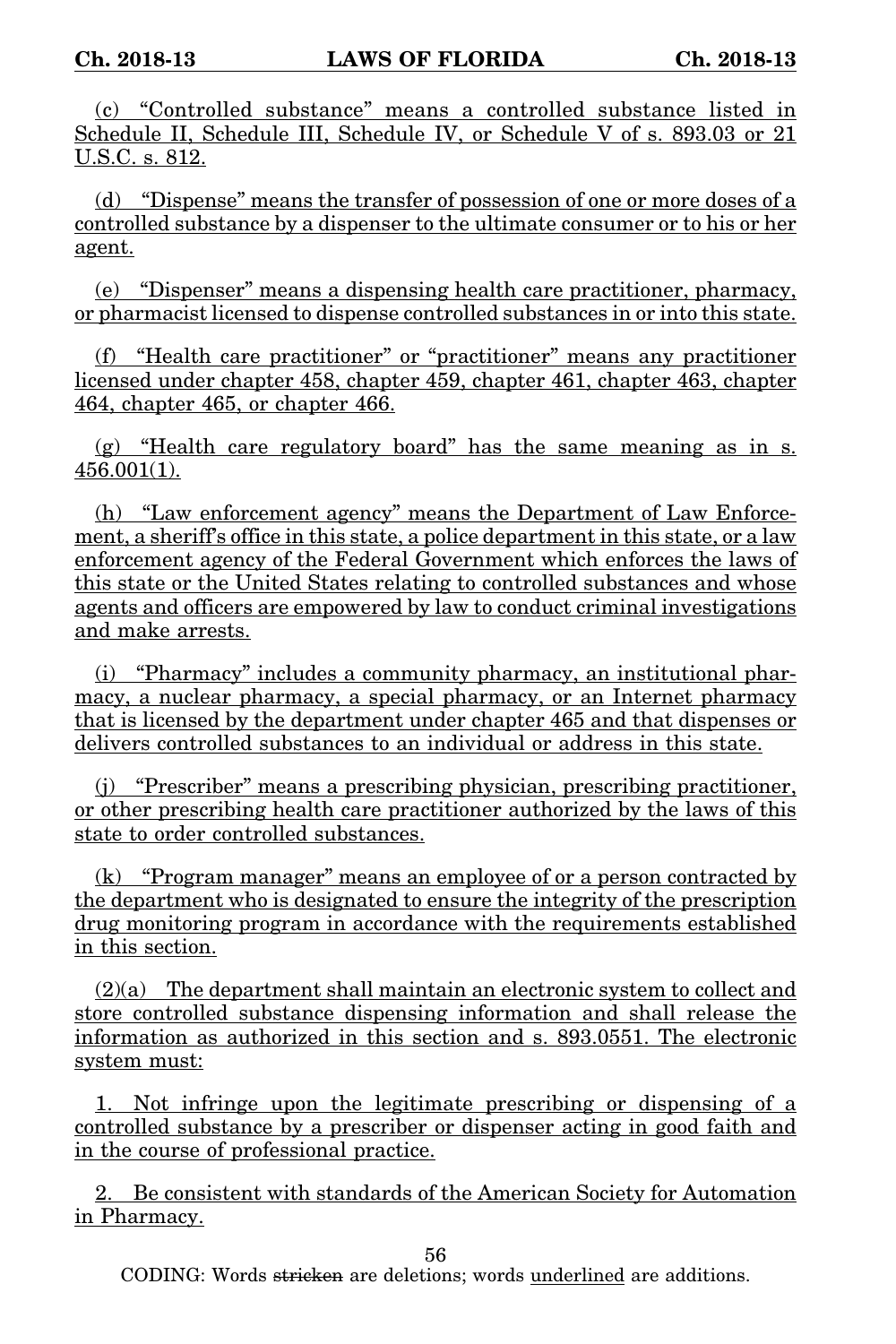3. Comply with the Health Insurance Portability and Accountability Act as it pertains to protected health information, electronic protected health information, and all other relevant state and federal privacy and security laws and regulations.

4. Purge or cause to be purged information in the database that is more than 4 years old.

(b) The department may collaborate with professional health care regulatory boards, appropriate organizations, and other state agencies to identify indicators of controlled substance abuse.

 $(3)(a)$  For each controlled substance dispensed to a patient in this state, the following information must be reported by the dispenser to the system as soon thereafter as possible but no later than the close of the next business day after the day the controlled substance is dispensed unless an extension or exemption is approved by the department:

1. The name of the prescribing practitioner, the practitioner's federal Drug Enforcement Administration registration number, the practitioner's National Provider Identification or other appropriate identifier, and the date of the prescription.

2. The date the prescription was filled and the method of payment, such as cash by an individual, insurance coverage through a third party, or Medicaid payment. This paragraph does not authorize the department to include individual credit card numbers or other account numbers in the system.

3. The full name, address, telephone number, and date of birth of the person for whom the prescription was written.

4. The name, national drug code, quantity, and strength of the controlled substance dispensed.

5. The full name, federal Drug Enforcement Administration registration number, State of Florida Department of Health issued pharmacy permit number, and address of the pharmacy or other location from which the controlled substance was dispensed. If the controlled substance was dispensed by a practitioner other than a pharmacist, the practitioner's full name, address, federal Drug Enforcement Administration registration number, State of Florida Department of Health issued license number, and National Provider Identification.

6. Whether the drug was dispensed as an initial prescription or a refill, and the number of refills ordered.

7. The name of the individual picking up the controlled substance prescription and type and issuer of the identification provided.

57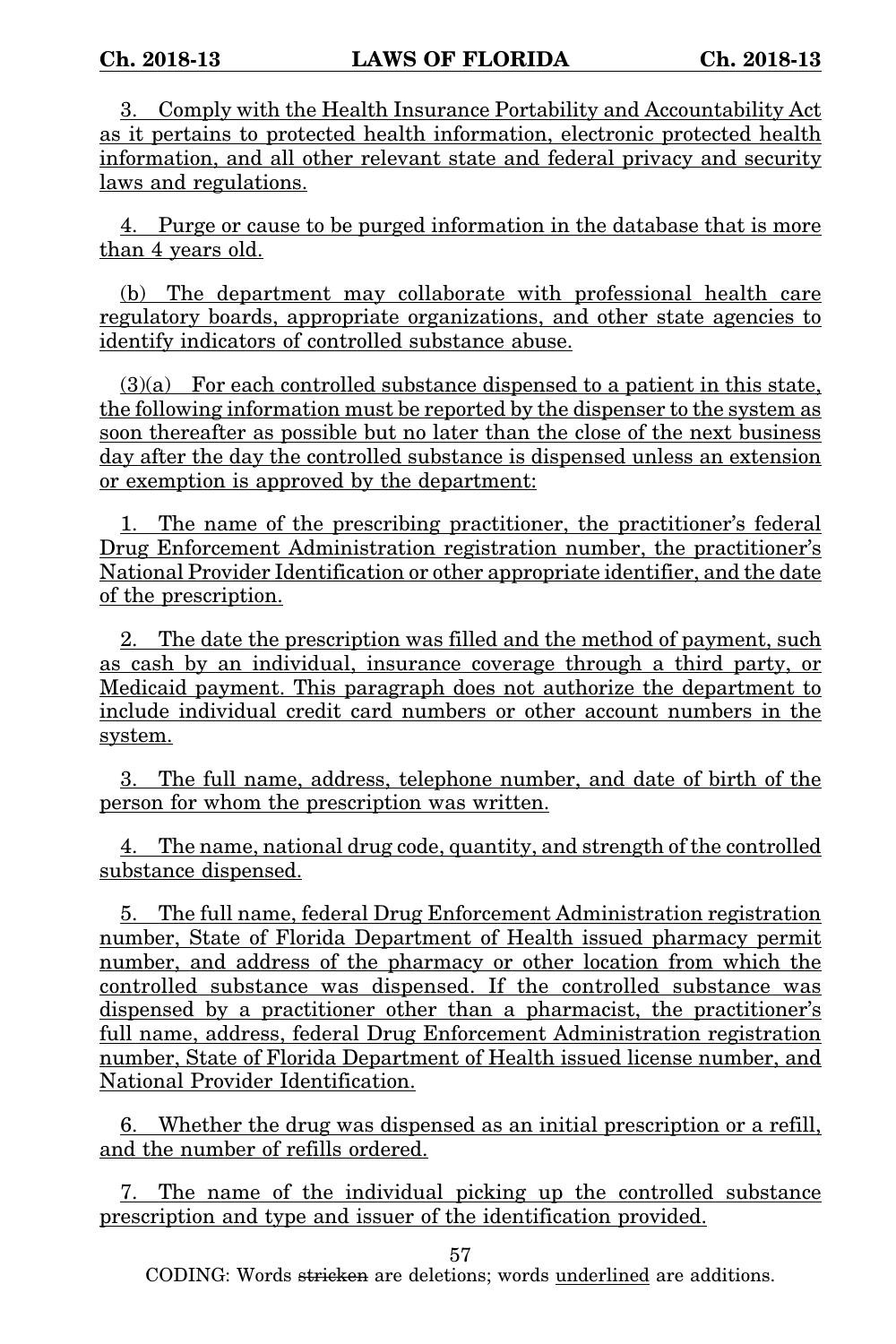8. Other appropriate identifying information as determined by department rule.

(b) The following acts of administration or dispensing are exempt from the reporting requirements of this subsection:

1. All acts of administration of a controlled substance.

2. The dispensing of a controlled substance in the health care system of the Department of Corrections.

3. The dispensing of a controlled substance to a person under the age of 16.

(4) The following persons must be provided direct access to information in the system:

(a) A prescriber or dispenser or his or her designee.

(b) An employee of the United States Department of Veterans Affairs, the United States Department of Defense, or the Indian Health Service who provides health care services pursuant to such employment and who has the authority to prescribe or dispense controlled substances shall have access to the information in the program's system upon verification of employment.

(c) The program manager or designated program and support staff to administer the system.

1. In order to calculate performance measures pursuant to subsection (14), the program manager or program and support staff members who have been directed by the program manager to calculate performance measures may have direct access to information that contains no identifying information of any patient, physician, health care practitioner, prescriber, or dispenser.

2. The program manager or designated program and support staff must provide the department, upon request, data that does not contain patient, physician, health care practitioner, prescriber, or dispenser identifying information for public health care and safety initiatives purposes.

3. The program manager, upon determining a pattern consistent with the department's rules established under subsection (16), may provide relevant information to the prescriber and dispenser.

The program manager, upon determining a pattern consistent with the rules established under subsection (16) and having cause to believe a violation of s.  $893.13(7)(a)8$ ,  $(8)(a)$ , or  $(8)(b)$  has occurred, may provide relevant information to the applicable law enforcement agency.

The program manager and designated program and support staff must complete a level II background screening.

58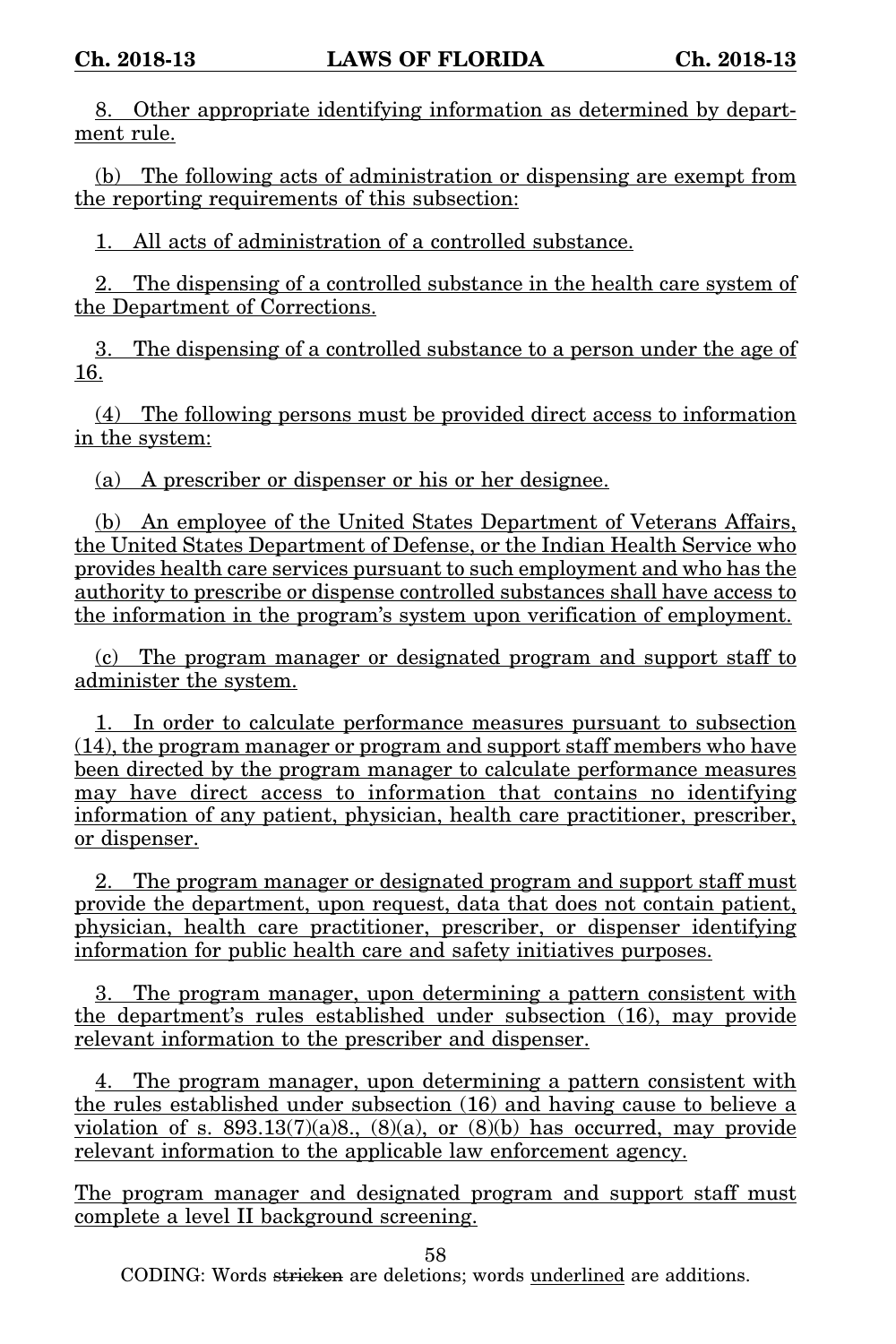(5) The following entities may not directly access information in the system, but may request information from the program manager or designated program and support staff:

(a) The department and its health care regulatory boards, as appropriate, for investigations involving licensees authorized to prescribe or dispense controlled substances.

(b) The Attorney General for Medicaid fraud cases involving prescribed controlled substances.

(c) A law enforcement agency during active investigations of potential criminal activity, fraud, or theft regarding prescribed controlled substances.

(d) A medical examiner when conducting an authorized investigation under s. 406.11, to determine the cause of death of an individual.

(e) An impaired practitioner consultant who is retained by the department under s. 456.076 to review the system information of an impaired practitioner program participant or a referral who has agreed to be evaluated or monitored through the program and who has separately agreed in writing to the consultant's access to and review of such information.

(f) A patient or the legal guardian or designated health care surrogate of an incapacitated patient who submits a written and notarized request that includes the patient's full name, address, phone number, date of birth, and a copy of a government-issued photo identification.

(6) The department may enter into one or more reciprocal agreements or contracts to share prescription drug monitoring information with other states, districts, or territories if the prescription drug monitoring programs of such other states, districts, or territories are compatible with the Florida program.

(a) In determining compatibility, the department shall consider:

1. The safeguards for privacy of patient records and the success of the program in protecting patient privacy.

The persons authorized to view the data collected by the program. Comparable entities and licensed health care practitioners in other states, districts, or territories of the United States, law enforcement agencies, the Attorney General's Medicaid Fraud Control Unit, medical regulatory boards, and, as needed, management staff that have similar duties as management staff who work with the prescription drug monitoring program as authorized in s. 893.0551 are authorized access upon approval by the department.

3. The schedules of the controlled substances that are monitored by the program.

59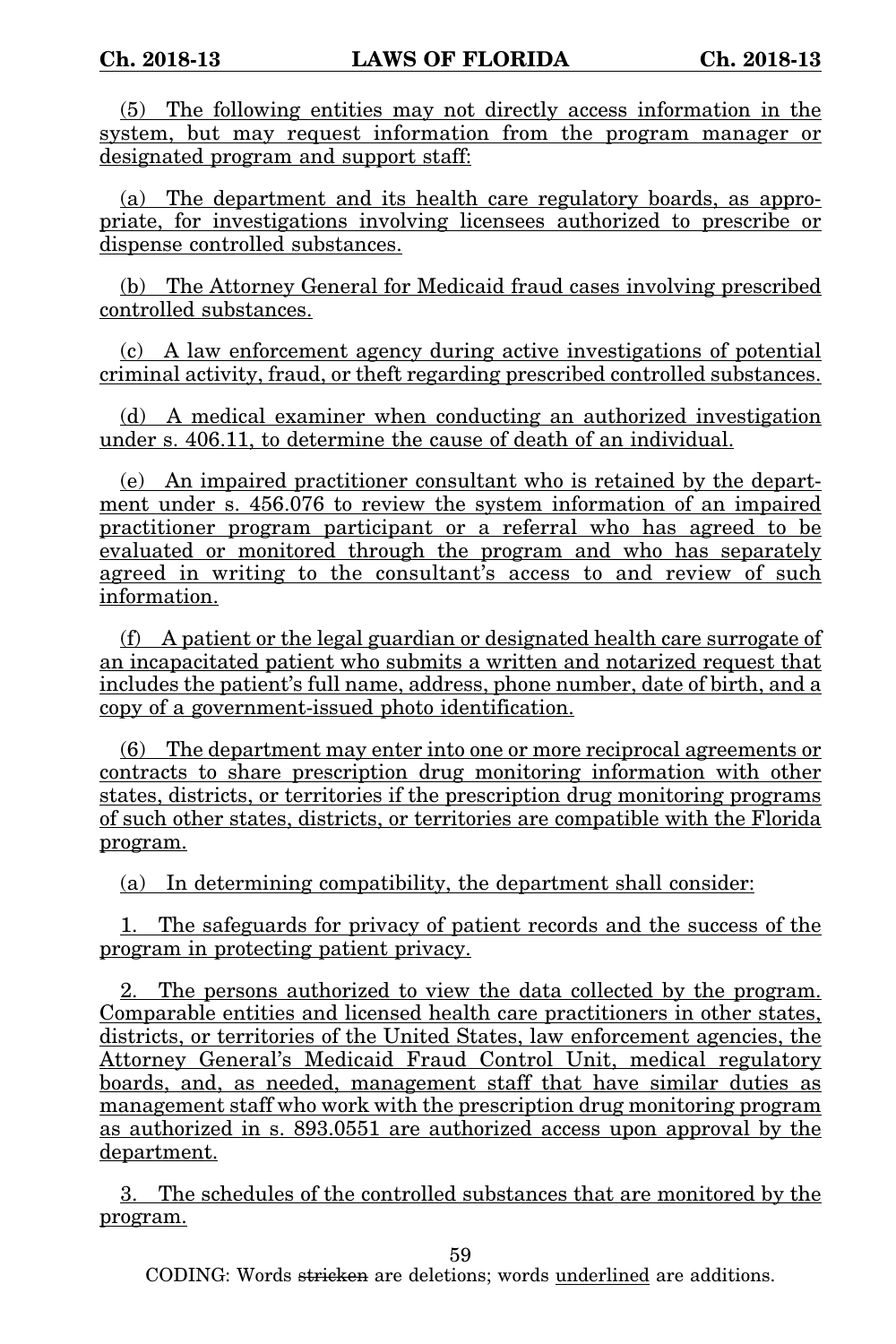4. The data reported to or included in the program's system.

5. Any implementing criteria deemed essential for a thorough comparison.

6. The costs and benefits to the state of sharing prescription information.

(b) The department shall assess the prescription drug monitoring program's continued compatibility with other states', districts', or territories' programs every 4 years.

(c) Any agreements or contracts for sharing of prescription drug monitoring information between the department and other states, districts, or territories shall contain the same restrictions and requirements as this section or s. 893.0551, and the information must be provided according to the department's determination of compatibility.

(7) The department may enter into agreements or contracts to establish secure connections between the system and a prescribing or dispensing health care practitioner's electronic health recordkeeping system. The electronic health recordkeeping system owner or license holder will be responsible for ensuring that only authorized individuals have access to prescription drug monitoring program information.

(8) A prescriber or dispenser or a designee of a prescriber or dispenser must consult the system to review a patient's controlled substance dispensing history before prescribing or dispensing a controlled substance for a patient age 16 or older. This requirement does not apply when prescribing or dispensing a nonopioid controlled substance listed in Schedule V of s. 893.03 or 21 U.S.C. 812. For purposes of this subsection, a "nonopioid controlled substance" is a controlled substance that does not contain any amount of a substance listed as an opioid in s. 893.03 or 21 U.S.C. 812.

(a) The duty to consult the system does not apply when the system:

1. Is determined by the department to be nonoperational; or

2. Cannot be accessed by the prescriber or dispenser or a designee of the prescriber or dispenser because of a temporary technological or electrical failure.

(b) A prescriber or dispenser or designee of a prescriber or dispenser who does not consult the system under this subsection shall document the reason he or she did not consult the system in the patient's medical record or prescription record and shall not prescribe or dispense greater than a 3-day supply of a controlled substance to the patient.

(c) The department shall issue a nondisciplinary citation to any prescriber or dispenser who fails to consult the system as required by this

60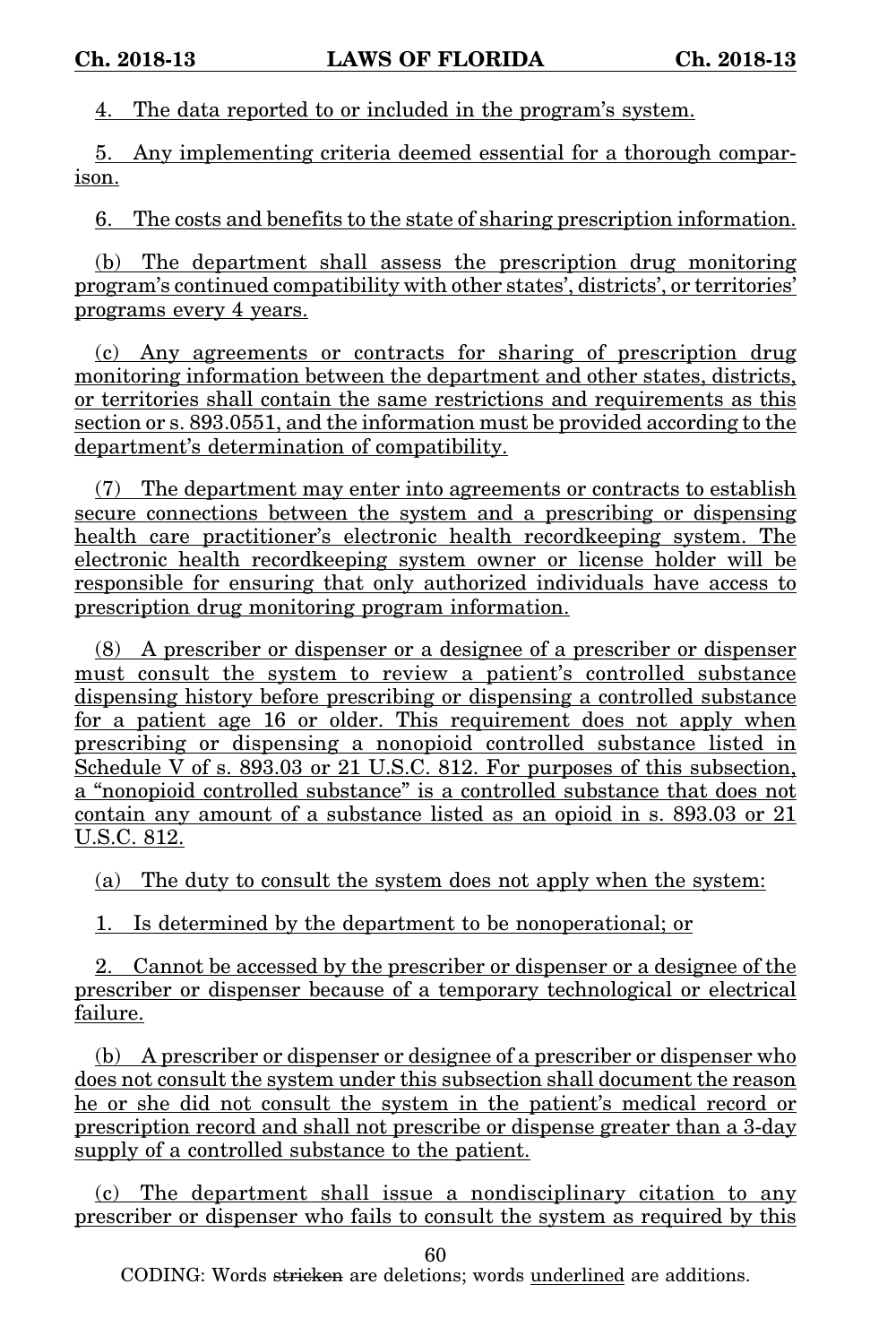subsection for an initial offense. Each subsequent offense is subject to disciplinary action pursuant to s. 456.073.

(9) A person who willfully and knowingly fails to report the dispensing of a controlled substance as required by this section commits a misdemeanor of the first degree, punishable as provided in s. 775.082 or s. 775.083.

(10) Information in the prescription drug monitoring program's system may be released only as provided in this section and s. 893.0551. The content of the system is intended to be informational only. Information in the system is not subject to discovery or introduction into evidence in any civil or administrative action against a prescriber, dispenser, pharmacy, or patient arising out of matters that are the subject of information in the system. The program manager and authorized persons who participate in preparing, reviewing, issuing, or any other activity related to management of the system may not be permitted or required to testify in any such civil or administrative action as to any findings, recommendations, evaluations, opinions, or other actions taken in connection with management of the system.

(11) A prescriber or dispenser, or his or her designee, may have access to the information under this section which relates to a patient of that prescriber or dispenser as needed for the purpose of reviewing the patient's controlled drug prescription history. A prescriber or dispenser acting in good faith is immune from any civil, criminal, or administrative liability that might otherwise be incurred or imposed for receiving or using information from the prescription drug monitoring program. This subsection does not create a private cause of action, and a person may not recover damages against a prescriber or dispenser authorized to access information under this subsection for accessing or failing to access such information.

(12)(a) All costs incurred by the department in administering the prescription drug monitoring program shall be funded through federal grants, private funding applied for or received by the state, or state funds appropriated in the General Appropriations Act. The department may not:

1. Commit funds for the monitoring program without ensuring funding is available; or

2. Use funds provided, directly or indirectly, by prescription drug manufacturers to implement the program.

(b) The department shall cooperate with the direct-support organization established under subsection  $(15)$  in seeking federal grant funds, other nonstate grant funds, gifts, donations, or other private moneys for the department if the costs of doing so are immaterial. Immaterial costs include, but are not limited to, the costs of mailing and personnel assigned to research or apply for a grant. The department may competitively procure and contract pursuant to s. 287.057 for any goods and services required by this section.

61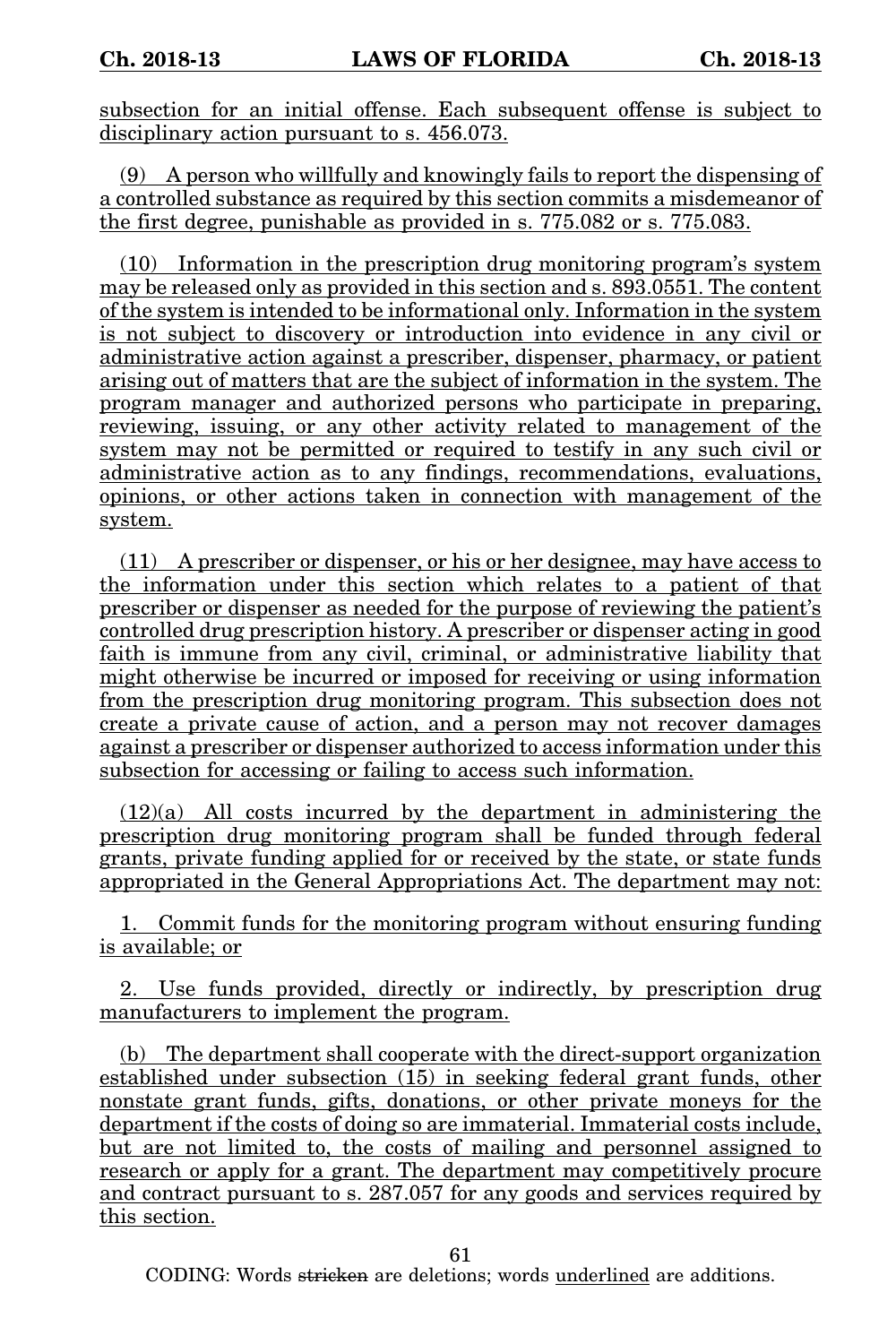(13) The department shall conduct or participate in studies to examine the feasibility of enhancing the prescription drug monitoring program for the purposes of public health initiatives and statistical reporting. Such studies shall respect the privacy of the patient, the prescriber, and the dispenser. Such studies may be conducted by the department or a contracted vendor in order to:

(a) Improve the quality of health care services and safety by improving prescribing and dispensing practices for controlled substances;

(b) Take advantage of advances in technology;

(c) Reduce duplicative prescriptions and the overprescribing of controlled substances; and

(d) Reduce drug abuse.

(14) The department shall annually report on performance measures to the Governor, the President of the Senate, and the Speaker of the House of Representatives by December 1. Performance measures may include, but are not limited to, the following outcomes:

(a) Reduction of the rate of inappropriate use of controlled substances through department education and safety efforts.

(b) Reduction of the quantity of controlled substances obtained by individuals attempting to engage in fraud and deceit.

(c) Increased coordination among partners participating in the prescription drug monitoring program.

(d) Involvement of stakeholders in achieving improved patient health care and safety and reduction of controlled substance abuse and controlled substance diversion.

(15) The department may establish a direct-support organization to provide assistance, funding, and promotional support for the activities authorized for the prescription drug monitoring program.

(a) As used in this subsection, the term "direct-support organization" means an organization that is:

1. A Florida corporation not for profit incorporated under chapter 617, exempted from filing fees, and approved by the Department of State.

2. Organized and operated to conduct programs and activities; raise funds; request and receive grants, gifts, and bequests of money; acquire, receive, hold, and invest, in its own name, securities, funds, objects of value, or other property, either real or personal; and make expenditures or provide funding to or for the direct or indirect benefit of the department in the furtherance of the prescription drug monitoring program.

62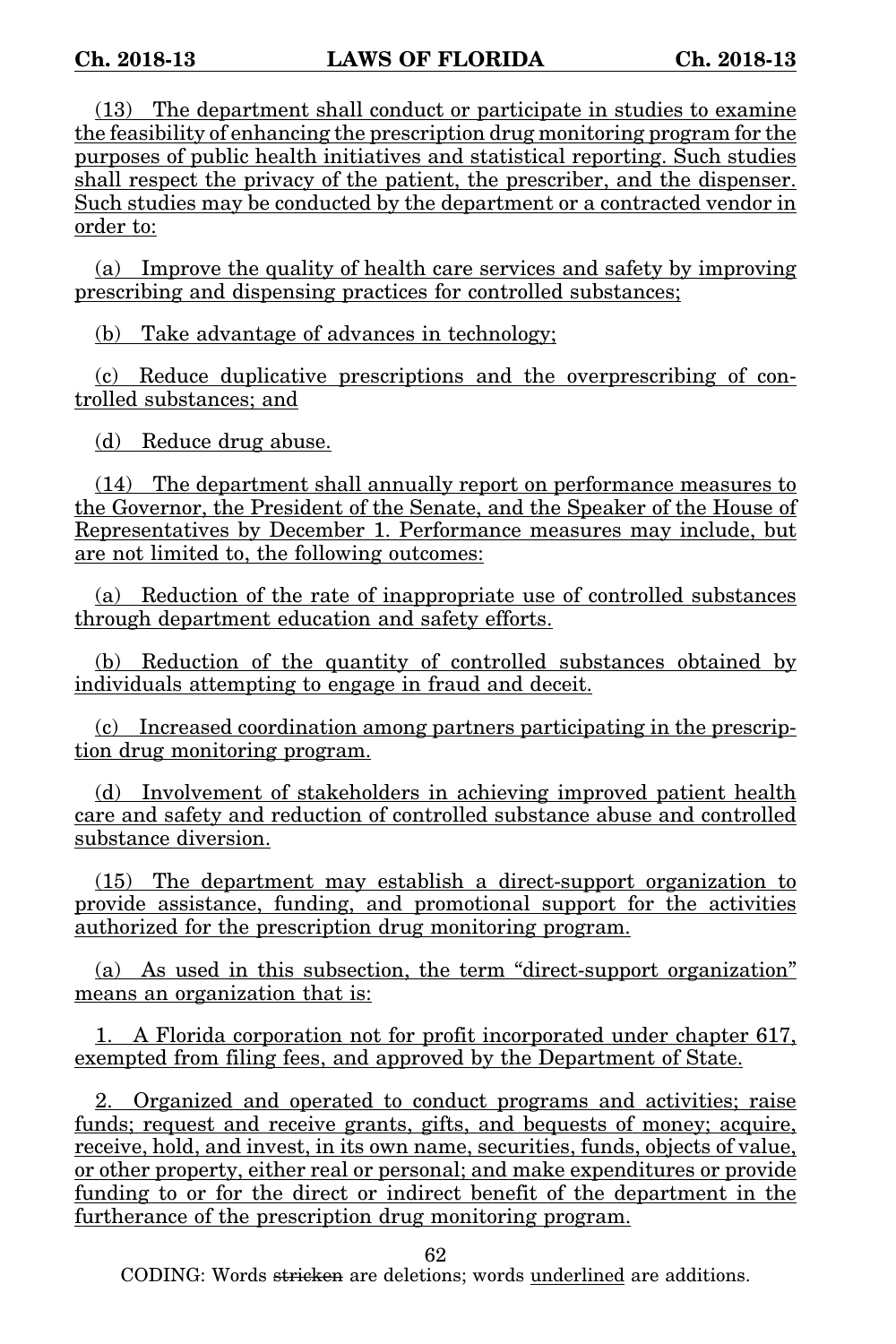(b) The State Surgeon General shall appoint a board of directors for the direct-support organization.

1. The board of directors shall consist of no fewer than five members who shall serve at the pleasure of the State Surgeon General.

2. The State Surgeon General shall provide guidance to members of the board to ensure that moneys received by the direct-support organization are not received from inappropriate sources. Inappropriate sources include, but are not limited to, donors, grantors, persons, prescription drug manufacturers, or organizations that may monetarily or substantively benefit from the purchase of goods or services by the department in furtherance of the prescription drug monitoring program.

(c) The direct-support organization shall operate under written contract with the department. The contract must, at a minimum, provide for:

1. Approval of the articles of incorporation and bylaws of the directsupport organization by the department.

2. Submission of an annual budget for the approval of the department.

3. The reversion, without penalty, to the department's grants and donations trust fund for the administration of the prescription drug monitoring program of all moneys and property held in trust by the direct-support organization for the benefit of the prescription drug monitoring program if the direct-support organization ceases to exist or if the contract is terminated.

4. The fiscal year of the direct-support organization, which must begin July 1 of each year and end June 30 of the following year.

5. The disclosure of the material provisions of the contract to donors of gifts, contributions, or bequests, including such disclosure on all promotional and fundraising publications, and an explanation to such donors of the distinction between the department and the direct-support organization.

6. The direct-support organization's collecting, expending, and providing of funds to the department for the development, implementation, and operation of the prescription drug monitoring program as described in this section. The direct-support organization may collect and expend funds to be used for the functions of the direct-support organization's board of directors, as necessary and approved by the department. In addition, the directsupport organization may collect and provide funding to the department in furtherance of the prescription drug monitoring program by:

a. Establishing and administering the prescription drug monitoring program's electronic system, including hardware and software.

b. Conducting studies on the efficiency and effectiveness of the program to include feasibility studies as described in subsection (13).

63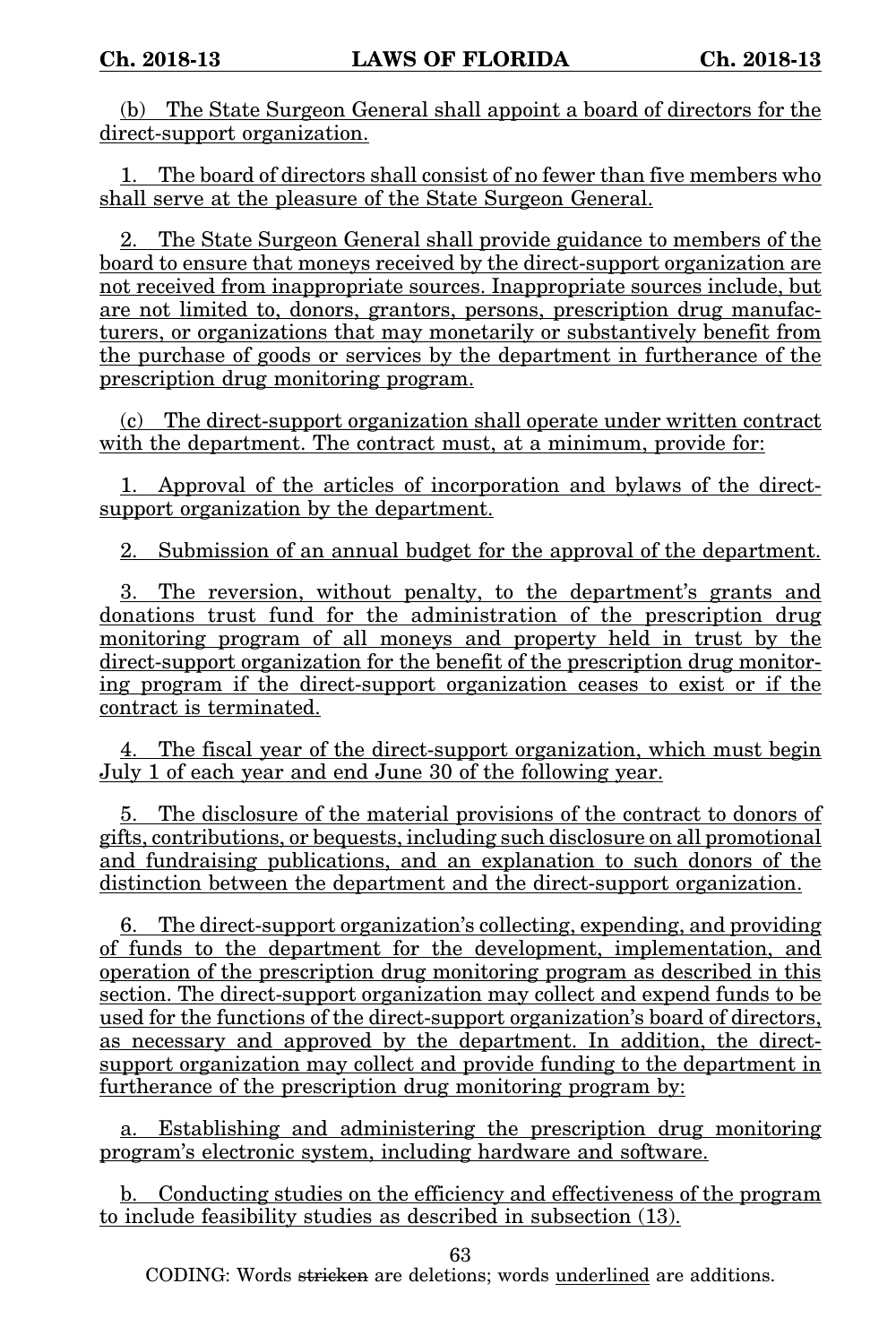c. Providing funds for future enhancements of the program within the intent of this section.

d. Providing user training of the prescription drug monitoring program, including distribution of materials to promote public awareness and education and conducting workshops or other meetings for health care practitioners, pharmacists, and others as appropriate.

e. Providing funds for travel expenses.

f. Providing funds for administrative costs, including personnel, audits, facilities, and equipment.

g. Fulfilling all other requirements necessary to implement and operate the program as outlined in this section.

7. Certification by the department that the direct-support organization is complying with the terms of the contract in a manner consistent with and in furtherance of the goals and purposes of the prescription drug monitoring program and in the best interests of the state. Such certification must be made annually and reported in the official minutes of a meeting of the directsupport organization.

(d) The activities of the direct-support organization must be consistent with the goals and mission of the department, as determined by the department, and in the best interests of the state. The direct-support organization must obtain written approval from the department for any activities in support of the prescription drug monitoring program before undertaking those activities.

(e) The direct-support organization shall provide for an independent annual financial audit in accordance with s. 215.981. Copies of the audit shall be provided to the department and the Office of Policy and Budget in the Executive Office of the Governor.

(f) The direct-support organization may not exercise any power under s. 617.0302(12) or (16).

(g) The direct-support organization is not considered a lobbying firm within the meaning of s. 11.045.

(h) The department may permit, without charge, appropriate use of administrative services, property, and facilities of the department by the direct-support organization, subject to this section. The use must be directly in keeping with the approved purposes of the direct-support organization and may not be made at times or places that would unreasonably interfere with opportunities for the public to use such facilities for established purposes. Any moneys received from rentals of facilities and properties managed by the department may be held in a separate depository account in the name of the direct-support organization and subject to the provisions of the letter of agreement with the department. The letter of agreement must

64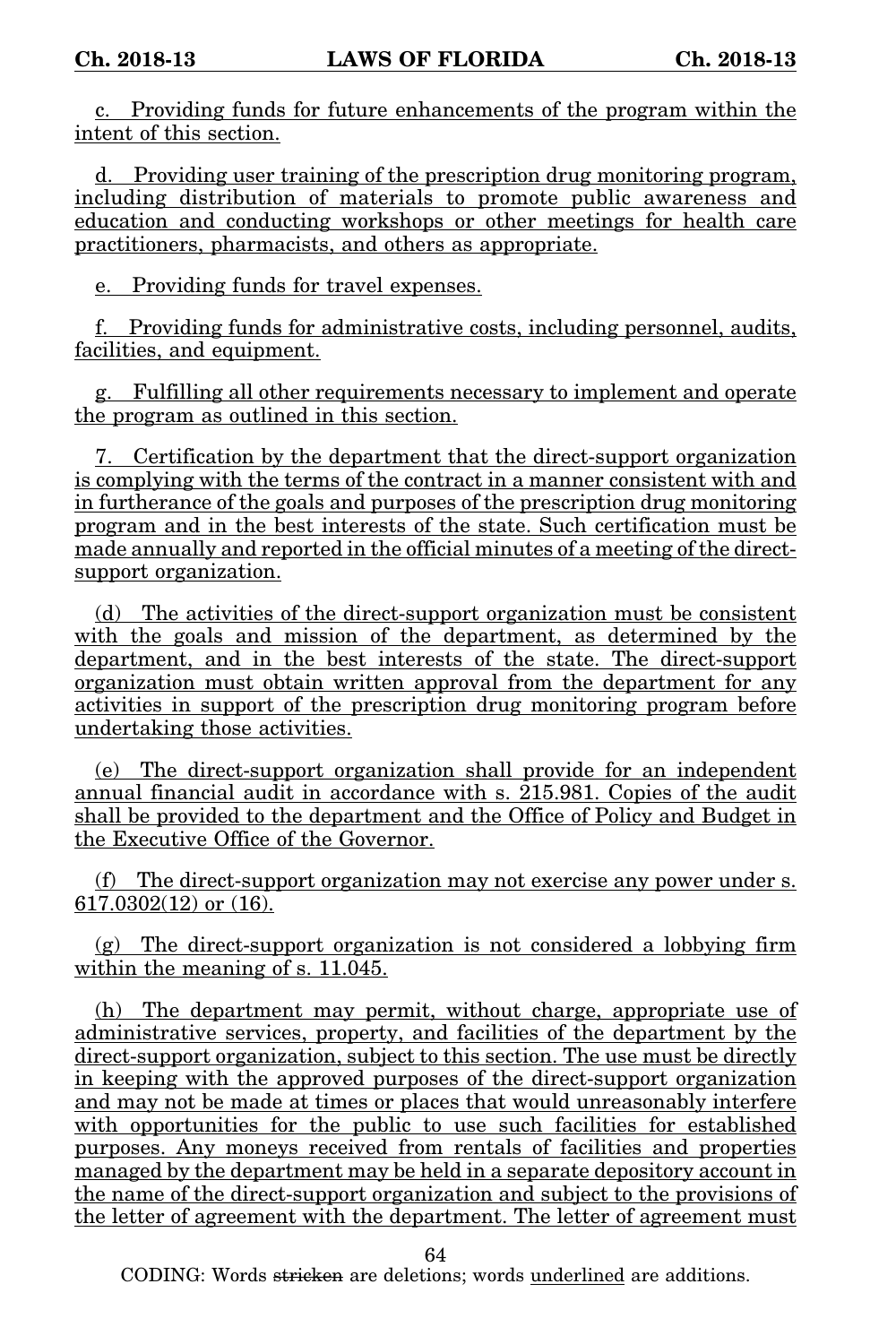provide that any funds held in the separate depository account in the name of the direct-support organization must revert to the department if the direct-support organization is no longer approved by the department to operate in the best interests of the state.

(i) The department may adopt rules under s. 120.54 to govern the use of administrative services, property, or facilities of the department or office by the direct-support organization.

(j) The department may not permit the use of any administrative services, property, or facilities of the state by a direct-support organization if that organization does not provide equal membership and employment opportunities to all persons regardless of race, color, religion, gender, age, or national origin.

(k) This subsection is repealed October 1, 2027, unless reviewed and saved from repeal by the Legislature.

(16) The department shall adopt rules necessary to implement this section.

Section 11. Section 893.0551, Florida Statutes, is amended to read:

893.0551 Public records exemption for the prescription drug monitoring program.—

(1) For purposes of this section, the terms used in this section have the same meanings as provided in s. 893.055.

(2) The following information of a patient or patient's agent, a health care practitioner, a dispenser, an employee of the practitioner who is acting on behalf of and at the direction of the practitioner, a pharmacist, or a pharmacy that is contained in records held by the department under s. 893.055 is confidential and exempt from s. 119.07(1) and s. 24(a), Art. I of the State Constitution:

(a) Name.

(b) Address.

(c) Telephone number.

(d) Insurance plan number.

(e) Government-issued identification number.

(f) Provider number.

(g) Drug Enforcement Administration number.

(h) Any other unique identifying information or number.

65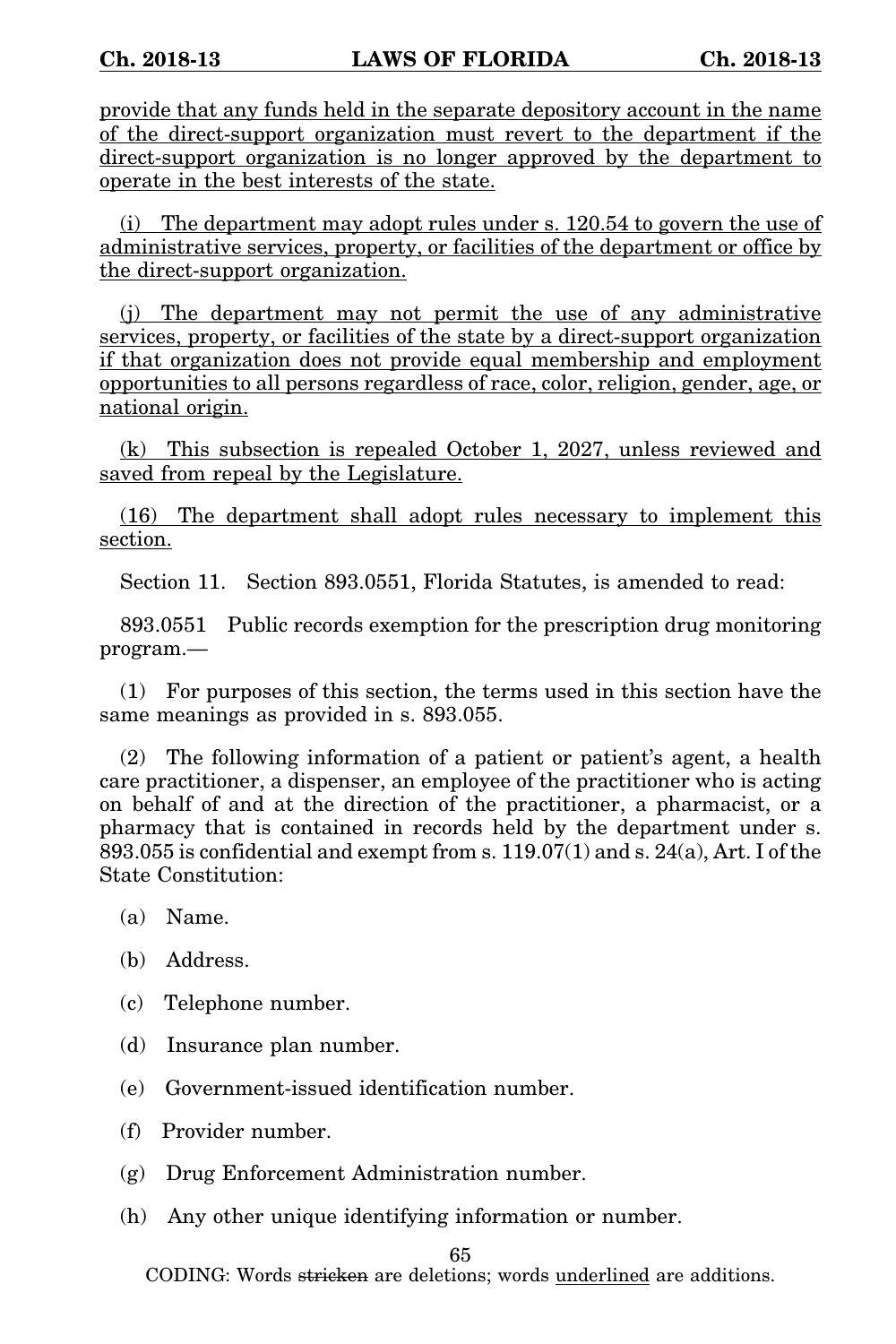(3) The department shall disclose such confidential and exempt information to the following persons or entities upon request and after using a verification process to ensure the legitimacy of the request as provided in s. 893.055:

(a) A health care practitioner, or his or her designee, who certifies that the information is necessary to provide medical treatment to a current patient in accordance with ss. 893.04, 893.05, and 893.055.

(b) An employee of the United States Department of Veterans Affairs, the United States Department of Defense, or the Indian Health Service who provides health care services pursuant to such employment and who has the authority to prescribe or dispense controlled substances shall have access to the information in the program's system upon verification of such employment.

(c) The program manager and designated support staff for administration of the program, and to provide relevant information to the prescriber, dispenser, and appropriate law enforcement agencies, in accordance with s. 893.055.

(d) The department and its relevant health care regulatory boards for investigations involving licensees authorized to prescribe or dispense controlled substances. The department or health care regulatory board may request information from the program but may not have direct access to its system. The department may provide to a law enforcement agency pursuant to ss. 456.066 and 456.073 only information that is relevant to the specific controlled substances investigation that prompted the request for the information.

 $(e)(a)$  The Attorney General or his or her designee when working on Medicaid fraud cases involving prescribed controlled substances prescription drugs or when the Attorney General has initiated a review of specific identifiers of Medicaid fraud or specific identifiers that warrant a Medicaid investigation regarding prescribed controlled substances prescription drugs. The Attorney General's Medicaid fraud investigators may not have direct access to the department's system database. The Attorney General or his or her designee may disclose to a criminal justice agency, as defined in s. 119.011, only the confidential and exempt information received from the department that is relevant to an identified active investigation that prompted the request for the information.

(b) The department's relevant health care regulatory boards responsible for the licensure, regulation, or discipline of a practitioner, pharmacist, or other person who is authorized to prescribe, administer, or dispense controlled substances and who is involved in a specific controlled substances investigation for prescription drugs involving a designated person. The health care regulatory boards may request information from the department but may not have direct access to its database. The health care regulatory boards may provide to a law enforcement agency pursuant to ss. 456.066 and

66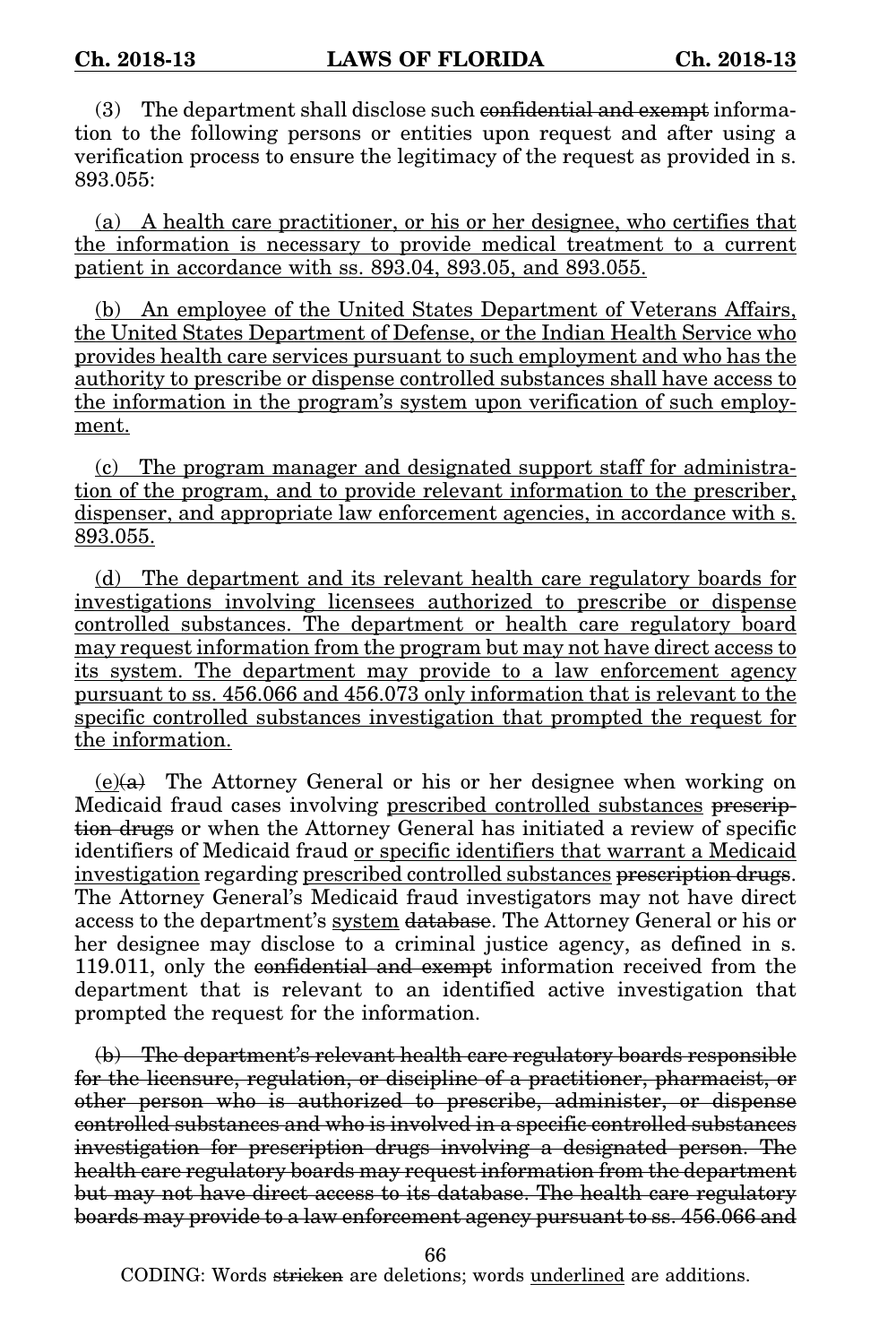## 456.073 only information that is relevant to the specific controlled substances investigation that prompted the request for the information.

 $(f)(e)$  A law enforcement agency that has initiated an active investigation involving a specific violation of law regarding prescription drug abuse or diversion of prescribed controlled substances and that has entered into a user agreement with the department. A law enforcement agency may request information from the department but may not have direct access to its system database. The law enforcement agency may disclose to a criminal justice agency, as defined in s. 119.011, only confidential and exempt information received from the department that is relevant to an identified active investigation that prompted the request for such information.

(g) A district medical examiner or associate medical examiner, as described in s. 406.06, pursuant to his or her official duties, as required by s. 406.11, to determine the cause of death of an individual. Such medical examiners may request information from the department but may not have direct access to the system

(d) A health care practitioner, or his or her designee, who certifies that the information is necessary to provide medical treatment to a current patient in accordance with ss. 893.05 and 893.055.

(e) A pharmacist, or his or her designee, who certifies that the requested information will be used to dispense controlled substances to a current patient in accordance with ss. 893.04 and 893.055.

 $(f)$  A patient or the legal guardian or designated health care surrogate for an incapacitated patient, if applicable, making a request as provided in s. 893.055(7)(c)4.

 $\left(\mathbf{g}\right)$  The patient's pharmacy, prescriber, or dispenser, or the designee of the pharmacy, prescriber, or dispenser, who certifies that the information is necessary to provide medical treatment to his or her current patient in accordance with s. 893.055.

(h) An impaired practitioner consultant who has been authorized in writing by a participant in, or by a referral to, the impaired practitioner program to access and review information as provided in s.  $893.055(5)(e)$ 893.055(7)(c)5.

(i) A patient or the legal guardian or designated health care surrogate for an incapacitated patient, if applicable, making a request as provided in s. 893.055(5)(f).

(4) If the department determines consistent with its rules that a pattern of controlled substance abuse exists, the department may disclose such confidential and exempt information to the applicable law enforcement agency in accordance with s. 893.055. The law enforcement agency may disclose to a criminal justice agency, as defined in s. 119.011, only confidential and exempt information received from the department that is

67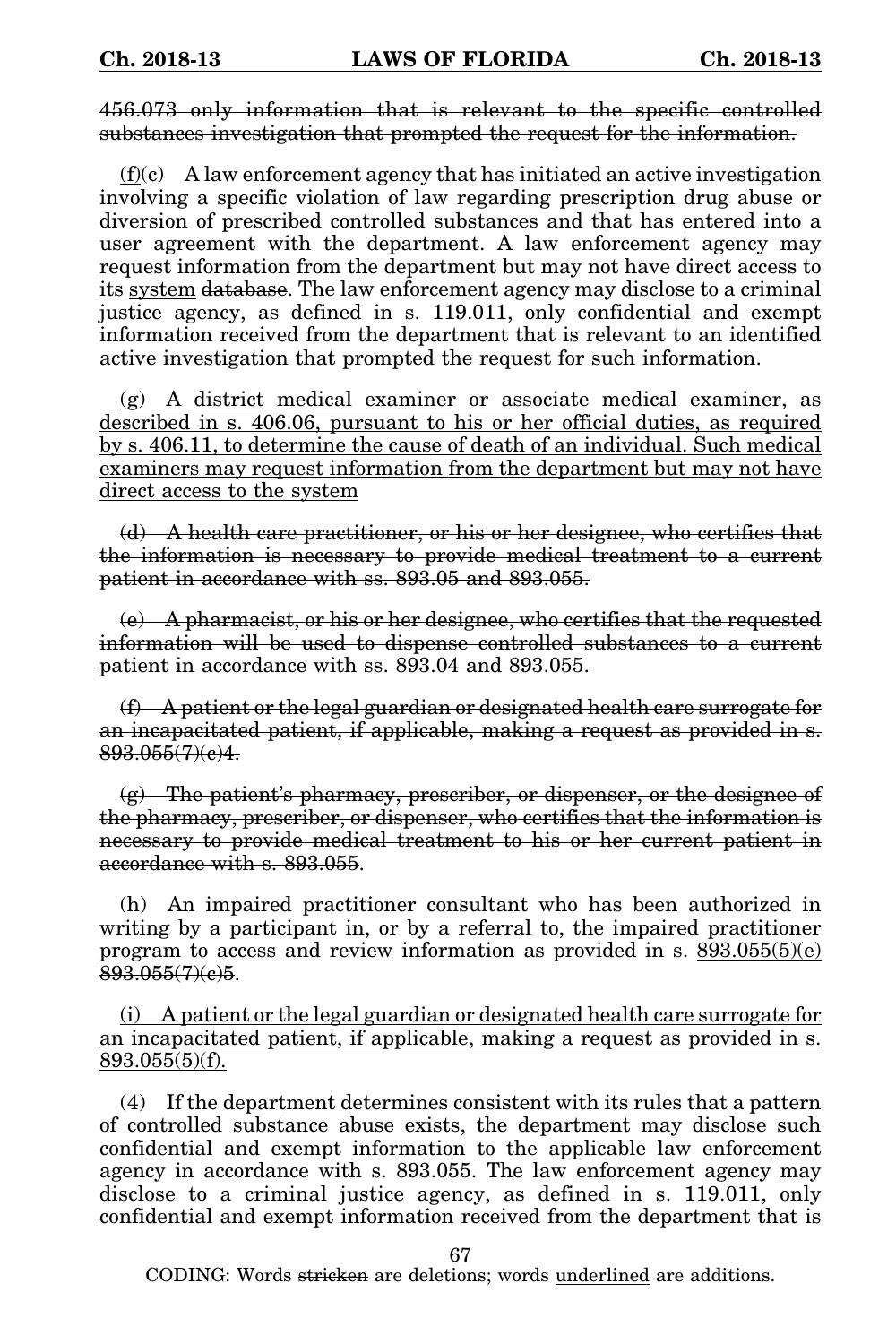relevant to an identified active investigation that is specific to a violation of s.  $893.13(7)(a)8$ , s.  $893.13(8)(a)$ , or s.  $893.13(8)(b)$ .

 $(5)$  Before disclosing confidential and exempt information to a criminal justice agency or a law enforcement agency pursuant to this section, the disclosing person or entity must take steps to ensure the continued confidentiality of all confidential and exempt information. At a minimum, these steps must include redacting any nonrelevant information.

(6) An agency or person who obtains any confidential and exempt information pursuant to this section must maintain the confidential and exempt status of that information and may not disclose such information unless authorized by law. Information shared with a state attorney pursuant to paragraph  $(3)(f)$   $(3)(a)$  or paragraph  $(3)(h)$   $(3)(e)$  may be released only in response to a discovery demand if such information is directly related to the criminal case for which the information was requested. Unrelated information may be released only upon an order of a court of competent jurisdiction.

(7) A person who willfully and knowingly violates this section commits a felony of the third degree, punishable as provided in s. 775.082, s. 775.083, or s. 775.084.

Section 12. Paragraphs (a), (c), (d), (e), (f), and (h) of subsection (1), subsection  $(2)$ , paragraphs  $(a)$  and  $(b)$  of subsection  $(4)$ , and subsections  $(5)$ and (7) of section 893.13, Florida Statutes, are amended to read:

893.13 Prohibited acts; penalties.—

(1)(a) Except as authorized by this chapter and chapter 499, a person may not sell, manufacture, or deliver, or possess with intent to sell, manufacture, or deliver, a controlled substance. A person who violates this provision with respect to:

1. A controlled substance named or described in s. 893.03(1)(a), (1)(b),  $(1)(d)$ ,  $(2)(a)$ ,  $(2)(b)$ , or  $(2)(c)5$ .  $(2)(e)4$ , commits a felony of the second degree, punishable as provided in s. 775.082, s. 775.083, or s. 775.084.

2. A controlled substance named or described in s.  $893.03(1)(c)$ ,  $(2)(c)1$ .  $(2)(c)2, (2)(c)3, (2)(e)5, (2)(c)6, (2)(c)7, (2)(c)8, (2)(c)9, (2)(c)10, (3),$  or (4) commits a felony of the third degree, punishable as provided in s. 775.082, s. 775.083, or s. 775.084.

3. A controlled substance named or described in s. 893.03(5) commits a misdemeanor of the first degree, punishable as provided in s. 775.082 or s. 775.083.

(c) Except as authorized by this chapter, a person may not sell, manufacture, or deliver, or possess with intent to sell, manufacture, or deliver, a controlled substance in, on, or within 1,000 feet of the real property comprising a child care facility as defined in s. 402.302 or a public or private elementary, middle, or secondary school between the hours of 6 a.m. and 12

68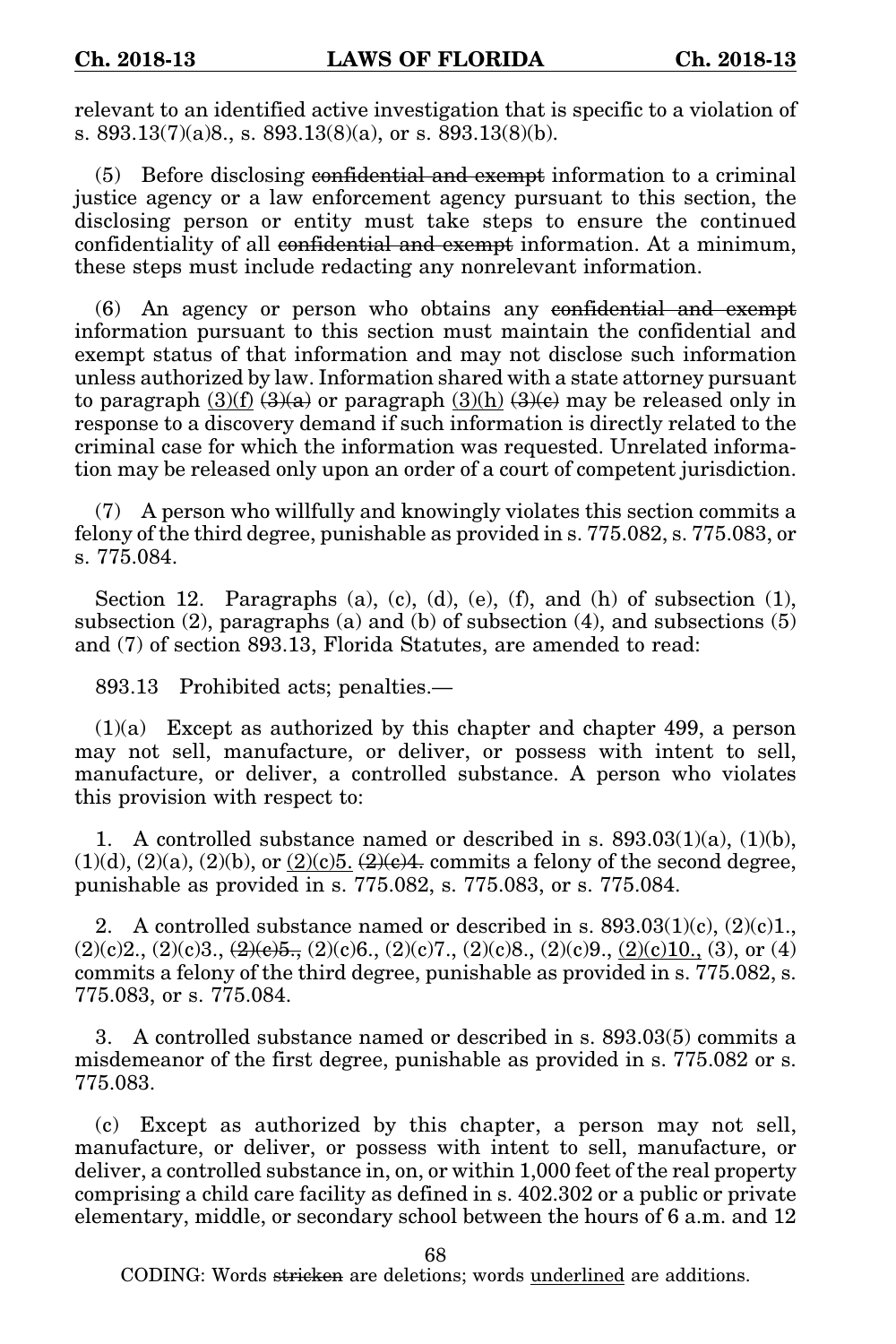midnight, or at any time in, on, or within 1,000 feet of real property comprising a state, county, or municipal park, a community center, or a publicly owned recreational facility. As used in this paragraph, the term "community center" means a facility operated by a nonprofit communitybased organization for the provision of recreational, social, or educational services to the public. A person who violates this paragraph with respect to:

1. A controlled substance named or described in s.  $893.03(1)(a)$ ,  $(1)(b)$ ,  $(1)(d)$ ,  $(2)(a)$ ,  $(2)(b)$ , or  $(2)(c)5$ .  $(2)(e)4$ , commits a felony of the first degree, punishable as provided in s. 775.082, s. 775.083, or s. 775.084. The defendant must be sentenced to a minimum term of imprisonment of 3 calendar years unless the offense was committed within 1,000 feet of the real property comprising a child care facility as defined in s. 402.302.

2. A controlled substance named or described in s.  $893.03(1)(c)$ ,  $(2)(c)1$ .  $(2)(c)2, (2)(c)3, (2)(e)5, (2)(c)6, (2)(c)7, (2)(c)8, (2)(c)9, (2)(c)10, (3),$  or  $(4)$ commits a felony of the second degree, punishable as provided in s. 775.082, s. 775.083, or s. 775.084.

3. Any other controlled substance, except as lawfully sold, manufactured, or delivered, must be sentenced to pay a \$500 fine and to serve 100 hours of public service in addition to any other penalty prescribed by law.

This paragraph does not apply to a child care facility unless the owner or operator of the facility posts a sign that is not less than 2 square feet in size with a word legend identifying the facility as a licensed child care facility and that is posted on the property of the child care facility in a conspicuous place where the sign is reasonably visible to the public.

(d) Except as authorized by this chapter, a person may not sell, manufacture, or deliver, or possess with intent to sell, manufacture, or deliver, a controlled substance in, on, or within 1,000 feet of the real property comprising a public or private college, university, or other postsecondary educational institution. A person who violates this paragraph with respect to:

1. A controlled substance named or described in s.  $893.03(1)(a)$ ,  $(1)(b)$ ,  $(1)(d)$ ,  $(2)(a)$ ,  $(2)(b)$ , or  $(2)(c)5$ .  $(2)(e)4$ , commits a felony of the first degree, punishable as provided in s. 775.082, s. 775.083, or s. 775.084.

2. A controlled substance named or described in s.  $893.03(1)(c)$ ,  $(2)(c)1$ .  $(2)(c)2, (2)(c)3, (2)(e)5, (2)(c)6, (2)(c)7, (2)(c)8, (2)(c)9, (2)(c)10, (3),$  or (4) commits a felony of the second degree, punishable as provided in s. 775.082, s. 775.083, or s. 775.084.

3. Any other controlled substance, except as lawfully sold, manufactured, or delivered, must be sentenced to pay a \$500 fine and to serve 100 hours of public service in addition to any other penalty prescribed by law.

(e) Except as authorized by this chapter, a person may not sell, manufacture, or deliver, or possess with intent to sell, manufacture, or

69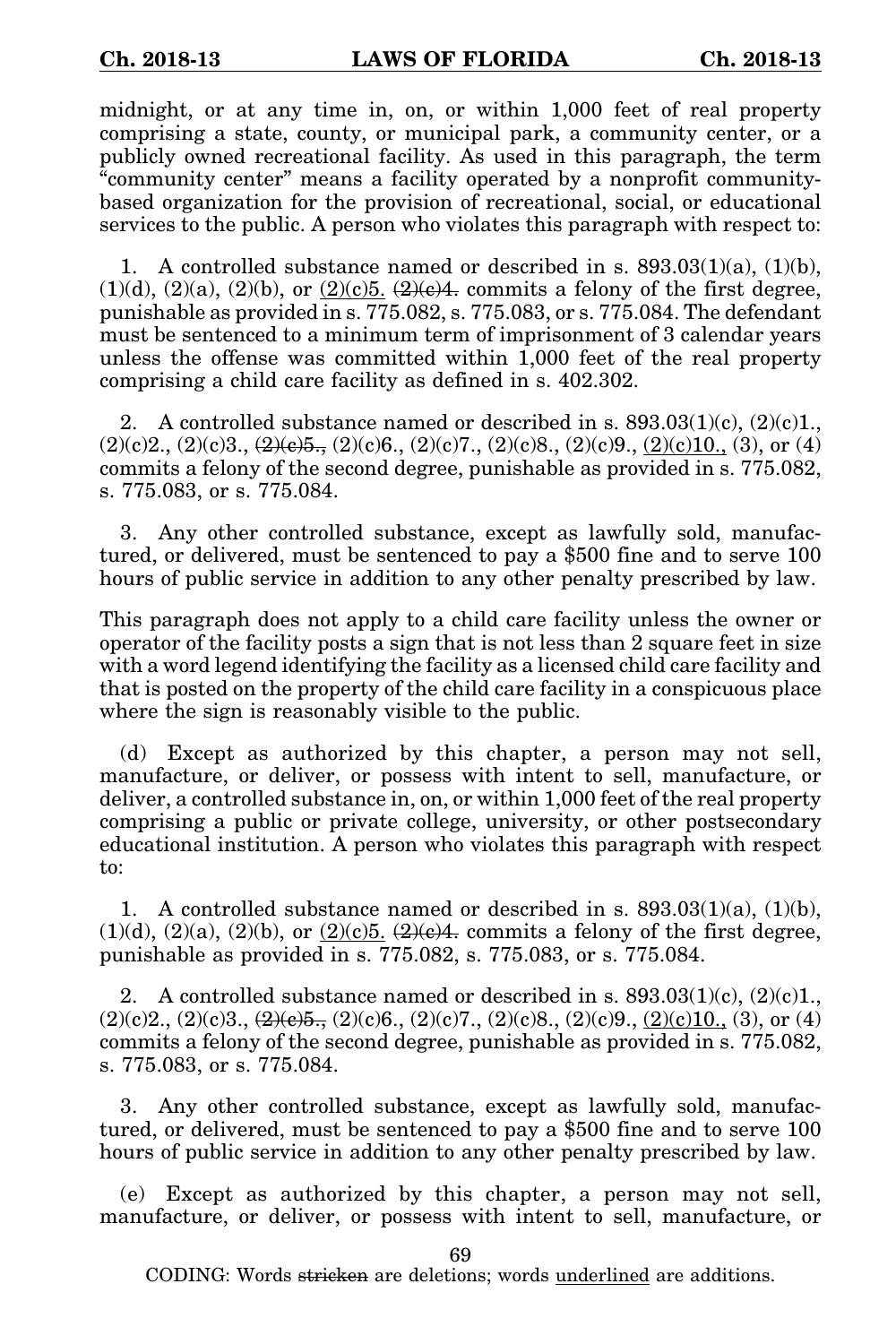deliver, a controlled substance not authorized by law in, on, or within 1,000 feet of a physical place for worship at which a church or religious organization regularly conducts religious services or within 1,000 feet of a convenience business as defined in s. 812.171. A person who violates this paragraph with respect to:

1. A controlled substance named or described in s.  $893.03(1)(a)$ ,  $(1)(b)$ ,  $(1)(d)$ ,  $(2)(a)$ ,  $(2)(b)$ , or  $(2)(c)5$ .  $(2)(e)4$ . commits a felony of the first degree, punishable as provided in s. 775.082, s. 775.083, or s. 775.084.

2. A controlled substance named or described in s.  $893.03(1)(c)$ ,  $(2)(c)1$ .  $(2)(c)2, (2)(c)3, (2)(e)5, (2)(c)6, (2)(c)7, (2)(c)8, (2)(c)9, (2)(c)10, (3),$  or (4) commits a felony of the second degree, punishable as provided in s. 775.082, s. 775.083, or s. 775.084.

3. Any other controlled substance, except as lawfully sold, manufactured, or delivered, must be sentenced to pay a \$500 fine and to serve 100 hours of public service in addition to any other penalty prescribed by law.

(f) Except as authorized by this chapter, a person may not sell, manufacture, or deliver, or possess with intent to sell, manufacture, or deliver, a controlled substance in, on, or within 1,000 feet of the real property comprising a public housing facility at any time. As used in this section, the term "real property comprising a public housing facility" means real property, as defined in s.  $421.03(12)$ , of a public corporation created as a housing authority pursuant to part I of chapter 421. A person who violates this paragraph with respect to:

1. A controlled substance named or described in s.  $893.03(1)(a)$ ,  $(1)(b)$ ,  $(1)(d)$ ,  $(2)(a)$ ,  $(2)(b)$ , or  $(2)(c)5$ .  $(2)(e)4$ , commits a felony of the first degree, punishable as provided in s. 775.082, s. 775.083, or s. 775.084.

2. A controlled substance named or described in s.  $893.03(1)(c)$ ,  $(2)(c)1$ .  $(2)(c)2, (2)(c)3, (2)(e)5, (2)(c)6, (2)(c)7, (2)(c)8, (2)(c)9, (2)(c)10, (3),$  or (4) commits a felony of the second degree, punishable as provided in s. 775.082, s. 775.083, or s. 775.084.

3. Any other controlled substance, except as lawfully sold, manufactured, or delivered, must be sentenced to pay a \$500 fine and to serve 100 hours of public service in addition to any other penalty prescribed by law.

(h) Except as authorized by this chapter, a person may not sell, manufacture, or deliver, or possess with intent to sell, manufacture, or deliver, a controlled substance in, on, or within 1,000 feet of the real property comprising an assisted living facility, as that term is used in chapter 429. A person who violates this paragraph with respect to:

1. A controlled substance named or described in s.  $893.03(1)(a)$ ,  $(1)(b)$ ,  $(1)(d)$ ,  $(2)(a)$ ,  $(2)(b)$ , or  $(2)(c)5$ .  $(2)(e)4$ , commits a felony of the first degree, punishable as provided in s. 775.082, s. 775.083, or s. 775.084.

70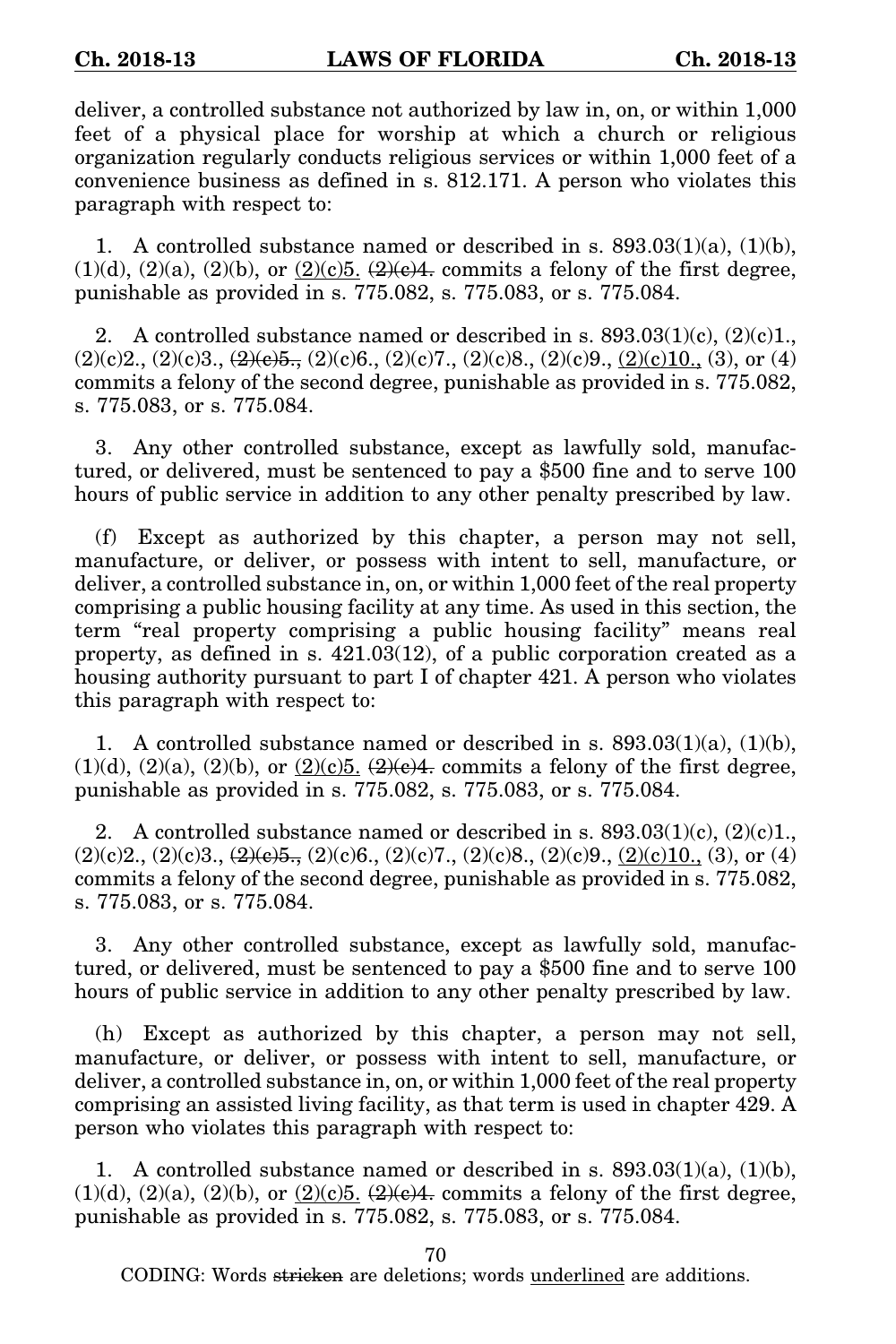2. A controlled substance named or described in s.  $893.03(1)(c)$ ,  $(2)(c)1$ .  $(2)(c)2, (2)(c)3, (2)(e)5, (2)(c)6, (2)(c)7, (2)(c)8, (2)(c)9, (2)(c)10, (3),$  or (4) commits a felony of the second degree, punishable as provided in s. 775.082, s. 775.083, or s. 775.084.

3. Any other controlled substance, except as lawfully sold, manufactured, or delivered, must be sentenced to pay a \$500 fine and to serve 100 hours of public service in addition to any other penalty prescribed by law.

(2)(a) Except as authorized by this chapter and chapter 499, a person may not purchase, or possess with intent to purchase, a controlled substance. A person who violates this provision with respect to:

1. A controlled substance named or described in s.  $893.03(1)(a)$ ,  $(1)(b)$ ,  $(1)(d)$ ,  $(2)(a)$ ,  $(2)(b)$ , or  $(2)(c)5$ .  $(2)(e)4$ , commits a felony of the second degree, punishable as provided in s. 775.082, s. 775.083, or s. 775.084.

2. A controlled substance named or described in s.  $893.03(1)(c)$ ,  $(2)(c)1$ .  $(2)(c)2, (2)(c)3, (2)(e)5, (2)(c)6, (2)(c)7, (2)(c)8, (2)(c)9, (2)(c)10, (3),$  or (4) commits a felony of the third degree, punishable as provided in s. 775.082, s. 775.083, or s. 775.084.

3. A controlled substance named or described in s. 893.03(5) commits a misdemeanor of the first degree, punishable as provided in s. 775.082 or s. 775.083.

(b) Except as provided in this chapter, a person may not purchase more than 10 grams of any substance named or described in s.  $893.03(1)(a)$  or  $(1)(b)$ , or any combination thereof, or any mixture containing any such substance. A person who violates this paragraph commits a felony of the first degree, punishable as provided in s. 775.082, s. 775.083, or s. 775.084.

(4) Except as authorized by this chapter, a person 18 years of age or older may not deliver any controlled substance to a person younger than 18 years of age, use or hire a person younger than 18 years of age as an agent or employee in the sale or delivery of such a substance, or use such person to assist in avoiding detection or apprehension for a violation of this chapter. A person who violates this subsection with respect to:

(a) A controlled substance named or described in s.  $893.03(1)(a)$ ,  $(1)(b)$ ,  $(1)(d)$ ,  $(2)(a)$ ,  $(2)(b)$ , or  $(2)(c)5$ .  $(2)(e)4$ , commits a felony of the first degree, punishable as provided in s. 775.082, s. 775.083, or s. 775.084.

(b) A controlled substance named or described in s.  $893.03(1)(c)$ ,  $(2)(c)1$ .  $(2)(c)2, (2)(c)3, (2)(e)5, (2)(c)6, (2)(c)7, (2)(c)8, (2)(c)9, (2)(c)10, (3),$  or (4) commits a felony of the second degree, punishable as provided in s. 775.082, s. 775.083, or s. 775.084.

Imposition of sentence may not be suspended or deferred, and the person so convicted may not be placed on probation.

71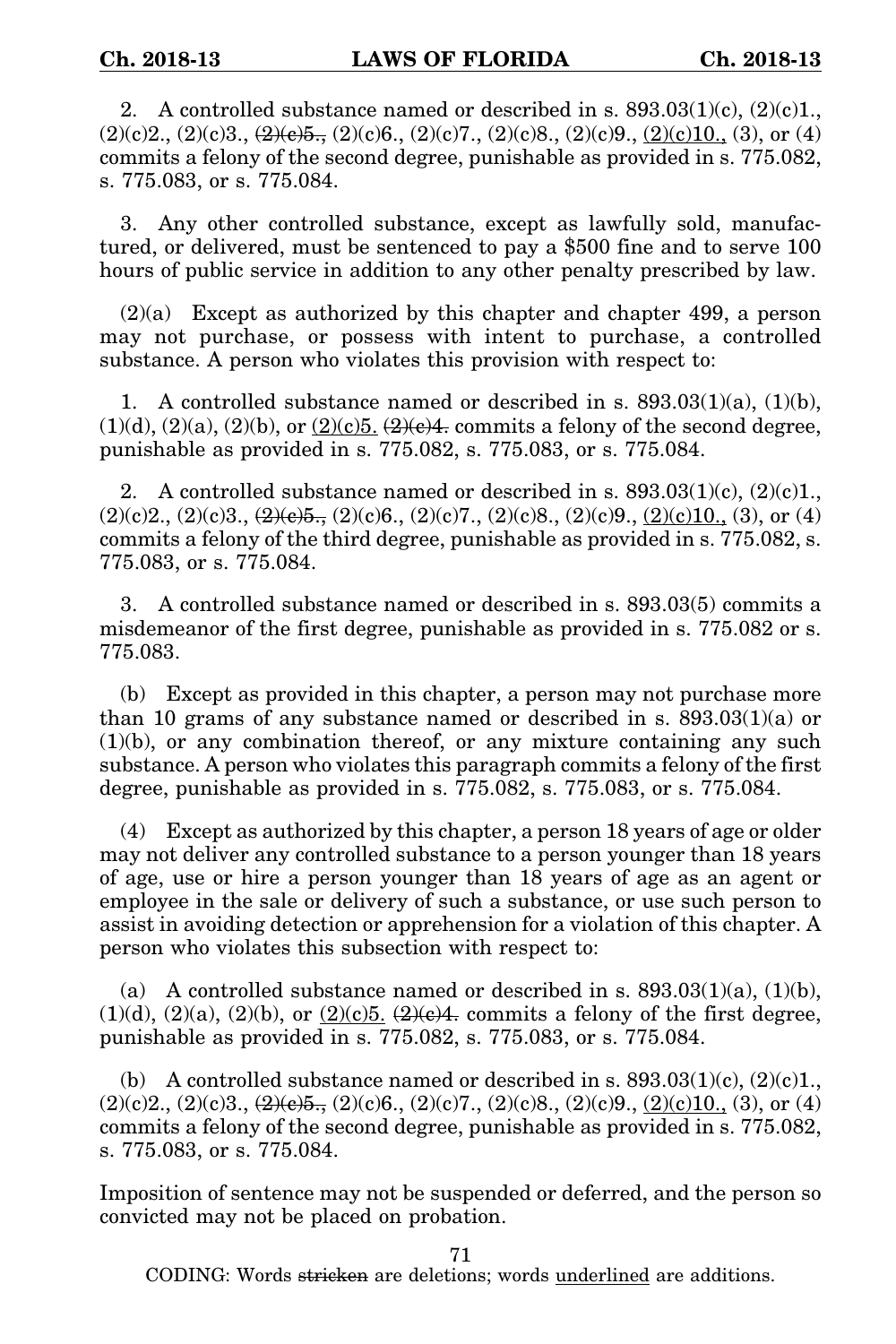(5) A person may not bring into this state any controlled substance unless the possession of such controlled substance is authorized by this chapter or unless such person is licensed to do so by the appropriate federal agency. A person who violates this provision with respect to:

(a) A controlled substance named or described in s.  $893.03(1)(a)$ ,  $(1)(b)$ ,  $(1)(d)$ ,  $(2)(a)$ ,  $(2)(b)$ , or  $(2)(c)5$ .  $\left(\frac{2}{c}\right)4$ , commits a felony of the second degree, punishable as provided in s. 775.082, s. 775.083, or s. 775.084.

(b) A controlled substance named or described in s.  $893.03(1)(c)$ ,  $(2)(c)1$ .  $(2)(c)2, (2)(c)3, (2)(e)5, (2)(c)6, (2)(c)7, (2)(c)8, (2)(c)9, (2)(c)10, (3),$  or (4) commits a felony of the third degree, punishable as provided in s. 775.082, s. 775.083, or s. 775.084.

(c) A controlled substance named or described in s. 893.03(5) commits a misdemeanor of the first degree, punishable as provided in s. 775.082 or s. 775.083.

(7)

(e) A person or health care practitioner who violates the provisions of subparagraph  $(a)13$ . or paragraph  $(b)$  commits a felony of the second third degree, punishable as provided in s. 775.082, s. 775.083, or s. 775.084, if any controlled substance that is the subject of the offense is listed in Schedule II, Schedule III, or Schedule IV.

Section 13. Section 893.147, Florida Statutes, is amended, to read:

893.147 Use, possession, manufacture, delivery, transportation, advertisement, or retail sale of drug paraphernalia, specified machines, and materials.—

(1) USE OR POSSESSION OF DRUG PARAPHERNALIA.—It is unlawful for any person to use, or to possess with intent to use, drug paraphernalia:

(a) To plant, propagate, cultivate, grow, harvest, manufacture, compound, convert, produce, process, prepare, test, analyze, pack, repack, store, contain, or conceal a controlled substance in violation of this chapter; or

(b) To inject, ingest, inhale, or otherwise introduce into the human body a controlled substance in violation of this chapter.

Any person who violates this subsection is guilty of a misdemeanor of the first degree, punishable as provided in s. 775.082 or s. 775.083.

(2) MANUFACTURE OR DELIVERY OF DRUG PARAPHERNALIA. It is unlawful for any person to deliver, possess with intent to deliver, or manufacture with intent to deliver drug paraphernalia, knowing, or under circumstances where one reasonably should know, that it will be used:

72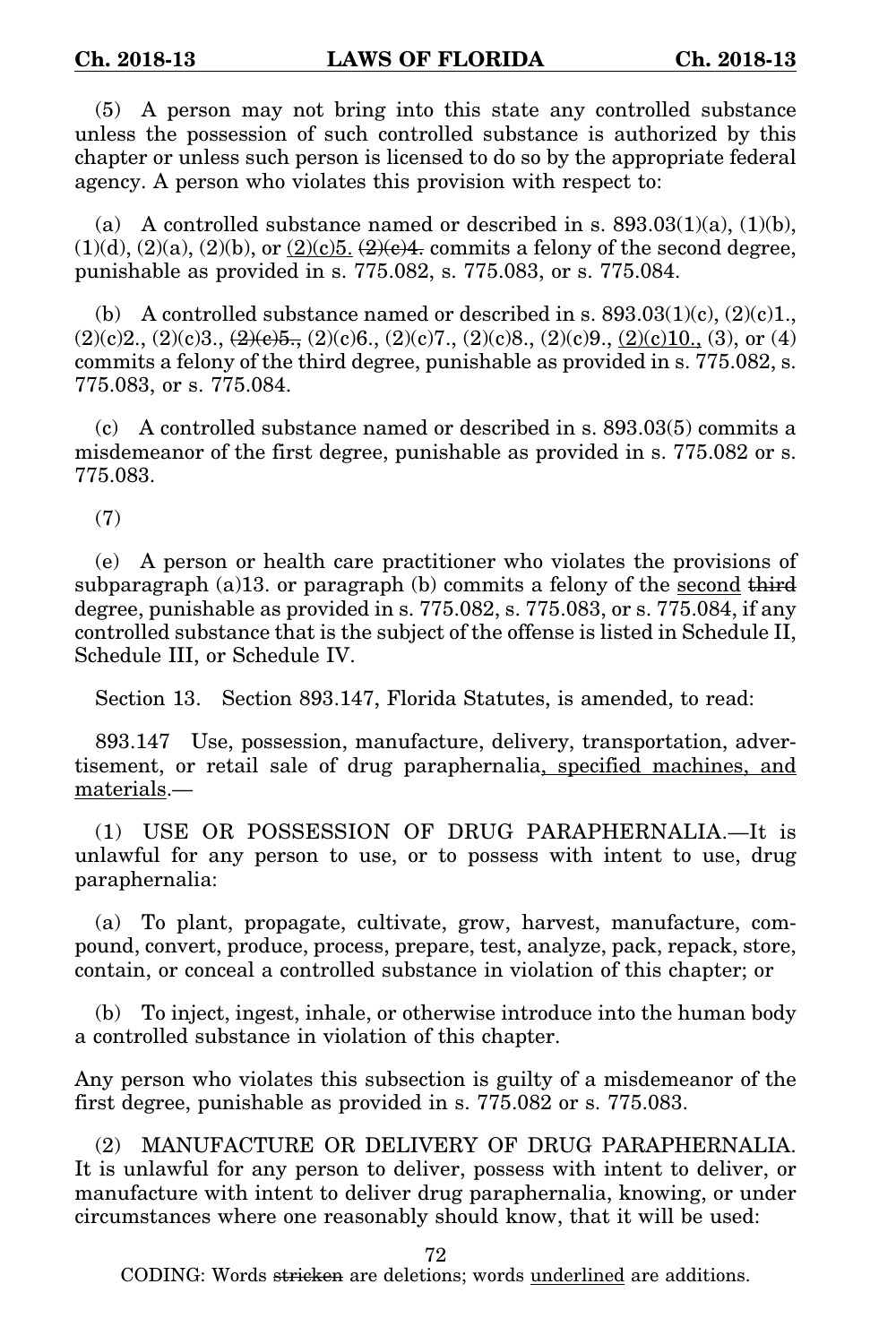(a) To plant, propagate, cultivate, grow, harvest, manufacture, compound, convert, produce, process, prepare, test, analyze, pack, repack, store, contain, or conceal a controlled substance in violation of this act; or

(b) To inject, ingest, inhale, or otherwise introduce into the human body a controlled substance in violation of this act.

Any person who violates this subsection is guilty of a felony of the third degree, punishable as provided in s. 775.082, s. 775.083, or s. 775.084.

(3) DELIVERY OF DRUG PARAPHERNALIA TO A MINOR.—

(a) Any person 18 years of age or over who violates subsection (2) by delivering drug paraphernalia to a person under 18 years of age is guilty of a felony of the second degree, punishable as provided in s. 775.082, s. 775.083, or s. 775.084.

(b) It is unlawful for any person to sell or otherwise deliver hypodermic syringes, needles, or other objects which may be used, are intended for use, or are designed for use in parenterally injecting substances into the human body to any person under 18 years of age, except that hypodermic syringes, needles, or other such objects may be lawfully dispensed to a person under 18 years of age by a licensed practitioner, parent, or legal guardian or by a pharmacist pursuant to a valid prescription for same. Any person who violates the provisions of this paragraph is guilty of a misdemeanor of the first degree, punishable as provided in s. 775.082 or s. 775.083.

(4) TRANSPORTATION OF DRUG PARAPHERNALIA.—It is unlawful to use, possess with the intent to use, or manufacture with the intent to use drug paraphernalia, knowing or under circumstances in which one reasonably should know that it will be used to transport:

(a) A controlled substance in violation of this chapter; or

(b) Contraband as defined in s.  $932.701(2)(a)1$ .

Any person who violates this subsection commits a felony of the third degree, punishable as provided in s. 775.082, s. 775.083, or s. 775.084.

(5) ADVERTISEMENT OF DRUG PARAPHERNALIA.—It is unlawful for any person to place in any newspaper, magazine, handbill, or other publication any advertisement, knowing, or under circumstances where one reasonably should know, that the purpose of the advertisement, in whole or in part, is to promote the sale of objects designed or intended for use as drug paraphernalia. Any person who violates this subsection is guilty of a misdemeanor of the first degree, punishable as provided in s. 775.082 or s. 775.083.

(6) RETAIL SALE OF DRUG PARAPHERNALIA.—

73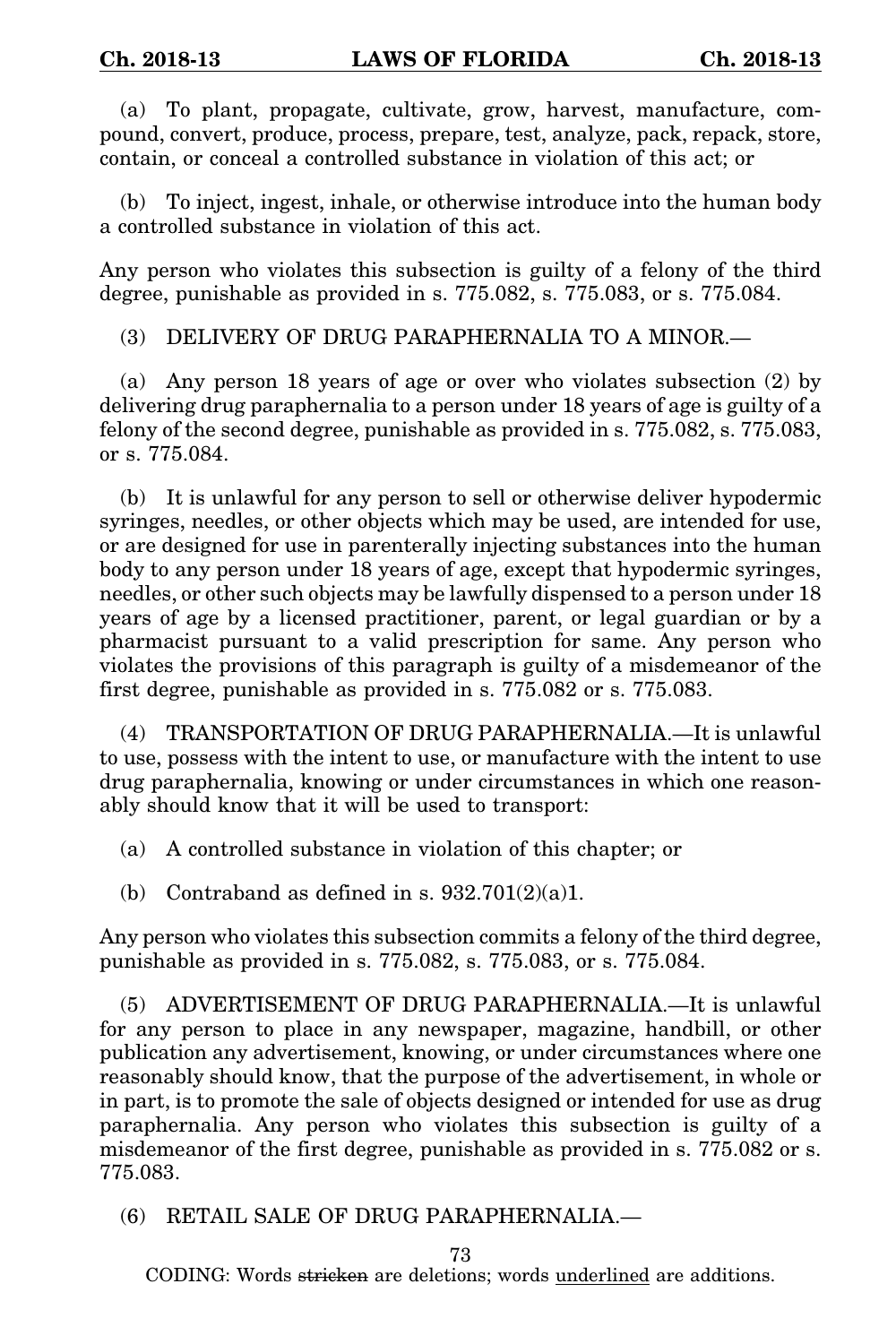(a) It is unlawful for a person to knowingly and willfully sell or offer for sale at retail any drug paraphernalia described in s.  $893.145(12)(a)-(c)$  or (g)-(m), other than a pipe that is primarily made of briar, meerschaum, clay, or corn cob.

(b) A person who violates paragraph (a) commits a misdemeanor of the first degree, punishable as provided in s. 775.082 or s. 775.083, and, upon a second or subsequent violation, commits a felony of the third degree, punishable as provided in s. 775.082, s. 775.083, or s. 775.084.

## (7) TABLETING MACHINES, ENCAPSULATING MACHINES, AND CONTROLLED SUBSTANCE COUNTERFEITING MATERIALS.—

(a) Except as provided in paragraph (b), it is unlawful for any person to possess, purchase, deliver, sell, or possess with intent to sell or deliver a tableting machine, an encapsulating machine, or controlled substance counterfeiting materials knowing, intending, or having reasonable cause to believe that it will be used to manufacture a controlled substance or counterfeit controlled substance.

(b)1. A regulated person may possess, purchase, deliver, sell, or possess with intent to deliver or sell a tableting machine or encapsulating machine as part of a regulated transaction with a regular customer or regular importer if he or she is in compliance with 21 U.S.C. s. 830. For purposes of this paragraph, the terms "regulated person," "regulated transaction," "regular customer," and "regular importer" have the same meanings as provided in 21 U.S.C. s. 802.

2. A person registered under 21 U.S.C. s. 822 may possess, purchase, deliver, sell, or possess with intent to deliver or sell a tableting machine or encapsulating machine to manufacture a controlled substance pursuant to such registration.

3. A person who holds an active, unencumbered license or a permit under s. 381.986 or chapter 465 may possess, purchase, deliver, sell, or possess with intent to sell or deliver a tableting machine or encapsulating machine to manufacture a controlled substance, if such person is performing functions in compliance with or under the authority of that license or permit.

(c) For purposes of this subsection, the term:

1. "Controlled substance" has the same meaning as provided in s. 893.02(4).

2. "Controlled substance counterfeiting material" means a punch, die, plate, stone, or other item designed to print, imprint, or reproduce the trademark, trade name, or other identifying mark, imprint, or device of another or any likeness of any of the foregoing upon a drug or container or labeling thereof so as to render such drug a counterfeit controlled substance.

74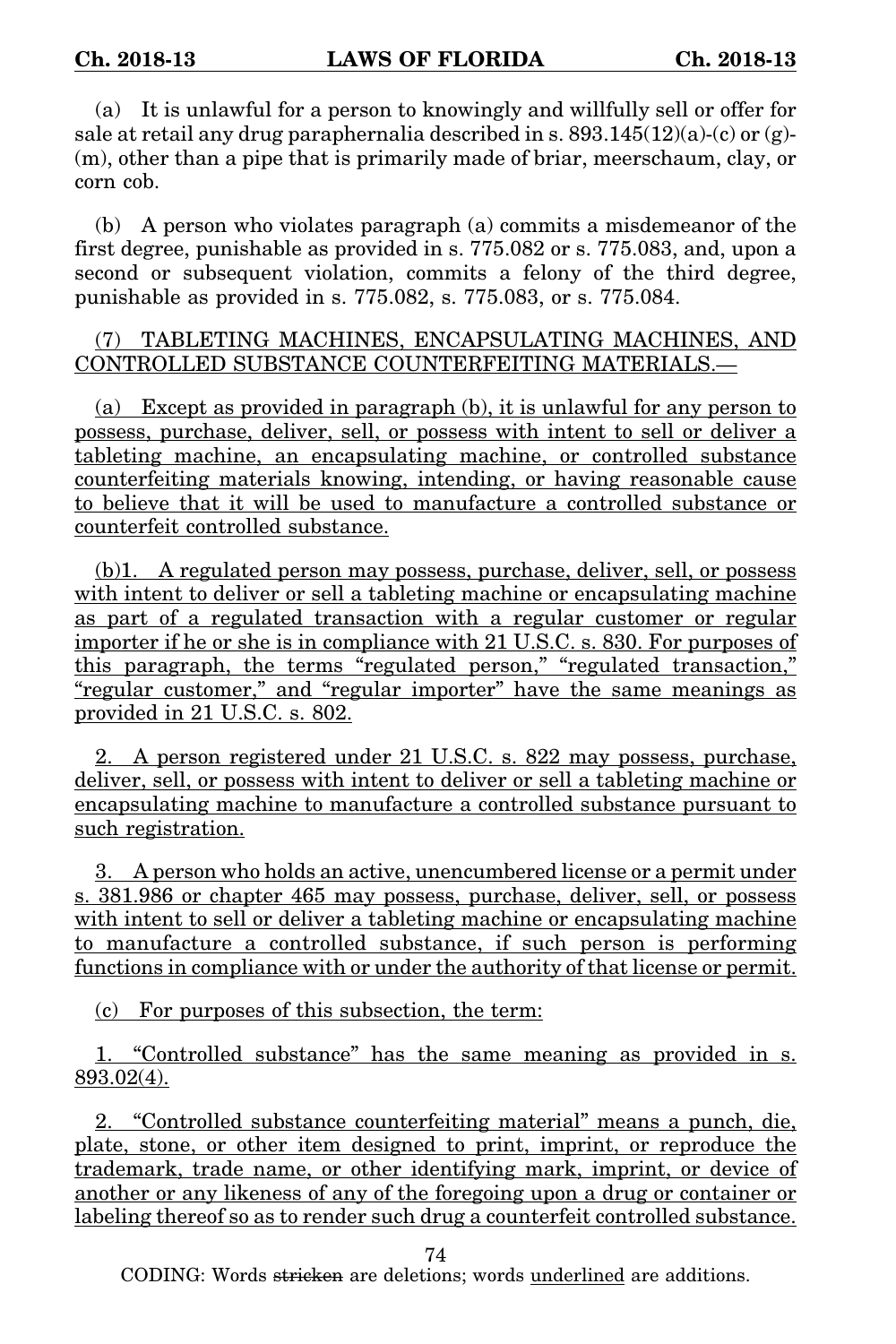3. "Counterfeit controlled substance" has the same meaning as provided in s. 831.31(2).

4. "Encapsulating machine" means manual, semiautomatic, or fully automatic equipment that can be used to fill shells or capsules with powdered or granular solids or semisolid material to produce coherent solid tablets.

5. "Tableting machine" means manual, semiautomatic, or fully automatic equipment that can be used to compact or mold powdered or granular solids or semisolid material to produce coherent solid tablets.

(d)1. Except as provided in subparagraph 2., a person who violates this subsection commits a felony of the third degree, punishable as provided in s. 775.082, s. 775.083, or s. 775.084.

2. Any person who violates this subsection knowing, intending, or having reasonable cause to believe that such action will result in the unlawful manufacture of a controlled substance or counterfeit controlled substance that contains:

a. A substance controlled under s. 893.03(1);

b. Cocaine, as described in s.  $893.03(2)(a)4$ .;

c. Opium or any synthetic or natural salt, compound, derivative, or preparation of opium;

d. Methadone;

e. Alfentanil, as described in s. 893.03(2)(b)1.;

f. Carfentanil, as described in s.  $893.03(2)(b)6$ .

g. Fentanyl, as described in s.  $893.03(2)(b)9$ .

h. Sufentanil, as described in s. 893.03(2)(b)30.; or

i. A controlled substance analog, as described in s. 893.0356, of any substance specified in sub-subparagraphs a.-h.,

commits a felony of the second degree, punishable as provided in s. 775.082, s. 775.083, or s. 775.084.

Section 14. Effective January 1, 2019, paragraphs (pp) and (qq) of subsection (1) of section 458.331, Florida Statutes, are amended to read:

458.331 Grounds for disciplinary action; action by the board and department.—

(1) The following acts constitute grounds for denial of a license or disciplinary action, as specified in s. 456.072(2):

75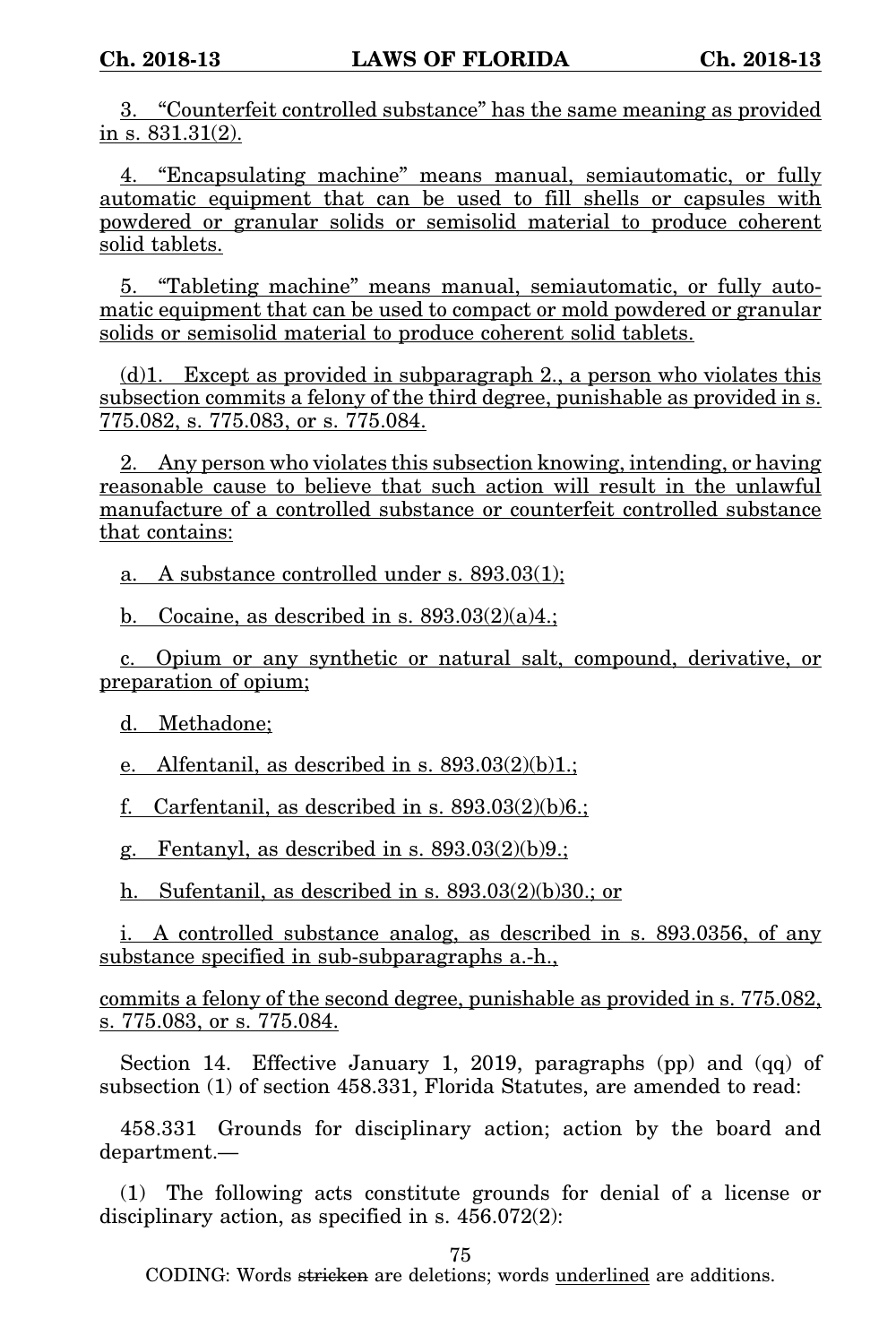(pp) Applicable to a licensee who serves as the designated physician of a pain-management clinic as defined in s. 458.3265 or s. 459.0137:

1. Registering a pain-management clinic through misrepresentation or fraud;

2. Procuring, or attempting to procure, the registration of a painmanagement clinic for any other person by making or causing to be made, any false representation;

3. Failing to comply with any requirement of chapter 499, the Florida Drug and Cosmetic Act; 21 U.S.C. ss. 301-392, the Federal Food, Drug, and Cosmetic Act; 21 U.S.C. ss. 821 et seq., the Drug Abuse Prevention and Control Act; or chapter 893, the Florida Comprehensive Drug Abuse Prevention and Control Act;

4. Being convicted or found guilty of, regardless of adjudication to, a felony or any other crime involving moral turpitude, fraud, dishonesty, or deceit in any jurisdiction of the courts of this state, of any other state, or of the United States;

5. Being convicted of, or disciplined by a regulatory agency of the Federal Government or a regulatory agency of another state for, any offense that would constitute a violation of this chapter;

6. Being convicted of, or entering a plea of guilty or nolo contendere to, regardless of adjudication, a crime in any jurisdiction of the courts of this state, of any other state, or of the United States which relates to the practice of, or the ability to practice, a licensed health care profession;

7. Being convicted of, or entering a plea of guilty or nolo contendere to, regardless of adjudication, a crime in any jurisdiction of the courts of this state, of any other state, or of the United States which relates to health care fraud;

8. Dispensing any medicinal drug based upon a communication that purports to be a prescription as defined in s. 465.003(14) or s. 893.02 if the dispensing practitioner knows or has reason to believe that the purported prescription is not based upon a valid practitioner-patient relationship; or

9. Failing to timely notify the board of the date of his or her termination from a pain-management clinic as required by s.  $458.3265(3)$   $458.3265(2)$ .

(qq) Failing to timely notify the department of the theft of prescription blanks from a pain-management clinic or a breach of other methods for prescribing within 24 hours as required by s.  $458.3265(3)$   $458.3265(2)$ .

Section 15. Effective January 1, 2019, paragraphs (rr) and (ss) of subsection (1) of section 459.015, Florida Statutes, are amended to read:

76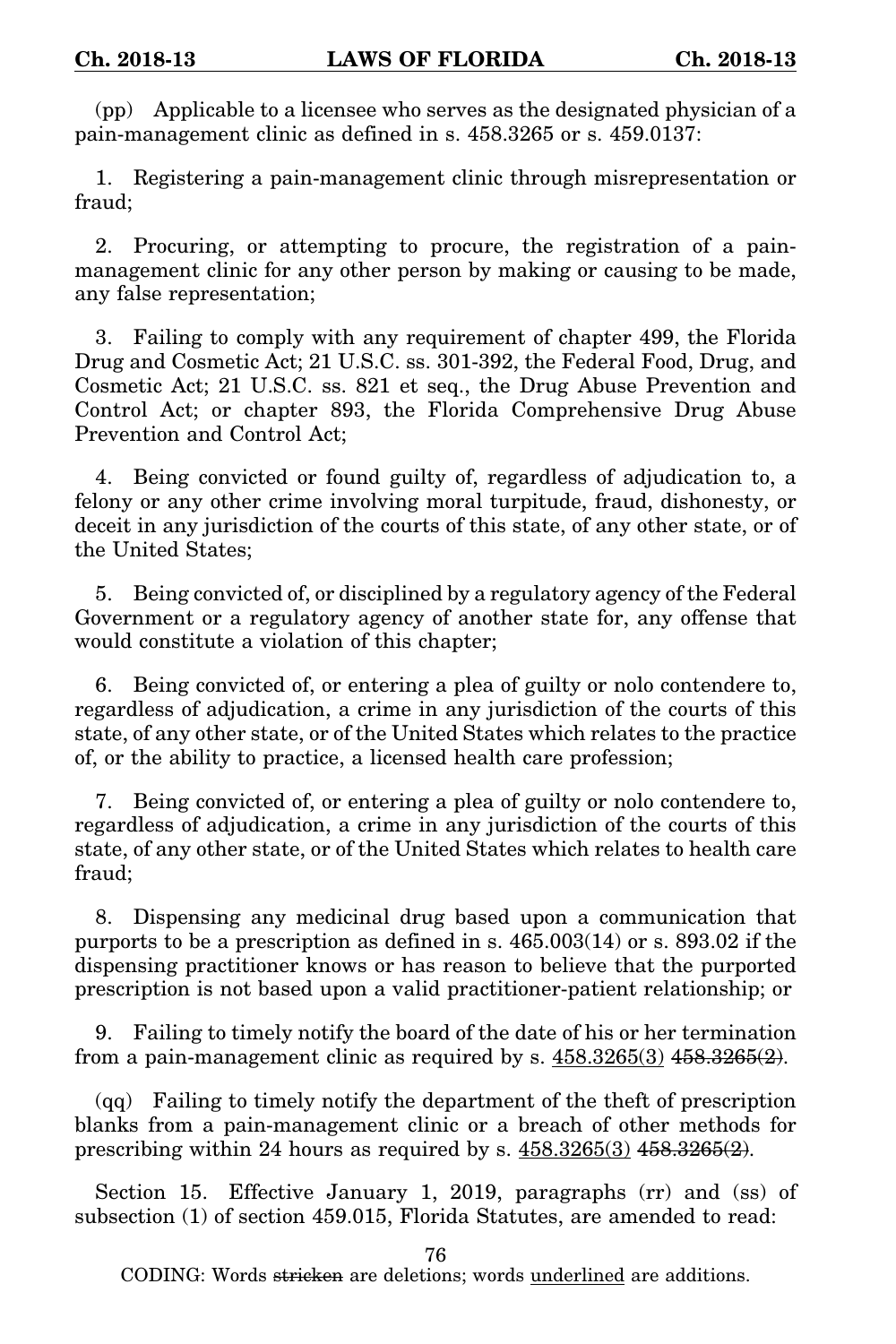459.015 Grounds for disciplinary action; action by the board and department.—

(1) The following acts constitute grounds for denial of a license or disciplinary action, as specified in s. 456.072(2):

(rr) Applicable to a licensee who serves as the designated physician of a pain-management clinic as defined in s. 458.3265 or s. 459.0137:

1. Registering a pain-management clinic through misrepresentation or fraud;

2. Procuring, or attempting to procure, the registration of a painmanagement clinic for any other person by making or causing to be made, any false representation;

3. Failing to comply with any requirement of chapter 499, the Florida Drug and Cosmetic Act; 21 U.S.C. ss. 301-392, the Federal Food, Drug, and Cosmetic Act; 21 U.S.C. ss. 821 et seq., the Drug Abuse Prevention and Control Act; or chapter 893, the Florida Comprehensive Drug Abuse Prevention and Control Act;

4. Being convicted or found guilty of, regardless of adjudication to, a felony or any other crime involving moral turpitude, fraud, dishonesty, or deceit in any jurisdiction of the courts of this state, of any other state, or of the United States;

5. Being convicted of, or disciplined by a regulatory agency of the Federal Government or a regulatory agency of another state for, any offense that would constitute a violation of this chapter;

6. Being convicted of, or entering a plea of guilty or nolo contendere to, regardless of adjudication, a crime in any jurisdiction of the courts of this state, of any other state, or of the United States which relates to the practice of, or the ability to practice, a licensed health care profession;

7. Being convicted of, or entering a plea of guilty or nolo contendere to, regardless of adjudication, a crime in any jurisdiction of the courts of this state, of any other state, or of the United States which relates to health care fraud;

8. Dispensing any medicinal drug based upon a communication that purports to be a prescription as defined in s. 465.003(14) or s. 893.02 if the dispensing practitioner knows or has reason to believe that the purported prescription is not based upon a valid practitioner-patient relationship; or

9. Failing to timely notify the board of the date of his or her termination from a pain-management clinic as required by s.  $459.0137(3)$   $459.0137(2)$ .

77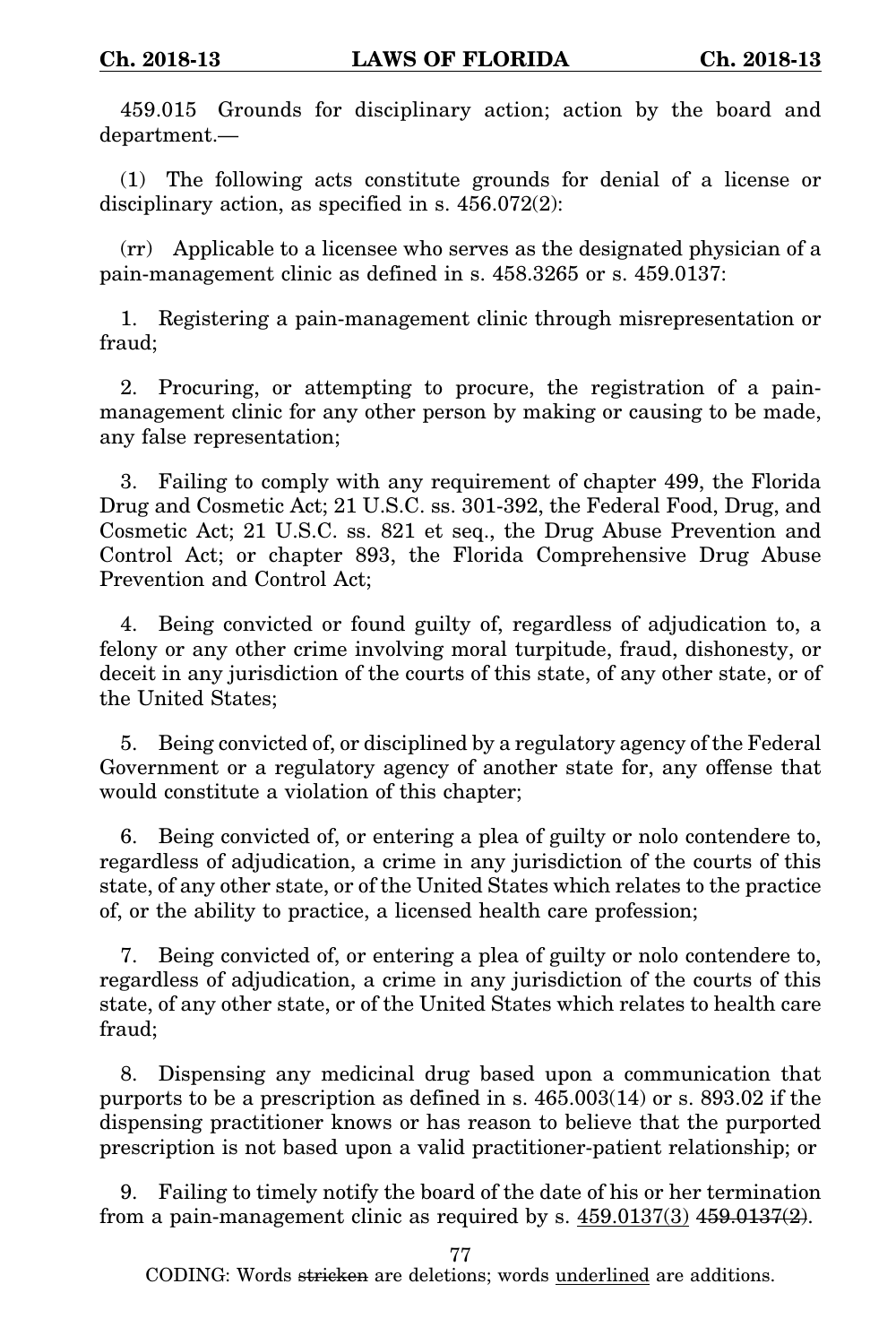(ss) Failing to timely notify the department of the theft of prescription blanks from a pain-management clinic or a breach of other methods for prescribing within 24 hours as required by s.  $459.0137(3)$   $459.0137(2)$ .

Section 16. Paragraph (b) of subsection (4) of section 463.0055, Florida Statutes, is amended to read:

463.0055 Administration and prescription of ocular pharmaceutical agents.—

(4) A certified optometrist shall be issued a prescriber number by the board. Any prescription written by a certified optometrist for an ocular pharmaceutical agent pursuant to this section shall have the prescriber number printed thereon. A certified optometrist may not administer or prescribe:

(b) A controlled substance for the treatment of chronic nonmalignant pain as defined in s.  $456.44(1)(f)$   $456.44(1)(e)$ .

Section 17. Paragraph (a) of subsection (1) of section 782.04, Florida Statutes, is amended to read:

782.04 Murder.—

 $(1)(a)$  The unlawful killing of a human being:

1. When perpetrated from a premeditated design to effect the death of the person killed or any human being;

2. When committed by a person engaged in the perpetration of, or in the attempt to perpetrate, any:

a. Trafficking offense prohibited by s. 893.135(1),

b. Arson,

c. Sexual battery,

d. Robbery,

e. Burglary,

f. Kidnapping,

g. Escape,

h. Aggravated child abuse,

i. Aggravated abuse of an elderly person or disabled adult,

j. Aircraft piracy,

78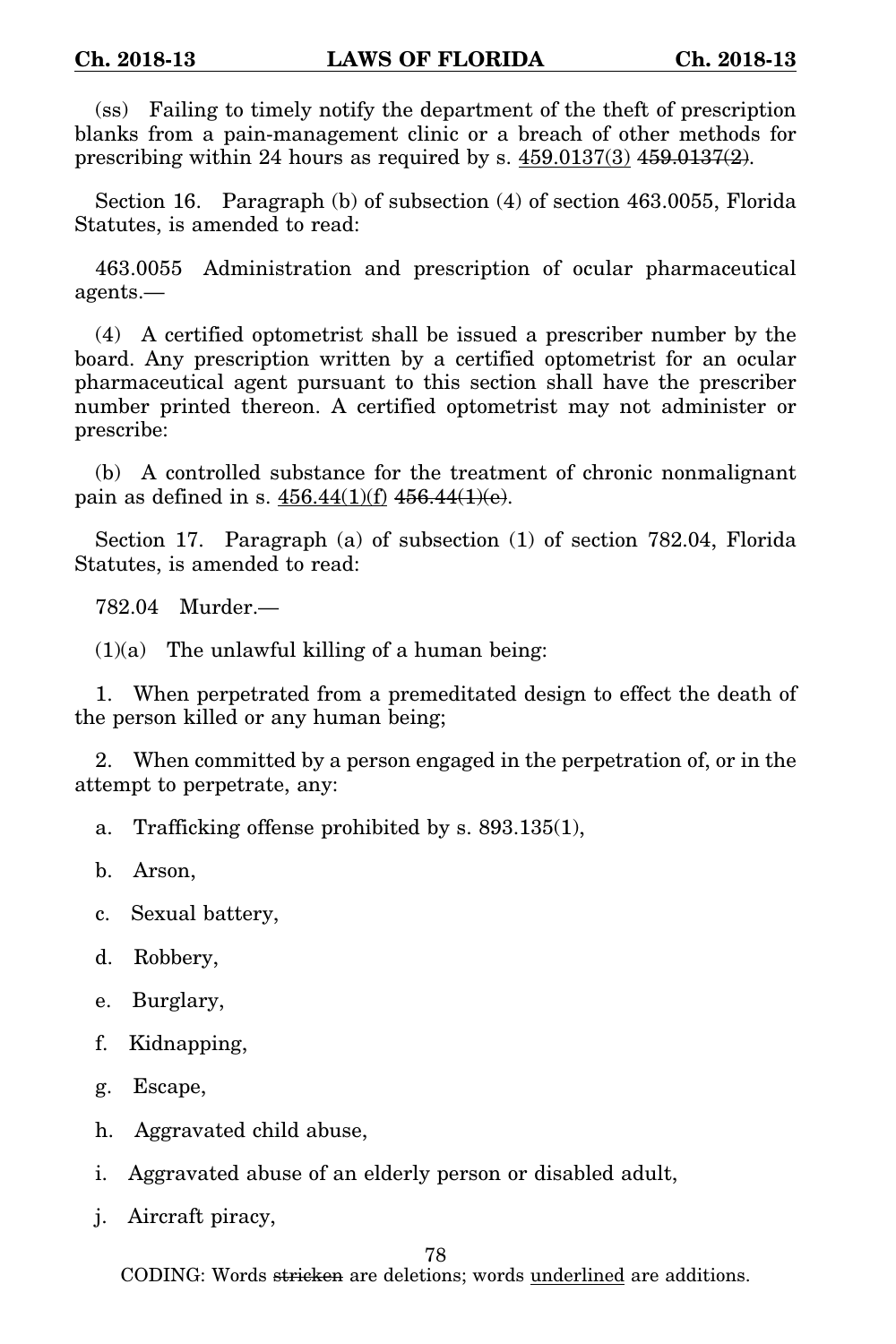k. Unlawful throwing, placing, or discharging of a destructive device or bomb,

l. Carjacking,

m. Home-invasion robbery,

n. Aggravated stalking,

o. Murder of another human being,

p. Resisting an officer with violence to his or her person,

q. Aggravated fleeing or eluding with serious bodily injury or death,

r. Felony that is an act of terrorism or is in furtherance of an act of terrorism, including a felony under s. 775.30, s. 775.32, s. 775.33, s. 775.34, or s. 775.35, or

s. Human trafficking; or

3. Which resulted from the unlawful distribution by a person 18 years of age or older of any of the following substances, or mixture containing any of the following substances, when such substance or mixture is proven to be the proximate cause of the death of the user:

a. A substance controlled under s. 893.03(1);

b. Cocaine, as described in s.  $893.03(2)(a)4$ .;

c. Opium or any synthetic or natural salt, compound, derivative, or preparation of opium;

e. Alfentanil, as described in s.  $893.03(2)(b)1$ .;

f. Carfentanil, as described in s.  $893.03(2)(b)6$ .;

g. Fentanyl, as described in s.  $893.03(2)(b)9$ .

h. Sufentanil, as described in s.  $893.03(2)(b)30.893.03(2)(b)29$ ; or

i. A controlled substance analog, as described in s. 893.0356, of any substance specified in sub-subparagraphs a.-h.,

is murder in the first degree and constitutes a capital felony, punishable as provided in s. 775.082.

Section 18. Paragraphs (c) and (f) of subsection (1) of section 893.135, Florida Statutes, are amended to read:

79

d. Methadone;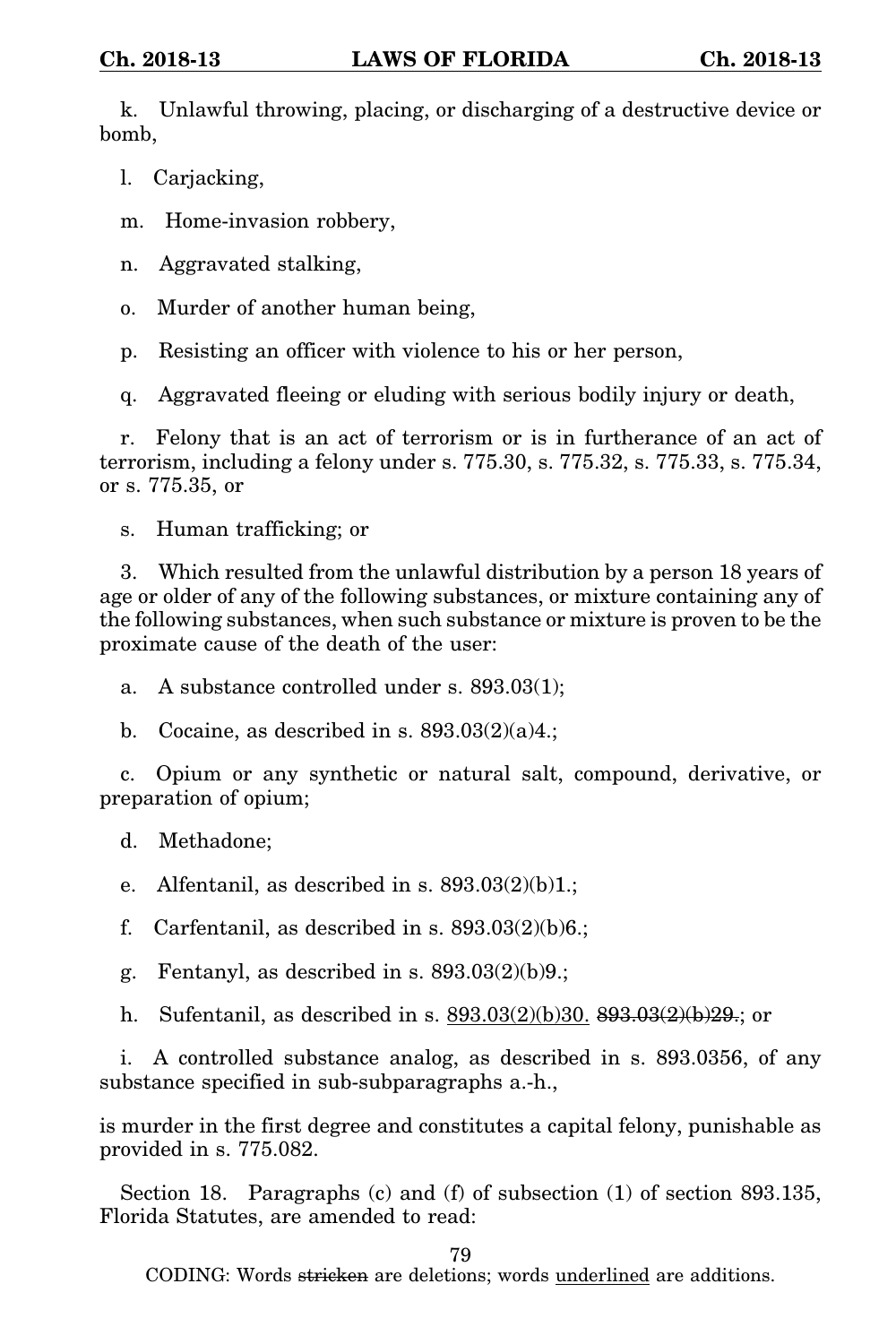893.135 Trafficking; mandatory sentences; suspension or reduction of sentences; conspiracy to engage in trafficking.—

(1) Except as authorized in this chapter or in chapter 499 and notwithstanding the provisions of s. 893.13:

(c)1. A person who knowingly sells, purchases, manufactures, delivers, or brings into this state, or who is knowingly in actual or constructive possession of, 4 grams or more of any morphine, opium, hydromorphone, or any salt, derivative, isomer, or salt of an isomer thereof, including heroin, as described in s. 893.03(1)(b), (2)(a), (3)(c)3., or (3)(c)4., or 4 grams or more of any mixture containing any such substance, but less than 30 kilograms of such substance or mixture, commits a felony of the first degree, which felony shall be known as "trafficking in illegal drugs," punishable as provided in s. 775.082, s. 775.083, or s. 775.084. If the quantity involved:

a. Is 4 grams or more, but less than 14 grams, such person shall be sentenced to a mandatory minimum term of imprisonment of 3 years and shall be ordered to pay a fine of \$50,000.

b. Is 14 grams or more, but less than 28 grams, such person shall be sentenced to a mandatory minimum term of imprisonment of 15 years and shall be ordered to pay a fine of \$100,000.

c. Is 28 grams or more, but less than 30 kilograms, such person shall be sentenced to a mandatory minimum term of imprisonment of 25 years and shall be ordered to pay a fine of \$500,000.

2. A person who knowingly sells, purchases, manufactures, delivers, or brings into this state, or who is knowingly in actual or constructive possession of, 14 grams or more of hydrocodone, as described in s. 893.03 $(2)(a)1.k. 893.03(2)(a)1.i.$ , codeine, as described in s. 893.03 $(2)(a)$ 1.g., or any salt thereof, or 14 grams or more of any mixture containing any such substance, commits a felony of the first degree, which felony shall be known as "trafficking in hydrocodone," punishable as provided in s. 775.082, s. 775.083, or s. 775.084. If the quantity involved:

a. Is 14 grams or more, but less than 28 grams, such person shall be sentenced to a mandatory minimum term of imprisonment of 3 years and shall be ordered to pay a fine of \$50,000.

b. Is 28 grams or more, but less than 50 grams, such person shall be sentenced to a mandatory minimum term of imprisonment of 7 years and shall be ordered to pay a fine of \$100,000.

c. Is 50 grams or more, but less than 200 grams, such person shall be sentenced to a mandatory minimum term of imprisonment of 15 years and shall be ordered to pay a fine of \$500,000.

80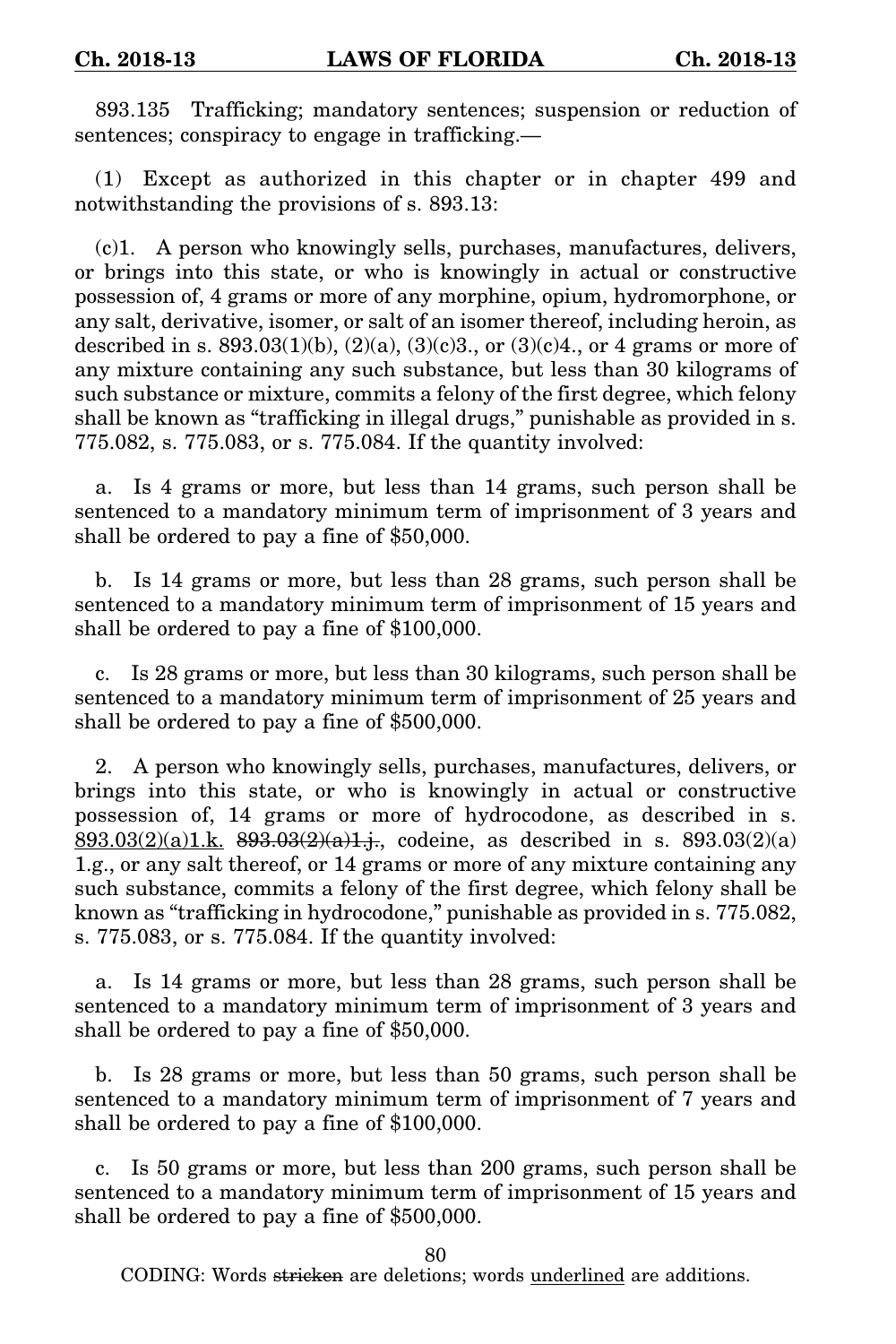d. Is 200 grams or more, but less than 30 kilograms, such person shall be sentenced to a mandatory minimum term of imprisonment of 25 years and shall be ordered to pay a fine of \$750,000.

3. A person who knowingly sells, purchases, manufactures, delivers, or brings into this state, or who is knowingly in actual or constructive possession of, 7 grams or more of oxycodone, as described in s.  $893.03(2)(a)1.q.$   $893.03(2)(a)1.o.,$  or any salt thereof, or 7 grams or more of any mixture containing any such substance, commits a felony of the first degree, which felony shall be known as "trafficking in oxycodone," punishable as provided in s. 775.082, s. 775.083, or s. 775.084. If the quantity involved:

a. Is 7 grams or more, but less than 14 grams, such person shall be sentenced to a mandatory minimum term of imprisonment of 3 years and shall be ordered to pay a fine of \$50,000.

b. Is 14 grams or more, but less than 25 grams, such person shall be sentenced to a mandatory minimum term of imprisonment of 7 years and shall be ordered to pay a fine of \$100,000.

c. Is 25 grams or more, but less than 100 grams, such person shall be sentenced to a mandatory minimum term of imprisonment of 15 years and shall be ordered to pay a fine of \$500,000.

d. Is 100 grams or more, but less than 30 kilograms, such person shall be sentenced to a mandatory minimum term of imprisonment of 25 years and shall be ordered to pay a fine of \$750,000.

4.a. A person who knowingly sells, purchases, manufactures, delivers, or brings into this state, or who is knowingly in actual or constructive possession of, 4 grams or more of:

(I) Alfentanil, as described in s.  $893.03(2)(b)1$ .;

(II) Carfentanil, as described in s.  $893.03(2)(b)6$ .;

(III) Fentanyl, as described in s.  $893.03(2)(b)9$ .;

(IV) Sufentanil, as described in s.  $893.03(2)(b)30.893.03(2)(b)29.$ ;

(V) A fentanyl derivative, as described in s.  $893.03(1)(a)62$ .;

(VI) A controlled substance analog, as described in s. 893.0356, of any substance described in sub-sub-subparagraphs (I)-(V); or

(VII) A mixture containing any substance described in sub-sub-subparagraphs (I)-(VI),

commits a felony of the first degree, which felony shall be known as "trafficking in fentanyl," punishable as provided in s. 775.082, s. 775.083, or s. 775.084.

81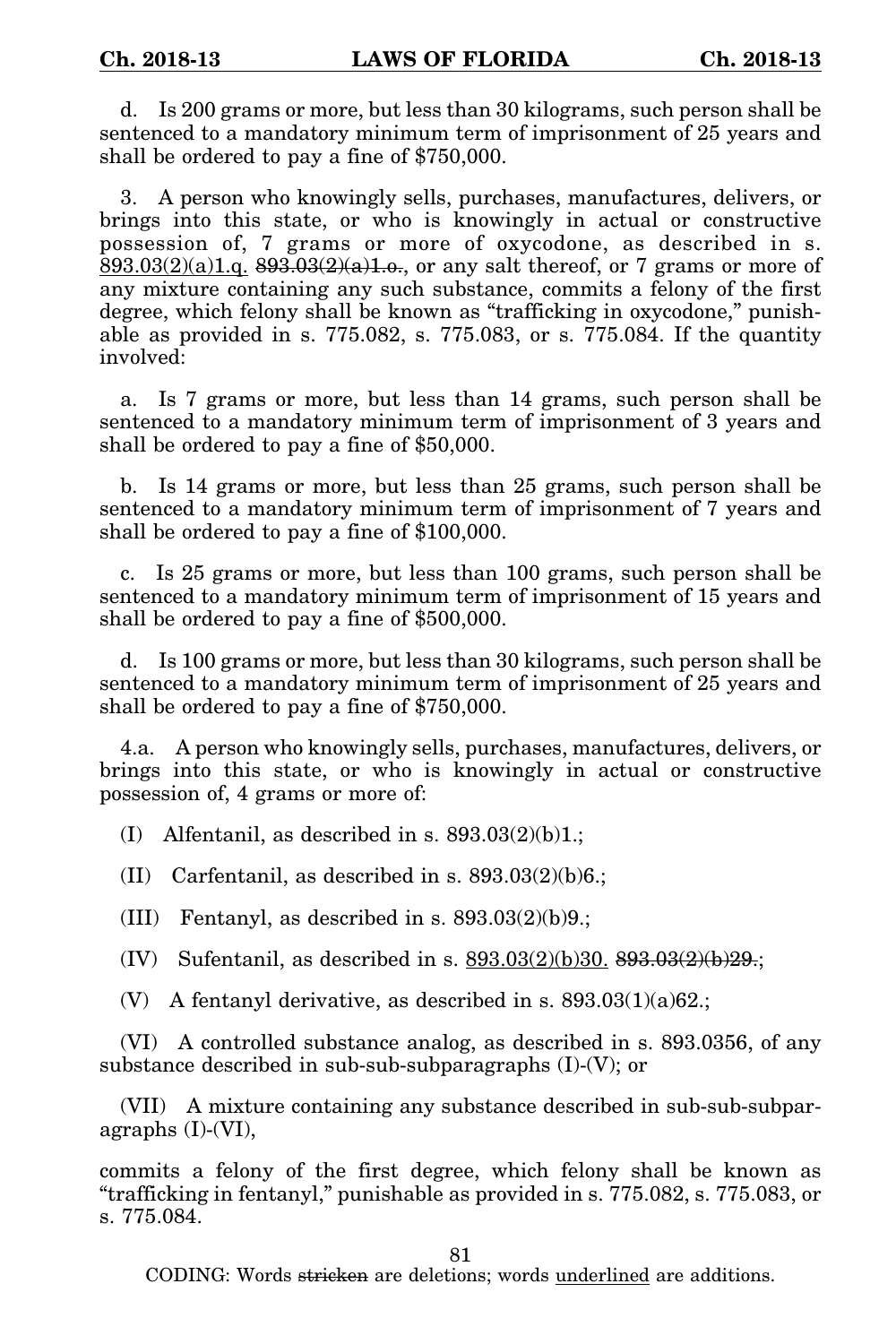b. If the quantity involved under sub-subparagraph a.:

(I) Is 4 grams or more, but less than 14 grams, such person shall be sentenced to a mandatory minimum term of imprisonment of 3 years, and shall be ordered to pay a fine of \$50,000.

(II) Is 14 grams or more, but less than 28 grams, such person shall be sentenced to a mandatory minimum term of imprisonment of 15 years, and shall be ordered to pay a fine of \$100,000.

(III) Is 28 grams or more, such person shall be sentenced to a mandatory minimum term of imprisonment of 25 years, and shall be ordered to pay a fine of \$500,000.

5. A person who knowingly sells, purchases, manufactures, delivers, or brings into this state, or who is knowingly in actual or constructive possession of, 30 kilograms or more of any morphine, opium, oxycodone, hydrocodone, codeine, hydromorphone, or any salt, derivative, isomer, or salt of an isomer thereof, including heroin, as described in s. 893.03(1)(b),  $(2)(a)$ ,  $(3)(c)3$ ., or  $(3)(c)4$ ., or 30 kilograms or more of any mixture containing any such substance, commits the first degree felony of trafficking in illegal drugs. A person who has been convicted of the first degree felony of trafficking in illegal drugs under this subparagraph shall be punished by life imprisonment and is ineligible for any form of discretionary early release except pardon or executive clemency or conditional medical release under s. 947.149. However, if the court determines that, in addition to committing any act specified in this paragraph:

a. The person intentionally killed an individual or counseled, commanded, induced, procured, or caused the intentional killing of an individual and such killing was the result; or

b. The person's conduct in committing that act led to a natural, though not inevitable, lethal result,

such person commits the capital felony of trafficking in illegal drugs, punishable as provided in ss. 775.082 and 921.142. A person sentenced for a capital felony under this paragraph shall also be sentenced to pay the maximum fine provided under subparagraph 1.

6. A person who knowingly brings into this state 60 kilograms or more of any morphine, opium, oxycodone, hydrocodone, codeine, hydromorphone, or any salt, derivative, isomer, or salt of an isomer thereof, including heroin, as described in s.  $893.03(1)(b)$ ,  $(2)(a)$ ,  $(3)(c)3$ ., or  $(3)(c)4$ ., or 60 kilograms or more of any mixture containing any such substance, and who knows that the probable result of such importation would be the death of a person, commits capital importation of illegal drugs, a capital felony punishable as provided in ss. 775.082 and 921.142. A person sentenced for a capital felony under this paragraph shall also be sentenced to pay the maximum fine provided under subparagraph 1.

82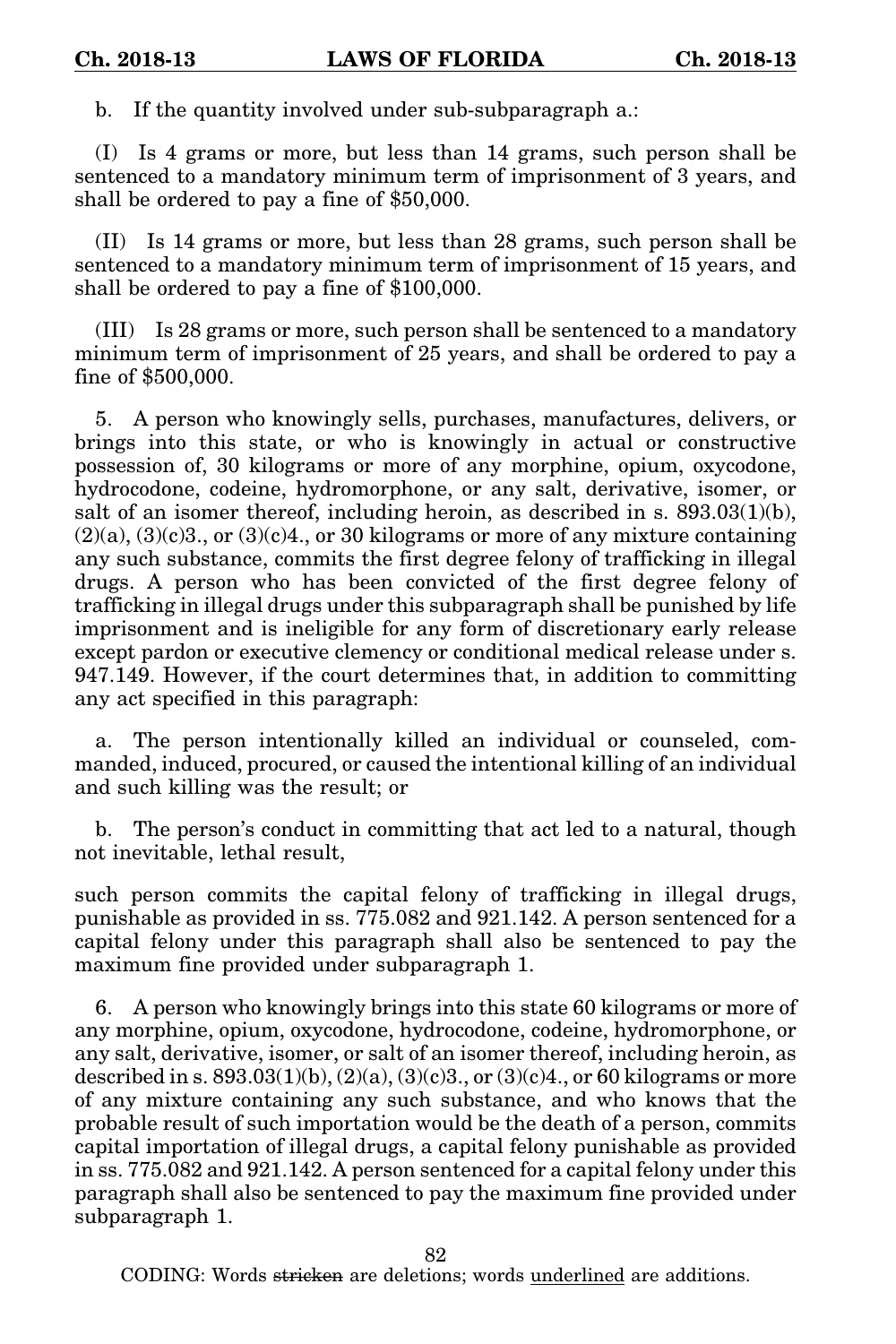(f)1. Any person who knowingly sells, purchases, manufactures, delivers, or brings into this state, or who is knowingly in actual or constructive possession of, 14 grams or more of amphetamine, as described in s.  $893.03(2)(c)2$ ., or methamphetamine, as described in s.  $893.03(2)(c)5$ .  $893.03(2)(e)4$ , or of any mixture containing amphetamine or methamphetamine, or phenylacetone, phenylacetic acid, pseudoephedrine, or ephedrine in conjunction with other chemicals and equipment utilized in the manufacture of amphetamine or methamphetamine, commits a felony of the first degree, which felony shall be known as "trafficking in amphetamine," punishable as provided in s. 775.082, s. 775.083, or s. 775.084. If the quantity involved:

a. Is 14 grams or more, but less than 28 grams, such person shall be sentenced to a mandatory minimum term of imprisonment of 3 years, and the defendant shall be ordered to pay a fine of \$50,000.

b. Is 28 grams or more, but less than 200 grams, such person shall be sentenced to a mandatory minimum term of imprisonment of 7 years, and the defendant shall be ordered to pay a fine of \$100,000.

c. Is 200 grams or more, such person shall be sentenced to a mandatory minimum term of imprisonment of 15 calendar years and pay a fine of \$250,000.

2. Any person who knowingly manufactures or brings into this state 400 grams or more of amphetamine, as described in s.  $893.03(2)(c)2$ ., or methamphetamine, as described in s.  $893.03(2)(c)5$ .  $893.03(2)(e)4$ , or of any mixture containing amphetamine or methamphetamine, or phenylacetone, phenylacetic acid, pseudoephedrine, or ephedrine in conjunction with other chemicals and equipment used in the manufacture of amphetamine or methamphetamine, and who knows that the probable result of such manufacture or importation would be the death of any person commits capital manufacture or importation of amphetamine, a capital felony punishable as provided in ss. 775.082 and 921.142. Any person sentenced for a capital felony under this paragraph shall also be sentenced to pay the maximum fine provided under subparagraph 1.

Section 19. Paragraphs (b) through (e) and  $(g)$  of subsection (3) of section 921.0022, Florida Statutes, are amended to read:

921.0022 Criminal Punishment Code; offense severity ranking chart.—

- (3) OFFENSE SEVERITY RANKING CHART
- (b) LEVEL 2

83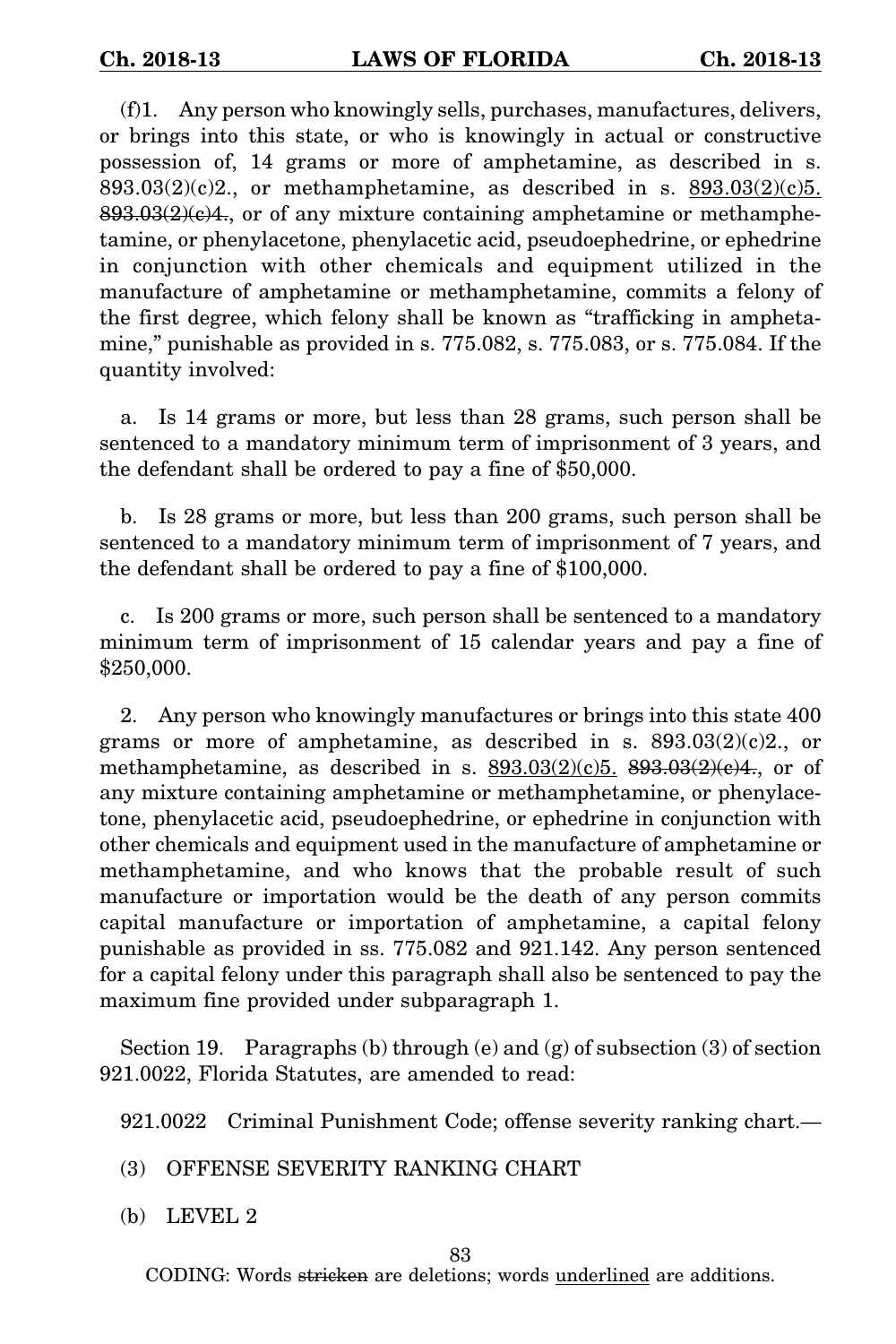| Florida<br>Statute   | Felony<br>Degree | Description                                                                                                                                         |
|----------------------|------------------|-----------------------------------------------------------------------------------------------------------------------------------------------------|
| 379.2431<br>(1)(e)3. | 3rd              | Possession of 11 or fewer marine turtle eggs<br>in violation of the Marine Turtle Protection<br>Act.                                                |
| 379.2431<br>(1)(e)4. | 3rd              | Possession of more than 11 marine turtle eggs<br>in violation of the Marine Turtle Protection<br>Act.                                               |
| 403.413(6)(c)        | 3rd              | Dumps waste litter exceeding 500 lbs. in<br>weight or 100 cubic feet in volume or any<br>quantity for commercial purposes, or hazar-<br>dous waste. |
| 517.07(2)            | 3rd              | Failure to furnish a prospectus meeting<br>requirements.                                                                                            |
| 590.28(1)            | 3rd              | Intentional burning of lands.                                                                                                                       |
| 784.05(3)            | 3rd              | Storing or leaving a loaded firearm within<br>reach of minor who uses it to inflict injury or<br>death.                                             |
| 787.04(1)            | 3rd              | In violation of court order, take, entice, etc.,<br>minor beyond state limits.                                                                      |
| 806.13(1)(b)3.       | 3rd              | Criminal mischief; damage \$1,000 or more to<br>public communication or any other public<br>service.                                                |
| 810.061(2)           | 3rd              | Impairing or impeding telephone or power to<br>a dwelling; facilitating or furthering burglary.                                                     |
| 810.09(2)(e)         | 3rd              | Trespassing on posted commercial horticul-<br>ture property.                                                                                        |
| 812.014(2)(c)1.      | 3rd              | Grand theft, 3rd degree; \$300 or more but less<br>than \$5,000.                                                                                    |
| 812.014(2)(d)        | 3rd              | Grand theft, 3rd degree; \$100 or more but less<br>than \$300, taken from unenclosed curtilage of<br>dwelling.                                      |
| 812.015(7)           | 3rd              | Possession, use, or attempted use of an<br>antishoplifting or inventory control device<br>countermeasure.                                           |
| 817.234(1)(a)2.      | 3rd              | False statement in support of insurance<br>claim.                                                                                                   |
| 817.481(3)(a)        | 3rd              | Obtain credit or purchase with false, expired,<br>counterfeit, etc., credit card, value over \$300.                                                 |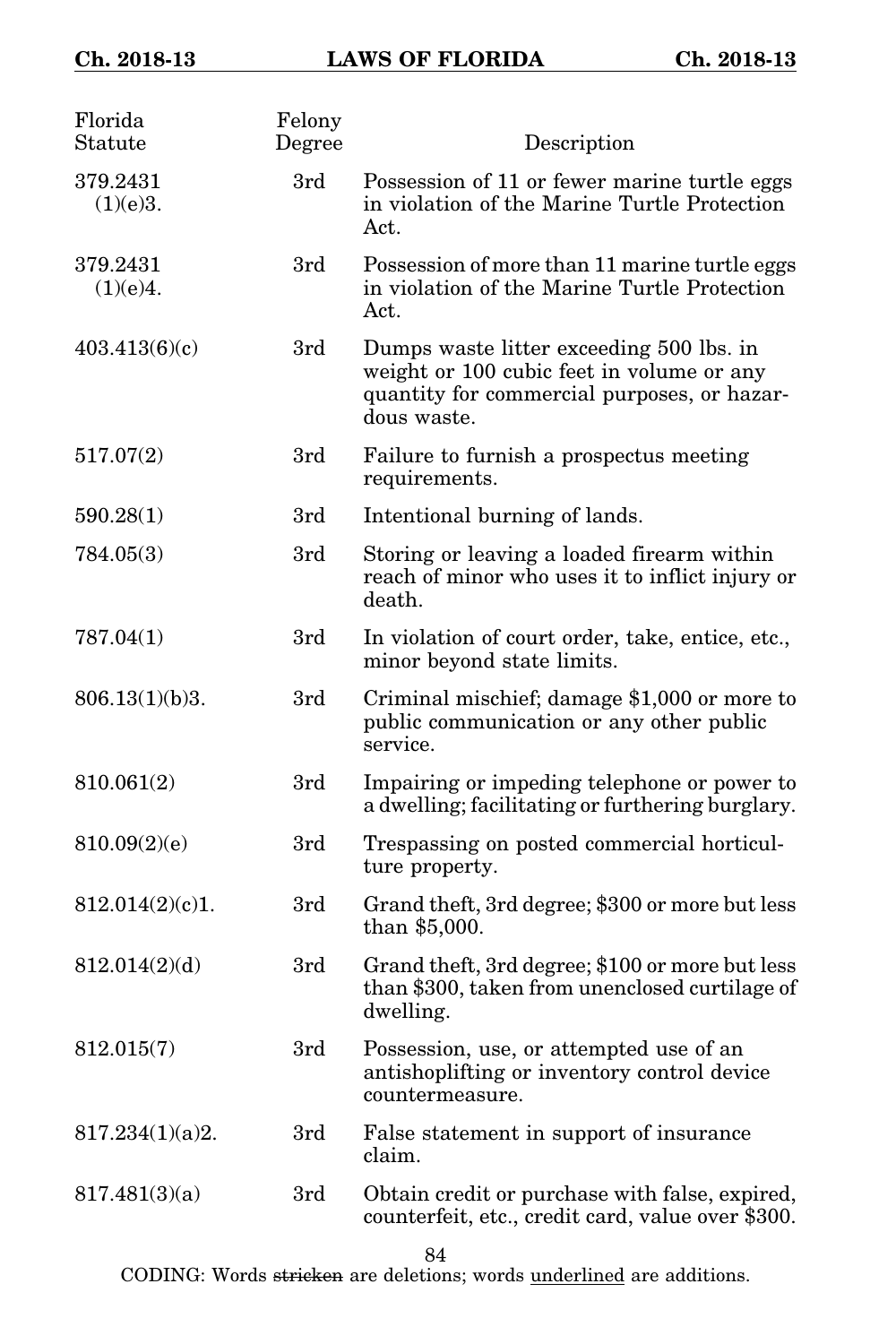| Florida<br>${\rm Statute}$ | Felony<br>Degree | Description                                                                                                                                                                        |
|----------------------------|------------------|------------------------------------------------------------------------------------------------------------------------------------------------------------------------------------|
| 817.52(3)                  | 3rd              | Failure to redeliver hired vehicle.                                                                                                                                                |
| 817.54                     | 3rd              | With intent to defraud, obtain mortgage note,<br>etc., by false representation.                                                                                                    |
| 817.60(5)                  | 3rd              | Dealing in credit cards of another.                                                                                                                                                |
| 817.60(6)(a)               | 3rd              | Forgery; purchase goods, services with false<br>card.                                                                                                                              |
| 817.61                     | 3rd              | Fraudulent use of credit cards over \$100 or<br>more within 6 months.                                                                                                              |
| 826.04                     | 3rd              | Knowingly marries or has sexual intercourse<br>with person to whom related.                                                                                                        |
| 831.01                     | 3rd              | Forgery.                                                                                                                                                                           |
| 831.02                     | 3rd              | Uttering forged instrument; utters or pub-<br>lishes alteration with intent to defraud.                                                                                            |
| 831.07                     | 3rd              | Forging bank bills, checks, drafts, or pro-<br>missory notes.                                                                                                                      |
| 831.08                     | 3rd              | Possessing 10 or more forged notes, bills,<br>checks, or drafts.                                                                                                                   |
| 831.09                     | 3rd              | Uttering forged notes, bills, checks, drafts, or<br>promissory notes.                                                                                                              |
| 831.11                     | 3rd              | Bringing into the state forged bank bills,<br>checks, drafts, or notes.                                                                                                            |
| 832.05(3)(a)               | 3rd              | Cashing or depositing item with intent to<br>defraud.                                                                                                                              |
| 843.08                     | 3rd              | False personation.                                                                                                                                                                 |
| 893.13(2)(a)2.             | 3rd              | Purchase of any s. $893.03(1)(c)$ , $(2)(c)1$ , $(2)(c)$<br>2., $(2)(c)3, (2)(e)5, (2)(c)6, (2)(c)7, (2)(c)8,$<br>$(2)(c)9, (2)(c)10, (3),$ or $(4)$ drugs other than<br>cannabis. |
| 893.147(2)                 | 3rd              | Manufacture or delivery of drug parapher-<br>nalia.                                                                                                                                |

(c) LEVEL 3

85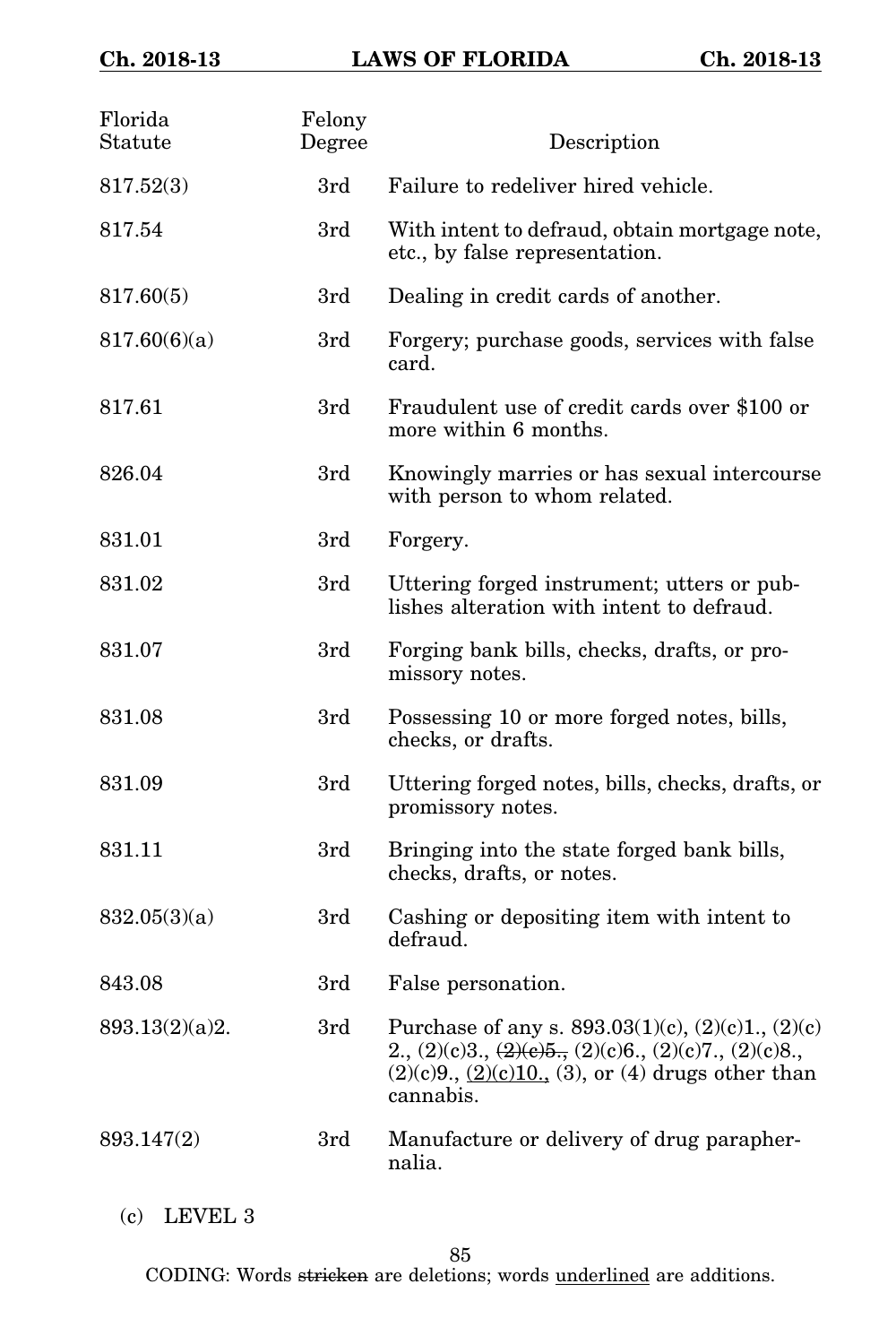| Florida<br>Statute      | Felony<br>Degree | Description                                                                                                                                                                                                                                                         |
|-------------------------|------------------|---------------------------------------------------------------------------------------------------------------------------------------------------------------------------------------------------------------------------------------------------------------------|
| 119.10(2)(b)            | 3rd              | Unlawful use of confidential information from<br>police reports.                                                                                                                                                                                                    |
| 316.066<br>$(3)(b)-(d)$ | 3rd              | Unlawfully obtaining or using confidential<br>crash reports.                                                                                                                                                                                                        |
| 316.193(2)(b)           | 3rd              | Felony DUI, 3rd conviction.                                                                                                                                                                                                                                         |
| 316.1935(2)             | 3rd              | Fleeing or attempting to elude law enforce-<br>ment officer in patrol vehicle with siren and<br>lights activated.                                                                                                                                                   |
| 319.30(4)               | 3rd              | Possession by junkyard of motor vehicle with<br>identification number plate removed.                                                                                                                                                                                |
| 319.33(1)(a)            | 3rd              | Alter or forge any certificate of title to a motor<br>vehicle or mobile home.                                                                                                                                                                                       |
| 319.33(1)(c)            | 3rd              | Procure or pass title on stolen vehicle.                                                                                                                                                                                                                            |
| 319.33(4)               | 3rd              | With intent to defraud, possess, sell, etc., a<br>blank, forged, or unlawfully obtained title or<br>registration.                                                                                                                                                   |
| 327.35(2)(b)            | 3rd              | Felony BUI.                                                                                                                                                                                                                                                         |
| 328.05(2)               | 3rd              | Possess, sell, or counterfeit fictitious, stolen,<br>or fraudulent titles or bills of sale of vessels.                                                                                                                                                              |
| 328.07(4)               | 3rd              | Manufacture, exchange, or possess vessel<br>with counterfeit or wrong ID number.                                                                                                                                                                                    |
| 376.302(5)              | 3rd              | Fraud related to reimbursement for cleanup<br>expenses under the Inland Protection Trust<br>Fund.                                                                                                                                                                   |
| 379.2431<br>(1)(e)5.    | 3rd              | Taking, disturbing, mutilating, destroying,<br>causing to be destroyed, transferring, selling,<br>offering to sell, molesting, or harassing mar-<br>ine turtles, marine turtle eggs, or marine<br>turtle nests in violation of the Marine Turtle<br>Protection Act. |
| 379.2431<br>(1)(e)6.    | 3rd              | Possessing any marine turtle species or<br>hatchling, or parts thereof, or the nest of any<br>marine turtle species described in the Marine<br>Turtle Protection Act.                                                                                               |
| 379.2431<br>(1)(e)7.    | 3rd              | Soliciting to commit or conspiring to commit a<br>violation of the Marine Turtle Protection Act.                                                                                                                                                                    |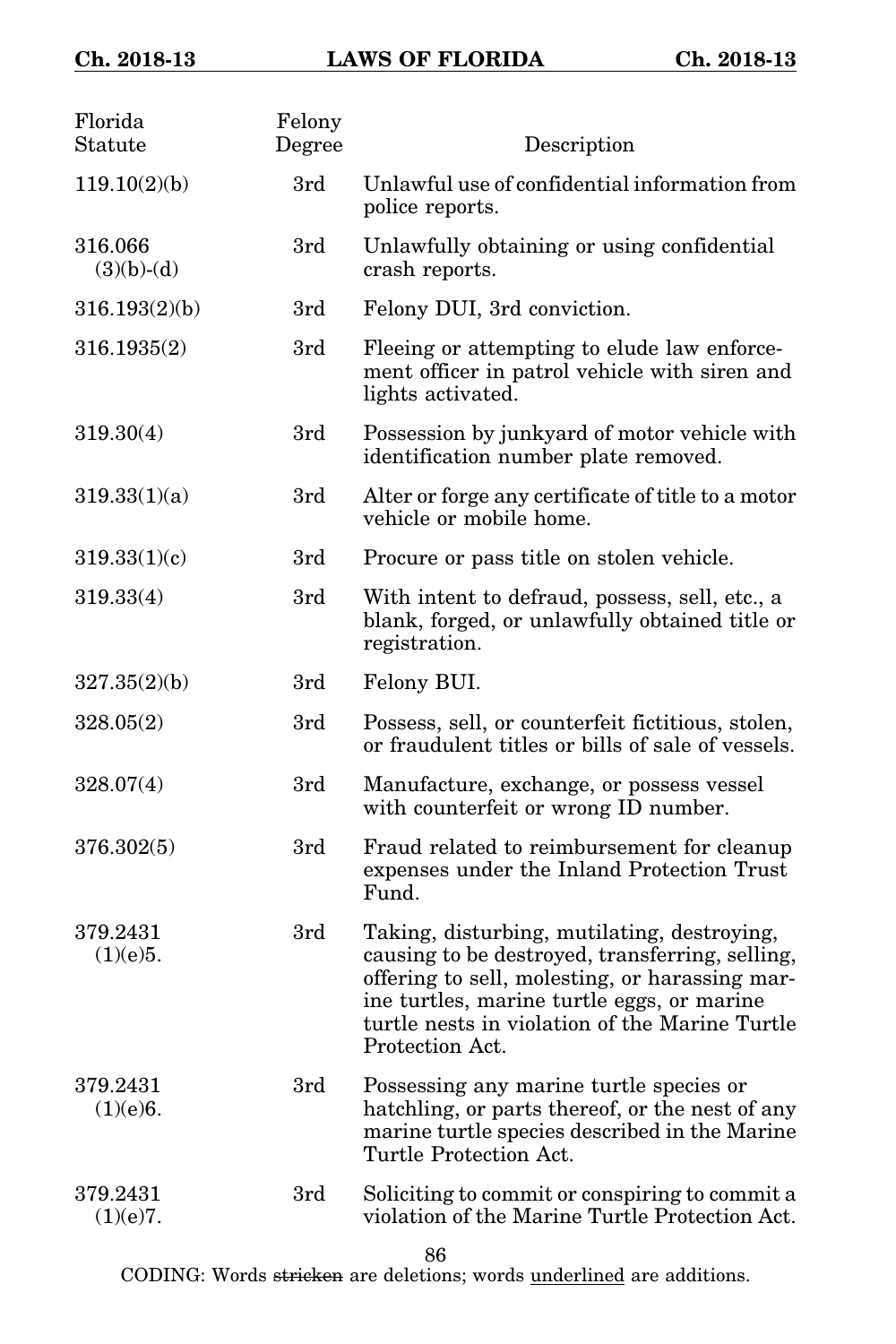| Florida<br>Statute         | Felony<br>Degree | Description                                                                                                       |
|----------------------------|------------------|-------------------------------------------------------------------------------------------------------------------|
| 400.9935(4)(a)<br>or $(b)$ | 3rd              | Operating a clinic, or offering services re-<br>quiring licensure, without a license.                             |
| 400.9935(4)(e)             | 3rd              | Filing a false license application or other<br>required information or failing to report<br>information.          |
| 440.1051(3)                | 3rd              | False report of workers' compensation fraud<br>or retaliation for making such a report.                           |
| 501.001(2)(b)              | 2 <sub>nd</sub>  | Tampers with a consumer product or the<br>container using materially false/misleading<br>information.             |
| 624.401(4)(a)              | 3rd              | Transacting insurance without a certificate of<br>authority.                                                      |
| 624.401(4)(b)1.            | 3rd              | Transacting insurance without a certificate of<br>authority; premium collected less than<br>\$20,000.             |
| 626.902 $(1)(a)$ &<br>(b)  | 3rd              | Representing an unauthorized insurer.                                                                             |
| 697.08                     | 3rd              | Equity skimming.                                                                                                  |
| 790.15(3)                  | 3rd              | Person directs another to discharge firearm<br>from a vehicle.                                                    |
| 806.10(1)                  | 3rd              | Maliciously injure, destroy, or interfere with<br>vehicles or equipment used in firefighting.                     |
| 806.10(2)                  | 3rd              | Interferes with or assaults firefighter in<br>performance of duty.                                                |
| 810.09(2)(c)               | 3rd              | Trespass on property other than structure or<br>conveyance armed with firearm or dangerous<br>weapon.             |
| 812.014(2)(c)2.            | 3rd              | Grand theft; \$5,000 or more but less than<br>\$10,000.                                                           |
| 812.0145(2)(c)             | 3rd              | Theft from person 65 years of age or older;<br>\$300 or more but less than \$10,000.                              |
| 815.04(5)(b)               | 2 <sub>nd</sub>  | Computer offense devised to defraud or ob-<br>tain property.                                                      |
| 817.034(4)(a)3.            | 3rd              | Engages in scheme to defraud (Florida Com-<br>munications Fraud Act), property valued at<br>less than $$20,000$ . |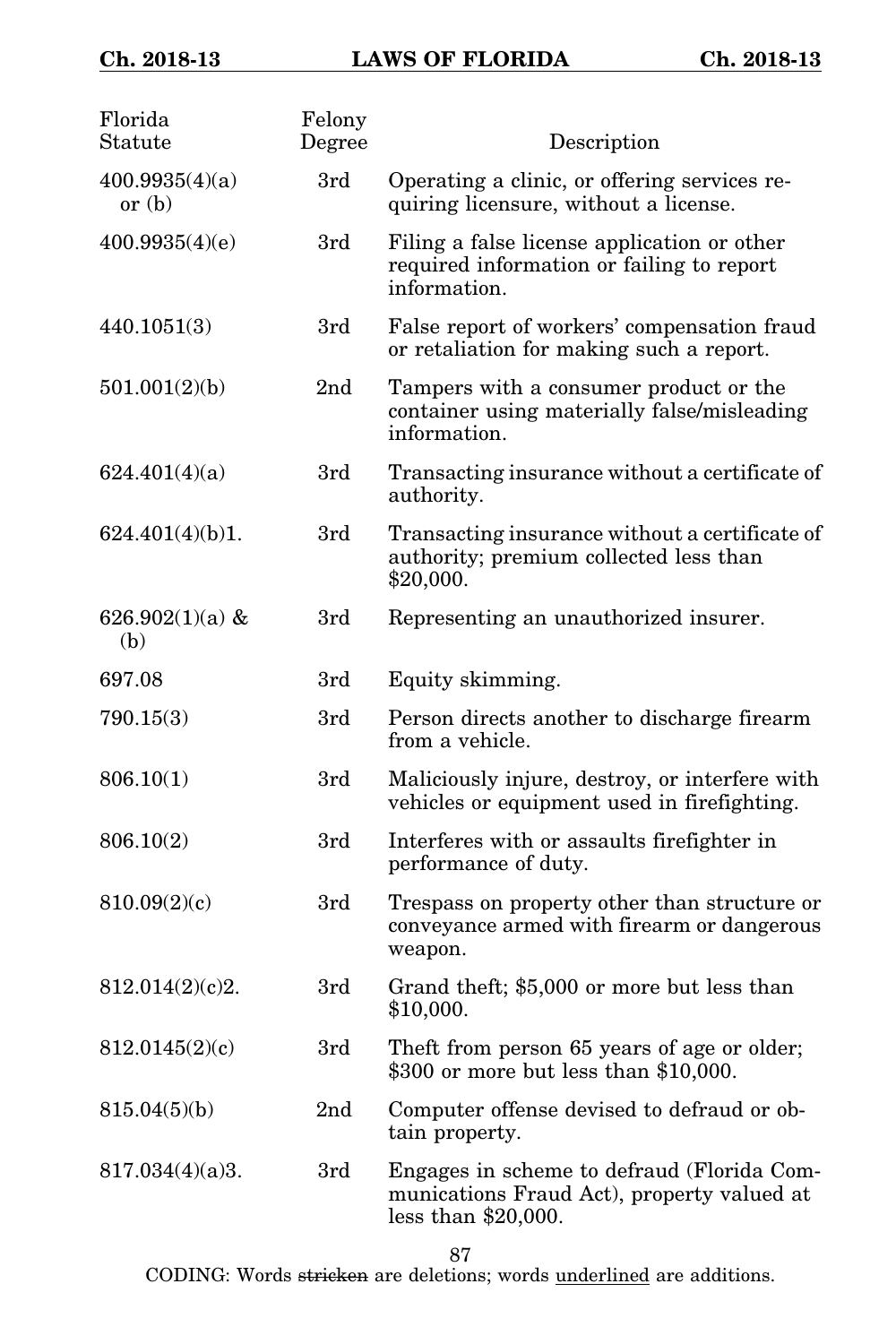## **Ch. 2018-13 LAWS OF FLORIDA Ch. 2018-13**

| Ch. 2018-13 |  |
|-------------|--|
|-------------|--|

| Florida<br>Statute          | Felony<br>Degree | Description                                                                                                                                                                                                                       |
|-----------------------------|------------------|-----------------------------------------------------------------------------------------------------------------------------------------------------------------------------------------------------------------------------------|
| 817.233                     | 3rd              | Burning to defraud insurer.                                                                                                                                                                                                       |
| 817.234<br>$(8)(b)$ & $(c)$ | 3rd              | Unlawful solicitation of persons involved in<br>motor vehicle accidents.                                                                                                                                                          |
| 817.234(11)(a)              | 3rd              | Insurance fraud; property value less than<br>\$20,000.                                                                                                                                                                            |
| 817.236                     | 3rd              | Filing a false motor vehicle insurance appli-<br>cation.                                                                                                                                                                          |
| 817.2361                    | 3rd              | Creating, marketing, or presenting a false or<br>fraudulent motor vehicle insurance card.                                                                                                                                         |
| 817.413(2)                  | 3rd              | Sale of used goods as new.                                                                                                                                                                                                        |
| 828.12(2)                   | 3rd              | Tortures any animal with intent to inflict<br>intense pain, serious physical injury, or<br>death.                                                                                                                                 |
| 831.28(2)(a)                | 3rd              | Counterfeiting a payment instrument with<br>intent to defraud or possessing a counterfeit<br>payment instrument.                                                                                                                  |
| 831.29                      | 2 <sub>nd</sub>  | Possession of instruments for counterfeiting<br>driver licenses or identification cards.                                                                                                                                          |
| 838.021(3)(b)               | 3rd              | Threatens unlawful harm to public servant.                                                                                                                                                                                        |
| 843.19                      | 3rd              | Injure, disable, or kill police dog or horse.                                                                                                                                                                                     |
| 860.15(3)                   | 3rd              | Overcharging for repairs and parts.                                                                                                                                                                                               |
| 870.01(2)                   | 3rd              | Riot; inciting or encouraging.                                                                                                                                                                                                    |
| 893.13(1)(a)2.              | 3rd              | Sell, manufacture, or deliver cannabis (or<br>other s. 893.03(1)(c), (2)(c)1., (2)(c)2., (2)(c)3.,<br>$\frac{(2)(e)5}{2}$ , $(2)(c)6$ , $(2)(c)7$ , $(2)(c)8$ , $(2)(c)9$ , $(2)(c)$<br>10., (3), or (4) drugs.                   |
| 893.13(1)(d)2.              | 2 <sub>nd</sub>  | Sell, manufacture, or deliver s. $893.03(1)(c)$ ,<br>$(2)(c)1, (2)(c)2, (2)(c)3, (2)(e)5, (2)(c)6, (2)(c)$<br>7., $(2)(c)8$ ., $(2)(c)9$ ., $(2)(c)10$ ., $(3)$ , or $(4)$ drugs<br>within 1,000 feet of university.              |
| 893.13(1)(f)2.              | 2nd              | Sell, manufacture, or deliver s. $893.03(1)(c)$ ,<br>$(2)(c)1, (2)(c)2, (2)(c)3, (2)(e)5, (2)(c)6, (2)(c)$<br>7., $(2)(c)8$ ., $(2)(c)9$ ., $(2)(c)10$ ., $(3)$ , or $(4)$ drugs<br>within 1,000 feet of public housing facility. |
| 893.13(4)(c)                | 3rd              | Use or hire of minor; deliver to minor other<br>controlled substances.                                                                                                                                                            |

88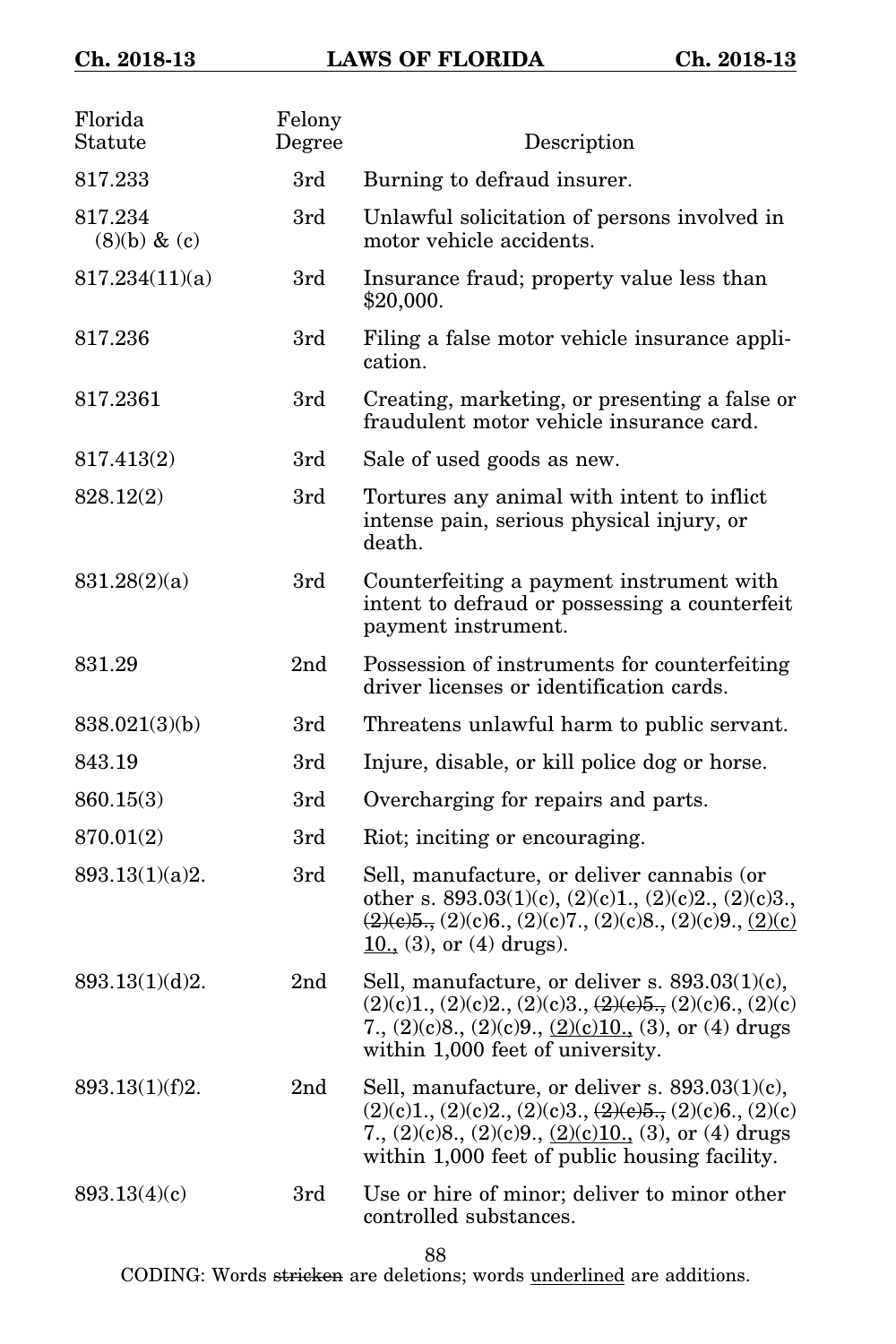| Florida<br>Statute      | Felony<br>Degree | Description                                                                                                                                                                                                            |
|-------------------------|------------------|------------------------------------------------------------------------------------------------------------------------------------------------------------------------------------------------------------------------|
| 893.13(6)(a)            | 3rd              | Possession of any controlled substance other<br>than felony possession of cannabis.                                                                                                                                    |
| 893.13(7)(a)8.          | 3rd              | Withhold information from practitioner re-<br>garding previous receipt of or prescription for<br>a controlled substance.                                                                                               |
| 893.13(7)(a)9.          | 3rd              | Obtain or attempt to obtain controlled sub-<br>stance by fraud, forgery, misrepresentation,<br>etc.                                                                                                                    |
| 893.13(7)(a)10.         | 3rd              | Affix false or forged label to package of<br>controlled substance.                                                                                                                                                     |
| 893.13(7)(a)11.         | 3rd              | Furnish false or fraudulent material infor-<br>mation on any document or record required<br>by chapter 893.                                                                                                            |
| 893.13(8)(a)1.          | 3rd              | Knowingly assist a patient, other person, or<br>owner of an animal in obtaining a controlled<br>substance through deceptive, untrue, or<br>fraudulent representations in or related to<br>the practitioner's practice. |
| 893.13(8)(a)2.          | 3rd              | Employ a trick or scheme in the practitioner's<br>practice to assist a patient, other person, or<br>owner of an animal in obtaining a controlled<br>substance.                                                         |
| 893.13(8)(a)3.          | 3rd              | Knowingly write a prescription for a con-<br>trolled substance for a fictitious person.                                                                                                                                |
| 893.13(8)(a)4.          | 3rd              | Write a prescription for a controlled sub-<br>stance for a patient, other person, or an<br>animal if the sole purpose of writing the<br>prescription is a monetary benefit for the<br>practitioner.                    |
| 918.13(1)(a)            | 3rd              | Alter, destroy, or conceal investigation evi-<br>dence.                                                                                                                                                                |
| 944.47<br>(1)(a)1. & 2. | 3rd              | Introduce contraband to correctional facility.                                                                                                                                                                         |
| 944.47(1)(c)            | 2nd              | Possess contraband while upon the grounds of<br>a correctional institution.                                                                                                                                            |
| 985.721                 | 3rd              | Escapes from a juvenile facility (secure de-<br>tention or residential commitment facility).                                                                                                                           |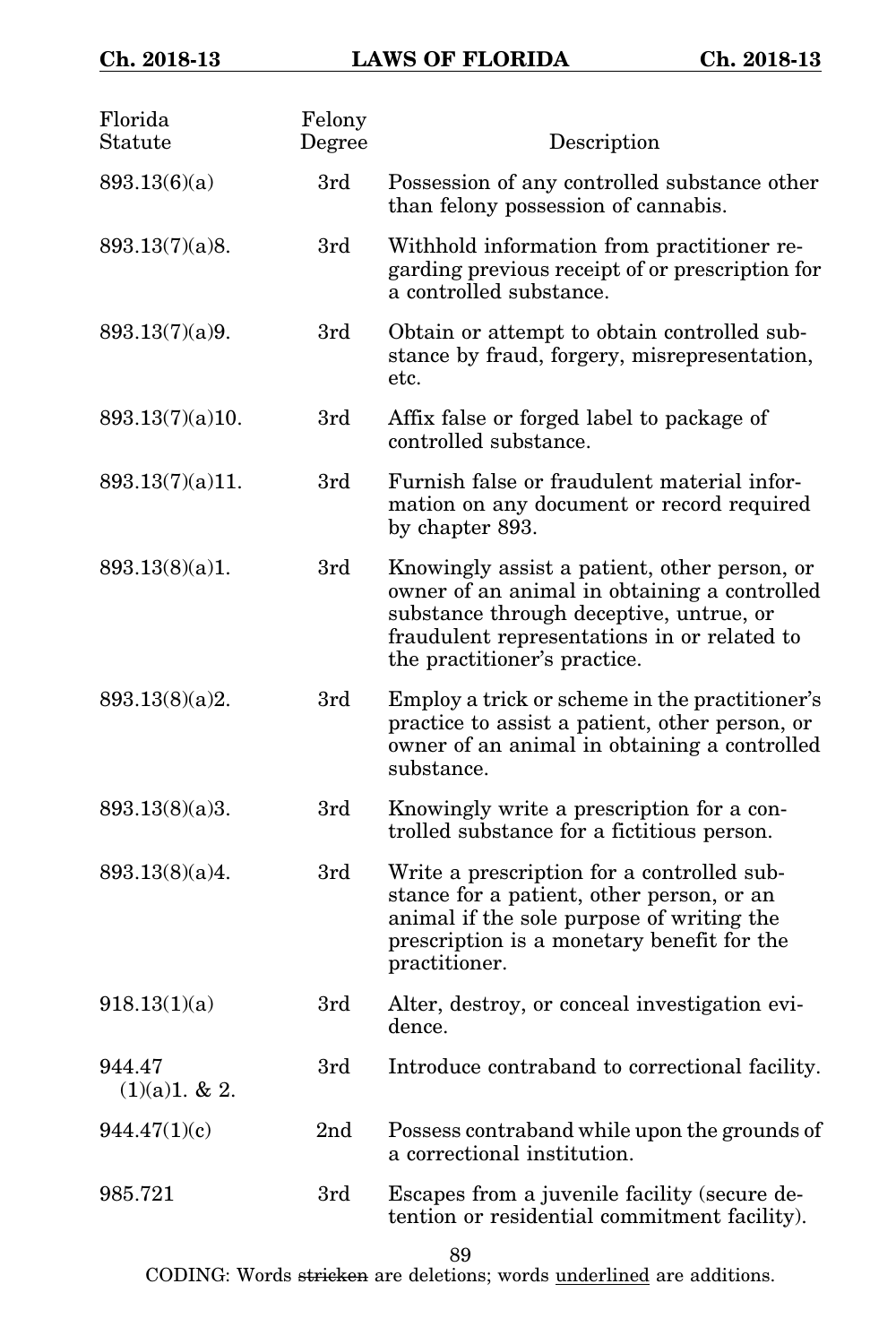(d) LEVEL 4

| Florida<br>Statute | Felony<br>Degree | Description                                                                                                                                                                                   |
|--------------------|------------------|-----------------------------------------------------------------------------------------------------------------------------------------------------------------------------------------------|
| 316.1935(3)(a)     | 2 <sub>nd</sub>  | Driving at high speed or with wanton dis-<br>regard for safety while fleeing or attempting<br>to elude law enforcement officer who is in a<br>patrol vehicle with siren and lights activated. |
| 499.0051(1)        | 3rd              | Failure to maintain or deliver transaction<br>history, transaction information, or transac-<br>tion statements.                                                                               |
| 499.0051(5)        | 2 <sub>nd</sub>  | Knowing sale or delivery, or possession with<br>intent to sell, contraband prescription drugs.                                                                                                |
| 517.07(1)          | 3rd              | Failure to register securities.                                                                                                                                                               |
| 517.12(1)          | 3rd              | Failure of dealer, associated person, or issuer<br>of securities to register.                                                                                                                 |
| 784.07(2)(b)       | 3rd              | Battery of law enforcement officer, firefigh-<br>ter, etc.                                                                                                                                    |
| 784.074(1)(c)      | 3rd              | Battery of sexually violent predators facility<br>staff.                                                                                                                                      |
| 784.075            | 3rd              | Battery on detention or commitment facility<br>staff.                                                                                                                                         |
| 784.078            | 3rd              | Battery of facility employee by throwing,<br>tossing, or expelling certain fluids or materi-<br>als.                                                                                          |
| 784.08(2)(c)       | 3rd              | Battery on a person 65 years of age or older.                                                                                                                                                 |
| 784.081(3)         | 3rd              | Battery on specified official or employee.                                                                                                                                                    |
| 784.082(3)         | 3rd              | Battery by detained person on visitor or other<br>detainee.                                                                                                                                   |
| 784.083(3)         | 3rd              | Battery on code inspector.                                                                                                                                                                    |
| 784.085            | 3rd              | Battery of child by throwing, tossing, pro-<br>jecting, or expelling certain fluids or materi-<br>als.                                                                                        |
| 787.03(1)          | 3rd              | Interference with custody; wrongly takes<br>minor from appointed guardian.                                                                                                                    |
| 787.04(2)          | 3rd              | Take, entice, or remove child beyond state<br>limits with criminal intent pending custody<br>proceedings.                                                                                     |

90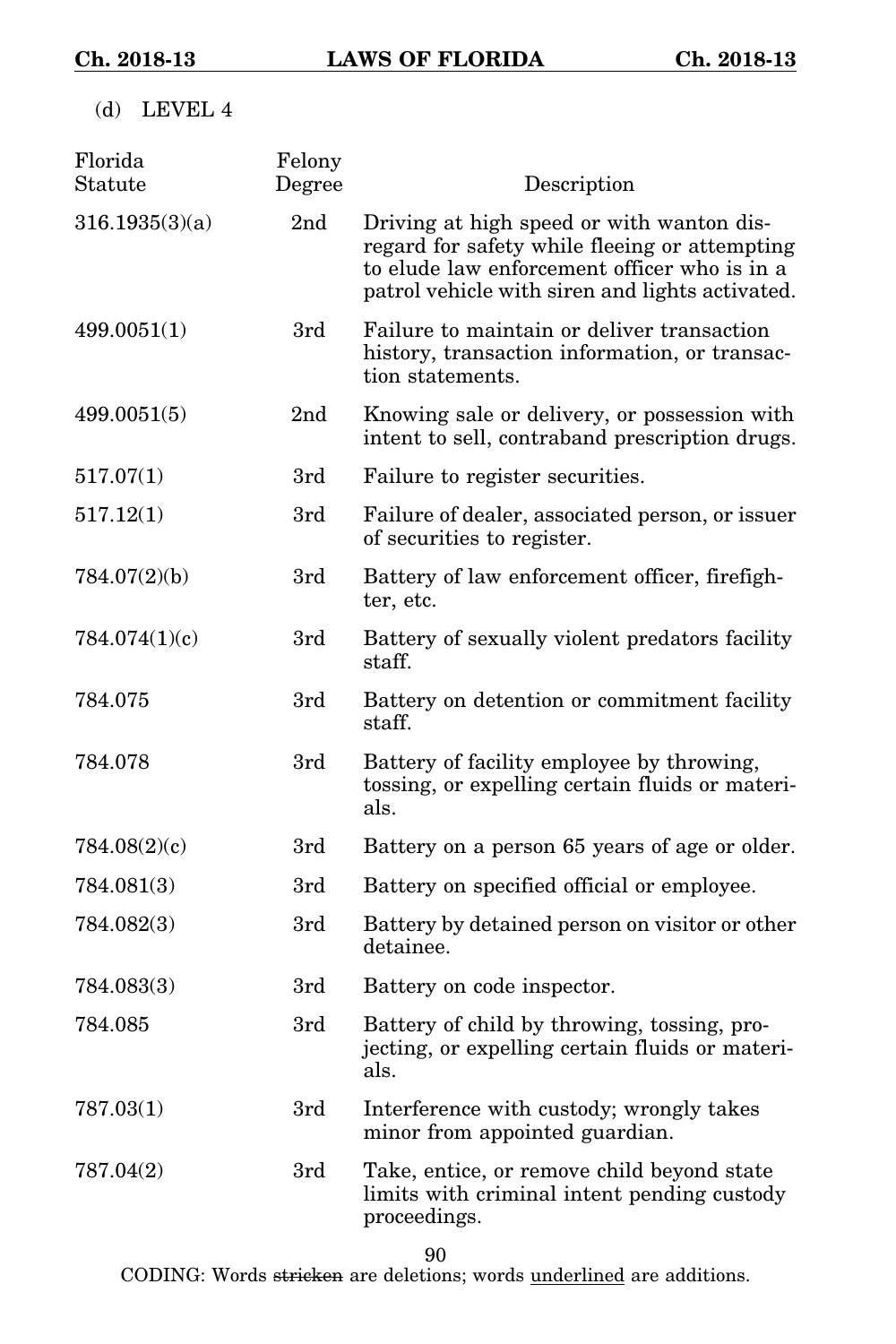| Florida<br>Statute        | Felony<br>Degree | Description                                                                                                                                    |
|---------------------------|------------------|------------------------------------------------------------------------------------------------------------------------------------------------|
| 787.04(3)                 | 3rd              | Carrying child beyond state lines with crim-<br>inal intent to avoid producing child at custody<br>hearing or delivering to designated person. |
| 787.07                    | 3rd              | Human smuggling.                                                                                                                               |
| 790.115(1)                | 3rd              | Exhibiting firearm or weapon within 1,000<br>feet of a school.                                                                                 |
| 790.115(2)(b)             | 3rd              | Possessing electric weapon or device, de-<br>structive device, or other weapon on school<br>property.                                          |
| 790.115(2)(c)             | 3rd              | Possessing firearm on school property.                                                                                                         |
| 800.04(7)(c)              | 3rd              | Lewd or lascivious exhibition; offender less<br>than 18 years.                                                                                 |
| 810.02(4)(a)              | 3rd              | Burglary, or attempted burglary, of an un-<br>occupied structure; unarmed; no assault or<br>battery.                                           |
| 810.02(4)(b)              | 3rd              | Burglary, or attempted burglary, of an un-<br>occupied conveyance; unarmed; no assault or<br>battery.                                          |
| 810.06                    | 3rd              | Burglary; possession of tools.                                                                                                                 |
| 810.08(2)(c)              | 3rd              | Trespass on property, armed with firearm or<br>dangerous weapon.                                                                               |
| 812.014(2)(c)3.           | 3rd              | Grand theft, 3rd degree \$10,000 or more but<br>less than $$20,000$ .                                                                          |
| 812.014<br>$(2)(c)4.-10.$ | 3rd              | Grand theft, 3rd degree, a will, firearm, motor<br>vehicle, livestock, etc.                                                                    |
| 812.0195(2)               | 3rd              | Dealing in stolen property by use of the<br>Internet; property stolen \$300 or more.                                                           |
| 817.505(4)(a)             | 3rd              | Patient brokering.                                                                                                                             |
| 817.563(1)                | 3rd              | Sell or deliver substance other than con-<br>trolled substance agreed upon, excluding s.<br>$893.03(5)$ drugs.                                 |
| 817.568(2)(a)             | 3rd              | Fraudulent use of personal identification<br>information.                                                                                      |
| 817.625(2)(a)             | 3rd              | Fraudulent use of scanning device, skimming<br>device, or reencoder.                                                                           |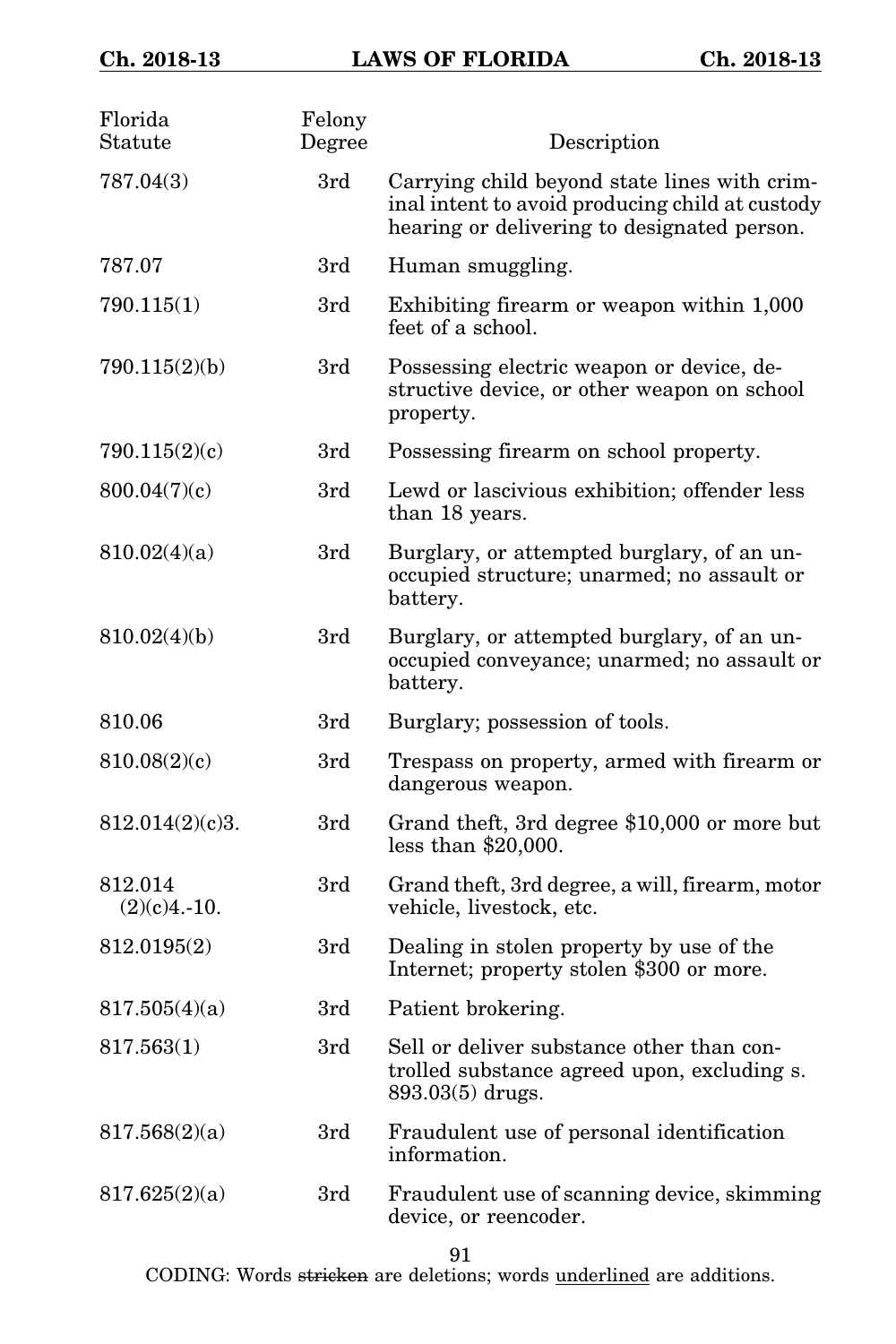| Florida<br>Statute | Felony<br>Degree | Description                                                                                                             |
|--------------------|------------------|-------------------------------------------------------------------------------------------------------------------------|
| 817.625(2)(c)      | 3rd              | Possess, sell, or deliver skimming device.                                                                              |
| 828.125(1)         | 2nd              | Kill, maim, or cause great bodily harm or<br>permanent breeding disability to any regis-<br>tered horse or cattle.      |
| 837.02(1)          | 3rd              | Perjury in official proceedings.                                                                                        |
| 837.021(1)         | 3rd              | Make contradictory statements in official<br>proceedings.                                                               |
| 838.022            | 3rd              | Official misconduct.                                                                                                    |
| 839.13(2)(a)       | 3rd              | Falsifying records of an individual in the care<br>and custody of a state agency.                                       |
| 839.13(2)(c)       | 3rd              | Falsifying records of the Department of<br>Children and Families.                                                       |
| 843.021            | 3rd              | Possession of a concealed handcuff key by a<br>person in custody.                                                       |
| 843.025            | 3rd              | Deprive law enforcement, correctional, or<br>correctional probation officer of means of<br>protection or communication. |
| 843.15(1)(a)       | 3rd              | Failure to appear while on bail for felony<br>(bond estreature or bond jumping).                                        |
| 847.0135(5)(c)     | 3rd              | Lewd or lascivious exhibition using computer;<br>offender less than 18 years.                                           |
| 874.05(1)(a)       | 3rd              | Encouraging or recruiting another to join a<br>criminal gang.                                                           |
| 893.13(2)(a)1.     | 2nd              | Purchase of cocaine (or other s. $893.03(1)(a)$ ,<br>(b), or (d), (2)(a), (2)(b), or $(2)(c)5$ , $(2)(e)4$ .<br>drugs). |
| 914.14(2)          | 3rd              | Witnesses accepting bribes.                                                                                             |
| 914.22(1)          | 3rd              | Force, threaten, etc., witness, victim, or<br>informant.                                                                |
| 914.23(2)          | 3rd              | Retaliation against a witness, victim, or<br>informant, no bodily injury.                                               |
| 918.12             | 3rd              | Tampering with jurors.                                                                                                  |
| 934.215            | 3rd              | Use of two-way communications device to<br>facilitate commission of a crime.                                            |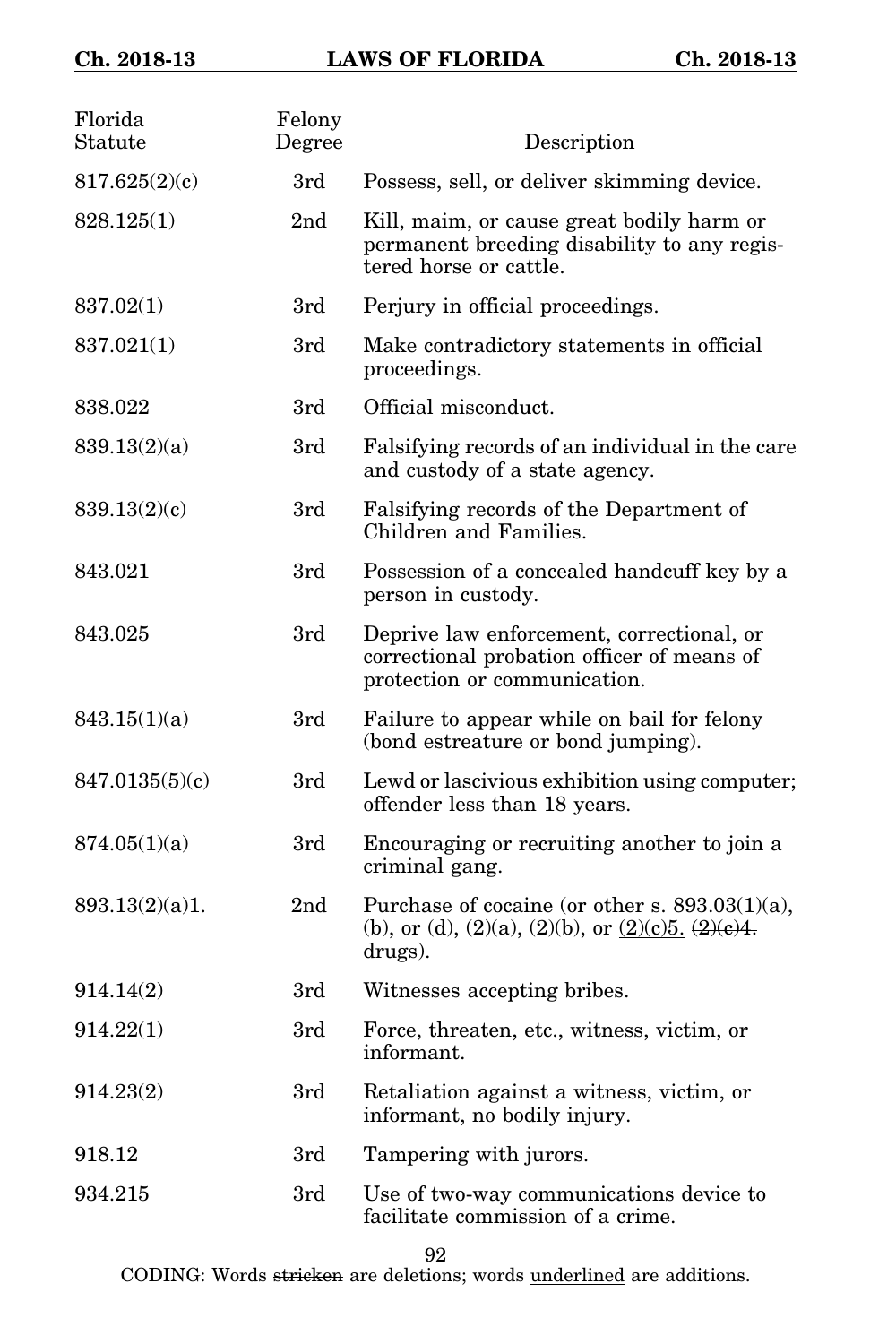(e) LEVEL 5

| Florida<br>Statute | Felony<br>Degree | Description                                                                                                                                                                                                                                                                                                                                                                                                                                                                                                                                                                           |
|--------------------|------------------|---------------------------------------------------------------------------------------------------------------------------------------------------------------------------------------------------------------------------------------------------------------------------------------------------------------------------------------------------------------------------------------------------------------------------------------------------------------------------------------------------------------------------------------------------------------------------------------|
| 316.027(2)(a)      | 3rd              | Accidents involving personal injuries other<br>than serious bodily injury, failure to stop;<br>leaving scene.                                                                                                                                                                                                                                                                                                                                                                                                                                                                         |
| 316.1935(4)(a)     | 2nd              | Aggravated fleeing or eluding.                                                                                                                                                                                                                                                                                                                                                                                                                                                                                                                                                        |
| 316.80(2)          | 2 <sub>nd</sub>  | Unlawful conveyance of fuel; obtaining fuel<br>fraudulently.                                                                                                                                                                                                                                                                                                                                                                                                                                                                                                                          |
| 322.34(6)          | 3rd              | Careless operation of motor vehicle with<br>suspended license, resulting in death or<br>serious bodily injury.                                                                                                                                                                                                                                                                                                                                                                                                                                                                        |
| 327.30(5)          | 3rd              | Vessel accidents involving personal injury;<br>leaving scene.                                                                                                                                                                                                                                                                                                                                                                                                                                                                                                                         |
| 379.365(2)(c)1.    | 3rd              | Violation of rules relating to: willful moles-<br>tation of stone crab traps, lines, or buoys;<br>illegal bartering, trading, or sale, conspiring<br>or aiding in such barter, trade, or sale, or<br>supplying, agreeing to supply, aiding in<br>supplying, or giving away stone crab trap tags<br>or certificates; making, altering, forging,<br>counterfeiting, or reproducing stone crab trap<br>tags; possession of forged, counterfeit, or<br>imitation stone crab trap tags; and engaging<br>in the commercial harvest of stone crabs<br>while license is suspended or revoked. |
| 379.367(4)         | 3rd              | Willful molestation of a commercial harvest-<br>er's spiny lobster trap, line, or buoy.                                                                                                                                                                                                                                                                                                                                                                                                                                                                                               |
| 379.407(5)(b)3.    | 3rd              | Possession of 100 or more undersized spiny<br>lobsters.                                                                                                                                                                                                                                                                                                                                                                                                                                                                                                                               |
| 381.0041(11)(b)    | 3rd              | Donate blood, plasma, or organs knowing HIV<br>positive.                                                                                                                                                                                                                                                                                                                                                                                                                                                                                                                              |
| 440.10(1)(g)       | 2 <sub>nd</sub>  | Failure to obtain workers' compensation<br>coverage.                                                                                                                                                                                                                                                                                                                                                                                                                                                                                                                                  |
| 440.105(5)         | 2 <sub>nd</sub>  | Unlawful solicitation for the purpose of<br>making workers' compensation claims.                                                                                                                                                                                                                                                                                                                                                                                                                                                                                                      |
| 440.381(2)         | 2 <sub>nd</sub>  | Submission of false, misleading, or incom-<br>plete information with the purpose of avoid-<br>ing or reducing workers' compensation pre-<br>miums.                                                                                                                                                                                                                                                                                                                                                                                                                                    |

93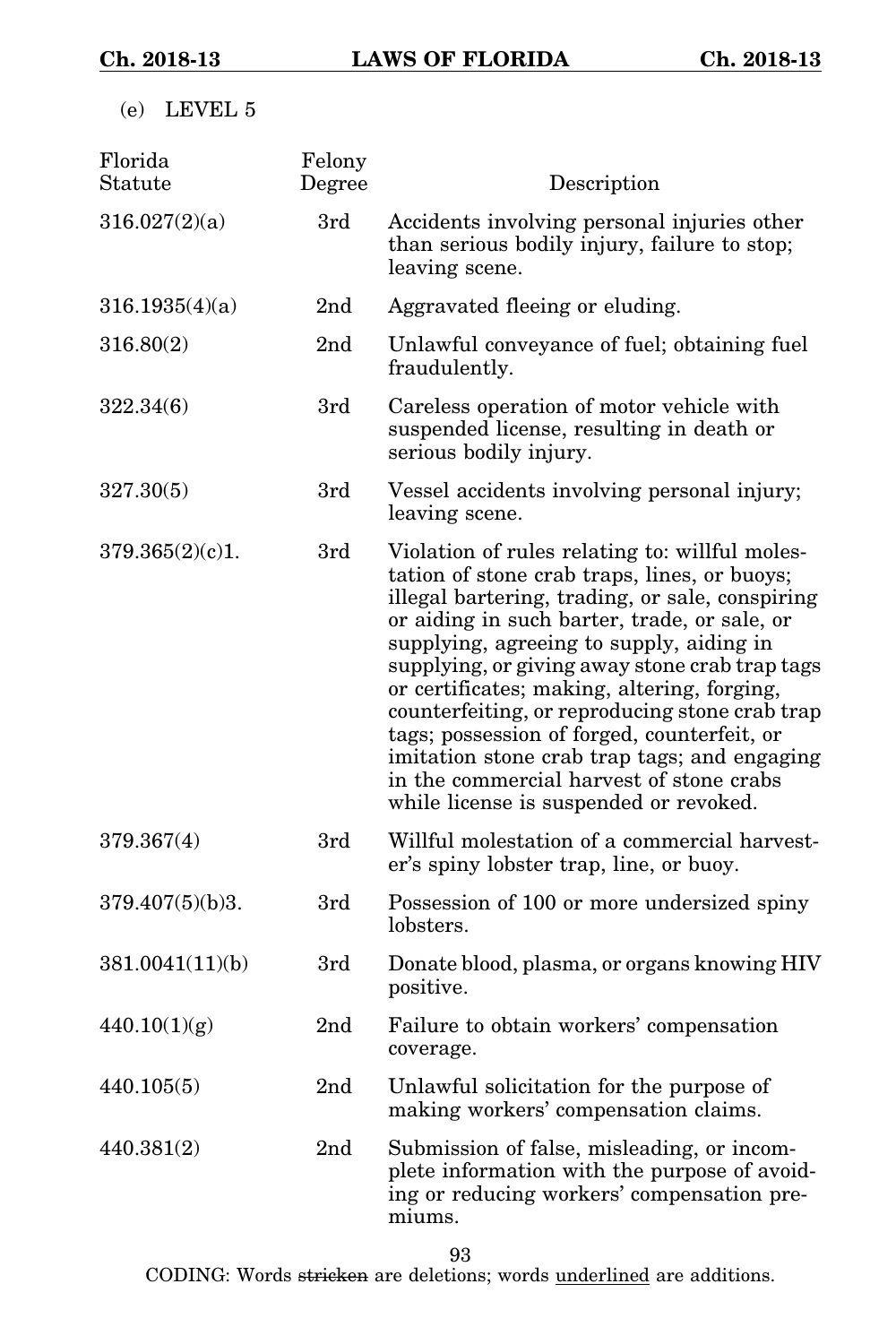| Florida<br>Statute | Felony<br>Degree | Description                                                                                                                   |
|--------------------|------------------|-------------------------------------------------------------------------------------------------------------------------------|
| 624.401(4)(b)2.    | 2 <sub>nd</sub>  | Transacting insurance without a certificate or<br>authority; premium collected \$20,000 or more<br>but less than $$100,000$ . |
| 626.902(1)(c)      | 2nd              | Representing an unauthorized insurer; re-<br>peat offender.                                                                   |
| 790.01(2)          | 3rd              | Carrying a concealed firearm.                                                                                                 |
| 790.162            | 2nd              | Threat to throw or discharge destructive<br>device.                                                                           |
| 790.163(1)         | 2nd              | False report of bomb, explosive, weapon of<br>mass destruction, or use of firearms in violent<br>manner.                      |
| 790.221(1)         | 2 <sub>nd</sub>  | Possession of short-barreled shotgun or ma-<br>chine gun.                                                                     |
| 790.23             | 2nd              | Felons in possession of firearms, ammunition,<br>or electronic weapons or devices.                                            |
| 796.05(1)          | 2 <sub>nd</sub>  | Live on earnings of a prostitute; 1st offense.                                                                                |
| 800.04(6)(c)       | 3rd              | Lewd or lascivious conduct; offender less than<br>18 years of age.                                                            |
| 800.04(7)(b)       | 2nd              | Lewd or lascivious exhibition; offender 18<br>years of age or older.                                                          |
| 806.111(1)         | 3rd              | Possess, manufacture, or dispense fire bomb<br>with intent to damage any structure or<br>property.                            |
| 812.0145(2)(b)     | 2nd              | Theft from person 65 years of age or older;<br>\$10,000 or more but less than \$50,000.                                       |
| 812.015(8)         | 3rd              | Retail theft; property stolen is valued at \$300<br>or more and one or more specified acts.                                   |
| 812.019(1)         | 2 <sub>nd</sub>  | Stolen property; dealing in or trafficking in.                                                                                |
| 812.131(2)(b)      | 3rd              | Robbery by sudden snatching.                                                                                                  |
| 812.16(2)          | 3rd              | Owning, operating, or conducting a chop<br>shop.                                                                              |
| 817.034(4)(a)2.    | 2nd              | Communications fraud, value \$20,000 to<br>\$50,000.                                                                          |
| 817.234(11)(b)     | 2nd              | Insurance fraud; property value \$20,000 or<br>more but less than \$100,000.                                                  |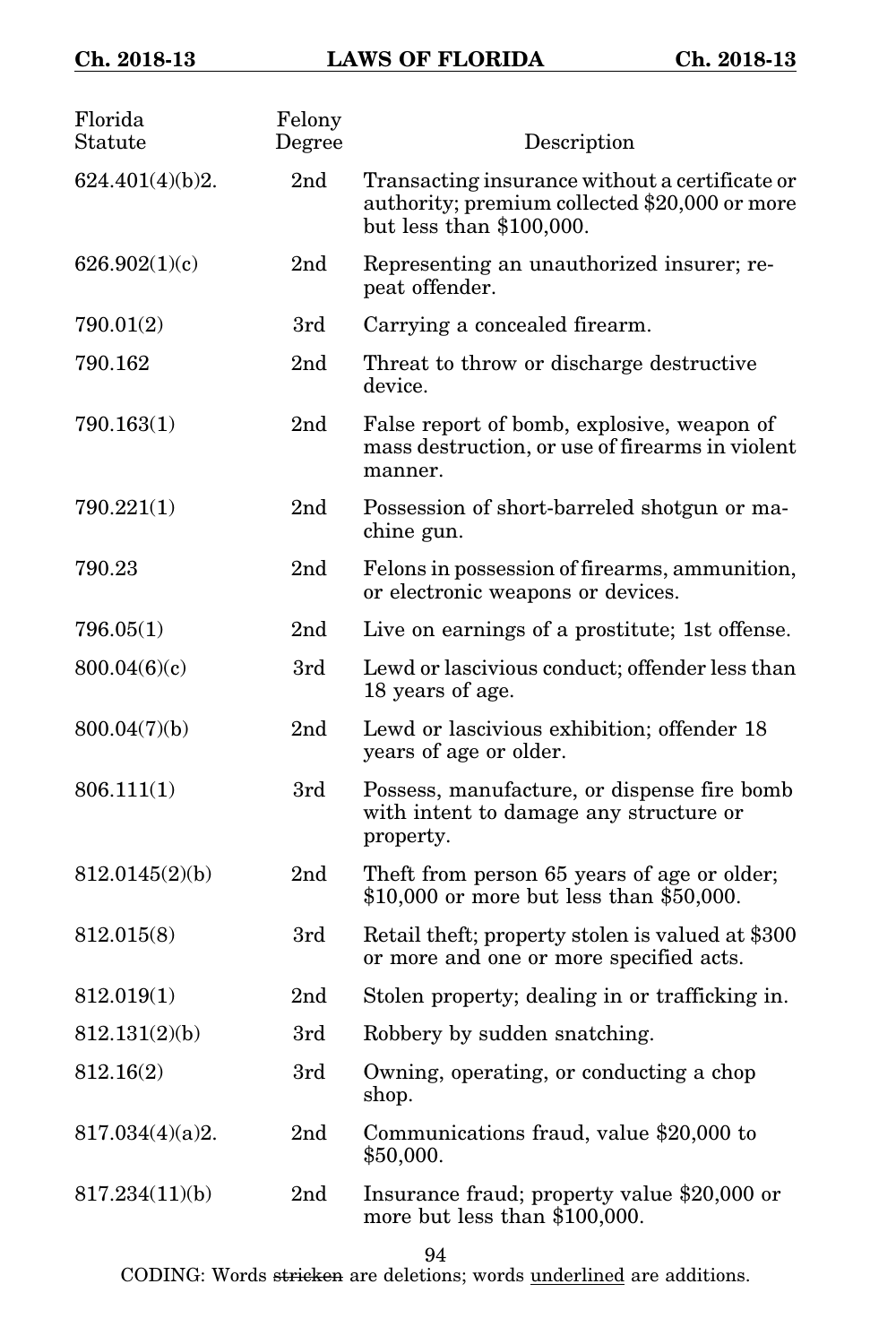| Florida<br>Statute                 | Felony<br>Degree | Description                                                                                                                                                                                                                                        |
|------------------------------------|------------------|----------------------------------------------------------------------------------------------------------------------------------------------------------------------------------------------------------------------------------------------------|
| 817.2341(1),<br>$(2)(a) \& (3)(a)$ | 3rd              | Filing false financial statements, making<br>false entries of material fact or false state-<br>ments regarding property values relating to<br>the solvency of an insuring entity.                                                                  |
| 817.568(2)(b)                      | 2nd              | Fraudulent use of personal identification<br>information; value of benefit, services re-<br>ceived, payment avoided, or amount of injury<br>or fraud, \$5,000 or more or use of personal<br>identification information of 10 or more per-<br>sons. |
| 817.611(2)(a)                      | 2nd              | Traffic in or possess 5 to 14 counterfeit credit<br>cards or related documents.                                                                                                                                                                    |
| 817.625(2)(b)                      | 2 <sub>nd</sub>  | Second or subsequent fraudulent use of<br>scanning device, skimming device, or reen-<br>coder.                                                                                                                                                     |
| 825.1025(4)                        | 3rd              | Lewd or lascivious exhibition in the presence<br>of an elderly person or disabled adult.                                                                                                                                                           |
| 827.071(4)                         | 2nd              | Possess with intent to promote any photo-<br>graphic material, motion picture, etc., which<br>includes sexual conduct by a child.                                                                                                                  |
| 827.071(5)                         | 3rd              | Possess, control, or intentionally view any<br>photographic material, motion picture, etc.,<br>which includes sexual conduct by a child.                                                                                                           |
| 839.13(2)(b)                       | 2nd              | Falsifying records of an individual in the care<br>and custody of a state agency involving great<br>bodily harm or death.                                                                                                                          |
| 843.01                             | 3rd              | Resist officer with violence to person; resist<br>arrest with violence.                                                                                                                                                                            |
| 847.0135(5)(b)                     | 2nd              | Lewd or lascivious exhibition using computer;<br>offender 18 years or older.                                                                                                                                                                       |
| 847.0137<br>$(2)$ & $(3)$          | 3rd              | Transmission of pornography by electronic<br>device or equipment.                                                                                                                                                                                  |
| 847.0138<br>$(2)$ & $(3)$          | 3rd              | Transmission of material harmful to minors<br>to a minor by electronic device or equipment.                                                                                                                                                        |
| 874.05(1)(b)                       | 2nd              | Encouraging or recruiting another to join a<br>criminal gang; second or subsequent offense.                                                                                                                                                        |
| 874.05(2)(a)                       | 2nd              | Encouraging or recruiting person under 13<br>years of age to join a criminal gang.                                                                                                                                                                 |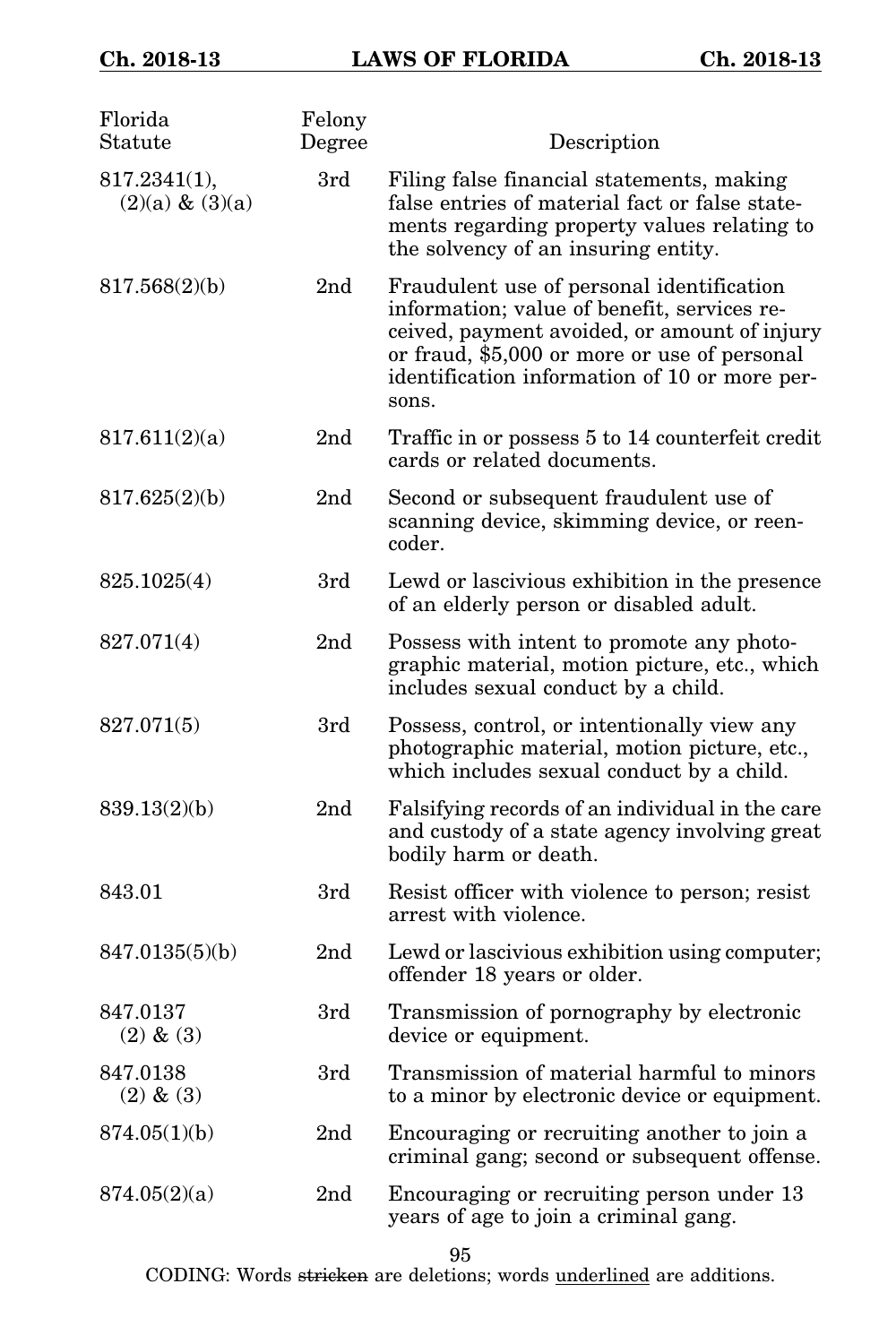| Florida<br>Statute | Felony<br>Degree | Description                                                                                                                                                                                                                                                                                                                                                                                   |
|--------------------|------------------|-----------------------------------------------------------------------------------------------------------------------------------------------------------------------------------------------------------------------------------------------------------------------------------------------------------------------------------------------------------------------------------------------|
| 893.13(1)(a)1.     | 2 <sub>nd</sub>  | Sell, manufacture, or deliver cocaine (or other<br>s. 893.03(1)(a), (1)(b), (1)(d), (2)(a), (2)(b), or<br>$(2)(c)5.$ $(2)(e)4.$ drugs).                                                                                                                                                                                                                                                       |
| 893.13(1)(c)2.     | 2 <sub>nd</sub>  | Sell, manufacture, or deliver cannabis (or<br>other s. 893.03(1)(c), (2)(c)1., (2)(c)2., (2)(c)3.,<br>$\frac{(2)(e)5}{2}$ , $(2)(c)6$ , $(2)(c)7$ , $(2)(c)8$ , $(2)(c)9$ , $(2)(c)$<br>$\underline{10}$ , (3), or (4) drugs) within 1,000 feet of a<br>child care facility, school, or state, county, or<br>municipal park or publicly owned recrea-<br>tional facility or community center. |
| 893.13(1)(d)1.     | 1st              | Sell, manufacture, or deliver cocaine (or other<br>s. 893.03(1)(a), (1)(b), (1)(d), (2)(a), (2)(b), or<br>$(2)(c)5. (2)(e)4.$ drugs) within 1,000 feet of<br>university.                                                                                                                                                                                                                      |
| 893.13(1)(e)2.     | 2 <sub>nd</sub>  | Sell, manufacture, or deliver cannabis or<br>other drug prohibited under s. $893.03(1)(c)$ ,<br>$(2)(c)1., (2)(c)2., (2)(c)3., (2)(e)5., (2)(c)6., (2)(c)$<br>7., $(2)(c)8$ ., $(2)(c)9$ ., $(2)(c)10$ ., $(3)$ , or $(4)$ within<br>1,000 feet of property used for religious<br>services or a specified business site.                                                                      |
| 893.13(1)(f)1.     | 1st              | Sell, manufacture, or deliver cocaine (or other<br>s. 893.03(1)(a), (1)(b), (1)(d), or (2)(a), (2)(b), or<br>$(2)(c)5. (2)(e)4.$ drugs) within 1,000 feet of<br>public housing facility.                                                                                                                                                                                                      |
| 893.13(4)(b)       | 2 <sub>nd</sub>  | Use or hire of minor; deliver to minor other<br>controlled substance.                                                                                                                                                                                                                                                                                                                         |
| 893.1351(1)        | 3rd              | Ownership, lease, or rental for trafficking in<br>or manufacturing of controlled substance.                                                                                                                                                                                                                                                                                                   |
| (g)<br>LEVEL 7     |                  |                                                                                                                                                                                                                                                                                                                                                                                               |
| Florida<br>Statute | Felony<br>Degree | Description                                                                                                                                                                                                                                                                                                                                                                                   |
| 316.027(2)(c)      | 1st              | Accident involving death, failure to stop;<br>leaving scene.                                                                                                                                                                                                                                                                                                                                  |
| 316.193(3)(c)2.    | 3rd              | DUI resulting in serious bodily injury.                                                                                                                                                                                                                                                                                                                                                       |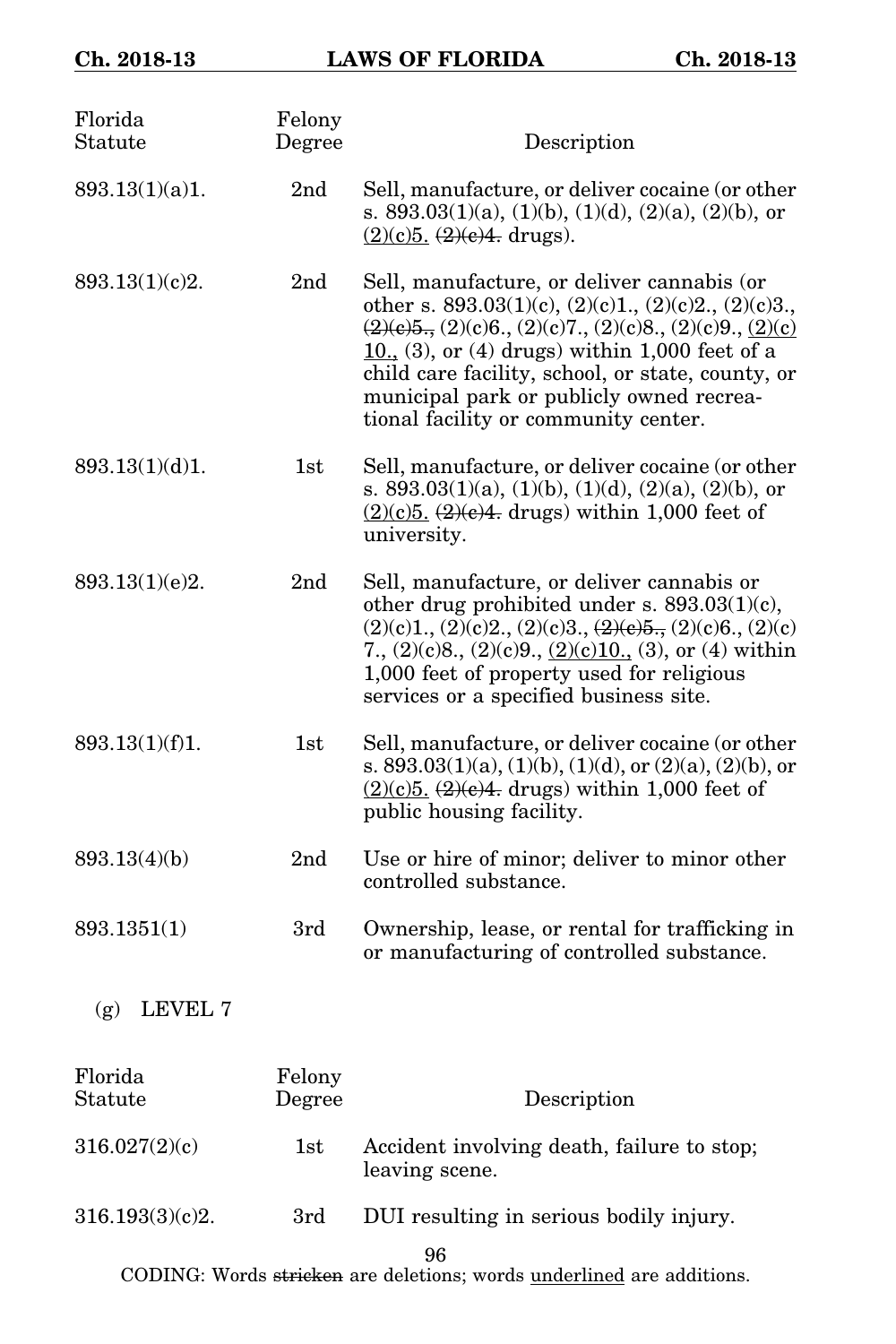| Florida<br>Statute    | Felony<br>Degree | Description                                                                                                                                                                                                                                                 |
|-----------------------|------------------|-------------------------------------------------------------------------------------------------------------------------------------------------------------------------------------------------------------------------------------------------------------|
| 316.1935(3)(b)        | 1st              | Causing serious bodily injury or death to<br>another person; driving at high speed or with<br>wanton disregard for safety while fleeing or<br>attempting to elude law enforcement officer<br>who is in a patrol vehicle with siren and lights<br>activated. |
| 327.35(3)(c)2.        | 3rd              | Vessel BUI resulting in serious bodily injury.                                                                                                                                                                                                              |
| 402.319(2)            | 2 <sub>nd</sub>  | Misrepresentation and negligence or inten-<br>tional act resulting in great bodily harm,<br>permanent disfiguration, permanent disabil-<br>ity, or death.                                                                                                   |
| 409.920<br>(2)(b)1.a. | 3rd              | Medicaid provider fraud; \$10,000 or less.                                                                                                                                                                                                                  |
| 409.920<br>(2)(b)1.b. | 2 <sub>nd</sub>  | Medicaid provider fraud; more than \$10,000,<br>but less than $$50,000$ .                                                                                                                                                                                   |
| 456.065(2)            | 3rd              | Practicing a health care profession without a<br>license.                                                                                                                                                                                                   |
| 456.065(2)            | 2 <sub>nd</sub>  | Practicing a health care profession without a<br>license which results in serious bodily injury.                                                                                                                                                            |
| 458.327(1)            | 3rd              | Practicing medicine without a license.                                                                                                                                                                                                                      |
| 459.013(1)            | 3rd              | Practicing osteopathic medicine without a<br>license.                                                                                                                                                                                                       |
| 460.411(1)            | 3rd              | Practicing chiropractic medicine without a<br>license.                                                                                                                                                                                                      |
| 461.012(1)            | 3rd              | Practicing podiatric medicine without a li-<br>cense.                                                                                                                                                                                                       |
| 462.17                | 3rd              | Practicing naturopathy without a license.                                                                                                                                                                                                                   |
| 463.015(1)            | 3rd              | Practicing optometry without a license.                                                                                                                                                                                                                     |
| 464.016(1)            | 3rd              | Practicing nursing without a license.                                                                                                                                                                                                                       |
| 465.015(2)            | 3rd              | Practicing pharmacy without a license.                                                                                                                                                                                                                      |
| 466.026(1)            | 3rd              | Practicing dentistry or dental hygiene with-<br>out a license.                                                                                                                                                                                              |
| 467.201               | 3rd              | Practicing midwifery without a license.                                                                                                                                                                                                                     |
| 468.366               | 3rd              | Delivering respiratory care services without a<br>license.                                                                                                                                                                                                  |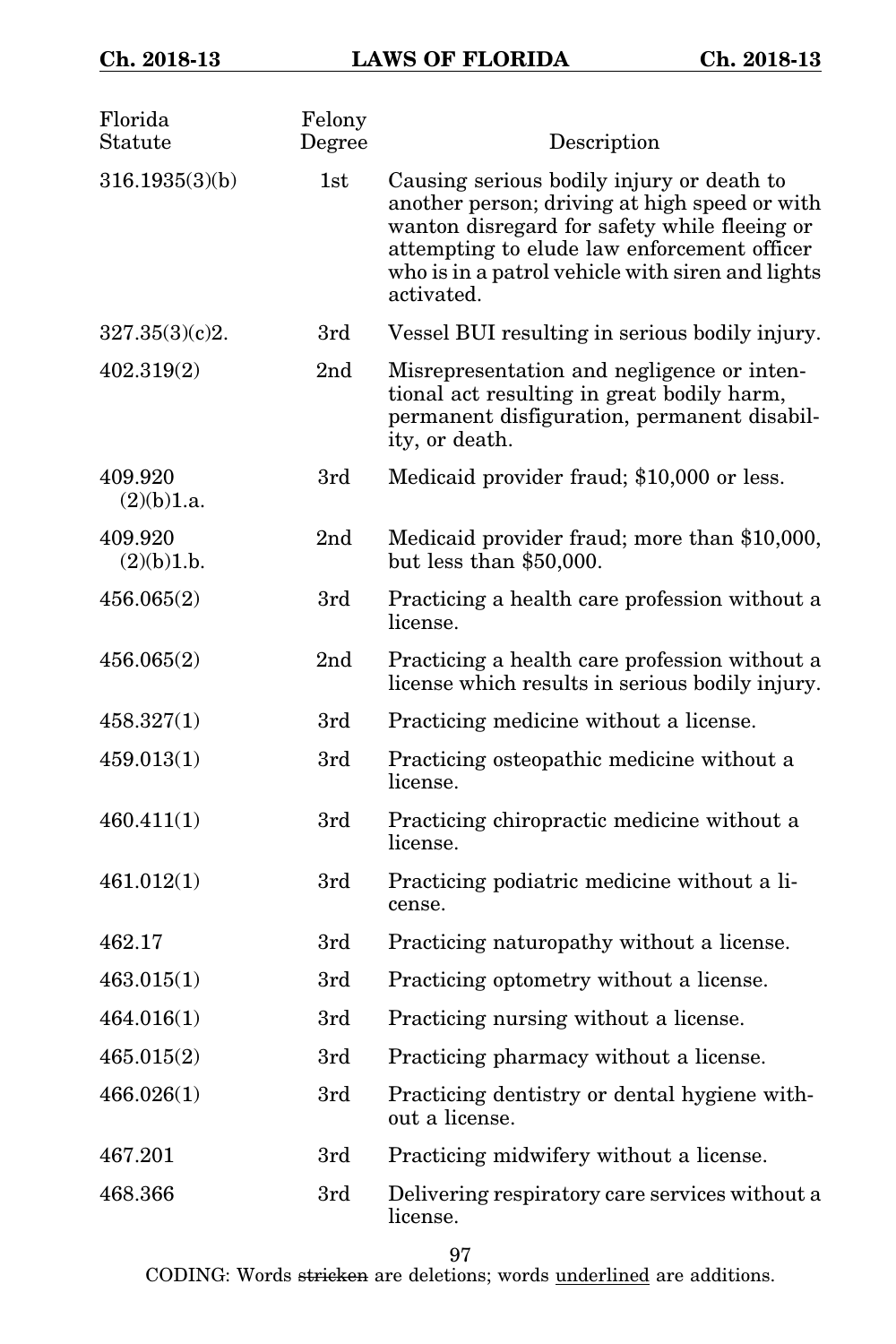| Florida<br>Statute | Felony<br>Degree | Description                                                                                                                                                            |
|--------------------|------------------|------------------------------------------------------------------------------------------------------------------------------------------------------------------------|
| 483.828(1)         | 3rd              | Practicing as clinical laboratory personnel<br>without a license.                                                                                                      |
| 483.901(7)         | 3rd              | Practicing medical physics without a license.                                                                                                                          |
| 484.013(1)(c)      | 3rd              | Preparing or dispensing optical devices<br>without a prescription.                                                                                                     |
| 484.053            | 3rd              | Dispensing hearing aids without a license.                                                                                                                             |
| 494.0018(2)        | 1st              | Conviction of any violation of chapter 494 in<br>which the total money and property unlaw-<br>fully obtained exceeded \$50,000 and there<br>were five or more victims. |
| 560.123(8)(b)1.    | 3rd              | Failure to report currency or payment in-<br>struments exceeding \$300 but less than<br>\$20,000 by a money services business.                                         |
| 560.125(5)(a)      | 3rd              | Money services business by unauthorized<br>person, currency or payment instruments<br>exceeding \$300 but less than \$20,000.                                          |
| 655.50(10)(b)1.    | 3rd              | Failure to report financial transactions ex-<br>ceeding $$300$ but less than $$20,000$ by fi-<br>nancial institution.                                                  |
| 775.21(10)(a)      | 3rd              | Sexual predator; failure to register; failure to<br>renew driver license or identification card;<br>other registration violations.                                     |
| 775.21(10)(b)      | 3rd              | Sexual predator working where children<br>regularly congregate.                                                                                                        |
| 775.21(10)(g)      | 3rd              | Failure to report or providing false informa-<br>tion about a sexual predator; harbor or con-<br>ceal a sexual predator.                                               |
| 782.051(3)         | 2 <sub>nd</sub>  | Attempted felony murder of a person by a<br>person other than the perpetrator or the<br>perpetrator of an attempted felony.                                            |
| 782.07(1)          | 2nd              | Killing of a human being by the act, pro-<br>curement, or culpable negligence of another<br>(manslaughter).                                                            |
| 782.071            | 2 <sub>nd</sub>  | Killing of a human being or unborn child by<br>the operation of a motor vehicle in a reckless<br>manner (vehicular homicide).                                          |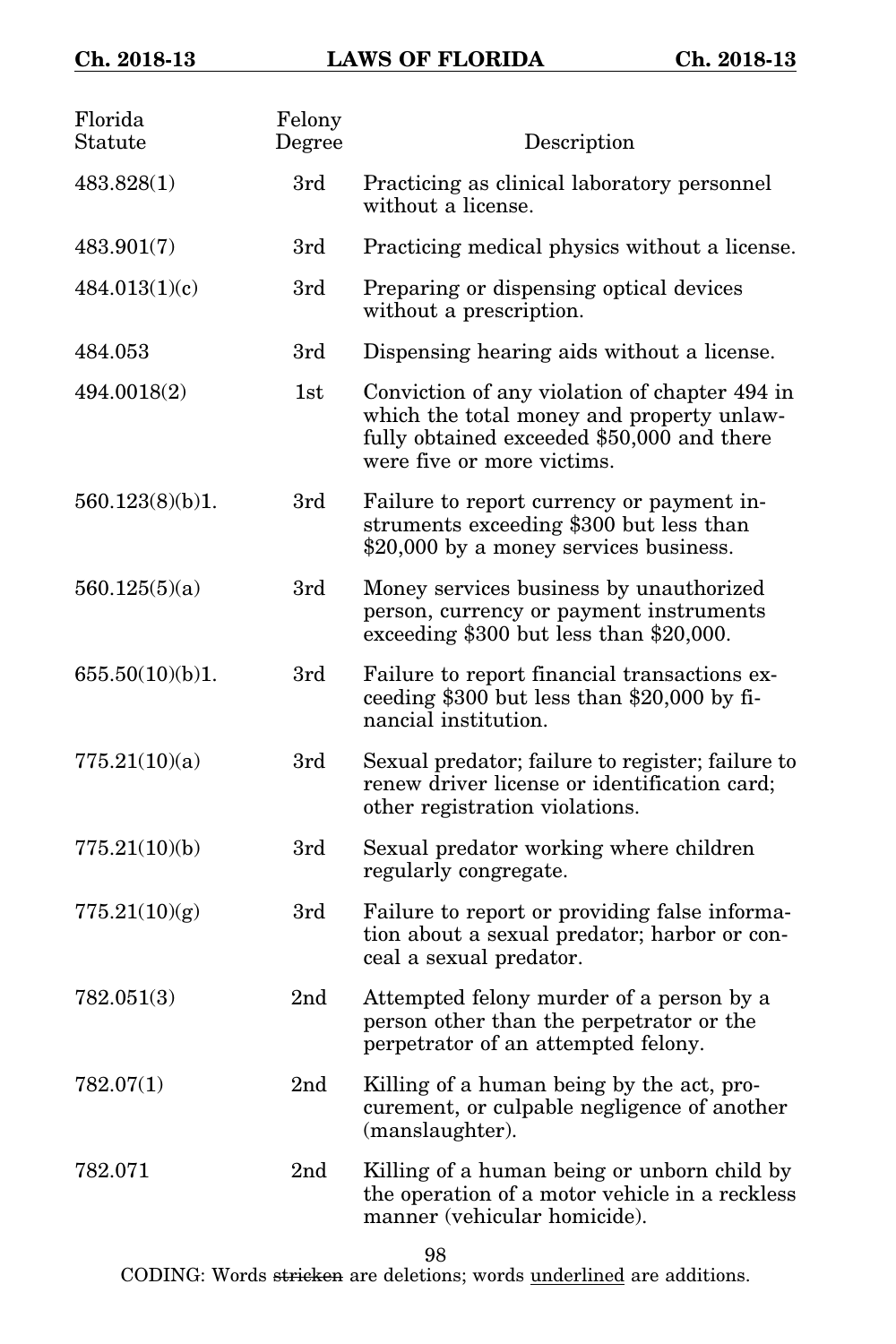| Florida<br>Statute | Felony<br>Degree | Description                                                                                                                                      |
|--------------------|------------------|--------------------------------------------------------------------------------------------------------------------------------------------------|
| 782.072            | 2 <sub>nd</sub>  | Killing of a human being by the operation of a<br>vessel in a reckless manner (vessel homicide).                                                 |
| 784.045(1)(a)1.    | 2 <sub>nd</sub>  | Aggravated battery; intentionally causing<br>great bodily harm or disfigurement.                                                                 |
| 784.045(1)(a)2.    | 2 <sub>nd</sub>  | Aggravated battery; using deadly weapon.                                                                                                         |
| 784.045(1)(b)      | 2 <sub>nd</sub>  | Aggravated battery; perpetrator aware victim<br>pregnant.                                                                                        |
| 784.048(4)         | 3rd              | Aggravated stalking; violation of injunction<br>or court order.                                                                                  |
| 784.048(7)         | 3rd              | Aggravated stalking; violation of court order.                                                                                                   |
| 784.07(2)(d)       | 1st              | Aggravated battery on law enforcement offi-<br>cer.                                                                                              |
| 784.074(1)(a)      | 1st              | Aggravated battery on sexually violent pre-<br>dators facility staff.                                                                            |
| 784.08(2)(a)       | 1st              | Aggravated battery on a person 65 years of<br>age or older.                                                                                      |
| 784.081(1)         | 1st              | Aggravated battery on specified official or<br>employee.                                                                                         |
| 784.082(1)         | 1st              | Aggravated battery by detained person on<br>visitor or other detainee.                                                                           |
| 784.083(1)         | 1st              | Aggravated battery on code inspector.                                                                                                            |
| 787.06(3)(a)2.     | 1st              | Human trafficking using coercion for labor<br>and services of an adult.                                                                          |
| 787.06(3)(e)2.     | 1st              | Human trafficking using coercion for labor<br>and services by the transfer or transport of an<br>adult from outside Florida to within the state. |
| 790.07(4)          | 1st              | Specified weapons violation subsequent to<br>previous conviction of s. 790.07(1) or $(2)$ .                                                      |
| 790.16(1)          | $_{\rm 1st}$     | Discharge of a machine gun under specified<br>circumstances.                                                                                     |
| 790.165(2)         | 2 <sub>nd</sub>  | Manufacture, sell, possess, or deliver hoax<br>bomb.                                                                                             |
| 790.165(3)         | 2 <sub>nd</sub>  | Possessing, displaying, or threatening to use<br>any hoax bomb while committing or at-<br>tempting to commit a felony.                           |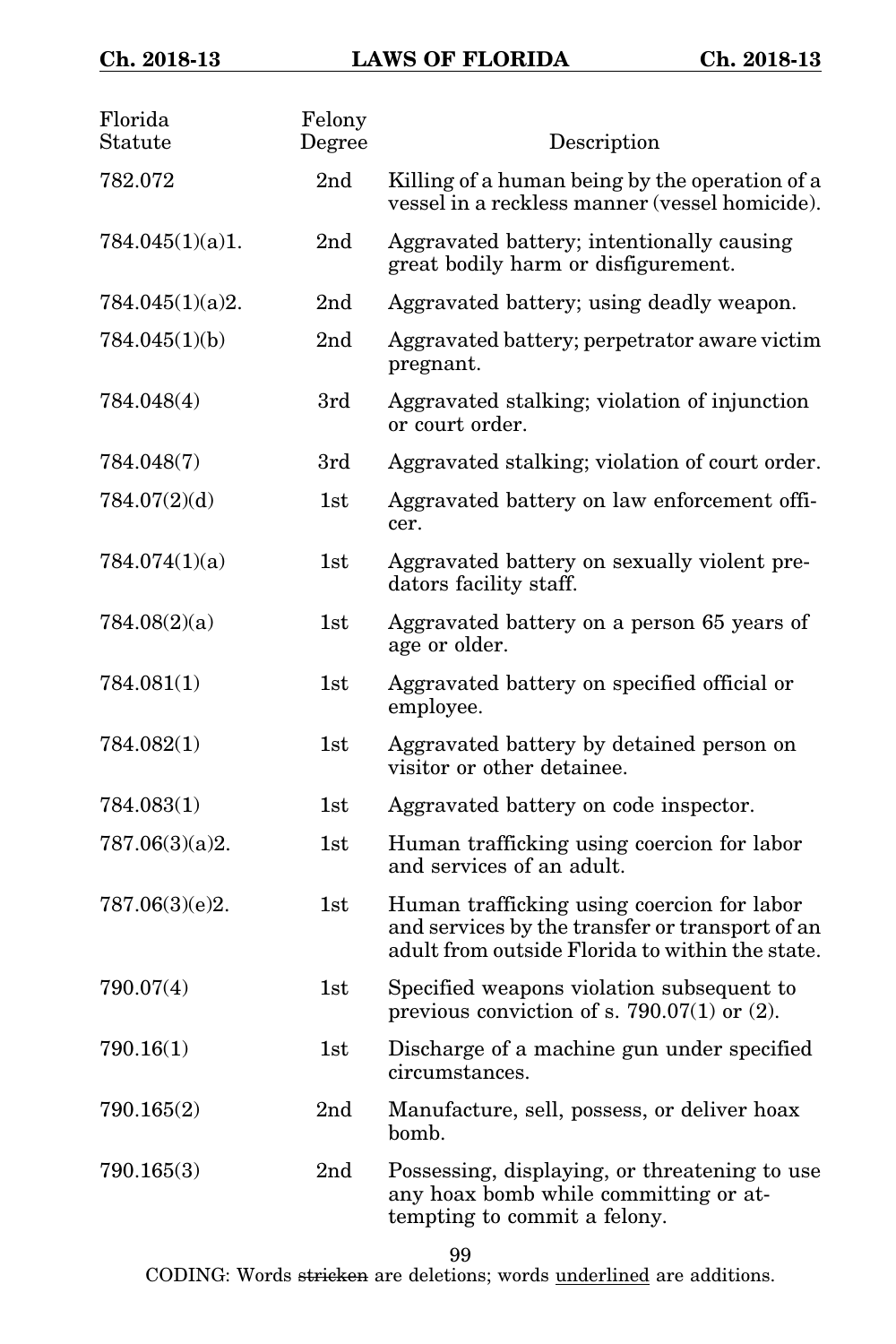| Florida<br>Statute | Felony<br>Degree | Description                                                                                                                                                                   |
|--------------------|------------------|-------------------------------------------------------------------------------------------------------------------------------------------------------------------------------|
| 790.166(3)         | 2 <sub>nd</sub>  | Possessing, selling, using, or attempting to<br>use a hoax weapon of mass destruction.                                                                                        |
| 790.166(4)         | 2 <sub>nd</sub>  | Possessing, displaying, or threatening to use<br>a hoax weapon of mass destruction while<br>committing or attempting to commit a felony.                                      |
| 790.23             |                  | 1st, PBL Possession of a firearm by a person who<br>qualifies for the penalty enhancements pro-<br>vided for in $s. 874.04$ .                                                 |
| 794.08(4)          | 3rd              | Female genital mutilation; consent by a<br>parent, guardian, or a person in custodial<br>authority to a victim younger than 18 years of<br>age.                               |
| 796.05(1)          | 1st              | Live on earnings of a prostitute; 2nd offense.                                                                                                                                |
| 796.05(1)          | 1st              | Live on earnings of a prostitute; 3rd and<br>subsequent offense.                                                                                                              |
| 800.04(5)(c)1.     | 2 <sub>nd</sub>  | Lewd or lascivious molestation; victim<br>younger than 12 years of age; offender<br>younger than 18 years of age.                                                             |
| 800.04(5)(c)2.     | 2 <sub>nd</sub>  | Lewd or lascivious molestation; victim 12<br>years of age or older but younger than 16<br>years of age; offender 18 years of age or older.                                    |
| 800.04(5)(e)       | 1st              | Lewd or lascivious molestation; victim 12<br>years of age or older but younger than 16<br>years; offender 18 years or older; prior con-<br>viction for specified sex offense. |
| 806.01(2)          | 2 <sub>nd</sub>  | Maliciously damage structure by fire or ex-<br>plosive.                                                                                                                       |
| 810.02(3)(a)       | 2 <sub>nd</sub>  | Burglary of occupied dwelling; unarmed; no<br>assault or battery.                                                                                                             |
| 810.02(3)(b)       | 2nd              | Burglary of unoccupied dwelling; unarmed;<br>no assault or battery.                                                                                                           |
| 810.02(3)(d)       | 2nd              | Burglary of occupied conveyance; unarmed;<br>no assault or battery.                                                                                                           |
| 810.02(3)(e)       | 2 <sub>nd</sub>  | Burglary of authorized emergency vehicle.                                                                                                                                     |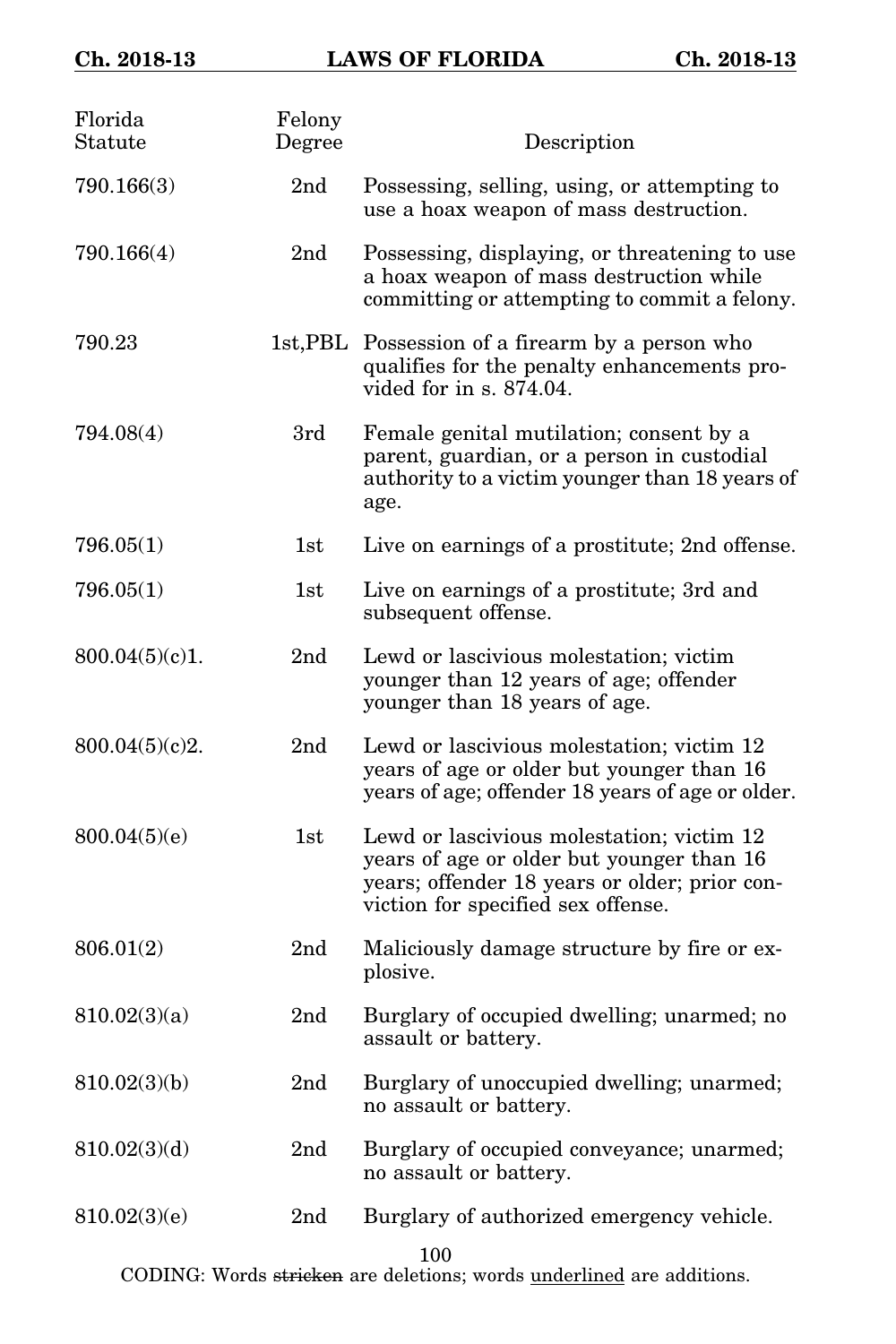| Florida<br>Statute             | Felony<br>Degree | Description                                                                                                                                                                                                      |
|--------------------------------|------------------|------------------------------------------------------------------------------------------------------------------------------------------------------------------------------------------------------------------|
| 812.014(2)(a)1.                | 1st              | Property stolen, valued at \$100,000 or more<br>or a semitrailer deployed by a law enforce-<br>ment officer; property stolen while causing<br>other property damage; 1st degree grand<br>theft.                  |
| 812.014(2)(b)2.                | 2 <sub>nd</sub>  | Property stolen, cargo valued at less than<br>\$50,000, grand theft in 2nd degree.                                                                                                                               |
| 812.014(2)(b)3.                | 2 <sub>nd</sub>  | Property stolen, emergency medical equip-<br>ment; 2nd degree grand theft.                                                                                                                                       |
| 812.014(2)(b)4.                | 2 <sub>nd</sub>  | Property stolen, law enforcement equipment<br>from authorized emergency vehicle.                                                                                                                                 |
| 812.0145(2)(a)                 | 1st              | Theft from person 65 years of age or older;<br>\$50,000 or more.                                                                                                                                                 |
| 812.019(2)                     | 1st              | Stolen property; initiates, organizes, plans,<br>etc., the theft of property and traffics in stolen<br>property.                                                                                                 |
| 812.131(2)(a)                  | 2 <sub>nd</sub>  | Robbery by sudden snatching.                                                                                                                                                                                     |
| 812.133(2)(b)                  | 1st              | Carjacking; no firearm, deadly weapon, or<br>other weapon.                                                                                                                                                       |
| 817.034(4)(a)1.                | 1st              | Communications fraud, value greater than<br>\$50,000.                                                                                                                                                            |
| 817.234(8)(a)                  | 2 <sub>nd</sub>  | Solicitation of motor vehicle accident victims<br>with intent to defraud.                                                                                                                                        |
| 817.234(9)                     | 2 <sub>nd</sub>  | Organizing, planning, or participating in an<br>intentional motor vehicle collision.                                                                                                                             |
| 817.234(11)(c)                 | 1st              | Insurance fraud; property value \$100,000 or<br>more.                                                                                                                                                            |
| 817.2341<br>$(2)(b) \& (3)(b)$ | 1st              | Making false entries of material fact or false<br>statements regarding property values relat-<br>ing to the solvency of an insuring entity which<br>are a significant cause of the insolvency of<br>that entity. |
| 817.535(2)(a)                  | 3rd              | Filing false lien or other unauthorized docu-<br>ment.                                                                                                                                                           |
| 817.611(2)(b)                  | 2nd              | Traffic in or possess 15 to 49 counterfeit credit<br>cards or related documents.                                                                                                                                 |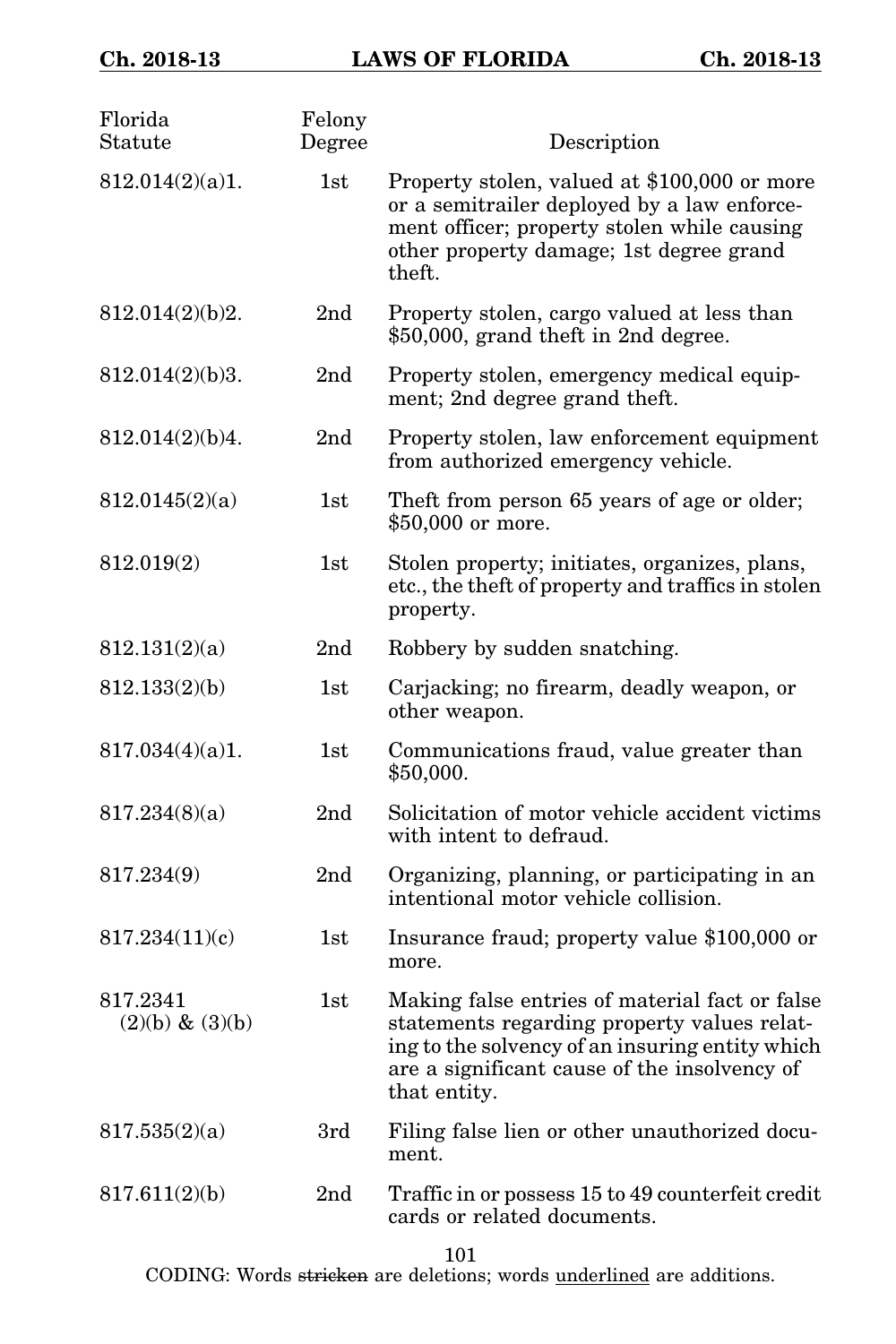| Florida<br>Statute | Felony<br>Degree | Description                                                                                                                       |
|--------------------|------------------|-----------------------------------------------------------------------------------------------------------------------------------|
| 825.102(3)(b)      | 2nd              | Neglecting an elderly person or disabled adult<br>causing great bodily harm, disability, or<br>disfigurement.                     |
| 825.103(3)(b)      | 2 <sub>nd</sub>  | Exploiting an elderly person or disabled adult<br>and property is valued at \$10,000 or more, but<br>less than $$50,000$ .        |
| 827.03(2)(b)       | 2nd              | Neglect of a child causing great bodily harm,<br>disability, or disfigurement.                                                    |
| 827.04(3)          | 3rd              | Impregnation of a child under 16 years of age<br>by person 21 years of age or older.                                              |
| 837.05(2)          | 3rd              | Giving false information about alleged capital<br>felony to a law enforcement officer.                                            |
| 838.015            | 2 <sub>nd</sub>  | Bribery.                                                                                                                          |
| 838.016            | 2 <sub>nd</sub>  | Unlawful compensation or reward for official<br>behavior.                                                                         |
| 838.021(3)(a)      | 2 <sub>nd</sub>  | Unlawful harm to a public servant.                                                                                                |
| 838.22             | 2 <sub>nd</sub>  | Bid tampering.                                                                                                                    |
| 843.0855(2)        | 3rd              | Impersonation of a public officer or employee.                                                                                    |
| 843.0855(3)        | 3rd              | Unlawful simulation of legal process.                                                                                             |
| 843.0855(4)        | 3rd              | Intimidation of a public officer or employee.                                                                                     |
| 847.0135(3)        | 3rd              | Solicitation of a child, via a computer service,<br>to commit an unlawful sex act.                                                |
| 847.0135(4)        | 2 <sub>nd</sub>  | Traveling to meet a minor to commit an<br>unlawful sex act.                                                                       |
| 872.06             | 2nd              | Abuse of a dead human body.                                                                                                       |
| 874.05(2)(b)       | 1st              | Encouraging or recruiting person under 13 to<br>join a criminal gang; second or subsequent<br>offense.                            |
| 874.10             |                  | 1st, PBL Knowingly initiates, organizes, plans, fi-<br>nances, directs, manages, or supervises<br>criminal gang-related activity. |
|                    |                  |                                                                                                                                   |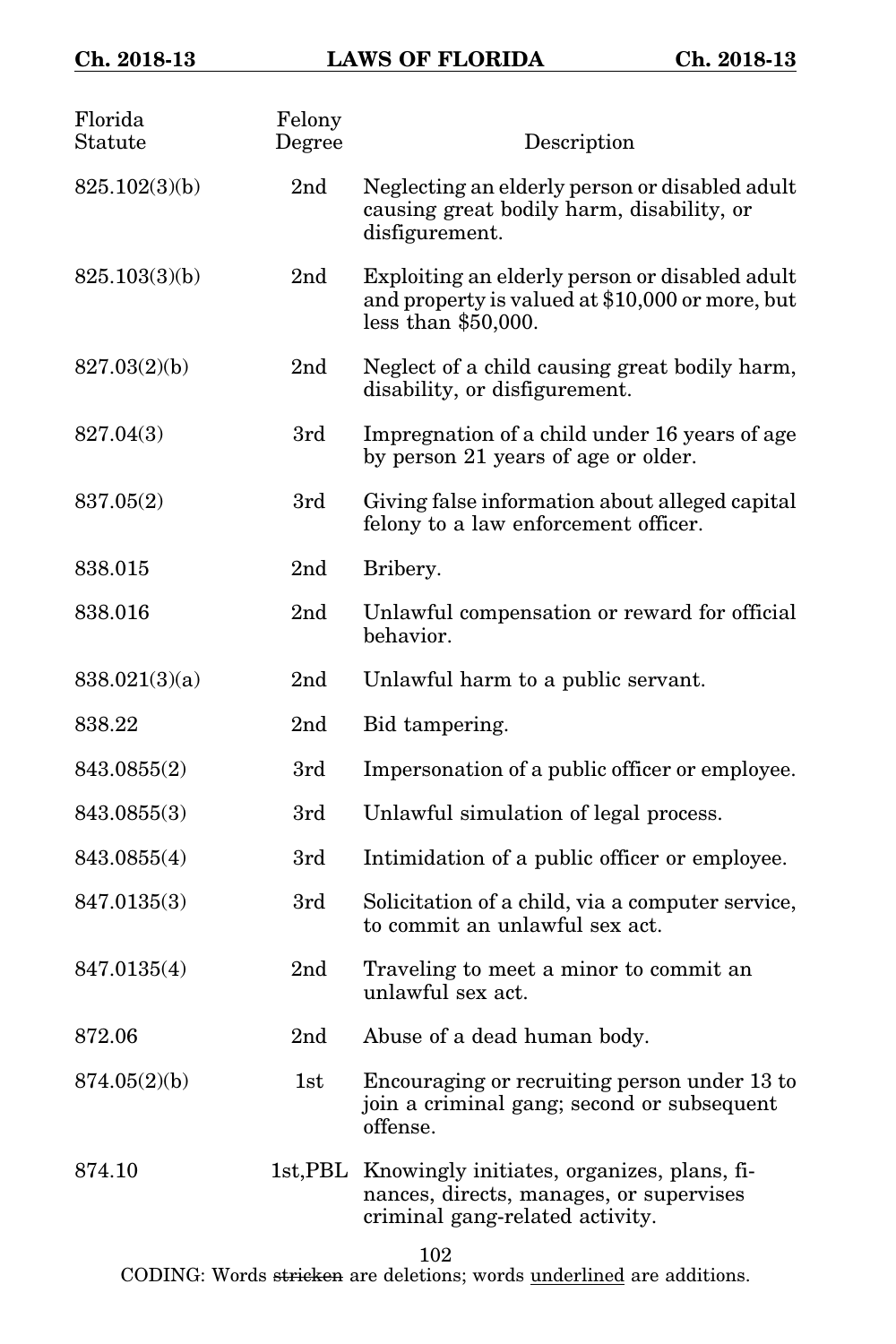| Florida<br>Statute       | Felony<br>Degree | Description                                                                                                                                                                                                                                                                                                                              |
|--------------------------|------------------|------------------------------------------------------------------------------------------------------------------------------------------------------------------------------------------------------------------------------------------------------------------------------------------------------------------------------------------|
| 893.13(1)(c)1.           | 1st              | Sell, manufacture, or deliver cocaine (or other<br>drug prohibited under s. $893.03(1)(a)$ , $(1)(b)$ ,<br>$(1)(d)$ , $(2)(a)$ , $(2)(b)$ , or $(2)(c)5$ . $(2)(e)4$ .) within<br>1,000 feet of a child care facility, school, or<br>state, county, or municipal park or publicly<br>owned recreational facility or community<br>center. |
| 893.13(1)(e)1.           | 1st              | Sell, manufacture, or deliver cocaine or other<br>drug prohibited under s. $893.03(1)(a)$ , $(1)(b)$ ,<br>$(1)(d)$ , $(2)(a)$ , $(2)(b)$ , or $(2)(c)5$ . $(2)(e)4$ ., within<br>1,000 feet of property used for religious<br>services or a specified business site.                                                                     |
| 893.13(4)(a)             | 1st              | Use or hire of minor; deliver to minor other<br>controlled substance.                                                                                                                                                                                                                                                                    |
| 893.135(1)(a)1.          | 1st              | Trafficking in cannabis, more than 25 lbs.,<br>less than 2,000 lbs.                                                                                                                                                                                                                                                                      |
| 893.135<br>(1)(b)1.a.    | 1st              | Trafficking in cocaine, more than 28 grams,<br>less than 200 grams.                                                                                                                                                                                                                                                                      |
| 893.135<br>(1)(c)1.a.    | 1st              | Trafficking in illegal drugs, more than 4<br>grams, less than 14 grams.                                                                                                                                                                                                                                                                  |
| 893.135<br>(1)(c)2.a.    | 1st              | Trafficking in hydrocodone, 14 grams or<br>more, less than 28 grams.                                                                                                                                                                                                                                                                     |
| 893.135<br>(1)(c)2.b.    | 1st              | Trafficking in hydrocodone, 28 grams or<br>more, less than 50 grams.                                                                                                                                                                                                                                                                     |
| 893.135<br>(1)(c)3.a.    | 1st              | Trafficking in oxycodone, 7 grams or more,<br>less than 14 grams.                                                                                                                                                                                                                                                                        |
| 893.135<br>(1)(c)3.b.    | 1st              | Trafficking in oxycodone, 14 grams or more,<br>less than 25 grams.                                                                                                                                                                                                                                                                       |
| 893.135<br>(1)(c)4.b.(I) | 1st              | Trafficking in fentanyl, 4 grams or more, less<br>than 14 grams.                                                                                                                                                                                                                                                                         |
| 893.135<br>(1)(d)1.a.    | 1st              | Trafficking in phencyclidine, 28 grams or<br>more, less than 200 grams.                                                                                                                                                                                                                                                                  |
| 893.135(1)(e)1.          | 1st              | Trafficking in methaqualone, 200 grams or<br>more, less than 5 kilograms.                                                                                                                                                                                                                                                                |
| 893.135(1)(f)1.          | 1st              | Trafficking in amphetamine, 14 grams or<br>more, less than 28 grams.                                                                                                                                                                                                                                                                     |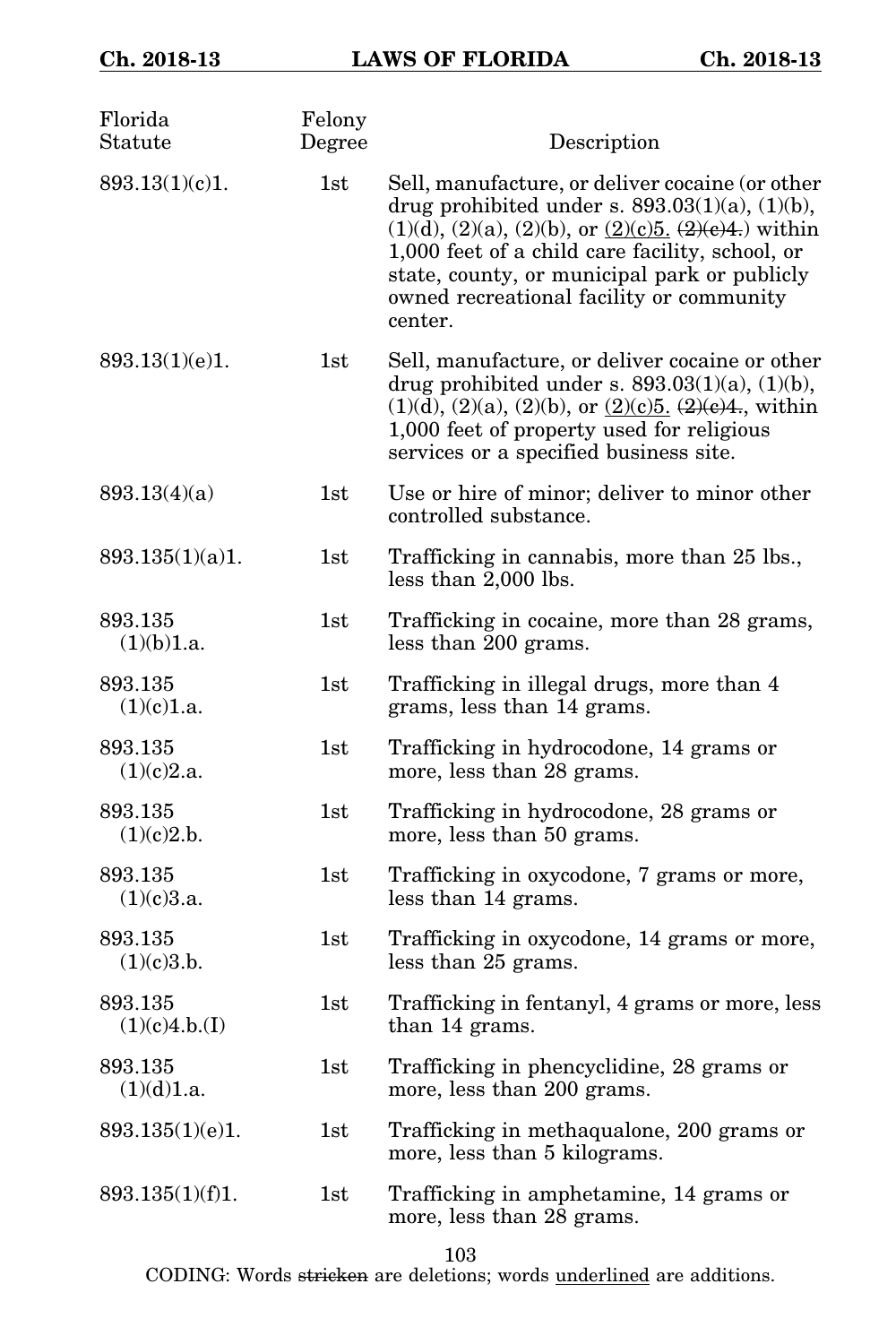| Florida<br>Statute    | Felony<br>Degree | Description                                                                                                                                        |
|-----------------------|------------------|----------------------------------------------------------------------------------------------------------------------------------------------------|
| 893.135<br>(1)(g)1.a. | 1st              | Trafficking in flunitrazepam, 4 grams or<br>more, less than 14 grams.                                                                              |
| 893.135<br>(1)(h)1.a. | 1st              | Trafficking in gamma-hydroxybutyric acid<br>(GHB), 1 kilogram or more, less than 5<br>kilograms.                                                   |
| 893.135<br>(1)(j)1.a. | 1st              | Trafficking in 1,4-Butanediol, 1 kilogram or<br>more, less than 5 kilograms.                                                                       |
| 893.135<br>(1)(k)2.a. | 1st              | Trafficking in Phenethylamines, 10 grams or<br>more, less than 200 grams.                                                                          |
| 893.135<br>(1)(m)2.a. | 1st              | Trafficking in synthetic cannabinoids, 280<br>grams or more, less than 500 grams.                                                                  |
| 893.135<br>(1)(m)2.b. | 1st              | Trafficking in synthetic cannabinoids, 500<br>grams or more, less than 1,000 grams.                                                                |
| 893.135<br>(1)(n)2.a. | 1st              | Trafficking in n-benzyl phenethylamines, 14<br>grams or more, less than 100 grams.                                                                 |
| 893.1351(2)           | 2 <sub>nd</sub>  | Possession of place for trafficking in or<br>manufacturing of controlled substance.                                                                |
| 896.101(5)(a)         | 3rd              | Money laundering, financial transactions<br>exceeding \$300 but less than \$20,000.                                                                |
| 896.104(4)(a)1.       | 3rd              | Structuring transactions to evade reporting<br>or registration requirements, financial<br>transactions exceeding \$300 but less than<br>\$20,000.  |
| 943.0435(4)(c)        | 2 <sub>nd</sub>  | Sexual offender vacating permanent resi-<br>dence; failure to comply with reporting re-<br>quirements.                                             |
| 943.0435(8)           | 2 <sub>nd</sub>  | Sexual offender; remains in state after in-<br>dicating intent to leave; failure to comply with<br>reporting requirements.                         |
| 943.0435(9)(a)        | 3rd              | Sexual offender; failure to comply with re-<br>porting requirements.                                                                               |
| 943.0435(13)          | 3rd              | Failure to report or providing false informa-<br>tion about a sexual offender; harbor or conceal<br>a sexual offender.                             |
| 943.0435(14)          | 3rd              | Sexual offender; failure to report and rereg-<br>ister; failure to respond to address verifica-<br>tion; providing false registration information. |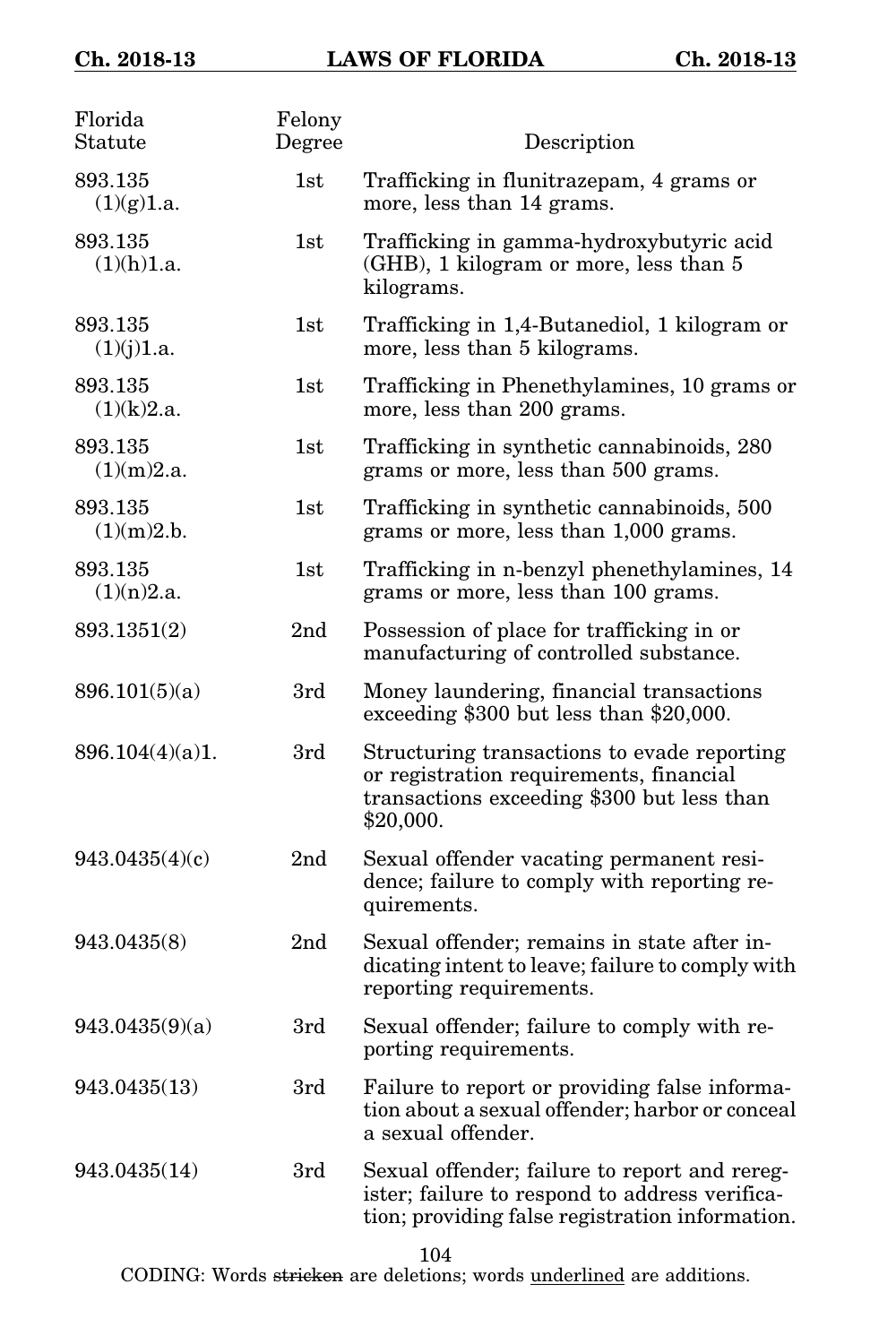|                | 3rd |                                                                                                                                                    |
|----------------|-----|----------------------------------------------------------------------------------------------------------------------------------------------------|
| 944.607(9)     |     | Sexual offender; failure to comply with re-<br>porting requirements.                                                                               |
| 944.607(10)(a) | 3rd | Sexual offender; failure to submit to the<br>taking of a digitized photograph.                                                                     |
| 944.607(12)    | 3rd | Failure to report or providing false informa-<br>tion about a sexual offender; harbor or conceal<br>a sexual offender.                             |
| 944.607(13)    | 3rd | Sexual offender; failure to report and rereg-<br>ister; failure to respond to address verifica-<br>tion; providing false registration information. |
| 985.4815(10)   | 3rd | Sexual offender; failure to submit to the<br>taking of a digitized photograph.                                                                     |
| 985.4815(12)   | 3rd | Failure to report or providing false informa-<br>tion about a sexual offender; harbor or conceal<br>a sexual offender.                             |
| 985.4815(13)   | 3rd | Sexual offender; failure to report and rereg-<br>ister; failure to respond to address verifica-<br>tion; providing false registration information. |

Section 20. For the 2018-2019 fiscal year:

(1) The nonrecurring sum of \$27,035,532 is appropriated from the Federal Grants Trust Fund to the Department of Children and Families for expenditure of funds related to the second year of the State Targeted Response to the Opioid Crisis grant, to increase access to treatment, reduce unmet treatment needs, and reduce opioid overdose-related deaths through prevention, treatment, and recovery activities.

(2) To enhance the entire substance abuse continuum of care, the sum of \$14,626,911 in recurring funds is appropriated from the General Revenue Fund to the Department of Children and Families for community-based services to address the opioid crisis, including, but not limited to, outreach, addiction treatment, and recovery support services. Funding under this subsection shall be used to expand capacity to increase access to and reduce waitlists for treatment; increase efforts to effectively engage and retain in treatment youth, pregnant women, high-risk populations, and high utilizers of acute care services; and further develop a recovery-based model of care. Funding for specific services may include, but are not limited to, case management, residential services, outpatient services, aftercare services, and medication-assisted treatment. Medication-assisted treatment may include, but is not limited to, methadone, buprenorphine, and naltrexone extended release injectable.

105